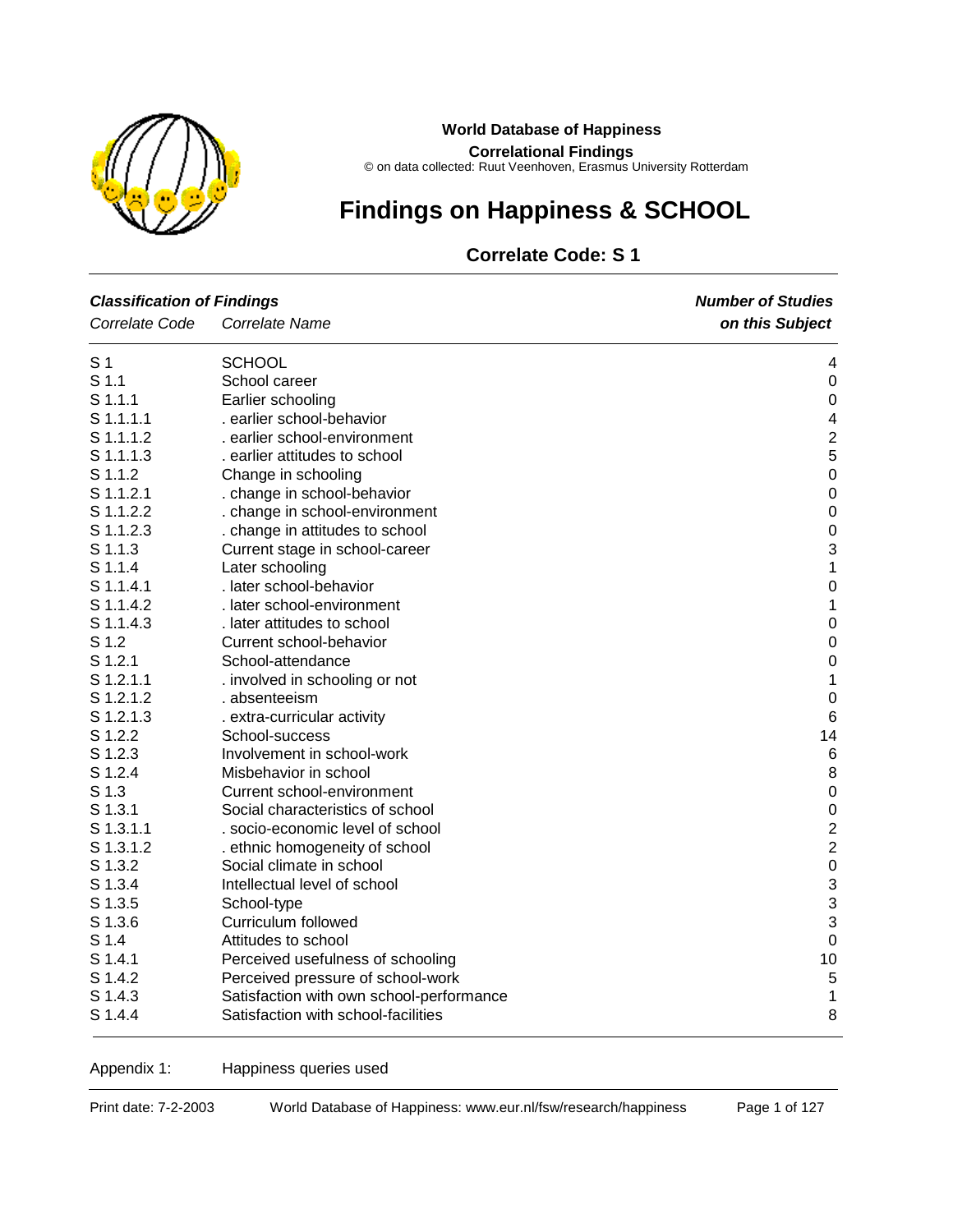| $\sim$ $\sim$<br>Appendix 2: | Statistics used                                                                                                                                                              |
|------------------------------|------------------------------------------------------------------------------------------------------------------------------------------------------------------------------|
| Appendix 3:<br>Appendix 4:   | About the World Database of Happiness<br>Further Findings in the World Database of Happiness                                                                                 |
| Appendix 5:                  | <b>Related Topics</b>                                                                                                                                                        |
| Cite as:                     | Veenhoven, R.: Findings on Happiness & SCHOOL<br>World Database of Happiness. Internet: www.eur.nl/fsw/research/happiness<br>Erasmus University Rotterdam, 2003, Netherlands |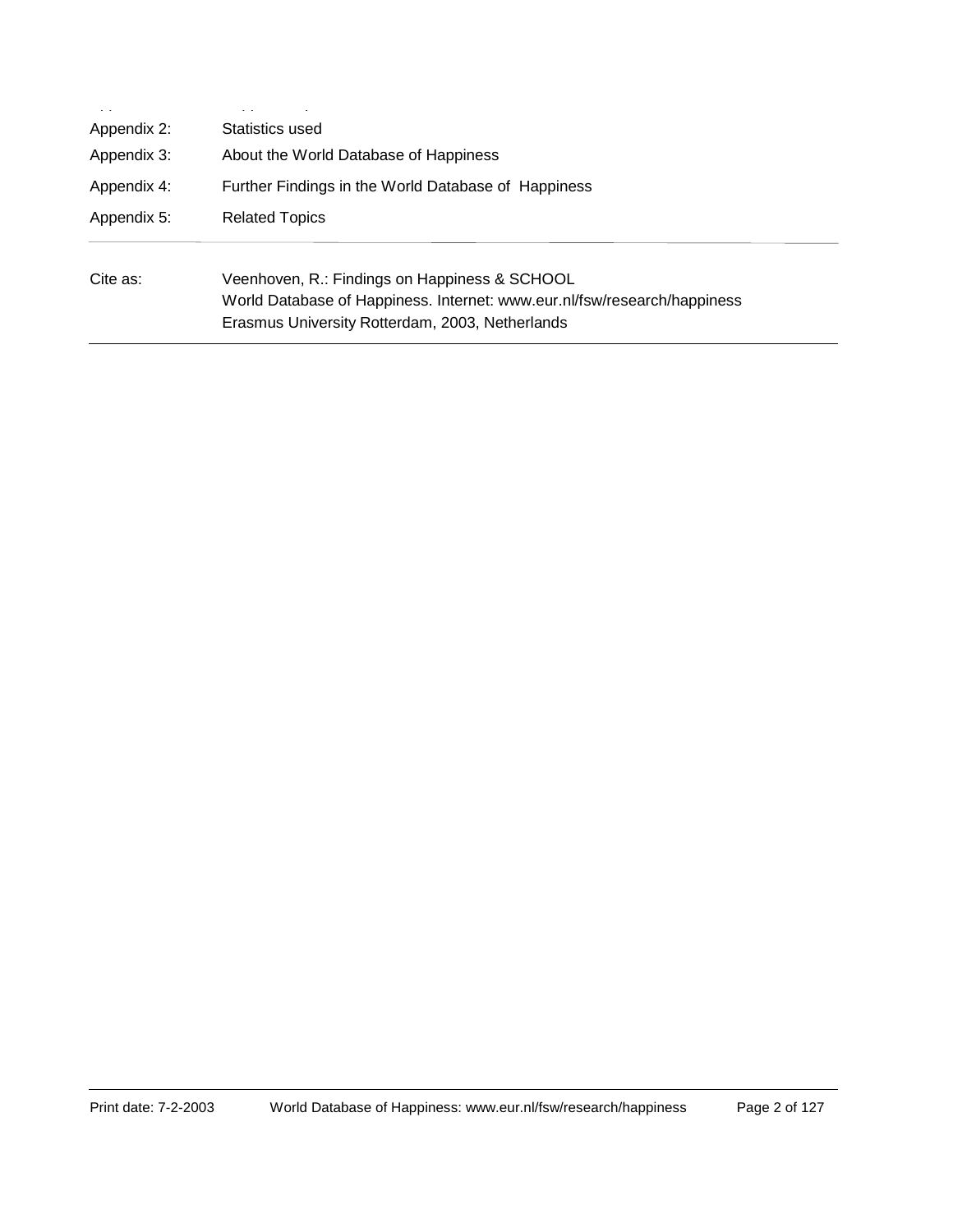| <b>Study</b>  | <b>BRINK 1997A</b>                                                                                                                                                                 | Page in Report: | 262 |
|---------------|------------------------------------------------------------------------------------------------------------------------------------------------------------------------------------|-----------------|-----|
| Reported in:  | Brinkerhoff, M. & Fredell, K. & Frideres, J.<br>Basic minimum needs, Quality of life and selected correlates: explorations in villages<br>Social Indicators Research 42 p. 245-281 |                 |     |
| Population:   | Adult, general public, poor rural village, Barasi, India 1991                                                                                                                      |                 |     |
| Sample:       | Non-probability purposive-quota sample                                                                                                                                             |                 |     |
| Non-Response: | 234                                                                                                                                                                                |                 |     |
| N:            | nr                                                                                                                                                                                 |                 |     |

# **Measured Correlate**

| Class:                  | SCHOOL Code: S 1                                                                                                                                                                                                                                                                                                                                                                                                                                    |
|-------------------------|-----------------------------------------------------------------------------------------------------------------------------------------------------------------------------------------------------------------------------------------------------------------------------------------------------------------------------------------------------------------------------------------------------------------------------------------------------|
| Measurement:            | Village needs prioritized by Paired Comparisons. Out of four basic<br>needs<br>ss were asked to compare two at a time and to select, which they<br>sought 'their family needs most'<br>Items were:<br>-food<br>-heal th<br>-employment<br>-Lei sure<br>This leads to six pairs of comparisons.<br>Score pro need can be:<br>0. not mentioned<br>1. once<br>2. twice<br>3. three times<br>Needs index is the mean number of times an item is chosen. |
| Measured Values:        | 0: $1,96\%$ ; 1: $9,9\%$ ; 2: $20,9\%$ ; 3: $35,0\%$<br>M: 35,0%                                                                                                                                                                                                                                                                                                                                                                                    |
| <b>Error Estimates:</b> |                                                                                                                                                                                                                                                                                                                                                                                                                                                     |
| Remarks:                | Items for pairwise comparison were selected by participant observation and open<br>interviews                                                                                                                                                                                                                                                                                                                                                       |
|                         | Observed Pelation with Happiness                                                                                                                                                                                                                                                                                                                                                                                                                    |

| <b>Happiness Query</b>              | <i>Statistics</i>                   | Remarks |                                                                                               |
|-------------------------------------|-------------------------------------|---------|-----------------------------------------------------------------------------------------------|
| O-H?/?/sq/f/7/a<br>O-SLu/?/sq/l/5/a | $r = .13$ $p < .05$<br>r=-.06<br>ns |         | Items for pairwise comparison were selected by<br>participant observation and open interviews |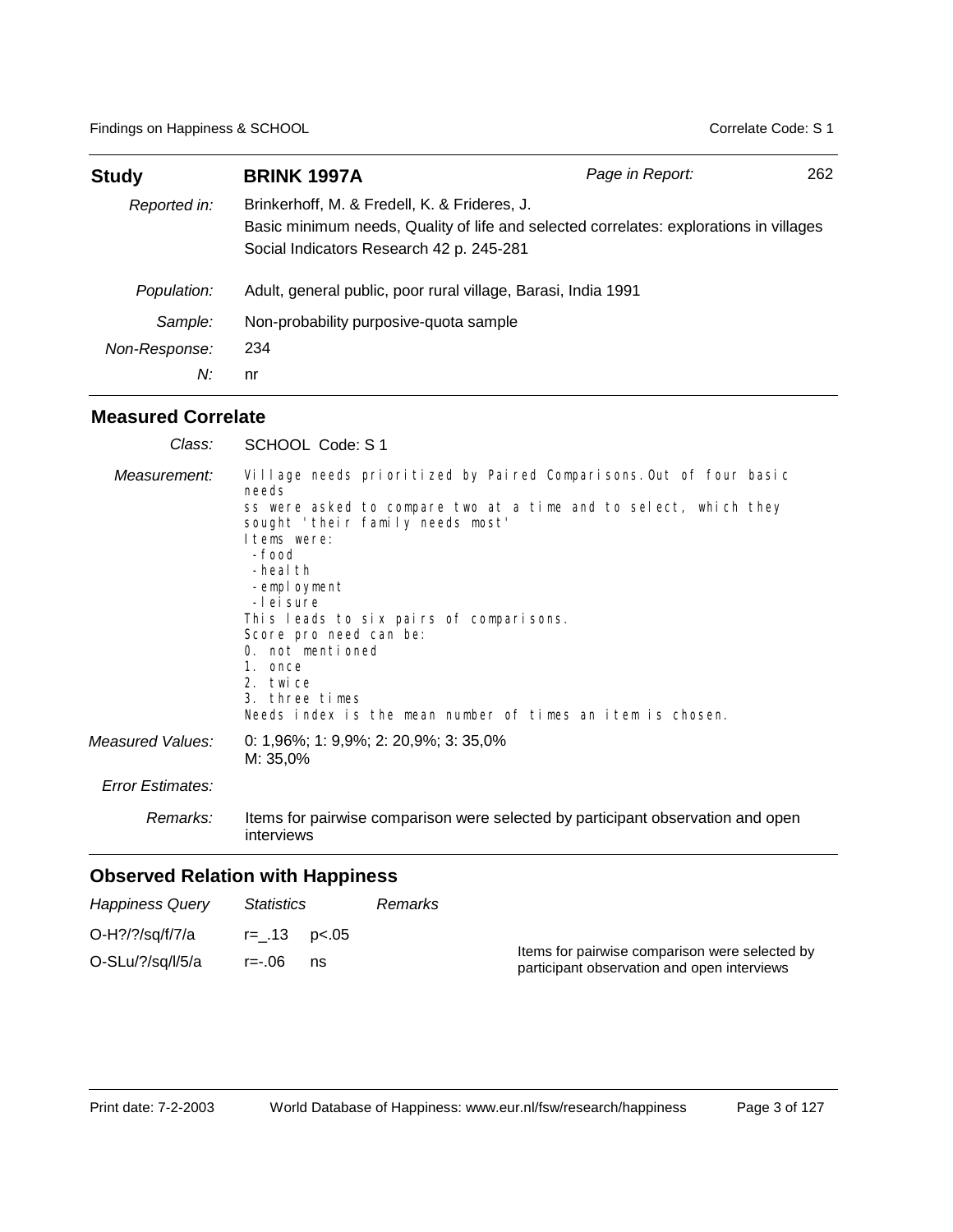| <b>Study</b>  | <b>BRINK 1997A</b>                                                                                                                                                                 | Page in Report: | 262 |  |
|---------------|------------------------------------------------------------------------------------------------------------------------------------------------------------------------------------|-----------------|-----|--|
| Reported in:  | Brinkerhoff, M. & Fredell, K. & Frideres, J.<br>Basic minimum needs, Quality of life and selected correlates: explorations in villages<br>Social Indicators Research 42 p. 245-281 |                 |     |  |
| Population:   | Adult, general public, poor rural village, Barasi, India 1991                                                                                                                      |                 |     |  |
| Sample:       | Non-probability purposive-quota sample                                                                                                                                             |                 |     |  |
| Non-Response: | 234                                                                                                                                                                                |                 |     |  |
| N:            | nr                                                                                                                                                                                 |                 |     |  |

## **Measured Correlate**

| Class:                  | SCHOOL Code: S 1                                                                                                                                                                                                                                                                                                                                                                                                                                      |
|-------------------------|-------------------------------------------------------------------------------------------------------------------------------------------------------------------------------------------------------------------------------------------------------------------------------------------------------------------------------------------------------------------------------------------------------------------------------------------------------|
| Measurement:            | Village needs prioritized by Paired Comparisons. Out of four basic<br>needs<br>ss were asked to compare two at a time and to select, which they<br>sought 'their family needs most'<br>I tems were:<br>-food<br>-heal th<br>-employment<br>-I ei sure<br>This leads to six pairs of comparisons.<br>Score pro need can be:<br>0. not mentioned<br>1. once<br>2. twice<br>3. three times<br>Needs index is the mean number of times an item is chosen. |
| Measured Values:        | 0: $0,90\%$ 1: $38,5\%$ ; 2: $38,0\%$ ; 3: $18,8\%$<br>$M: 4.7\%$                                                                                                                                                                                                                                                                                                                                                                                     |
| <b>Error Estimates:</b> |                                                                                                                                                                                                                                                                                                                                                                                                                                                       |
| Remarks:                | Items for pairwise comparison were selected by participant observation and open<br>interviews                                                                                                                                                                                                                                                                                                                                                         |

| <b>Happiness Query</b>                 | Statistics                                 | Remarks |                                                                                               |
|----------------------------------------|--------------------------------------------|---------|-----------------------------------------------------------------------------------------------|
| O-H?/?/sq/f/7/a<br>$O-SLu/?$ /sq/l/5/a | $r = +0.13$ $p < 0.05$<br>$r = +.05$<br>ns |         | Items for pairwise comparison were selected by<br>participant observation and open interviews |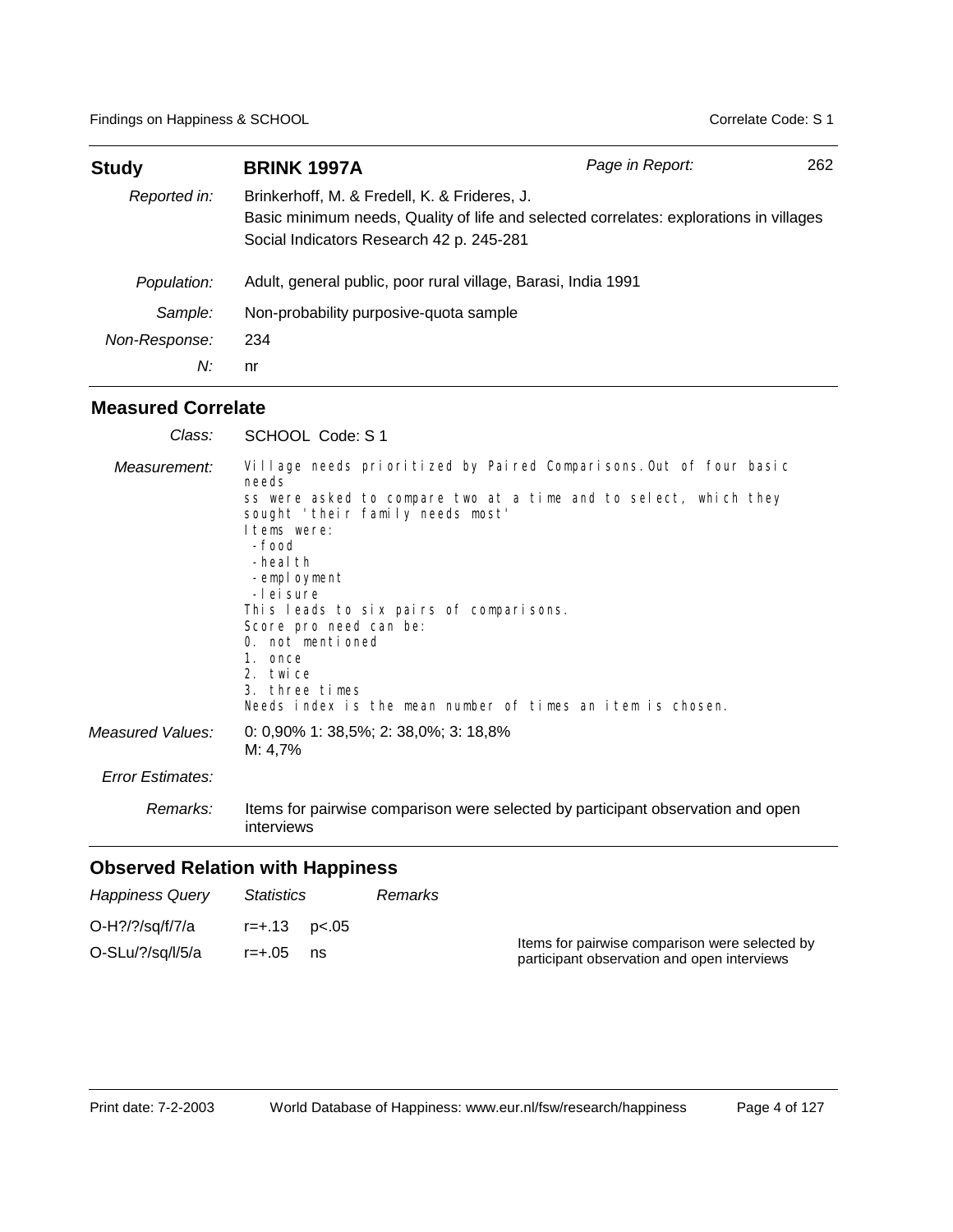| <b>Study</b>  | <b>BRINK 1997A</b>                                                                                                                                                                 | Page in Report: | 262 |  |
|---------------|------------------------------------------------------------------------------------------------------------------------------------------------------------------------------------|-----------------|-----|--|
| Reported in:  | Brinkerhoff, M. & Fredell, K. & Frideres, J.<br>Basic minimum needs, Quality of life and selected correlates: explorations in villages<br>Social Indicators Research 42 p. 245-281 |                 |     |  |
| Population:   | Adult, general public, poor rural village, Barasi, India 1991                                                                                                                      |                 |     |  |
| Sample:       | Non-probability purposive-quota sample                                                                                                                                             |                 |     |  |
| Non-Response: | 234                                                                                                                                                                                |                 |     |  |
| N:            | nr                                                                                                                                                                                 |                 |     |  |

## **Measured Correlate**

| Class:           | SCHOOL Code: S 1                                                                                                                                                                                                                                                                                                                                                                                                                                      |
|------------------|-------------------------------------------------------------------------------------------------------------------------------------------------------------------------------------------------------------------------------------------------------------------------------------------------------------------------------------------------------------------------------------------------------------------------------------------------------|
| Measurement:     | Village needs prioritized by Paired Comparisons. Out of four basic<br>needs<br>ss were asked to compare two at a time and to select, which they<br>sought 'their family needs most'<br>I tems were:<br>-food<br>-heal th<br>-employment<br>-I ei sure<br>This leads to six pairs of comparisons.<br>Score pro need can be:<br>0. not mentioned<br>1. once<br>2. twice<br>3. three times<br>Needs index is the mean number of times an item is chosen. |
| Measured Values: | 0: 1,64% 1: 8,5%; 2: 34,2% 3: 41,5%;<br>M: 15,8%                                                                                                                                                                                                                                                                                                                                                                                                      |
| Error Estimates: |                                                                                                                                                                                                                                                                                                                                                                                                                                                       |
| Remarks:         | Items for pairwise comparison were selected by participant observation and open<br>interviews                                                                                                                                                                                                                                                                                                                                                         |

| <b>Happiness Query</b>                 | Statistics                |    | Remarks |                                                                                               |
|----------------------------------------|---------------------------|----|---------|-----------------------------------------------------------------------------------------------|
| O-H?/?/sq/f/7/a<br>$O-SLu/?$ /sq/l/5/a | $r = +.1$<br>r=+.13 p<.05 | ns |         | Items for pairwise comparison were selected by<br>participant observation and open interviews |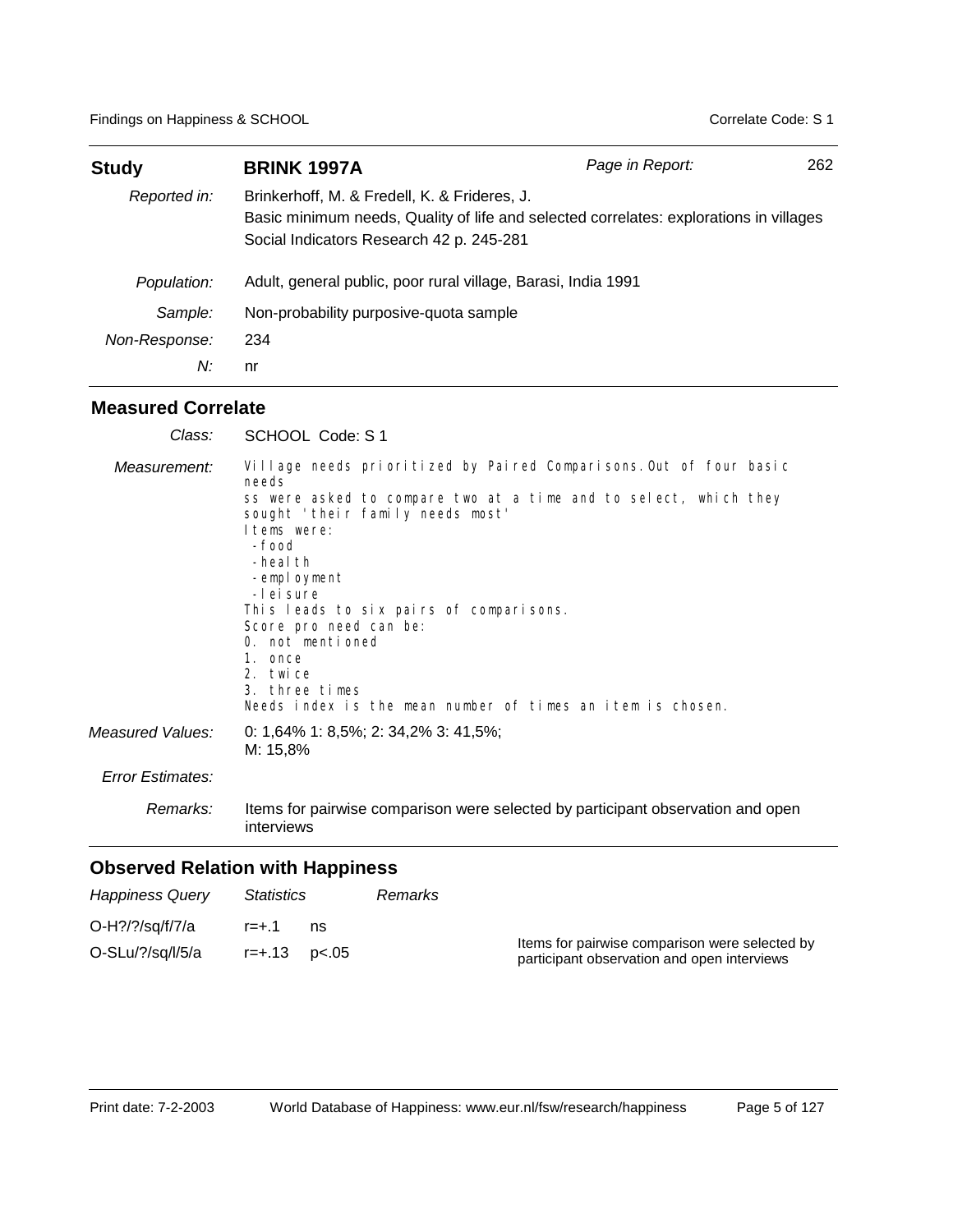| <b>Study</b>  | <b>BRINK 1997B</b>                                                                                                                                                                  | Page in Report: | 263 |
|---------------|-------------------------------------------------------------------------------------------------------------------------------------------------------------------------------------|-----------------|-----|
| Reported in:  | Brinkerhoff, M. & Fredell, K. & Frideres, J.<br>Basic minimum needs, Quality of life and selected correlates: explorations in villages<br>Social Indicators Researcht 42 p. 245-281 |                 |     |
| Population:   | Adult, general public, poor rural village, Bhopalpani, India 1991                                                                                                                   |                 |     |
| Sample:       | Non-probability purposive-quota sample                                                                                                                                              |                 |     |
| Non-Response: | 108                                                                                                                                                                                 |                 |     |
| N:            | not rep                                                                                                                                                                             |                 |     |

## **Measured Correlate**

| Class:           | SCHOOL Code: S 1                                                                                                                                                                                                                                                                                                                                                                                                                                     |
|------------------|------------------------------------------------------------------------------------------------------------------------------------------------------------------------------------------------------------------------------------------------------------------------------------------------------------------------------------------------------------------------------------------------------------------------------------------------------|
| Measurement:     | Family needs prioritized by Paired Comparisons. Out of four basic<br>needs<br>ss were asked to compare two at a time and to select, which they<br>sought 'their family needs most'<br>I tems were:<br>-food<br>-heal th<br>-employment<br>-I ei sure<br>This leads to six pairs of comparisons.<br>Score pro need can be:<br>0. not mentioned<br>1. once<br>2. twice<br>3. three times<br>Needs index is the mean number of times an item is chosen. |
| Measured Values: | 0: 0,87; 1: 46,8; 2:26,6; 3: 19,3: M: 7,3                                                                                                                                                                                                                                                                                                                                                                                                            |
| Error Estimates: |                                                                                                                                                                                                                                                                                                                                                                                                                                                      |
| Remarks:         | Items for pairwise comparison were selected by participant observation and open<br>interviews                                                                                                                                                                                                                                                                                                                                                        |

| <b>Happiness Query</b>     | <i>Statistics</i> | Remarks |                                                                                               |
|----------------------------|-------------------|---------|-----------------------------------------------------------------------------------------------|
| O-H?/?/sq/f/7/a            | r=+ 11<br>ns      |         |                                                                                               |
| $O-SLu$ / $?$ /sq/ $I/5/a$ | r=+.16<br>ns      |         | Items for pairwise comparison were selected by<br>participant observation and open interviews |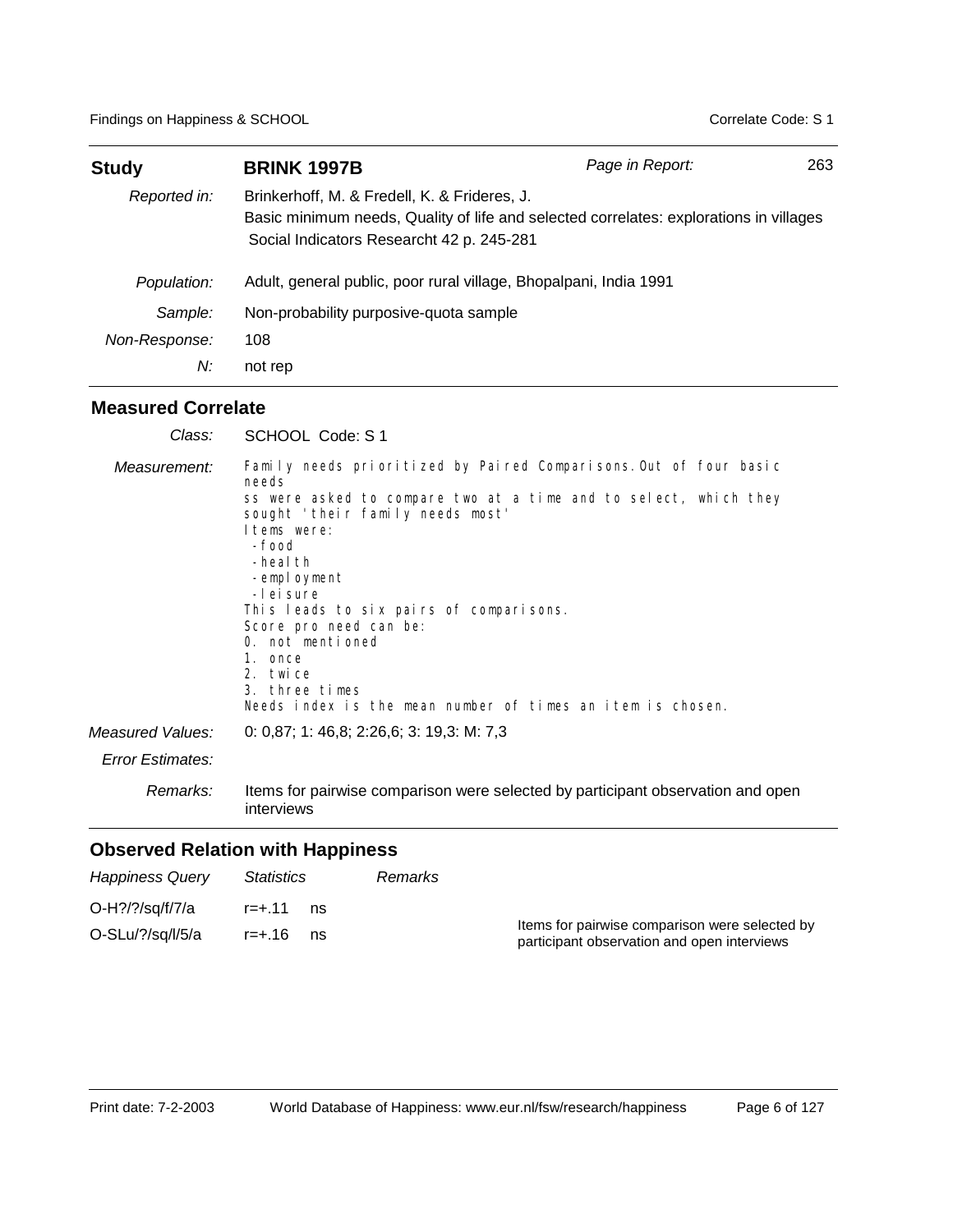| <b>Study</b>  | <b>BACHM 1978</b>                                                                                                                                                                                                              | Page in Report: |
|---------------|--------------------------------------------------------------------------------------------------------------------------------------------------------------------------------------------------------------------------------|-----------------|
| Reported in:  | Bachman, J. G., O'Malley, P. M., Johnston, J.<br>Youth in transition, vol. VI: Adolescence to adulthood, change and stability in the lives<br>Institute for Social Research, University of Michigan, Ann Arbor, Michigan, 1978 |                 |
| Population:   | Public highschool boys followed 8 years from grade 10, USA, 1966-74                                                                                                                                                            |                 |
| Sample:       |                                                                                                                                                                                                                                |                 |
| Non-Response: | 2.8% at T1.<br>17.2% at T2.<br>21.0% at T3,<br>28.9% at T4,<br>28.5% at T5                                                                                                                                                     |                 |
| N:            | $T1 - T5$ :<br>2213/1886/1799/<br>1620/1628                                                                                                                                                                                    |                 |

. earlier school-behavior Code: S 1.1.1.1 *Class:*

A mean of nine items which measure the number of times respondent has commited acts of theft or vandalism. Scale: 0.00 = never to 4.00 = five or more times. Assessed at T1, T2, T3, T4 and T5 *Measurement:*

#### *Measured Values:*

*Error Estimates:*

*Remarks:*

| Happiness Query Statistics |       | Remarks                                                                                                                                                                                                                                                                                                                                              |
|----------------------------|-------|------------------------------------------------------------------------------------------------------------------------------------------------------------------------------------------------------------------------------------------------------------------------------------------------------------------------------------------------------|
| O-HP/g/mq/v/5/a            | tau=- | Theft and vandalism<br>Happiness T1 T2 T3<br>T4<br>T5.<br>$T1 = -19 - 14 - 13$<br>$-.03$ ns $-.11$<br>$T2 = -.10 - .13 - .10 - .03$ ns $-.07$ ns<br>$T3 = -06$ ns $-09$ - 11 - 04 ns $-04$ ns<br>$T4$ = -.04 ns -.04 ns -.06 ns -.04 ns -.03 ns<br>All _ significant, unless indicated otherwise<br>T1: 1966, T2: 1968, T3: 1969, T4: 1970, T5: 1974 |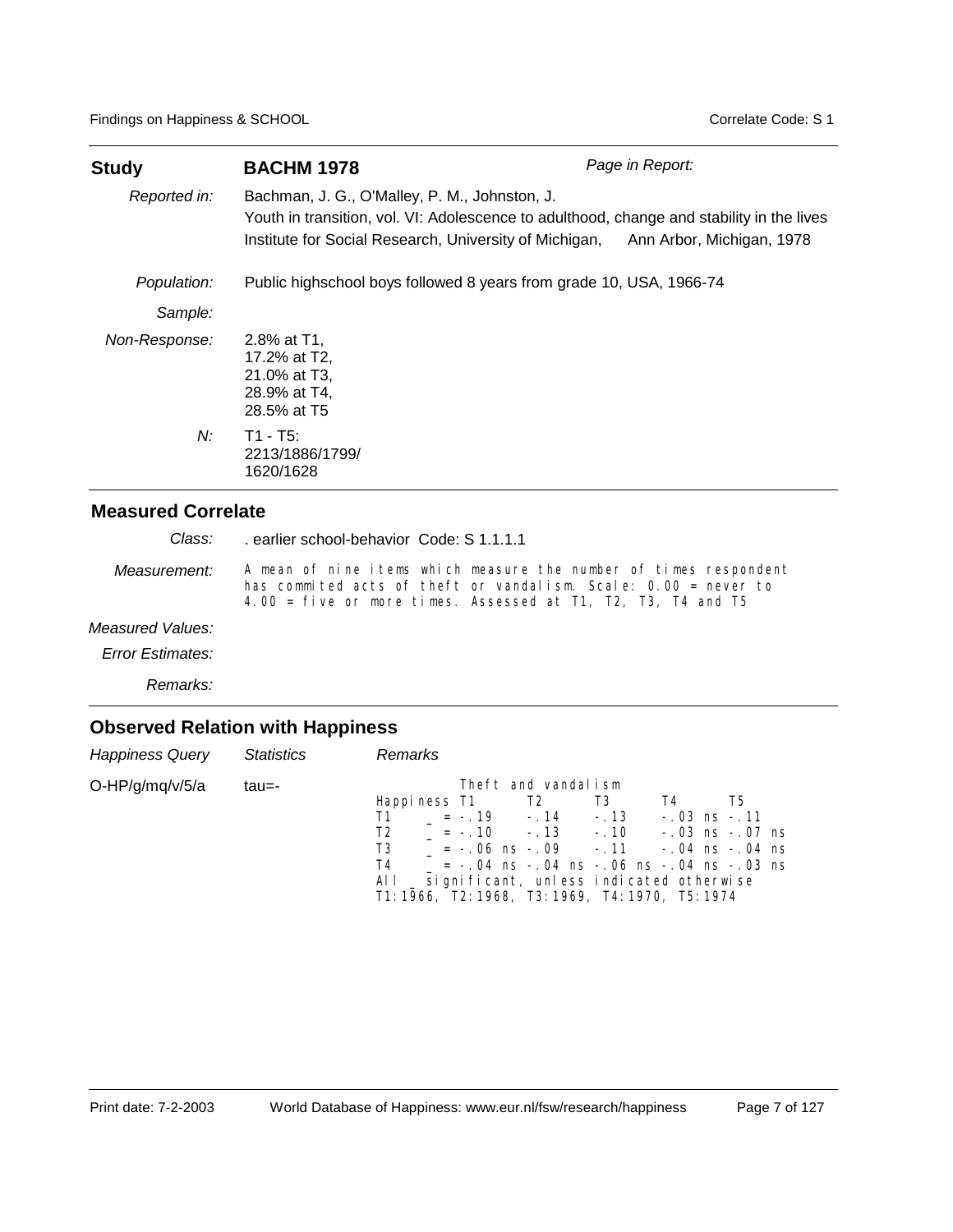| Study         | <b>BACHM 1978</b>                                                                                                                                                                                                              | Page in Report: |
|---------------|--------------------------------------------------------------------------------------------------------------------------------------------------------------------------------------------------------------------------------|-----------------|
| Reported in:  | Bachman, J. G., O'Malley, P. M., Johnston, J.<br>Youth in transition, vol. VI: Adolescence to adulthood, change and stability in the lives<br>Institute for Social Research, University of Michigan, Ann Arbor, Michigan, 1978 |                 |
| Population:   | Public highschool boys followed 8 years from grade 10, USA, 1966-74                                                                                                                                                            |                 |
| Sample:       |                                                                                                                                                                                                                                |                 |
| Non-Response: | 2.8% at T1.<br>17.2% at T2,<br>21.0% at T3.<br>28.9% at T4,<br>28.5% at T5                                                                                                                                                     |                 |
| N:            | $T1 - T5$ :<br>2213/1886/1799/<br>1620/1628                                                                                                                                                                                    |                 |

. earlier school-behavior Code: S 1.1.1.1 *Class:*

At T1, T2 and T3: a mean of seven items measuring the amount of school-oriented delinquent behaviour. Included are questions on how often respondent has been suspended, damaged school property, and gotten into a serious fight at school. Scale: 0.00 = never to 4.00 =  $f$ ive or more times *Measurement:*

#### *Measured Values:*

*Error Estimates:*

*Remarks:*

| <b>Happiness Query</b> | Statistics | Remarks                                                                      |                                                                     |                                                                          |                                                                   |
|------------------------|------------|------------------------------------------------------------------------------|---------------------------------------------------------------------|--------------------------------------------------------------------------|-------------------------------------------------------------------|
| $O-HP/g/mq/v/5/a$      | tau=-      | Happi ness<br>T1<br>T2<br>T3<br>T4<br>T1: 1966, T2: 1968, T3: 1969, T4: 1970 | T1<br>$= -.19(001)$<br>$= -.10(01)$<br>= -.07 (ns)<br>$= -.06$ (ns) | Delinquent behavior in school<br>$-.15(001)$<br>$-.10(01)$<br>-. 04 (ns) | $-.14(001) - .12(001)$<br>$-.11(01)$<br>$-.08(05)$<br>$-.04$ (ns) |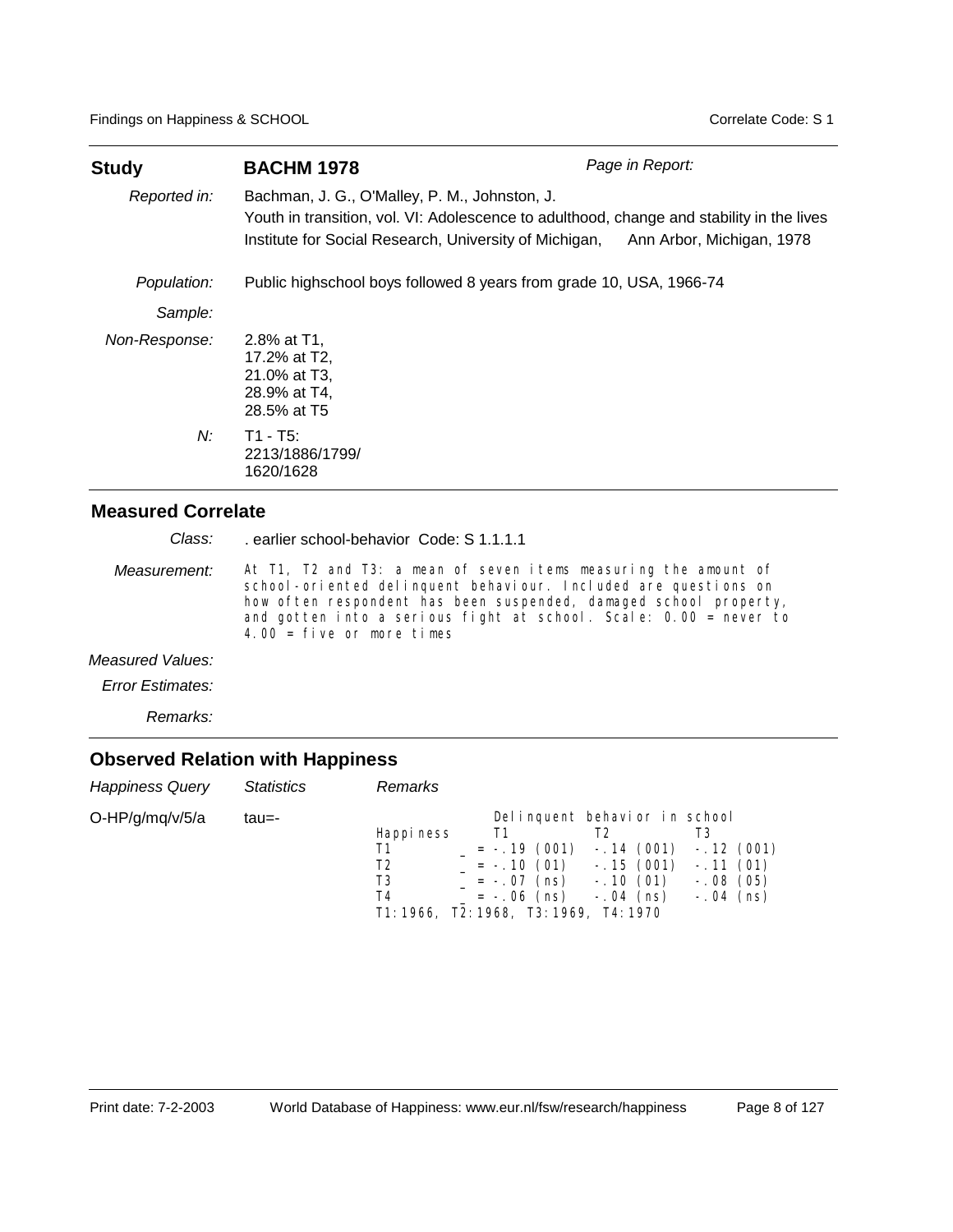| <b>Study</b>  | <b>BACHM 1978</b>                                                                                                                                                                                                              | Page in Report: |
|---------------|--------------------------------------------------------------------------------------------------------------------------------------------------------------------------------------------------------------------------------|-----------------|
| Reported in:  | Bachman, J. G., O'Malley, P. M., Johnston, J.<br>Youth in transition, vol. VI: Adolescence to adulthood, change and stability in the lives<br>Institute for Social Research, University of Michigan, Ann Arbor, Michigan, 1978 |                 |
| Population:   | Public highschool boys followed 8 years from grade 10, USA, 1966-74                                                                                                                                                            |                 |
| Sample:       |                                                                                                                                                                                                                                |                 |
| Non-Response: | 2.8% at $T1$ .<br>17.2% at T2,<br>21.0% at T3,<br>28.9% at T4,<br>28.5% at T5                                                                                                                                                  |                 |
| $N$ :         | $T1 - T5$ :<br>2213/1886/1799/<br>1620/1628                                                                                                                                                                                    |                 |

|                     | Class: earlier school-behavior Code: S 1.1.1.1                                                                                                                                                                                                                                                                                                               |
|---------------------|--------------------------------------------------------------------------------------------------------------------------------------------------------------------------------------------------------------------------------------------------------------------------------------------------------------------------------------------------------------|
| <i>Measurement:</i> | A mean of 10 items asking the respondent how often he had done<br>such things as 'set fire to someone else's property on purpose',<br>'hurt someone badly enough to need bandages or a doctor', 'taken<br>something not belonging to you worth over $$50'$ etc. Scale: 1.00 =<br>never to $5.00 = f$ ive or more times.<br>Assessed at T1, T2, T3, T4 and T5 |
| Measured Values:    |                                                                                                                                                                                                                                                                                                                                                              |

*Error Estimates:*

*Remarks:*

| Happiness Query Statistics |       | Remarks                                                                                                                                                                                                                                                                                                                                                                                        |    |
|----------------------------|-------|------------------------------------------------------------------------------------------------------------------------------------------------------------------------------------------------------------------------------------------------------------------------------------------------------------------------------------------------------------------------------------------------|----|
| $O-HP/g/mq/v/5/a$          | tau=- | Serious delinquent behavior<br>Happiness T1 T2 T3<br>T4<br>$\overline{11}$ = -.18 -.14 -.12 -.04 ns -.10<br>$= -0.09 - 0.11 - 0.09 - 0.03$ ns $-0.07$ ns<br>T <sub>2</sub><br>$T3 = -04$ ns $-07$ ns $-11$ $-05$ ns $-04$ ns<br>$= -.03$ ns $-.02$ ns $-.05$ ns $-.04$ ns $-.03$ ns<br>T4<br>All _ significant, unless otherwise indicated<br>T1: 1966, T2: 1968, T3: 1969, T4: 1970, T5: 1974 | T5 |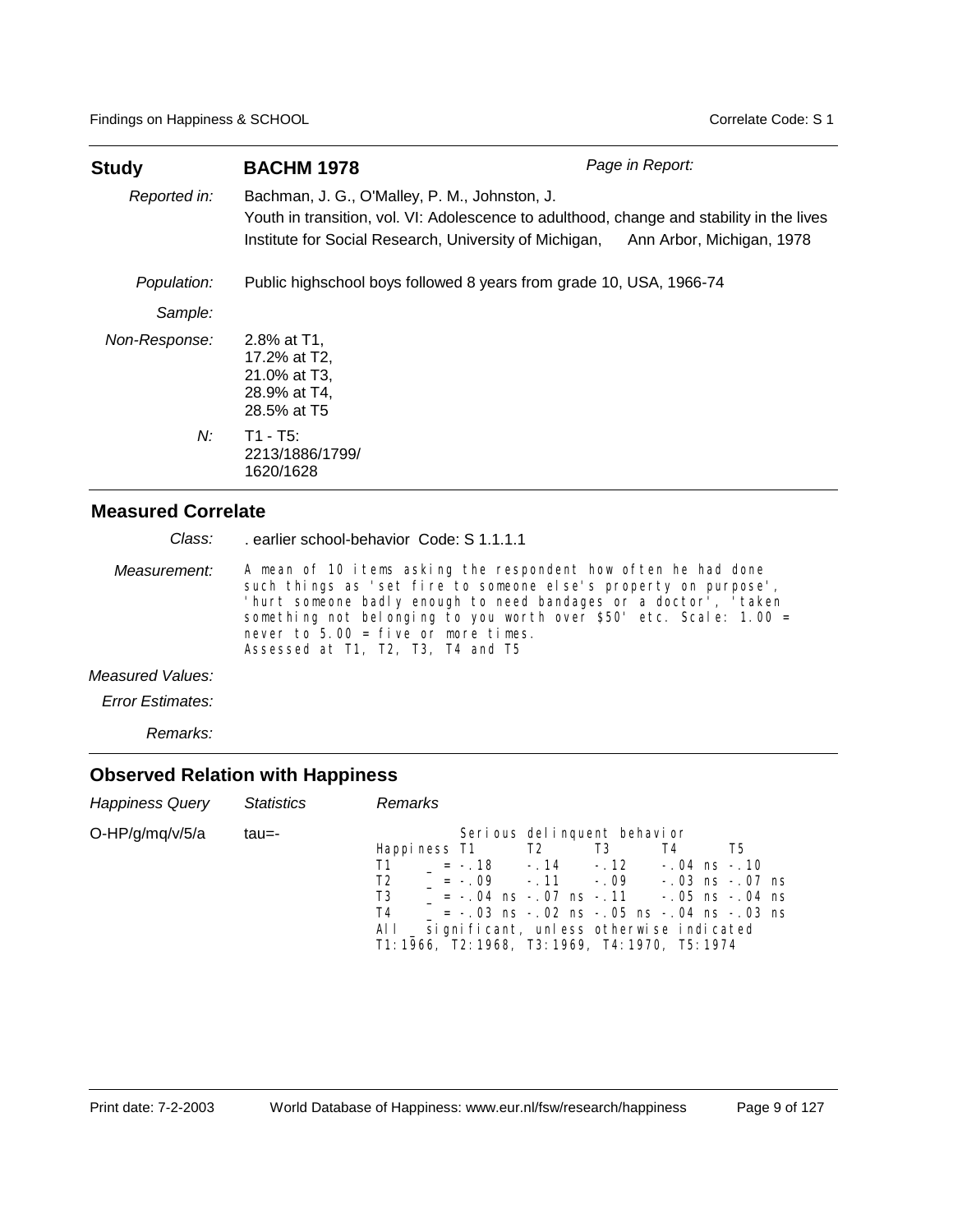| <b>Study</b>  | <b>SMITH 1982</b>                                                                                                                                       | Page in Report: | 52 |
|---------------|---------------------------------------------------------------------------------------------------------------------------------------------------------|-----------------|----|
| Reported in:  | Smith, T. W.<br>College Dropouts: An Analyses of the Psychological Well-Being and Attidudes of<br>Social Psychology Quarterly, 1982, Vol. 45, pp. 50-53 |                 |    |
| Population:   | 18+aged, general public, non-institutionalized, USA, 1972-80                                                                                            |                 |    |
| Sample:       |                                                                                                                                                         |                 |    |
| Non-Response: |                                                                                                                                                         |                 |    |
| N:            | 11997                                                                                                                                                   |                 |    |

| Class:                  | earlier school-behavior Code: S 1.1.1.1.                                                                                |
|-------------------------|-------------------------------------------------------------------------------------------------------------------------|
| Measurement:            | College Dropouts<br>0 Associate or bachel or's degree<br>1 Some college but no degree                                   |
|                         | Graduate School Dropouts<br>O Graduate degree<br>1 Bachelor's with 5 or more years of<br>college but no graduate degree |
| Measured Values:        |                                                                                                                         |
| <b>Error Estimates:</b> |                                                                                                                         |
| Remarks:                | % happy:                                                                                                                |

| <b>Happiness Query</b> | Statistics                         |    | Remarks                     |       |          |
|------------------------|------------------------------------|----|-----------------------------|-------|----------|
| O-HL/c/sq/v/3/aa       | $G = -05$ $p < 01$<br>$tb=-.03$ ns |    | degree:<br>no degree: 34, 9 | 37,9  | % happy: |
|                        | $G = -08$ $p < 01$<br>tb=-.04      | ns | degree:<br>no degree: 35, 7 | 40, 2 |          |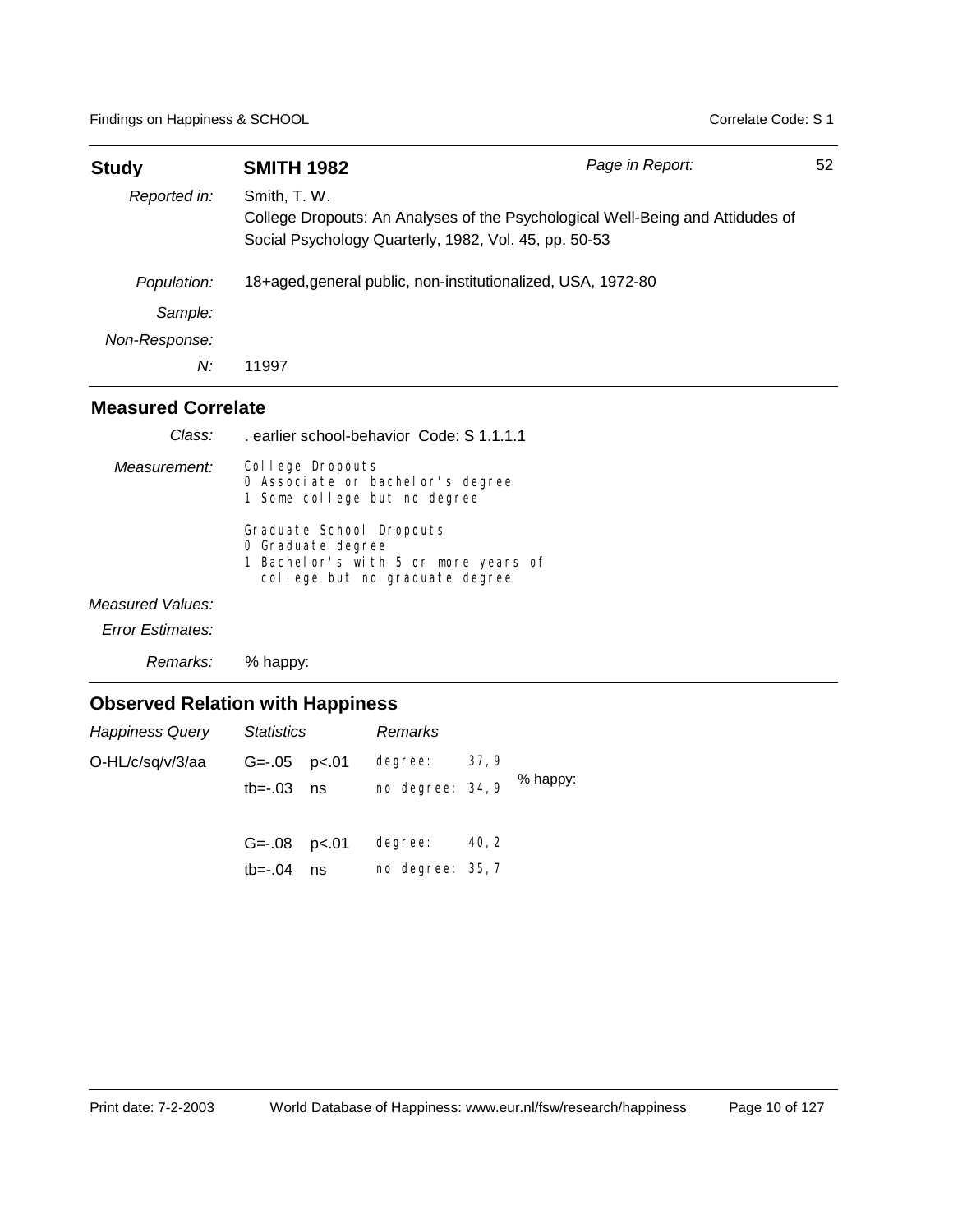| Study         | <b>BACHM 1978</b>                                                                                                                                                                                                              | Page in Report: |  |  |  |  |
|---------------|--------------------------------------------------------------------------------------------------------------------------------------------------------------------------------------------------------------------------------|-----------------|--|--|--|--|
| Reported in:  | Bachman, J. G., O'Malley, P. M., Johnston, J.<br>Youth in transition, vol. VI: Adolescence to adulthood, change and stability in the lives<br>Institute for Social Research, University of Michigan, Ann Arbor, Michigan, 1978 |                 |  |  |  |  |
| Population:   | Public highschool boys followed 8 years from grade 10, USA, 1966-74                                                                                                                                                            |                 |  |  |  |  |
| Sample:       |                                                                                                                                                                                                                                |                 |  |  |  |  |
| Non-Response: | 2.8% at T1.<br>17.2% at T2,<br>21.0% at T3,<br>28.9% at T4,<br>28.5% at T5                                                                                                                                                     |                 |  |  |  |  |
| $N$ :         | $T1 - T5$ :<br>2213/1886/1799/<br>1620/1628                                                                                                                                                                                    |                 |  |  |  |  |

. earlier school-environment Code: S 1.1.1.2 *Class:*

High school's mean GATB-J score, Gates score and Quick Test score, computed from the scores of all the T1 respondents at that school. See also C 1.3 *Measurement:*

*Measured Values:*

*Error Estimates:*

*Remarks:*

| <b>Happiness Query</b> | <b>Statistics</b> |    | Remarks                                    |                                                                                                                               |                                                |                                                       |
|------------------------|-------------------|----|--------------------------------------------|-------------------------------------------------------------------------------------------------------------------------------|------------------------------------------------|-------------------------------------------------------|
| O-HP/g/mq/v/5/a        | tau=              | ns | Happi ness<br>Τ1<br>T2<br>T3<br>T4<br>ALL. | Qui ck<br>Test<br>$= -.04$<br>$= -.01$<br>$= -.03$<br>$= -.01$<br>_ not significant<br>T1: 1966, T2: 1968, T3: 1969, T4: 1970 | GATB-J<br>$-.04$<br>$-.04$<br>$-.03$<br>$-.00$ | Gates<br>test<br>$-.04$<br>$-.03$<br>$-.02$<br>$-.02$ |
|                        |                   |    |                                            |                                                                                                                               |                                                |                                                       |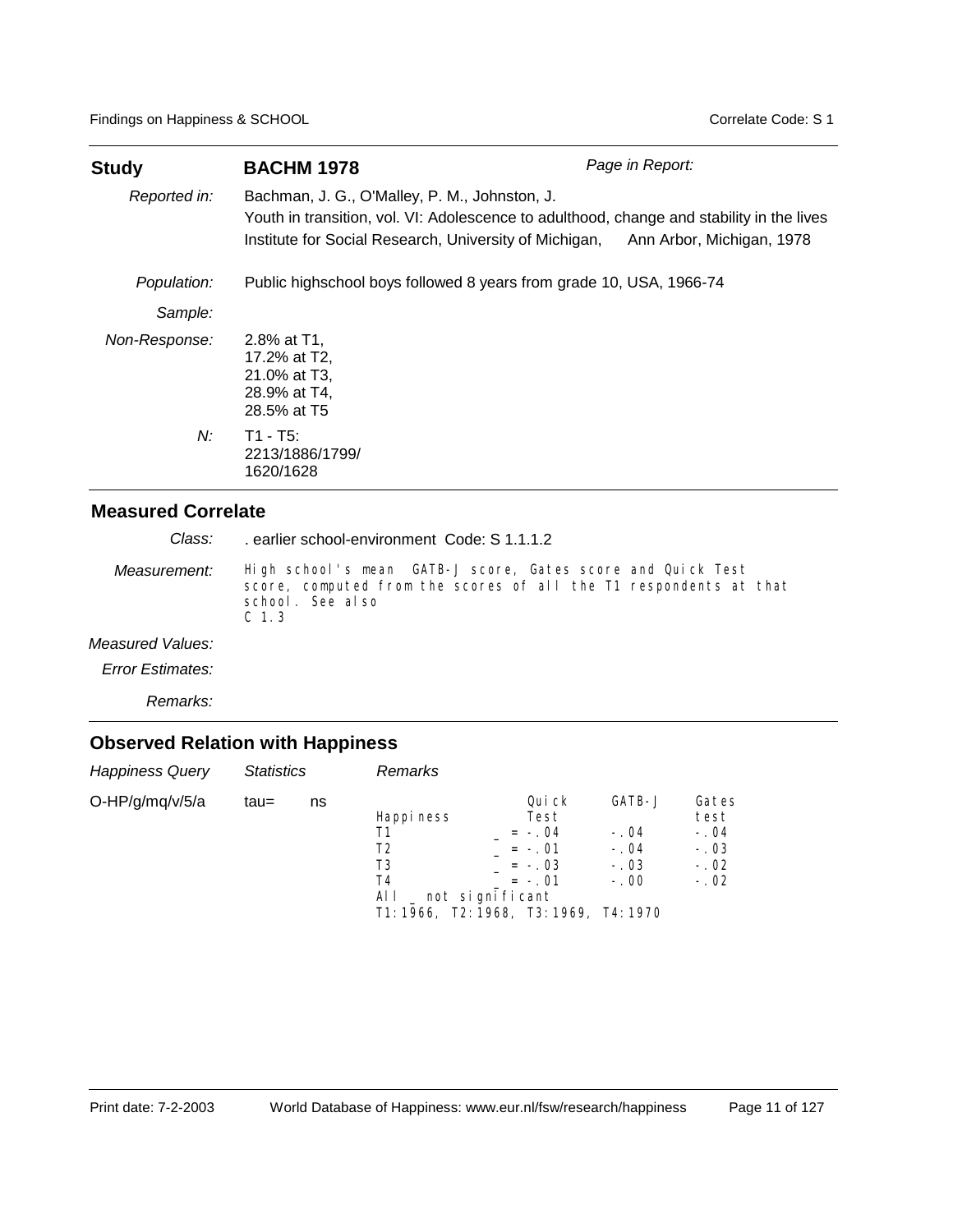| <b>Study</b>  | <b>BACHM 1978</b>                                                                                                                                                                                                                 | Page in Report: |  |  |  |  |  |
|---------------|-----------------------------------------------------------------------------------------------------------------------------------------------------------------------------------------------------------------------------------|-----------------|--|--|--|--|--|
| Reported in:  | Bachman, J. G., O'Malley, P. M., Johnston, J.<br>Youth in transition, vol. VI: Adolescence to adulthood, change and stability in the lives<br>Institute for Social Research, University of Michigan,<br>Ann Arbor, Michigan, 1978 |                 |  |  |  |  |  |
| Population:   | Public highschool boys followed 8 years from grade 10, USA, 1966-74                                                                                                                                                               |                 |  |  |  |  |  |
| Sample:       |                                                                                                                                                                                                                                   |                 |  |  |  |  |  |
| Non-Response: | 2.8% at T1.<br>17.2% at T2,<br>21.0% at T3,<br>28.9% at T4,<br>28.5% at T5                                                                                                                                                        |                 |  |  |  |  |  |
| N:            | T1 - T5:<br>2213/1886/1799/<br>1620/1628                                                                                                                                                                                          |                 |  |  |  |  |  |

| Class:           | earlier school-environment Code: S 1.1.1.2                                                                                                                                        |
|------------------|-----------------------------------------------------------------------------------------------------------------------------------------------------------------------------------|
| Measurement:     | Respondent reported his program of high school study at T1, T2 and<br>T3:<br>agricultural or other;<br>$0 =$ vocational, bussiness, general,<br>$1 = \text{col}$ lege preparatory |
| Measured Values: |                                                                                                                                                                                   |

*Error Estimates:*

*Remarks:*

| <b>Happiness Query</b> | <b>Statistics</b> |    | <b>Remarks</b>                             |                                                                                                                    |                                                                                 |                                            |
|------------------------|-------------------|----|--------------------------------------------|--------------------------------------------------------------------------------------------------------------------|---------------------------------------------------------------------------------|--------------------------------------------|
| O-HP/g/mq/v/5/a        | tau=              | ns | Happi ness<br>Τ1<br>T2<br>T3<br>T4<br>AI I | Τ1<br>$= +.04$<br>$= -0.02$<br>$= +.01$<br>$= -.01$<br>_ not significant<br>T1: 1966, T2: 1968, T3: 1969, T4: 1970 | HS curriculum college preparatory<br>T2<br>$+.06$<br>$+.03$<br>$-.02$<br>$-.01$ | T3<br>$+.06$<br>$+.02$<br>$+.01$<br>$+.02$ |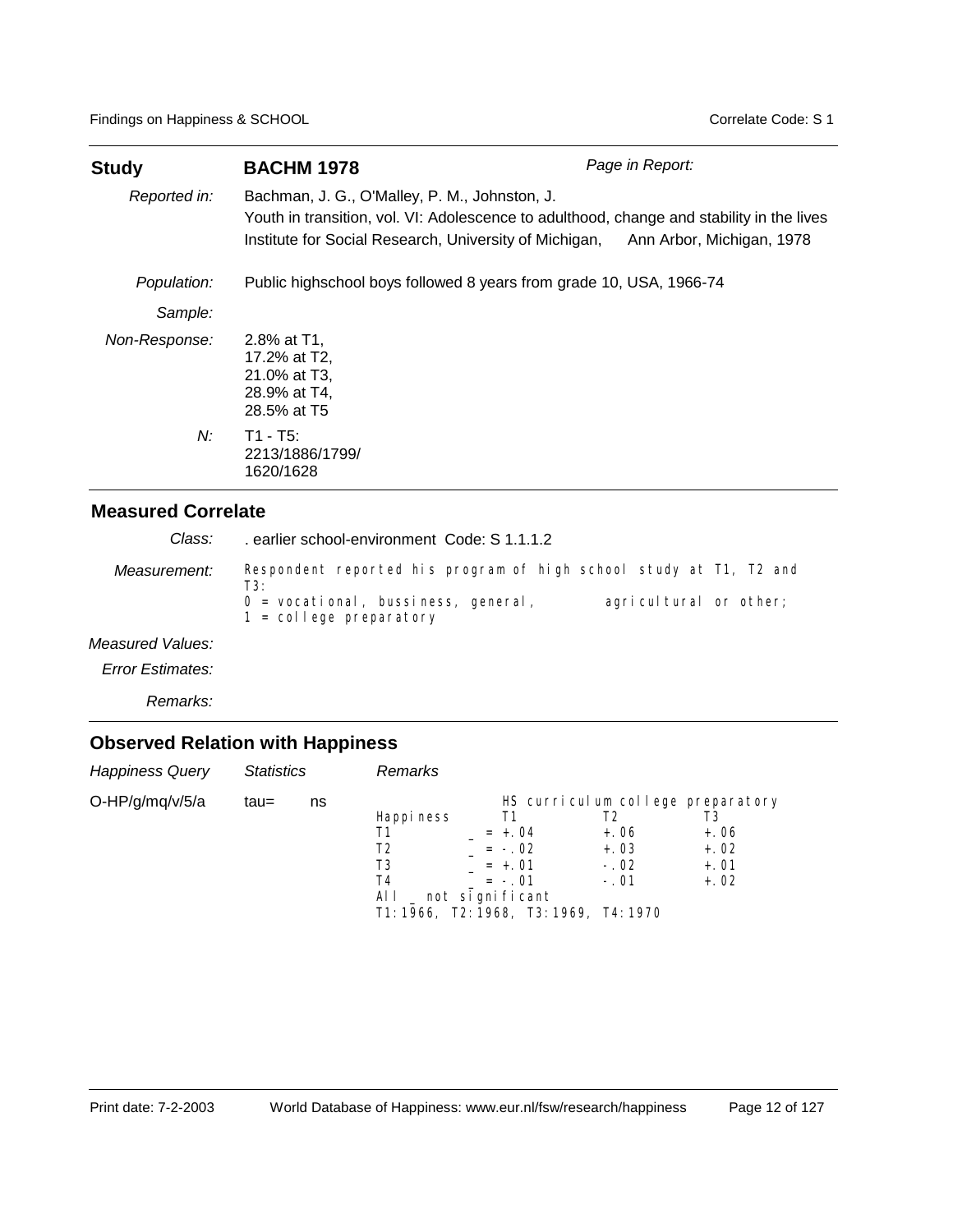| Study         | <b>BACHM 1978</b>                                                                                                                                                                                                              | Page in Report: |  |  |  |  |  |
|---------------|--------------------------------------------------------------------------------------------------------------------------------------------------------------------------------------------------------------------------------|-----------------|--|--|--|--|--|
| Reported in:  | Bachman, J. G., O'Malley, P. M., Johnston, J.<br>Youth in transition, vol. VI: Adolescence to adulthood, change and stability in the lives<br>Institute for Social Research, University of Michigan, Ann Arbor, Michigan, 1978 |                 |  |  |  |  |  |
| Population:   | Public highschool boys followed 8 years from grade 10, USA, 1966-74                                                                                                                                                            |                 |  |  |  |  |  |
| Sample:       |                                                                                                                                                                                                                                |                 |  |  |  |  |  |
| Non-Response: | 2.8% at T1.<br>17.2% at T2,<br>21.0% at T3,<br>28.9% at T4,<br>28.5% at T5                                                                                                                                                     |                 |  |  |  |  |  |
| $N$ :         | $T1 - T5$ :<br>2213/1886/1799/<br>1620/1628                                                                                                                                                                                    |                 |  |  |  |  |  |

| Class:           | earlier attitudes to school Code: S 1.1.1.3                                                                                                                                                                                                                                                                                                                                                                                                                                                   |
|------------------|-----------------------------------------------------------------------------------------------------------------------------------------------------------------------------------------------------------------------------------------------------------------------------------------------------------------------------------------------------------------------------------------------------------------------------------------------------------------------------------------------|
| Measurement:     | Index at T1, T2 and T3 of four items that indicate the extent to<br>which the respondent considers it to be "a good thing" to<br>demonstrate behavior indicative of academic achievement. Items:<br>"studying constantly in order to become a well-educated person;<br>working hard to achieve academic honors; striving to get the top<br>grade-point average in the group; studying hard to get good grades<br>in school."<br>Scale: $1 = 1$ ow to $6 =$ high in academic achievement value |
| Measured Values: |                                                                                                                                                                                                                                                                                                                                                                                                                                                                                               |

*Error Estimates:*

*Remarks:*

| <b>Happiness Query</b> | <b>Statistics</b> |                | Remarks                                                                                                              |                                                                               |                                                                                                 |                                                    |
|------------------------|-------------------|----------------|----------------------------------------------------------------------------------------------------------------------|-------------------------------------------------------------------------------|-------------------------------------------------------------------------------------------------|----------------------------------------------------|
| O-HP/g/mq/v/5/a        | tau=+             | p <sub>5</sub> | Happi ness<br>Τ1<br>T2<br>T <sub>3</sub><br>T4<br>AL L<br>_ si gni fi cant<br>T1: 1966, T2: 1968, T3: 1969, T4: 1970 | T1<br>$= +26(001)$<br>$= +.16(001)$<br>$= +.12(01)$<br>$= +.10(01) +.13(001)$ | Academic achievement value<br>T2<br>$+ . 15$ (001) $+ . 15$ (001)<br>$+.22(001)$<br>$+.18(001)$ | T3<br>$+.14(001)$<br>$+$ . 25 (001)<br>$+.18(001)$ |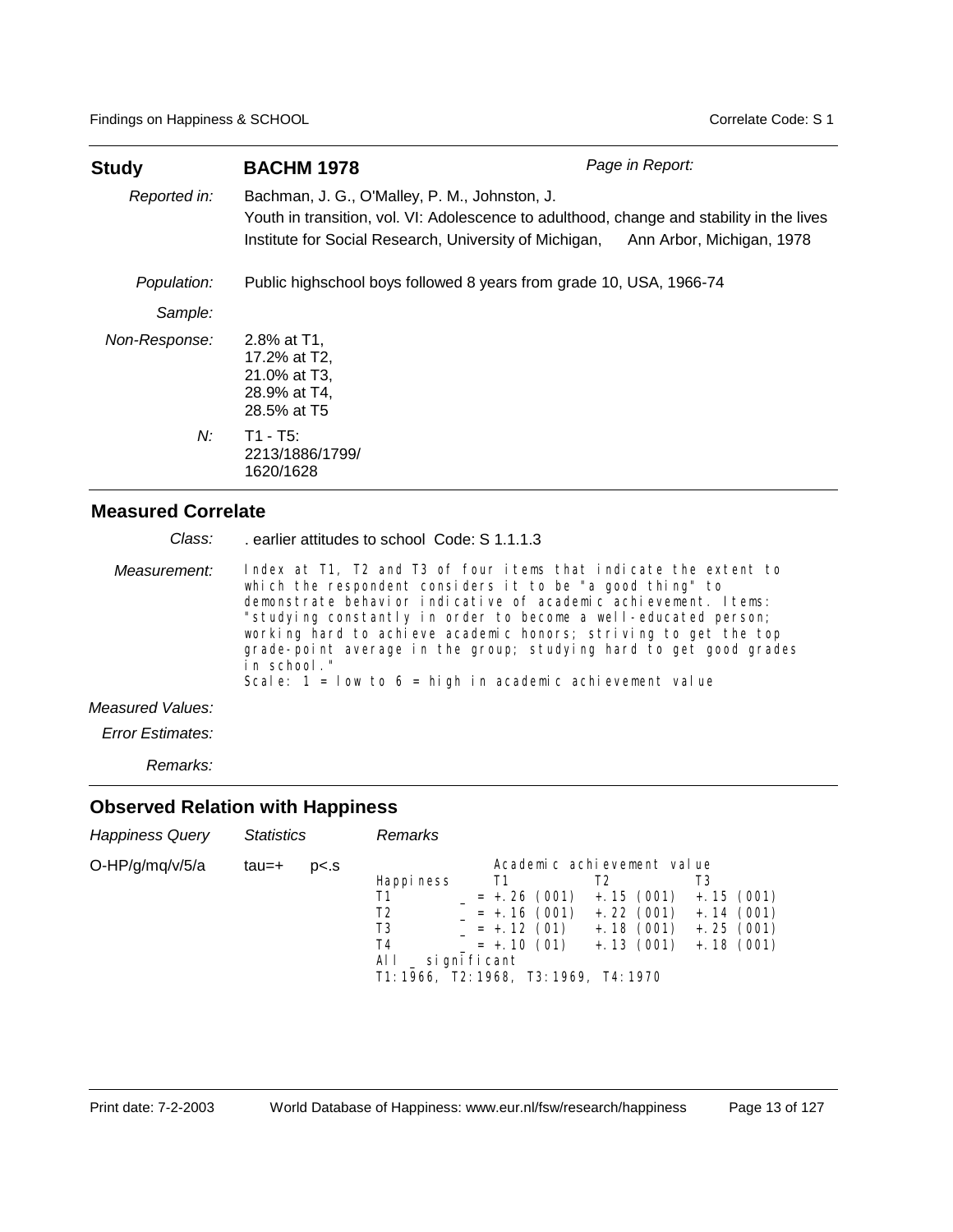| <b>Study</b>  | Page in Report:<br><b>BACHM 1978</b>                                                                                                                                                                                           |  |  |  |  |  |  |
|---------------|--------------------------------------------------------------------------------------------------------------------------------------------------------------------------------------------------------------------------------|--|--|--|--|--|--|
| Reported in:  | Bachman, J. G., O'Malley, P. M., Johnston, J.<br>Youth in transition, vol. VI: Adolescence to adulthood, change and stability in the lives<br>Institute for Social Research, University of Michigan, Ann Arbor, Michigan, 1978 |  |  |  |  |  |  |
| Population:   | Public highschool boys followed 8 years from grade 10, USA, 1966-74                                                                                                                                                            |  |  |  |  |  |  |
| Sample:       |                                                                                                                                                                                                                                |  |  |  |  |  |  |
| Non-Response: | 2.8% at T1.<br>17.2% at T2,<br>21.0% at T3,<br>28.9% at T4,<br>28.5% at T5                                                                                                                                                     |  |  |  |  |  |  |
| N:            | $T1 - T5:$<br>2213/1886/1799/<br>1620/1628                                                                                                                                                                                     |  |  |  |  |  |  |

| Class:       | earlier attitudes to school Code: S 1.1.1.3                                                                                                                                                                                                                                                                                                                                                                                                                                    |
|--------------|--------------------------------------------------------------------------------------------------------------------------------------------------------------------------------------------------------------------------------------------------------------------------------------------------------------------------------------------------------------------------------------------------------------------------------------------------------------------------------|
| Measurement: | Positive and negative school attitudes were measured at T1, T2 and<br>T3. Positive school attitude: a mean of<br>15 items which stress the intrinsic value of education; scale:<br>1.00 = $\frac{1}{100}$ (education has little value) to 4.00 = high (education<br>has high value)<br>Negative school attitude: a mean of 8<br>items indicating the respondent's negative or avoidance attitudes<br>toward school. Scale: $1.00 = 1$ ow negativity;<br>4.00 = high negativity |
|              |                                                                                                                                                                                                                                                                                                                                                                                                                                                                                |

### *Measured Values:*

*Error Estimates:*

*Remarks:*

| <b>Happiness Query</b> | <b>Statistics</b> |        | Remarks                                                                      |                                                  |                                                         |                                                                                     |
|------------------------|-------------------|--------|------------------------------------------------------------------------------|--------------------------------------------------|---------------------------------------------------------|-------------------------------------------------------------------------------------|
| O-HP/g/mq/v/5/a        | $tau =$           | p<.001 | Happi ness<br>Τ1<br>T <sub>2</sub><br>T3<br>T4<br>All $\_$ significant (001) | T1<br>$= +.41$<br>$= +.33$<br>$= +23$<br>$= +20$ | T <sub>2</sub><br>$+.27$<br>$+.39$<br>$+, 27$<br>$+.23$ | Positive school attitudes<br>T <sub>2</sub><br>$+.25$<br>$+.32$<br>$+.37$<br>$+.27$ |
|                        |                   |        | Happi ness<br>Τ1<br>T2                                                       | T1<br>$= -25$<br>$= -21$                         | T <sub>2</sub><br>$-.21$<br>$-.26$                      | Negative school attitudes<br>T3<br>$-.22$<br>$-.23$                                 |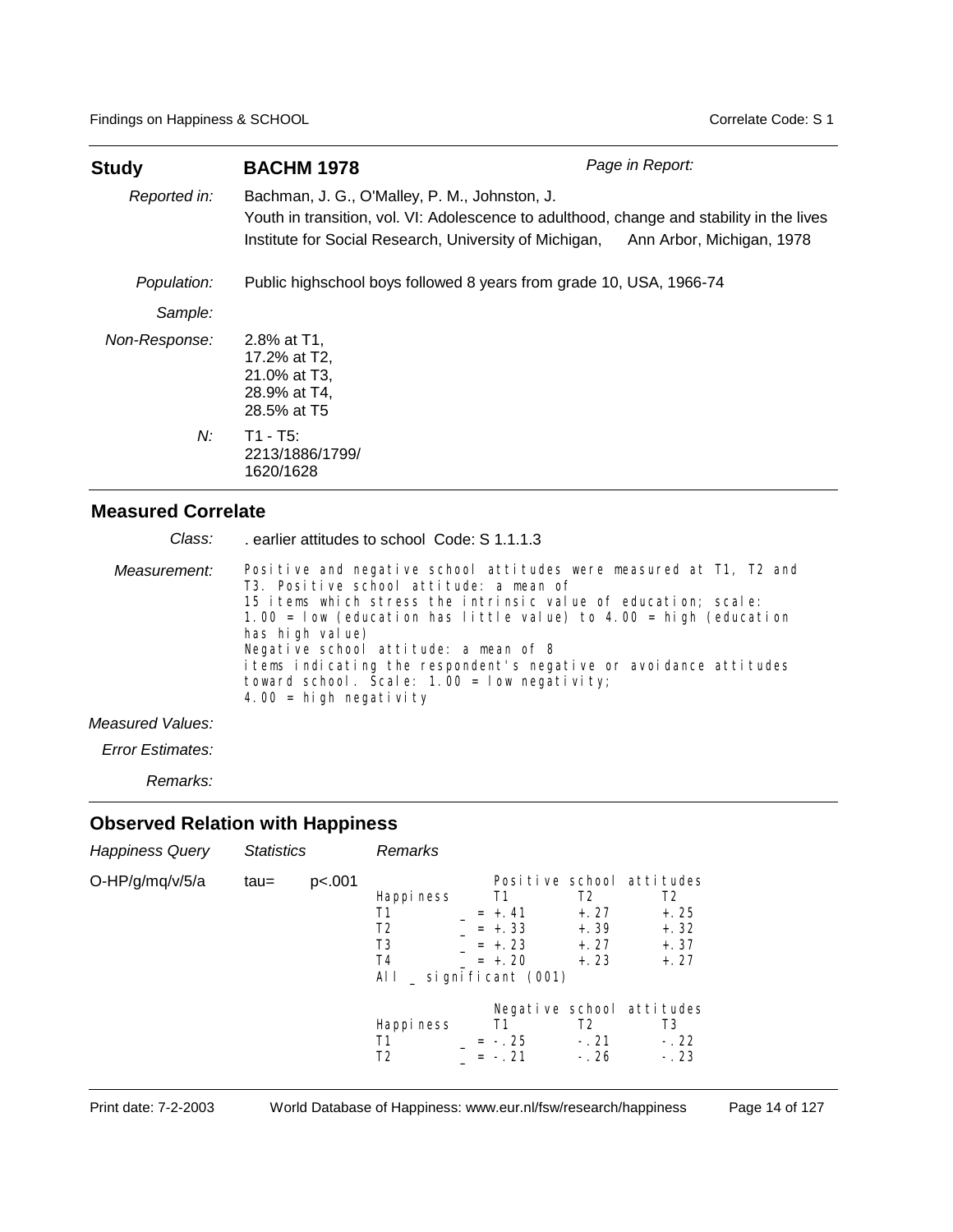| T3 | $= -17$                                | $-.18$ | $-.27$ |
|----|----------------------------------------|--------|--------|
| T4 | $= -18$                                | $-.16$ | $-.19$ |
|    | All $\_$ significant (001)             |        |        |
|    | T1: 1966, T2: 1968, T3: 1969, T4: 1970 |        |        |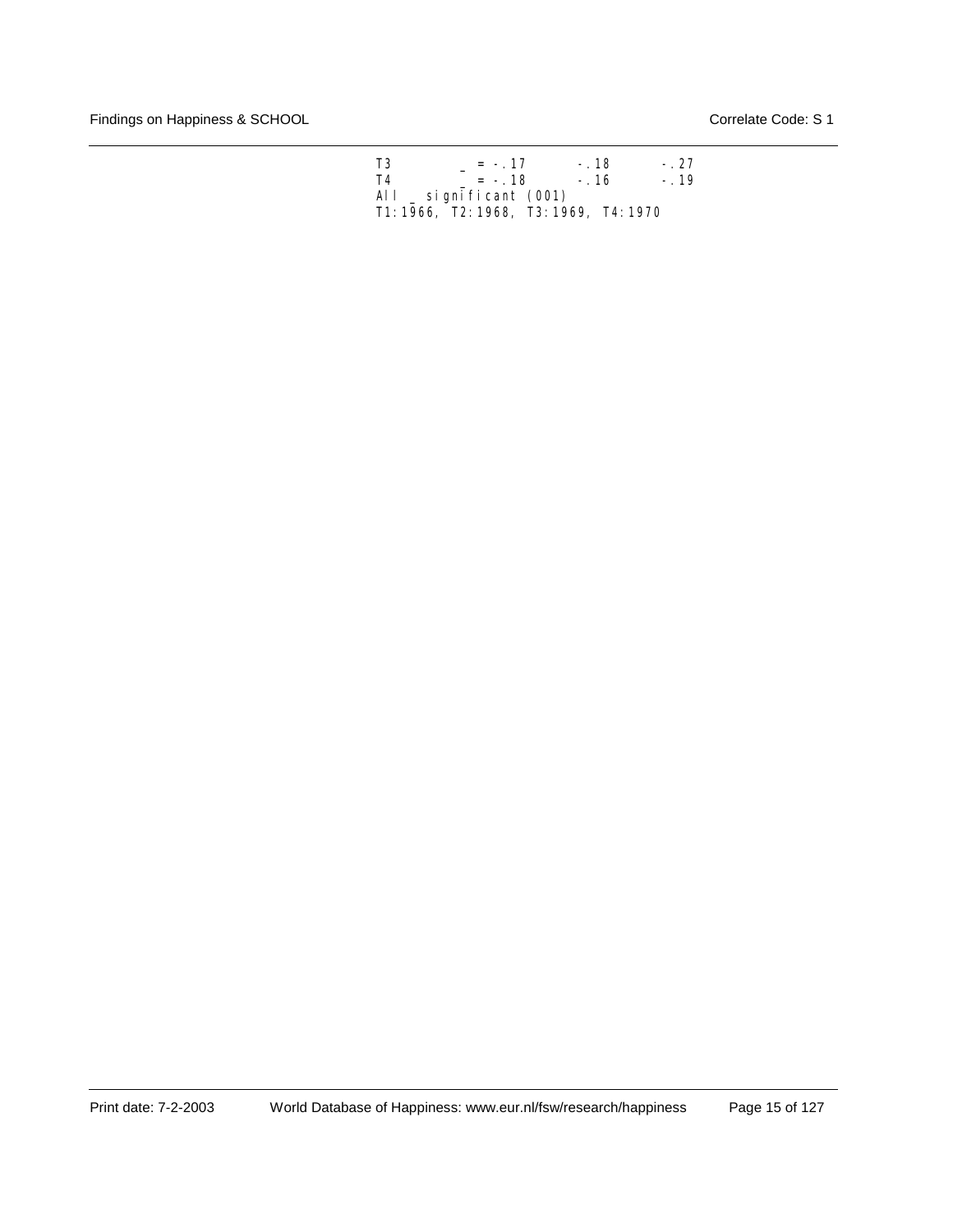| <b>Study</b>  | <b>BACHM 1978</b>                                                                                                                                                                                    | Page in Report:           |
|---------------|------------------------------------------------------------------------------------------------------------------------------------------------------------------------------------------------------|---------------------------|
| Reported in:  | Bachman, J. G., O'Malley, P. M., Johnston, J.<br>Youth in transition, vol. VI: Adolescence to adulthood, change and stability in the lives<br>Institute for Social Research, University of Michigan, | Ann Arbor, Michigan, 1978 |
| Population:   | Public highschool boys followed 8 years from grade 10, USA, 1966-74                                                                                                                                  |                           |
| Sample:       |                                                                                                                                                                                                      |                           |
| Non-Response: | 2.8% at T1.<br>17.2% at T2,<br>21.0% at T3,<br>28.9% at T4,<br>28.5% at T5                                                                                                                           |                           |
| N:            | T1 - T5:<br>2213/1886/1799/<br>1620/1628                                                                                                                                                             |                           |

| Class:          | earlier attitudes to school Code: S 1.1.1.3                                                                                                                                                                                                                   |
|-----------------|---------------------------------------------------------------------------------------------------------------------------------------------------------------------------------------------------------------------------------------------------------------|
| Measurement:    | Simple direct question at T1, T2 and T3: How interesting are most<br>of your courses to you?<br>$1 = \text{very dull}; 2 = \text{slightly dull};$<br>$3 = \text{fail } r l y$ interesting;<br>$4 =$ quite interesting;<br>$5$ = very exciting and stimulating |
| eseurad Valuas: |                                                                                                                                                                                                                                                               |

*Measured Values:*

*Error Estimates:*

*Remarks:*

| <b>Happiness Query</b> | <b>Statistics</b> |        | Remarks                                                                                                    |                                                 |                                                                    |                                             |
|------------------------|-------------------|--------|------------------------------------------------------------------------------------------------------------|-------------------------------------------------|--------------------------------------------------------------------|---------------------------------------------|
| O-HP/g/mq/v/5/a        | tau=+             | p<.001 | Happi ness<br>Τ1<br>T2<br>T3<br>T4<br>All $\_$ significant (001)<br>T1: 1966, T2: 1968, T3: 1969, T4: 1970 | Τ1<br>$= +.33$<br>$= +25$<br>$= +23$<br>$= +21$ | Interest in courses<br>T2<br>$+.23$<br>$+.32$<br>$+.26$<br>$+, 19$ | T3<br>$+, 19$<br>$+.26$<br>$+.28$<br>$+.22$ |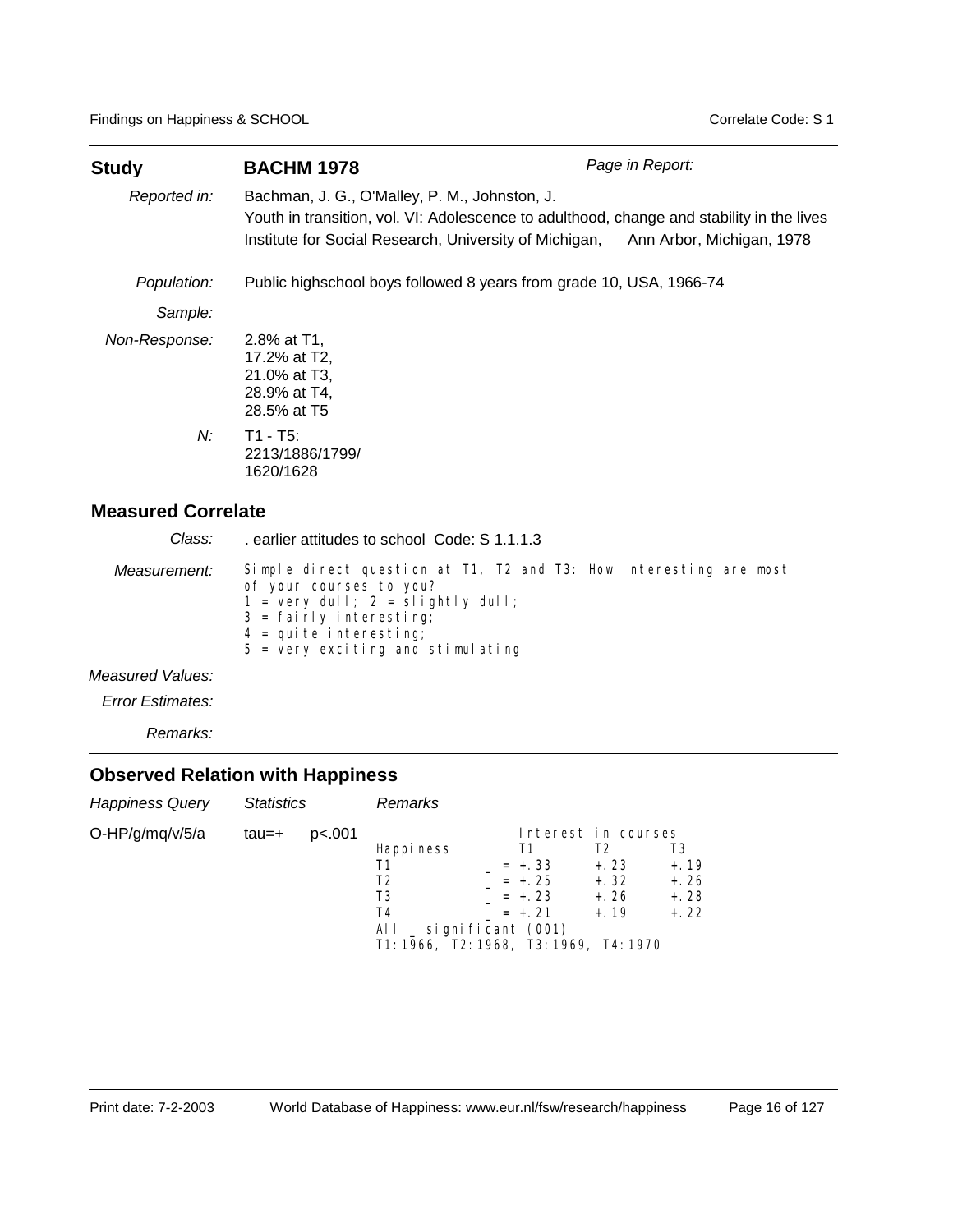| <b>Study</b>  | <b>BACHM 1978</b>                                                                                                                                                                                    | Page in Report:           |
|---------------|------------------------------------------------------------------------------------------------------------------------------------------------------------------------------------------------------|---------------------------|
| Reported in:  | Bachman, J. G., O'Malley, P. M., Johnston, J.<br>Youth in transition, vol. VI: Adolescence to adulthood, change and stability in the lives<br>Institute for Social Research, University of Michigan, | Ann Arbor, Michigan, 1978 |
| Population:   | Public highschool boys followed 8 years from grade 10, USA, 1966-74                                                                                                                                  |                           |
| Sample:       |                                                                                                                                                                                                      |                           |
| Non-Response: | 2.8% at T1.<br>17.2% at T2,<br>21.0% at T3,<br>28.9% at T4,<br>28.5% at T5                                                                                                                           |                           |
| $N$ :         | $T1 - T5$ :<br>2213/1886/1799/<br>1620/1628                                                                                                                                                          |                           |

| Class:           | earlier attitudes to school Code: S 1.1.1.3                                                                                                                                                                                    |
|------------------|--------------------------------------------------------------------------------------------------------------------------------------------------------------------------------------------------------------------------------|
| Measurement:     | Simple direct question at T1 and T2: "How satisfied are you with<br>the way you're actually doing in school?"<br>$1 = not at all; 2 = not very;$<br>$3 =$ somewhat; $4 =$ quite;<br>$5 = \text{very} \text{sati} \text{sfied}$ |
| Measured Values: |                                                                                                                                                                                                                                |

*Error Estimates:*

*Remarks:*

| <b>Happiness Query</b> | <b>Statistics</b> |                | Remarks                                                                |                                                    |                                |                                                                                       |      |
|------------------------|-------------------|----------------|------------------------------------------------------------------------|----------------------------------------------------|--------------------------------|---------------------------------------------------------------------------------------|------|
| O-HP/g/mq/v/5/a        | tau=+             | p <sub>5</sub> | Happi ness<br>Т2<br>T3<br>T4<br>T1: 1966. T2: 1968. T3: 1969. T4: 1970 | Τ1<br>$= +.20$<br>$= +.17$<br>$= +.10$<br>$= +.10$ | (001)<br>(001)<br>(01)<br>(01) | Satisfaction with own school<br>$+.11(01)$<br>$+.16(001)$<br>$+.12(01)$<br>$+.11(01)$ | work |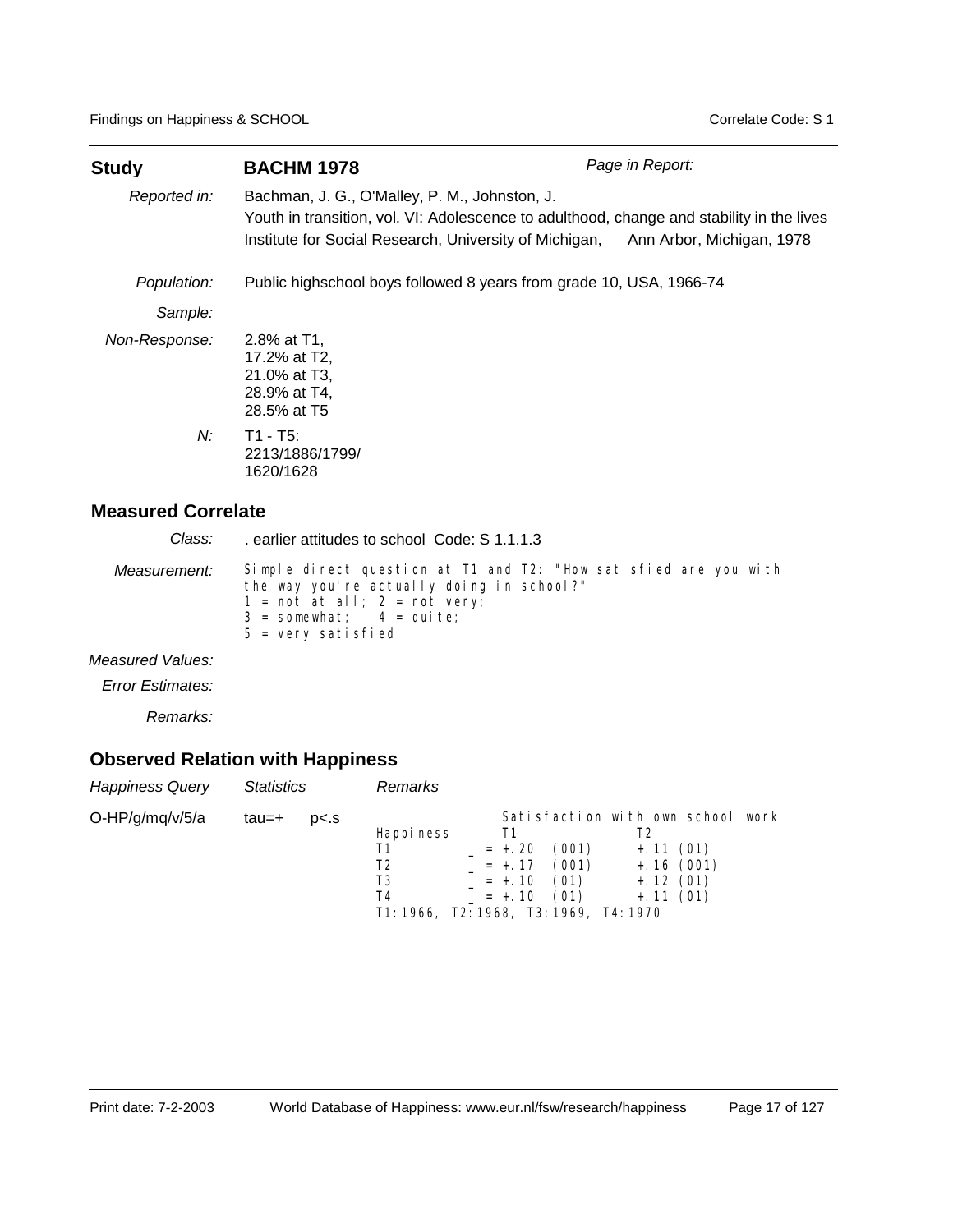| <b>Study</b>  | <b>SEARS 1977A</b>                                                                                                                                                                                                                         | Page in Report: | $40 - 62/4$ |
|---------------|--------------------------------------------------------------------------------------------------------------------------------------------------------------------------------------------------------------------------------------------|-----------------|-------------|
| Reported in:  | Sears, P.S. & Barbee, A.H.<br>Career and Life satisfactions among Terman's gifted women. Chapter 3 in: 'The<br>Stanley, J.C., George, W.C. & Solano, C.H. (eds.) The Johns Hopkins Univ. Press<br>Publ.1977, Baltimore and London, p.28-72 |                 |             |
| Population:   | "Gifted women" (IQ >135), followed 50 years, California, USA, 1921-72                                                                                                                                                                      |                 |             |
| Sample:       |                                                                                                                                                                                                                                            |                 |             |
| Non-Response: | Attrition in 1972:<br>25%                                                                                                                                                                                                                  |                 |             |
| N:            | 1928 N=671:<br>1972 N=430                                                                                                                                                                                                                  |                 |             |

| Class:                  | earlier attitudes to school Code: S 1.1.1.3 |
|-------------------------|---------------------------------------------|
| Measurement:            | Selfrating of interest in:                  |
|                         | a. Al gebra<br>b. Arithmetic                |
|                         | Assessed in 1922                            |
| Measured Values:        |                                             |
| <b>Error Estimates:</b> |                                             |
| Remarks:                | 1922 interests by 1972 happiness            |
|                         |                                             |

| <b>Happiness Query</b> | <b>Statistics</b> |    | Remarks |                                  |
|------------------------|-------------------|----|---------|----------------------------------|
| C-ASG/h/mq/v/5/a       | AoV=              | ns | а.      |                                  |
|                        | $A_0V =$          | ns | b.      | 1922 interests by 1972 happiness |
| M-PL/h/sq/v/5/b        | $Chi^2=$          | ns | a.      |                                  |
|                        | $Chi^2=$          | ns | b.      |                                  |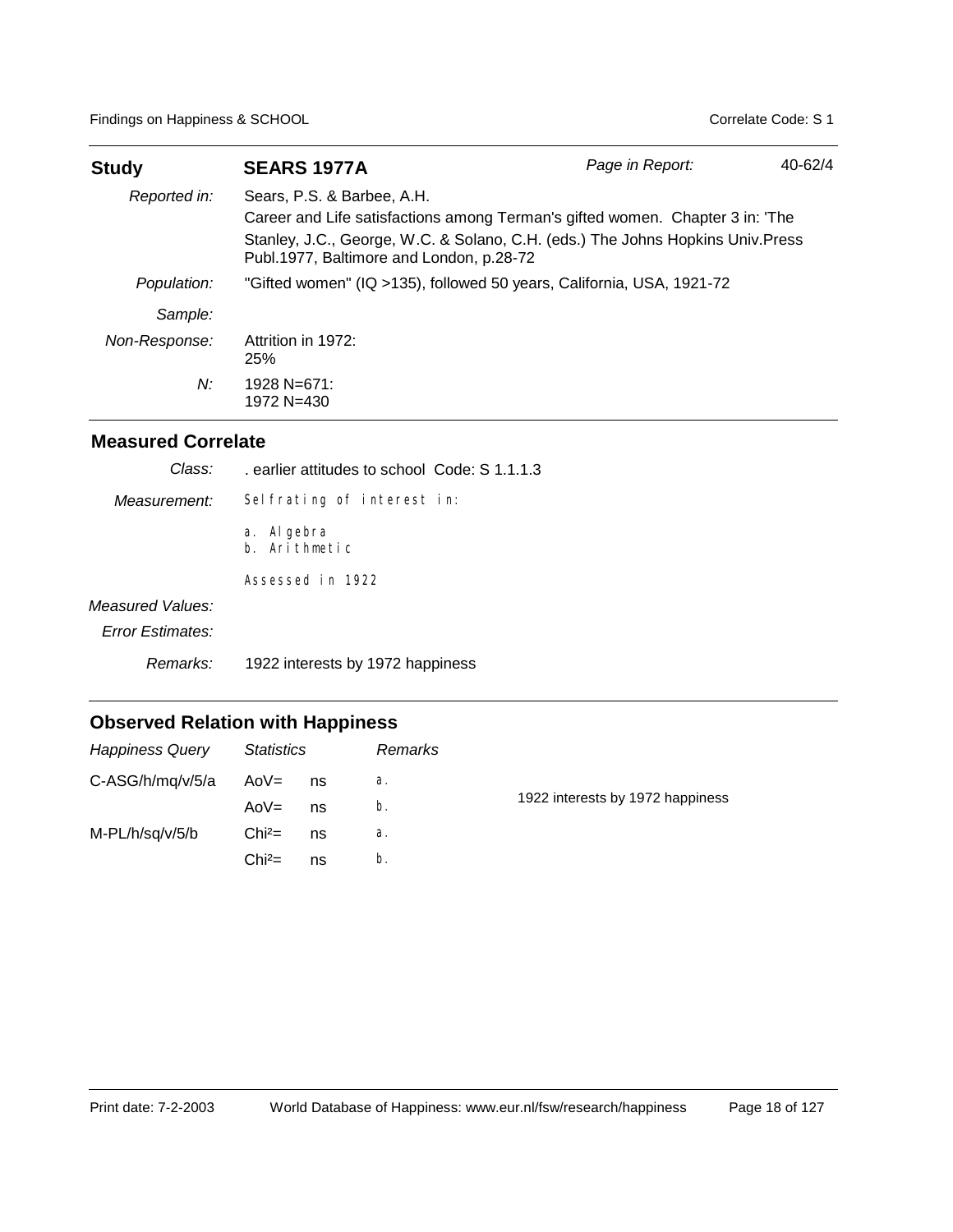| <b>Study</b>  | <b>CONST 1965</b>                                                                                                                                   | Page in Report: | 50 |
|---------------|-----------------------------------------------------------------------------------------------------------------------------------------------------|-----------------|----|
| Reported in:  | Constantinople, A.P.<br>Some correlates of happiness and unhappiness in college students.<br>Unpublished doctoral dissertation, 1965, University of | Rochester, USA. |    |
| Population:   | College students, University of Rochester, USA, 1965                                                                                                |                 |    |
| Sample:       |                                                                                                                                                     |                 |    |
| Non-Response: | 30% (take home<br>questionnaire).                                                                                                                   |                 |    |
| N:            | 952                                                                                                                                                 |                 |    |

#### **Measured Correlate**

| Class:           | Current stage in school-career Code: S 1.1.3 |
|------------------|----------------------------------------------|
| Measurement:     | Freshmen / sophomores / juniors / seniors.   |
| Measured Values: |                                              |
| Error Estimates: |                                              |
| Remarks:         |                                              |

| <b>Happiness Query</b>     | Statistics |       | Remarks                                                                                                                                                                         |
|----------------------------|------------|-------|---------------------------------------------------------------------------------------------------------------------------------------------------------------------------------|
| $A$ -AOL/cy/sq/v/10/a DM=+ |            | p<.01 | Stronger among males.<br>S-shaped curve among males: Stronger relationship<br>from freshman to junior years.<br>U-shaped curve among females: sophomores being most<br>unhappy. |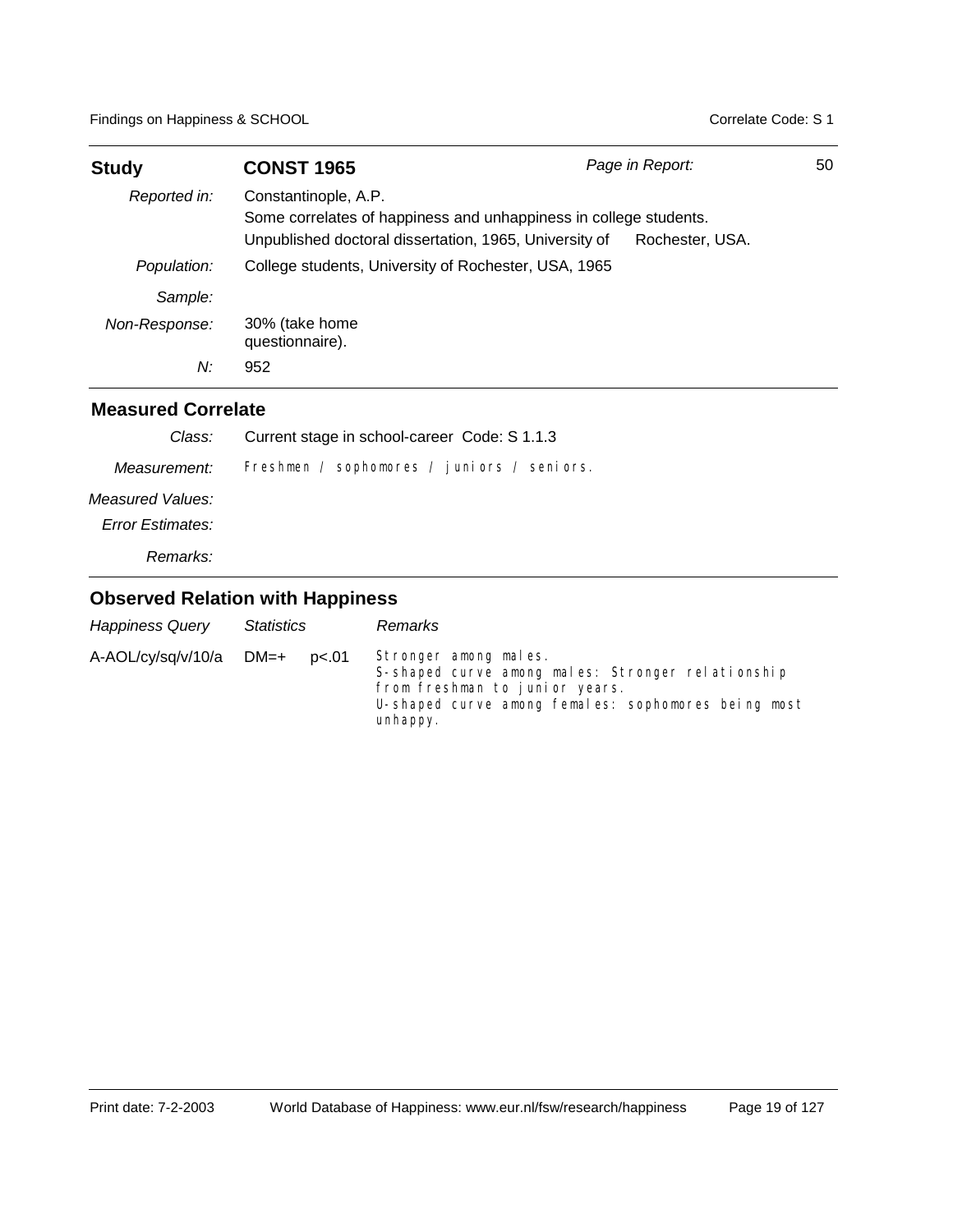| <b>Study</b>  | <b>HEERE 1969</b>                                                                                                                                                | Page in Report: | 28 |
|---------------|------------------------------------------------------------------------------------------------------------------------------------------------------------------|-----------------|----|
| Reported in:  | Heeren, S.D.<br>Entrepreneurial vs bureaucratic fathers as related to family structure, happiness and<br>Unpublished doctoral dissertation, 1969, Unviversity of | Kansas, USA.    |    |
| Population:   | Male undergraduates, University of Kansas, USA, 1967                                                                                                             |                 |    |
| Sample:       |                                                                                                                                                                  |                 |    |
| Non-Response: | 5% incomplete<br>information.                                                                                                                                    |                 |    |
| N:            | 103                                                                                                                                                              |                 |    |

#### **Measured Correlate**

| Class:           | Current stage in school-career Code: S 1.1.3                     |
|------------------|------------------------------------------------------------------|
| Measurement:     | freshman / sophomore / junior / senior /graduate student / other |
| Measured Values: |                                                                  |
| Error Estimates: |                                                                  |
| Remarks:         |                                                                  |

| <b>Happiness Query</b> | <i>Statistics</i> |    | Remarks |
|------------------------|-------------------|----|---------|
| O-HL/g/sq/n/9/b        | r=                | ns |         |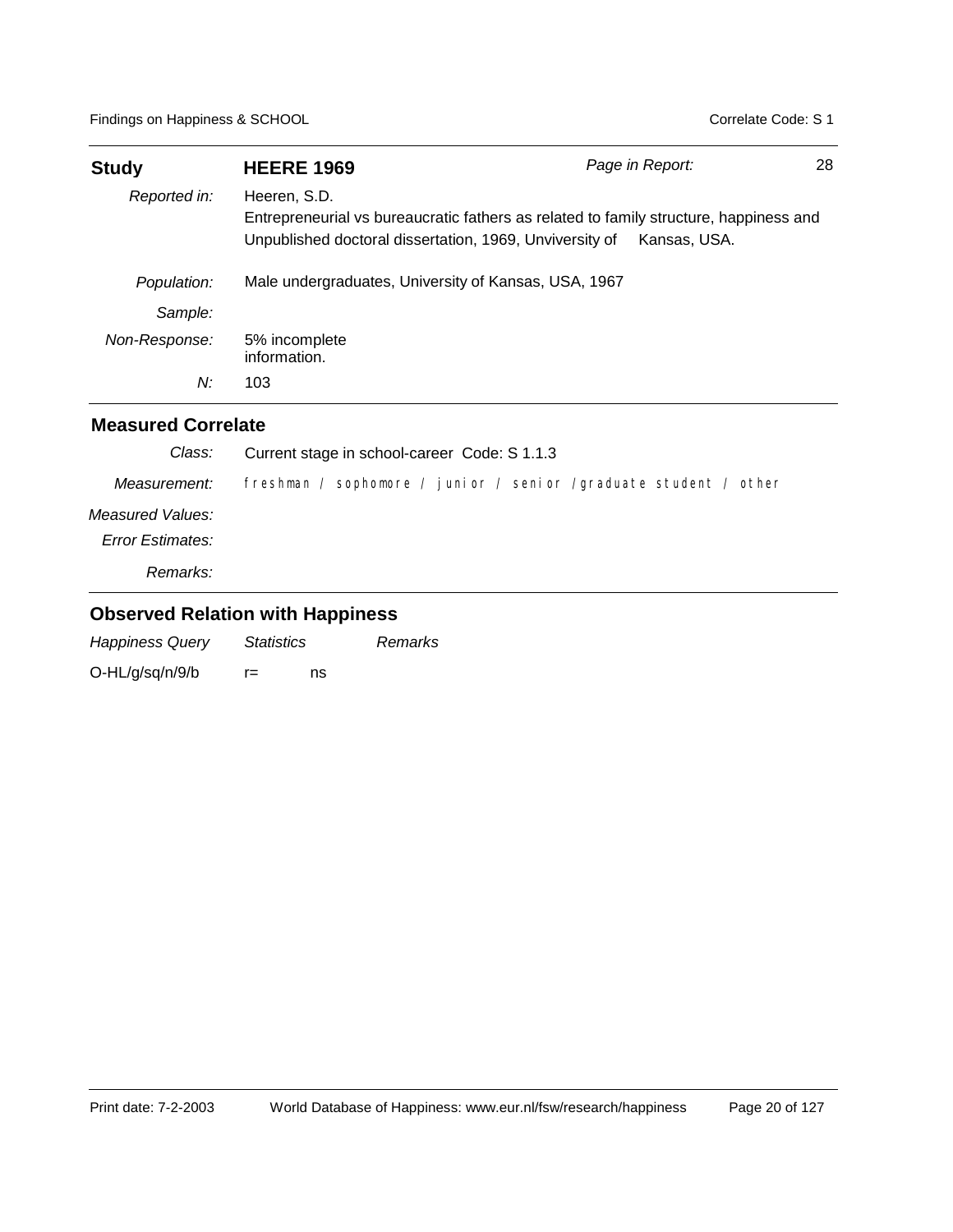| <b>Study</b>  | <b>WASHB 1941</b>                                                                                                                          | Page in Report: | 283 |  |  |
|---------------|--------------------------------------------------------------------------------------------------------------------------------------------|-----------------|-----|--|--|
| Reported in:  | Washburne, J.N.<br>Factors related to the social adjustment of college girls.<br>Journal of social Psychology, 1941, vol. 13, p. 281 -189. |                 |     |  |  |
| Population:   | Female college students, New York, USA, 194?                                                                                               |                 |     |  |  |
| Sample:       |                                                                                                                                            |                 |     |  |  |
| Non-Response: | ۰                                                                                                                                          |                 |     |  |  |
| N:            | 238                                                                                                                                        |                 |     |  |  |

| Class:                  | Current stage in school-career Code: S 1.1.3 |
|-------------------------|----------------------------------------------|
| Measurement:            | 0 Junior<br>1 Freshmen                       |
| Measured Values:        |                                              |
| <b>Error Estimates:</b> |                                              |
| Remarks:                |                                              |

| <b>Happiness Query</b> | Statistics   |    | Remarks        |  |                                                     |  |
|------------------------|--------------|----|----------------|--|-----------------------------------------------------|--|
| M-CO/?/?q/?/0/a        | $D\% = +$    | ns | students only. |  | L-shaped curve: positive relationship among unhappy |  |
|                        | $SNR = +$ ns |    | students only. |  | L-shaped curve: positive relationship among unhappy |  |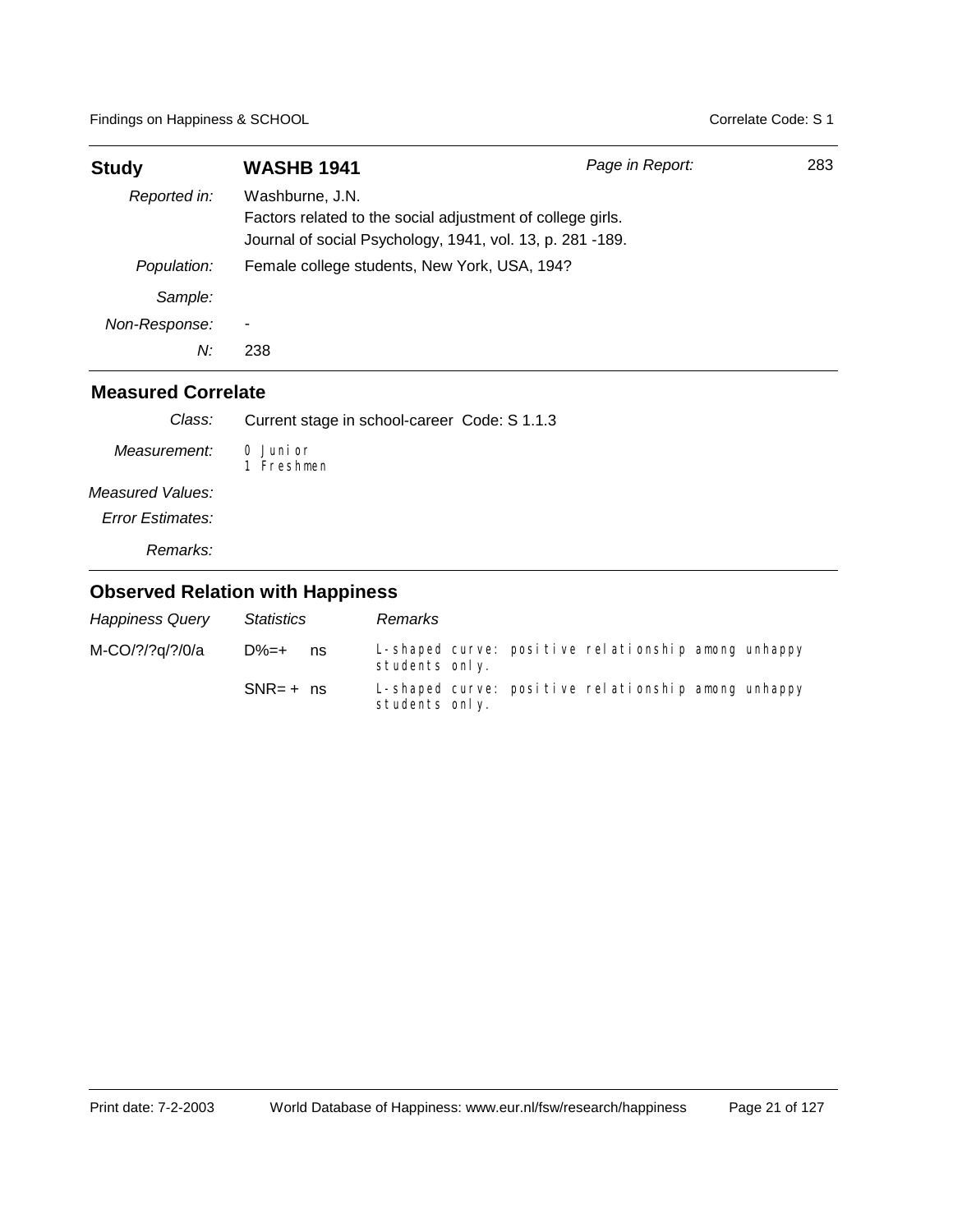| Study         | <b>BACHM 1978</b>                                                                                                                                                                                                                 | Page in Report: |  |  |  |  |
|---------------|-----------------------------------------------------------------------------------------------------------------------------------------------------------------------------------------------------------------------------------|-----------------|--|--|--|--|
| Reported in:  | Bachman, J. G., O'Malley, P. M., Johnston, J.<br>Youth in transition, vol. VI: Adolescence to adulthood, change and stability in the lives<br>Institute for Social Research, University of Michigan,<br>Ann Arbor, Michigan, 1978 |                 |  |  |  |  |
| Population:   | Public highschool boys followed 8 years from grade 10, USA, 1966-74                                                                                                                                                               |                 |  |  |  |  |
| Sample:       |                                                                                                                                                                                                                                   |                 |  |  |  |  |
| Non-Response: | 2.8% at T1.<br>17.2% at T2.<br>21.0% at T3,<br>28.9% at T4,<br>28.5% at T5                                                                                                                                                        |                 |  |  |  |  |
| $N$ :         | $T1 - T5$ :<br>2213/1886/1799/<br>1620/1628                                                                                                                                                                                       |                 |  |  |  |  |

Later schooling Code: S 1.1.4 *Class:*

College mean of Scholastic Aptitude Test scores, or American College Test scores, or estimates of these scores (See Astin, 1971) (measured at T5) *Measurement:*

#### *Measured Values:*

*Error Estimates:*

*Remarks:*

| <b>Happiness Query</b> | <b>Statistics</b> |    | Remarks                                                                      |                                                  |                      |                                                 |  |
|------------------------|-------------------|----|------------------------------------------------------------------------------|--------------------------------------------------|----------------------|-------------------------------------------------|--|
| O-HP/g/mq/v/5/a        | tau=              | ns | T1 happiness:<br>T <sub>2</sub> happiness:<br>T3 happiness:<br>T4 happiness: | T1: 1966, T2: 1968, T3: 1969, T4: 1970, T5: 1974 | $= 0.00$<br>$= -.04$ | (ns)<br>(ns)<br>$= -0.04$ (ns)<br>$= -.06$ (ns) |  |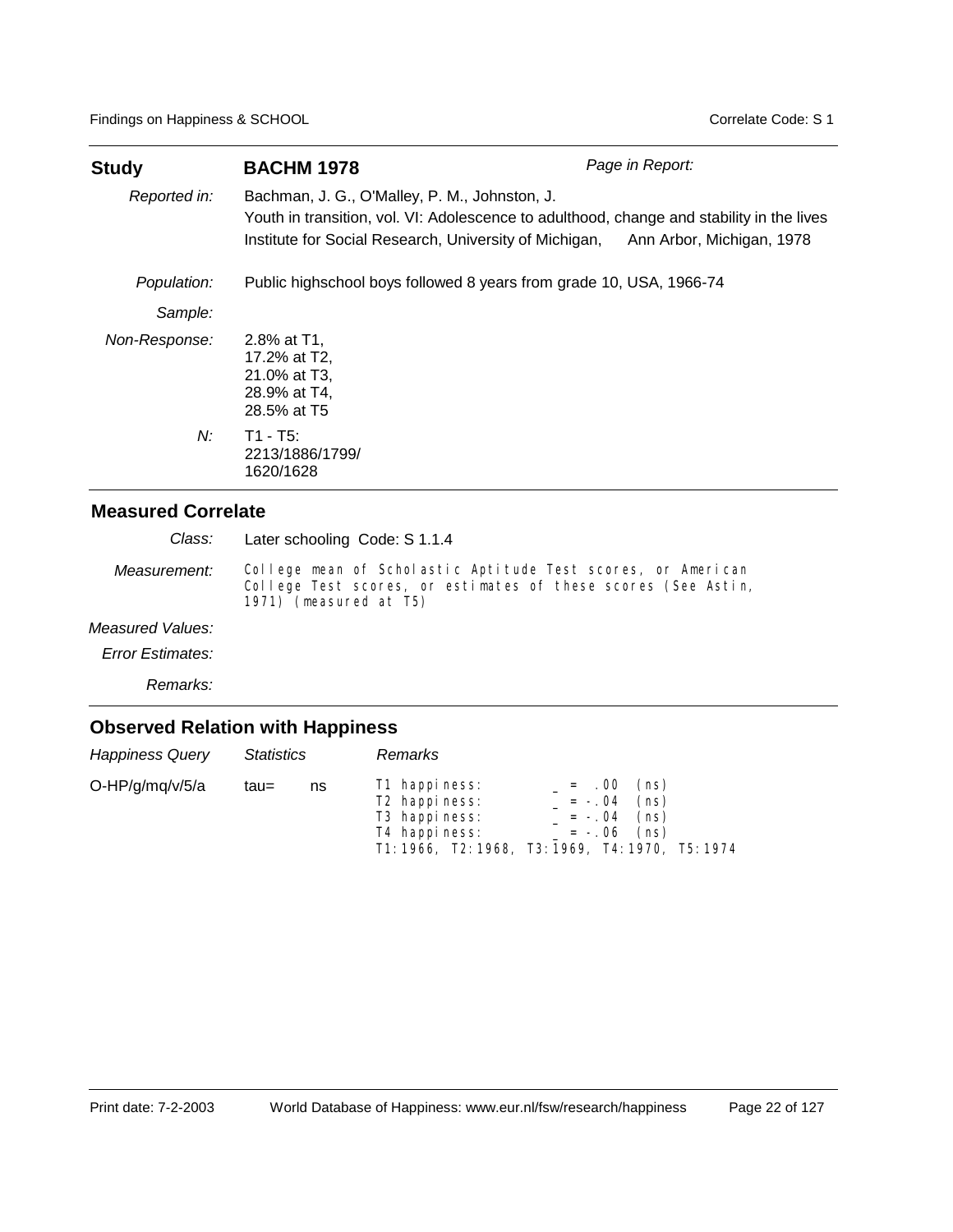| <b>Study</b>  | <b>BACHM 1978</b>                                                                                                                                                                                                                 | Page in Report: |  |  |  |  |
|---------------|-----------------------------------------------------------------------------------------------------------------------------------------------------------------------------------------------------------------------------------|-----------------|--|--|--|--|
| Reported in:  | Bachman, J. G., O'Malley, P. M., Johnston, J.<br>Youth in transition, vol. VI: Adolescence to adulthood, change and stability in the lives<br>Institute for Social Research, University of Michigan,<br>Ann Arbor, Michigan, 1978 |                 |  |  |  |  |
| Population:   | Public highschool boys followed 8 years from grade 10, USA, 1966-74                                                                                                                                                               |                 |  |  |  |  |
| Sample:       |                                                                                                                                                                                                                                   |                 |  |  |  |  |
| Non-Response: | 2.8% at T1.<br>17.2% at T2,<br>21.0% at T3,<br>28.9% at T4,<br>28.5% at T5                                                                                                                                                        |                 |  |  |  |  |
| N:            | $T1 - T5$ :<br>2213/1886/1799/<br>1620/1628                                                                                                                                                                                       |                 |  |  |  |  |

Prestige of institution attended as an undergraduate (measured at *Measurement:* . later school-environment Code: S 1.1.4.2 *Class:*

#### *Measured Values:*

*Error Estimates:*

*Remarks:*

## **Observed Relation with Happiness**

T5)

| <b>Happiness Query</b> | <b>Statistics</b> |    | <b>Remarks</b>                                                                           |                                                  |                                  |                                       |  |
|------------------------|-------------------|----|------------------------------------------------------------------------------------------|--------------------------------------------------|----------------------------------|---------------------------------------|--|
| O-HP/g/mg/v/5/a        | tau=              | ns | T1 happiness:<br>T <sub>2</sub> happiness:<br>T <sub>3</sub> happiness:<br>T4 happiness: | T1: 1966, T2: 1968, T3: 1969, T4: 1970, T5: 1974 | $= +.07$<br>$= -.02$<br>$= -.07$ | (ns)<br>(ns)<br>$= -.03$ (ns)<br>(ns) |  |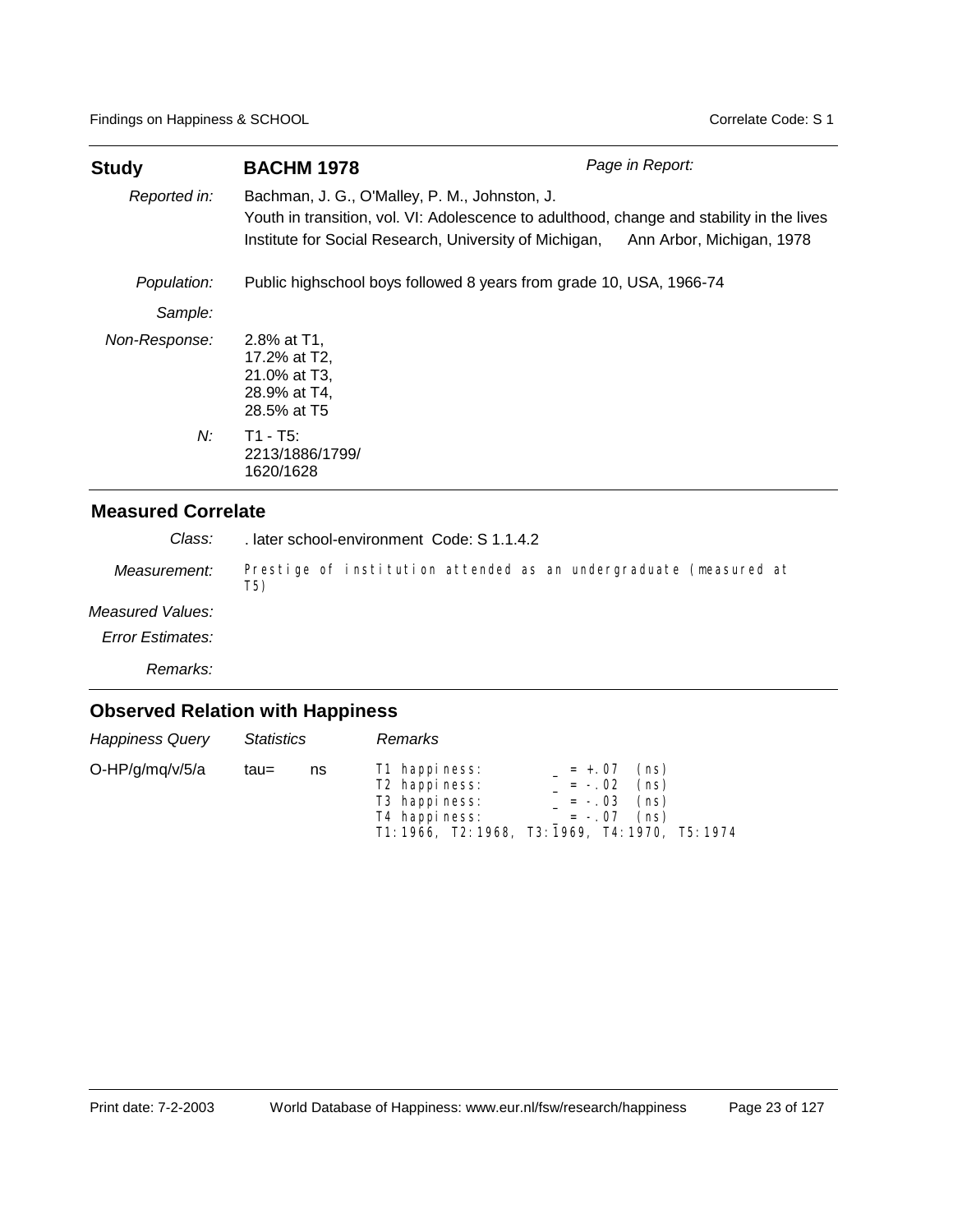| <b>Study</b>  | <b>ZUMA 1989</b>                                                                                                                                                           | Page in Report: |  |  |
|---------------|----------------------------------------------------------------------------------------------------------------------------------------------------------------------------|-----------------|--|--|
| Reported in:  | Zentrum fur Umfrageforschung MAnnheim (ZUMA)<br>Wohlfahrtsurveys 1978,1980,1984,1988.<br>Unpublished data-set. Especially prepared for the World<br>Database of Happiness. |                 |  |  |
| Population:   | 18+ aged, general public, West-Germany, 1978-88                                                                                                                            |                 |  |  |
| Sample:       |                                                                                                                                                                            |                 |  |  |
| Non-Response: | ?                                                                                                                                                                          |                 |  |  |
| N:            | varies from<br>about 2000 -<br>2300                                                                                                                                        |                 |  |  |

#### **Measured Correlate**

| Class:           | involved in schooling or not Code: S 1.2.1.1                                            |
|------------------|-----------------------------------------------------------------------------------------|
| Measurement:     | Question : Are you at this moment a<br>high-school or college student ?'<br>no<br>1 yes |
| Measured Values: |                                                                                         |

*Error Estimates:*

*Remarks:*

| <b>Happiness Query</b> | <b>Statistics</b> | Remarks                      |                                      |                                                 |                                      |                                      |
|------------------------|-------------------|------------------------------|--------------------------------------|-------------------------------------------------|--------------------------------------|--------------------------------------|
| O-HL/c/sq/v/4/b        | $SNR =$           |                              | eta                                  | G                                               | $\Gamma$                             | ß                                    |
|                        |                   | 1978<br>1980<br>1984<br>1988 | $-.02$<br>$+.05$<br>$+.04$<br>$+.00$ | $-.06$<br>$+.31$<br>$+.23$<br>$+.05$            | $-.02$<br>$+.05$<br>$+.04$<br>$+.00$ | $+.04$<br>$+.03$<br>$+.04$<br>$+.01$ |
|                        |                   |                              | and marital status.                  | B's controlled for age, gender, perceived class |                                      |                                      |
| O-SLW/c/sq/n/11/b      | $SNR =$           |                              | eta                                  | G                                               | r                                    | ß                                    |
|                        |                   | 1978<br>1980<br>1984<br>1988 | $+.04$<br>$+.06$<br>$+.01$<br>$+.03$ | $+, 21$<br>$+, 27$<br>$+.07$<br>$+.19$          | $+.04$<br>$+.06$<br>$+.01$<br>$+.03$ | $+.01$<br>$+.06$<br>$+.00$<br>$+.02$ |
|                        |                   |                              | and marital status.                  | B's controlled for age, gender, perceived class |                                      |                                      |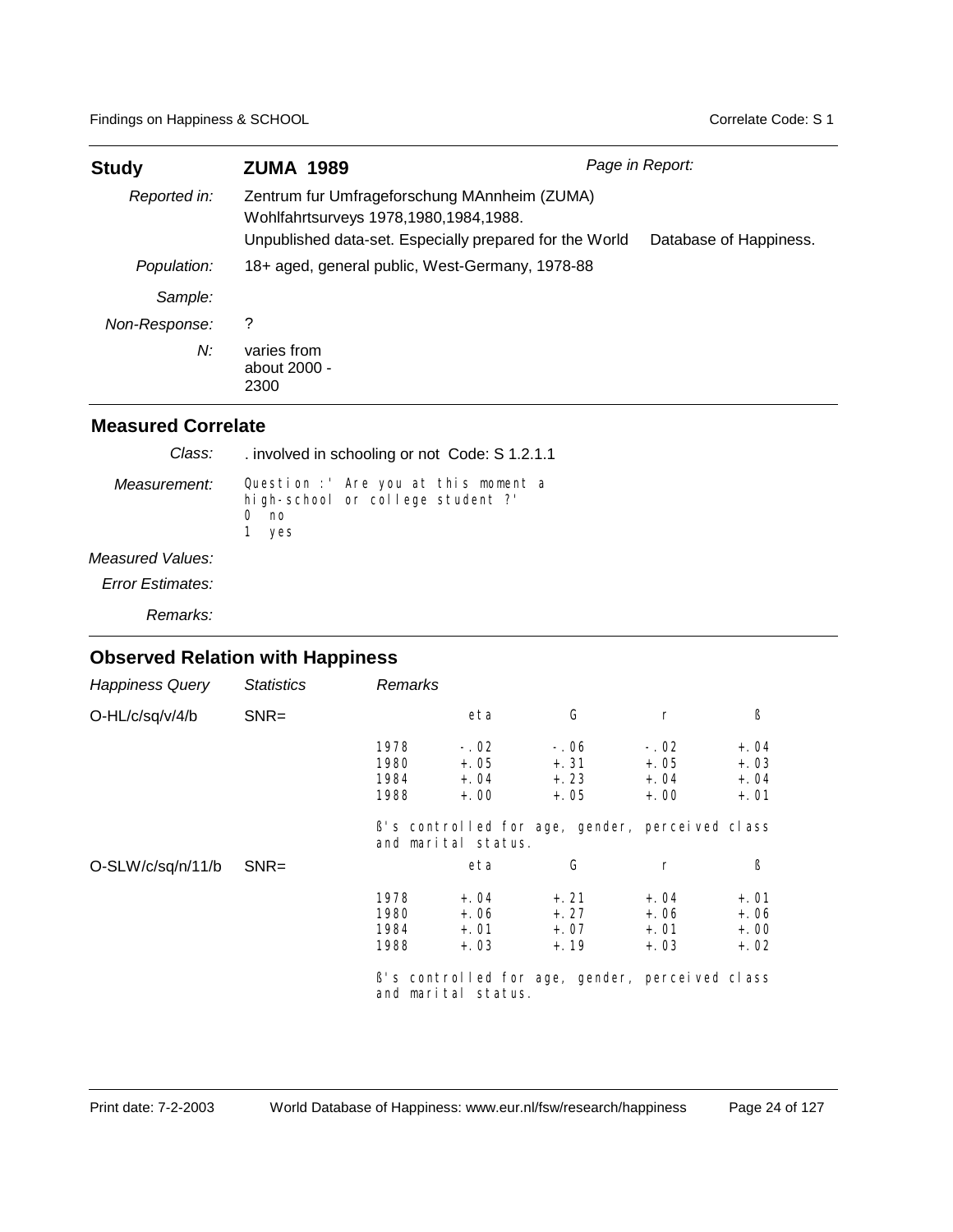| <b>Study</b>  | <b>BRENN 1970</b>                                                                                                           | Page in Report:      | 108/318 |
|---------------|-----------------------------------------------------------------------------------------------------------------------------|----------------------|---------|
| Reported in:  | Brenner, B.<br>Social factors in mental well-being at adolescence.<br>Doctoral dissertation, 1970, The American University, | Washington D.C., USA |         |
| Population:   | Highschool pupils, New York State, USA, 1960                                                                                |                      |         |
| Sample:       |                                                                                                                             |                      |         |
| Non-Response: | 1%                                                                                                                          |                      |         |
| N:            | 5204                                                                                                                        |                      |         |

| Class:                  | . extra-curricular activity Code: S 1.2.1.3  |
|-------------------------|----------------------------------------------|
| Measurement:            | Open-ended direct question $0 / 1 - 2 / 3 +$ |
| Measured Values:        |                                              |
| <b>Error Estimates:</b> |                                              |
| Remarks:                |                                              |

| <b>Happiness Query</b> | Statistics          | Remarks |
|------------------------|---------------------|---------|
| A-AOL/g/sq/v/5/a       | $G = +.16$          |         |
|                        | $V = .35$ $p < .01$ |         |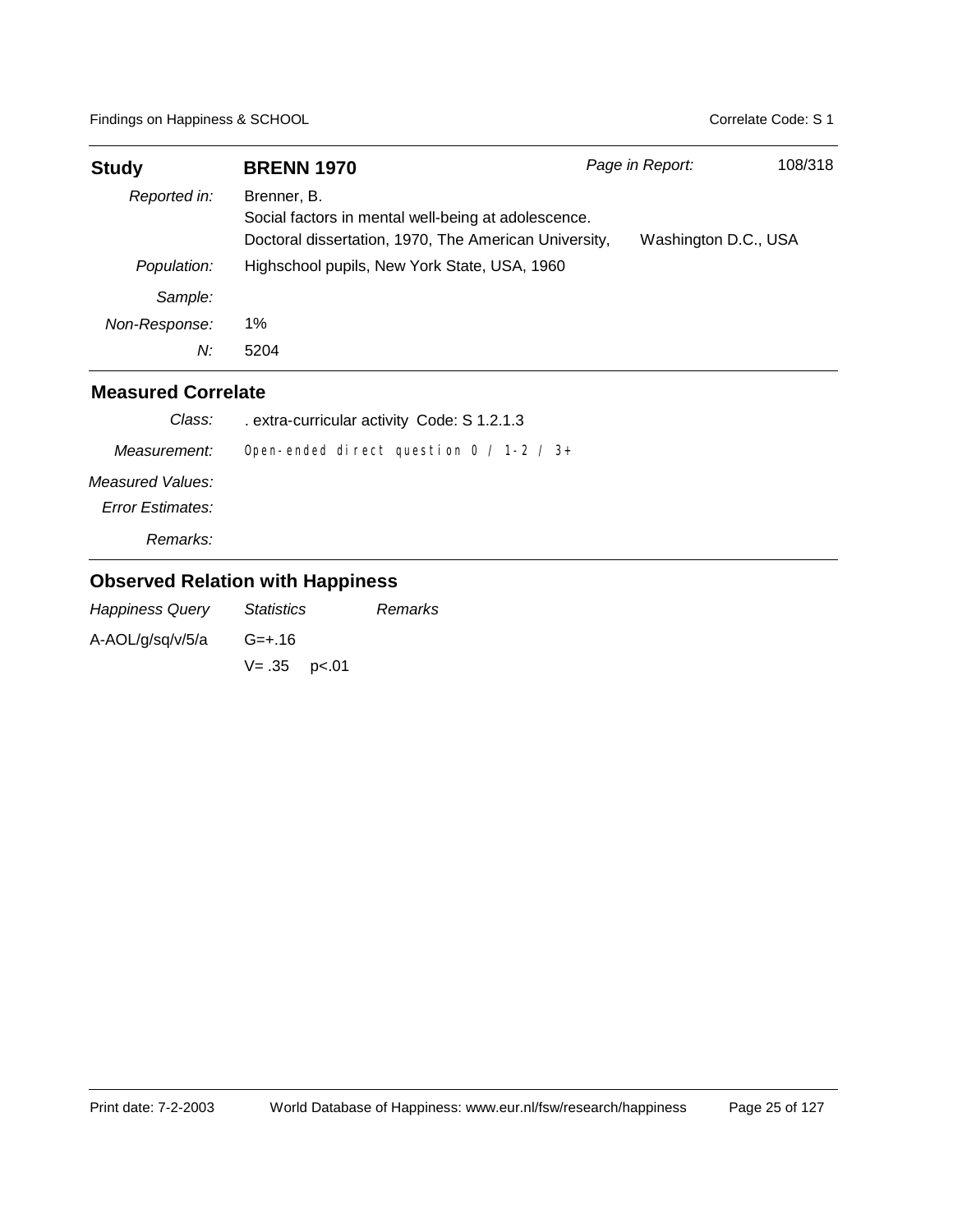| <b>Study</b>  | <b>BRENN 1970</b>                                                                                                           | Page in Report: |                      | 108/318 |
|---------------|-----------------------------------------------------------------------------------------------------------------------------|-----------------|----------------------|---------|
| Reported in:  | Brenner, B.<br>Social factors in mental well-being at adolescence.<br>Doctoral dissertation, 1970, The American University, |                 | Washington D.C., USA |         |
| Population:   | Highschool pupils, New York State, USA, 1960                                                                                |                 |                      |         |
| Sample:       |                                                                                                                             |                 |                      |         |
| Non-Response: | 1%                                                                                                                          |                 |                      |         |
| N:            | 5204                                                                                                                        |                 |                      |         |

| Class:                  | . extra-curricular activity Code: S 1.2.1.3 |
|-------------------------|---------------------------------------------|
| Measurement:            | Open-ended direct question $0 / 1-2 / 3+$   |
| Measured Values:        |                                             |
| <b>Error Estimates:</b> |                                             |
| Remarks:                |                                             |

| <b>Happiness Query</b> | <i><b>Statistics</b></i> | Remarks |
|------------------------|--------------------------|---------|
| $O-HL/u/sq/v/4/b$      | G=+.14                   |         |
|                        | $V = .10$ $p < .01$      |         |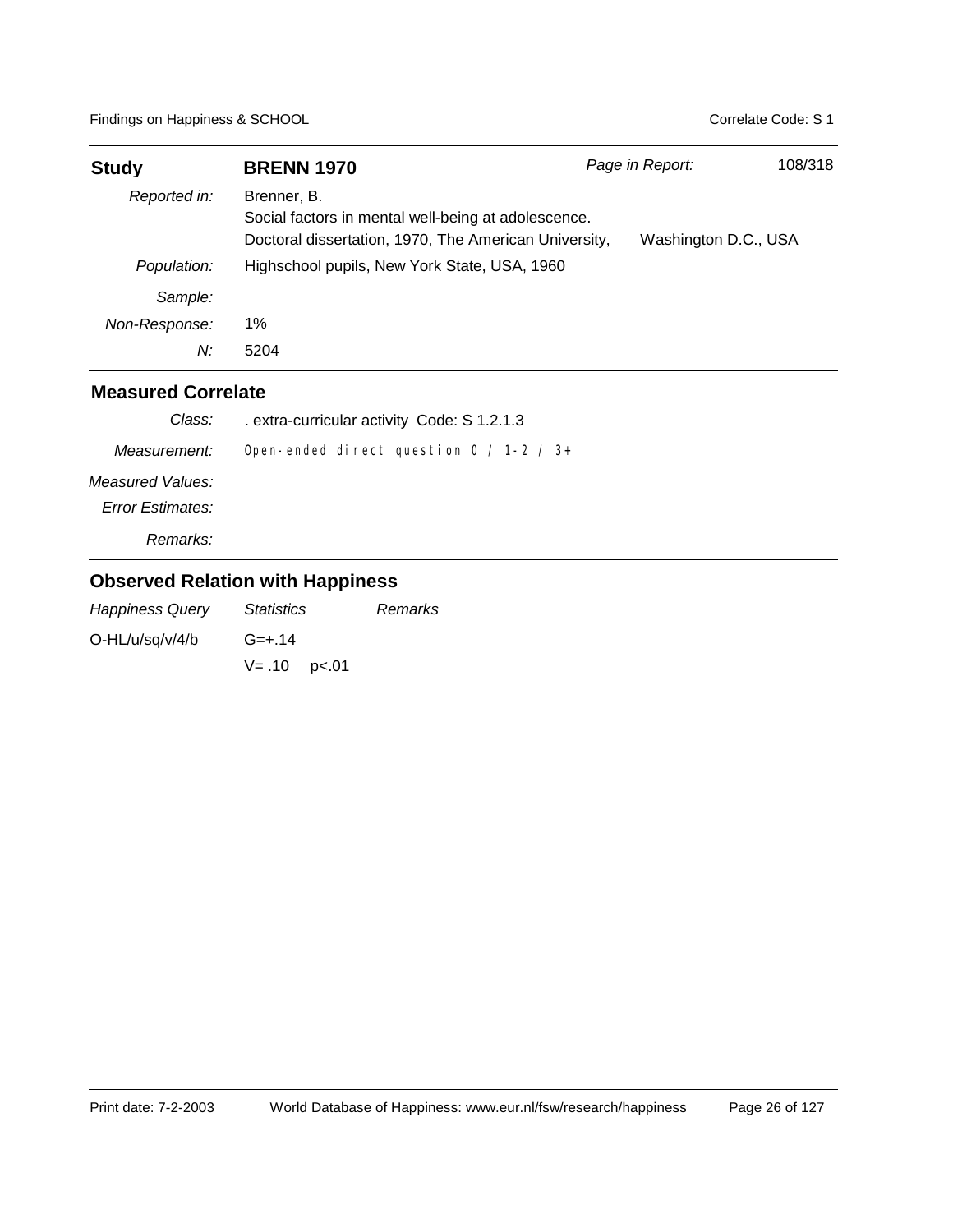| <b>Study</b>  | <b>BRENN 1970</b>                                                                                                           | Page in Report:      | 108/124 - |
|---------------|-----------------------------------------------------------------------------------------------------------------------------|----------------------|-----------|
| Reported in:  | Brenner, B.<br>Social factors in mental well-being at adolescence.<br>Doctoral dissertation, 1970, The American University, | Washington D.C., USA |           |
| Population:   | Highschool pupils, New York State, USA, 1960                                                                                |                      |           |
| Sample:       |                                                                                                                             |                      |           |
| Non-Response: | 1%                                                                                                                          |                      |           |
| N:            | 5204                                                                                                                        |                      |           |

| Class:           | extra-curricular activity Code: S 1.2.1.3                                                                                                                           |
|------------------|---------------------------------------------------------------------------------------------------------------------------------------------------------------------|
| Measurement:     | 2-item index of open-ended questions on number of extracurricular<br>activities taken part in, and number of hours spent on these<br>activities in an average week. |
| Measured Values: |                                                                                                                                                                     |
| Error Estimates: |                                                                                                                                                                     |

*Remarks:*

| Happiness Query             | <b>Statistics</b> | Remarks                                                                                                                                                                                                                                                                                                                                                                                                                                                                                                                                                                                                                                                                                                                                                                                                                                                                                                                                                                                                                                                                                                                        |
|-----------------------------|-------------------|--------------------------------------------------------------------------------------------------------------------------------------------------------------------------------------------------------------------------------------------------------------------------------------------------------------------------------------------------------------------------------------------------------------------------------------------------------------------------------------------------------------------------------------------------------------------------------------------------------------------------------------------------------------------------------------------------------------------------------------------------------------------------------------------------------------------------------------------------------------------------------------------------------------------------------------------------------------------------------------------------------------------------------------------------------------------------------------------------------------------------------|
| A-AOL/g/sq/v/5/a $G = +.24$ |                   | After control for:<br>- having fun in life<br>: $Gs = +.19$<br>: $Gs = +.21$<br>- tending to be a lonely person<br>- having faith in people : $Gs = +.21$<br>- sensitivity to failure : Gs = +.24<br>- educational level of mother $\hspace{1.6cm}$ : Gs = +.22<br>- school social class $\therefore$ Gs = $+23$<br>- tending to be a lonely person, and<br>having fun in life $\qquad \qquad$ : $\qquad \qquad$ : $\qquad \qquad$ = +.19<br>- having faith in people, and having<br>fun in life<br>: $Gs = +.17$<br>- having faith in people, and tending<br>to be a lonely person<br>: $Gs = +.18$<br>- educational level of mother, and<br>: $Gs = +.19$<br>having fun in life<br>- educational level of mother, and<br>: $Gs = +.19$<br>tending to be a lonely person<br>- educational level of mother, and<br>having faith in people<br>: $Gs = +.18$<br>- school social class, and having<br>fun in life<br>: $Gs = +.19$<br>- school social class, and tending<br>: $Gs = +.20$<br>to be a lonely person<br>- school social class, and having<br>faith in people<br>: $Gs = + .21$<br>- school social class, and educa- |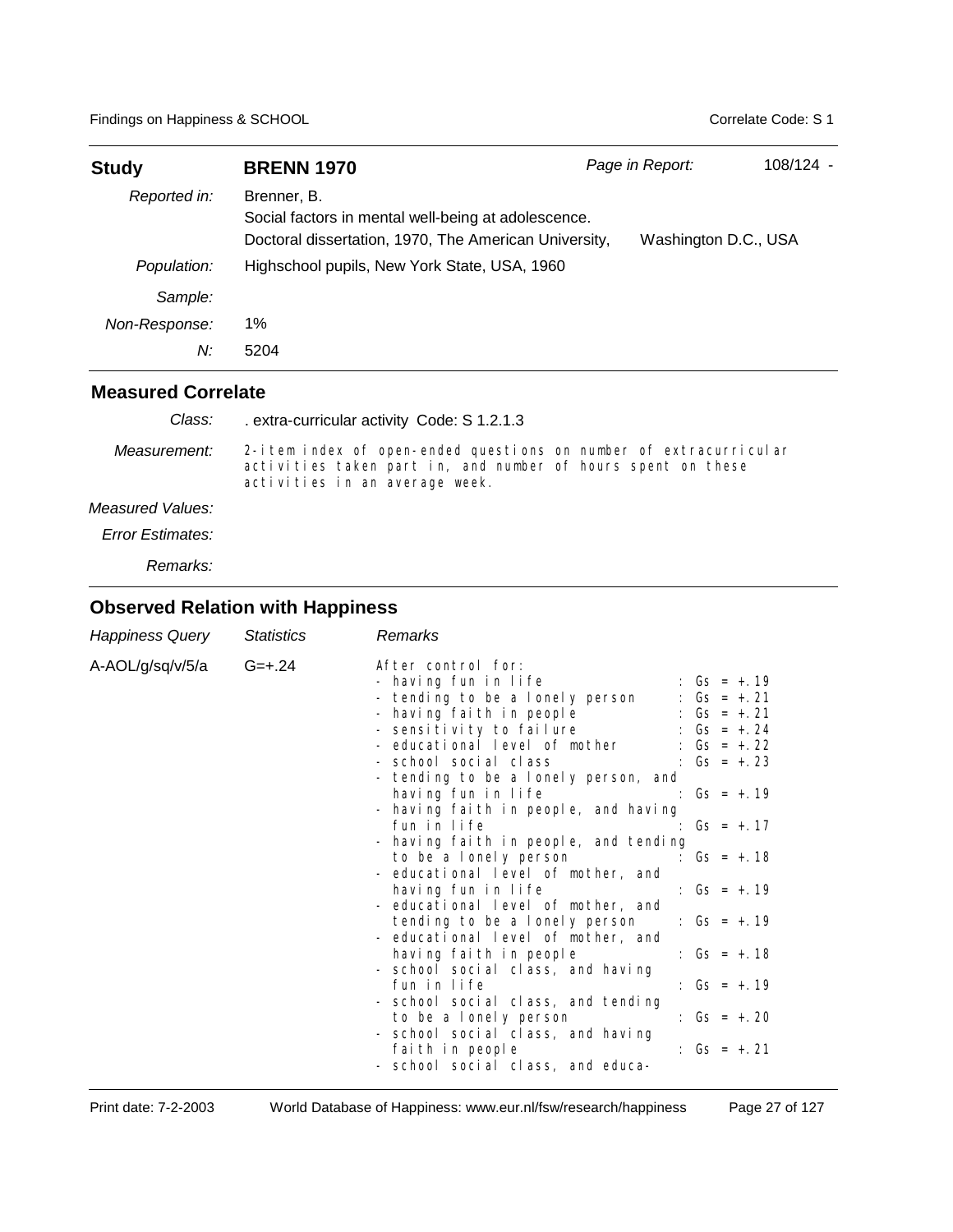| tional level of mother                                                        |  | : $Gs = + 21$                |
|-------------------------------------------------------------------------------|--|------------------------------|
| Medium and high stability of self-<br>i mage<br>Low stability of self-image   |  | : $G = +27$<br>: $G = +.21$  |
| Spent no time on working for pay<br>spend<br>Spent some hours on work for pay |  | : $G = +27$<br>: $G = +.22$  |
| Lower class<br>Middle and upper class                                         |  | $: G = -.13$<br>: $G = +.21$ |

Unaffected by school social class

 $V = .11$  p<.01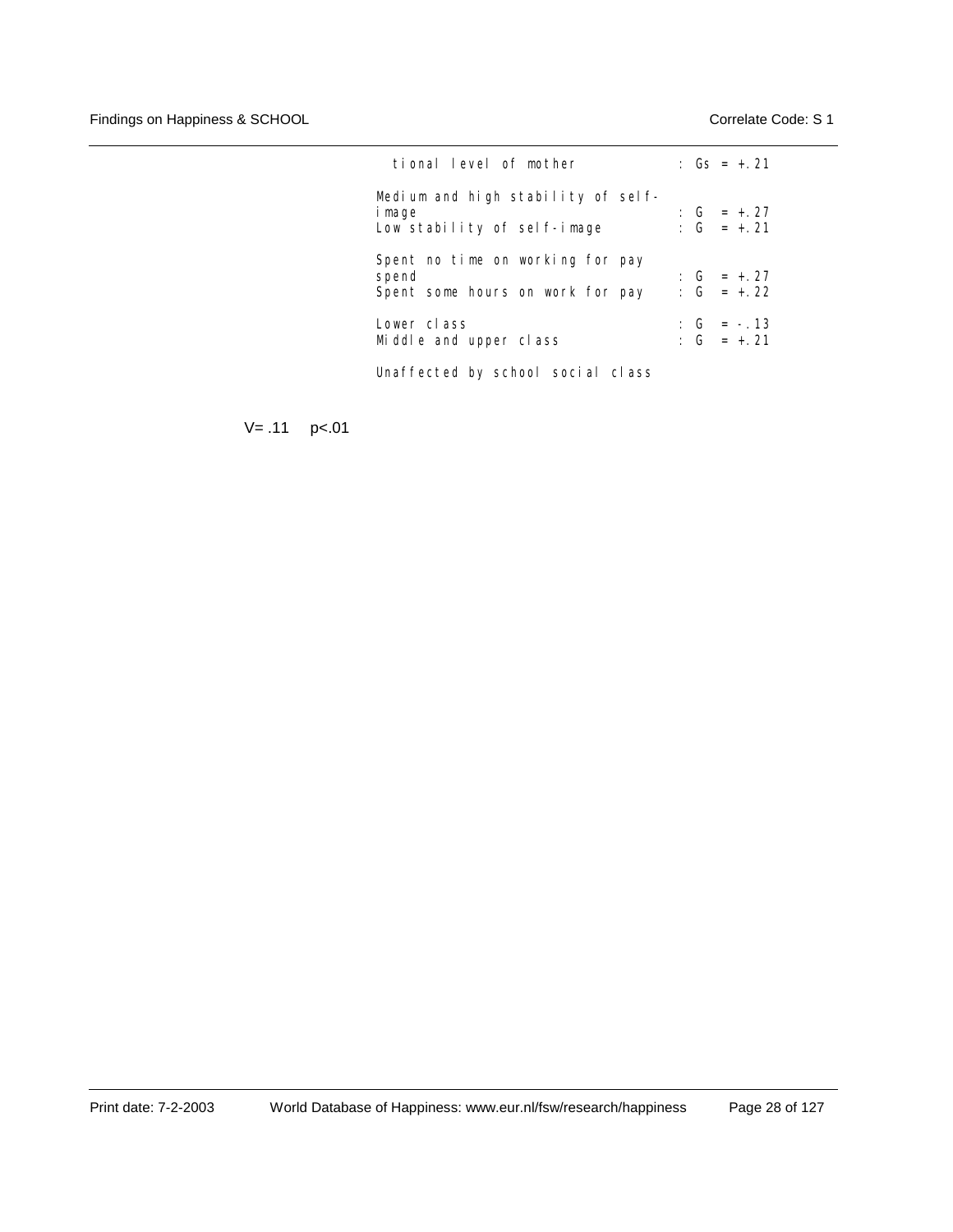| <b>Study</b>        | <b>BRENN 1970</b>                                                                                                           | Page in Report:      | 108/124 - |
|---------------------|-----------------------------------------------------------------------------------------------------------------------------|----------------------|-----------|
| Reported in:        | Brenner, B.<br>Social factors in mental well-being at adolescence.<br>Doctoral dissertation, 1970, The American University, | Washington D.C., USA |           |
| Population:         | Highschool pupils, New York State, USA, 1960                                                                                |                      |           |
| Sample:             |                                                                                                                             |                      |           |
| Non-Response:<br>N: | 1%<br>5204                                                                                                                  |                      |           |
|                     |                                                                                                                             |                      |           |

| Class:           | extra-curricular activity Code: S 1.2.1.3                                                                                                                           |
|------------------|---------------------------------------------------------------------------------------------------------------------------------------------------------------------|
| Measurement:     | 2-item index of open-ended questions on number of extracurricular<br>activities taken part in, and number of hours spent on these<br>activities in an average week. |
| Measured Values: |                                                                                                                                                                     |
| Error Estimates: |                                                                                                                                                                     |

*Remarks:*

| Happiness Query | <b>Statistics</b> | Remarks                                                                                                                                                                                                                                                                                                                                                                                                                                                                                                                                                                                                                                                                                                                                                                                                                                                                                                                                                                                                                                                        |
|-----------------|-------------------|----------------------------------------------------------------------------------------------------------------------------------------------------------------------------------------------------------------------------------------------------------------------------------------------------------------------------------------------------------------------------------------------------------------------------------------------------------------------------------------------------------------------------------------------------------------------------------------------------------------------------------------------------------------------------------------------------------------------------------------------------------------------------------------------------------------------------------------------------------------------------------------------------------------------------------------------------------------------------------------------------------------------------------------------------------------|
| O-HL/u/sq/v/4/b | $G = +.14$        | After control for:<br>- having fun in life<br>: $Gs = +.07$<br>- tending to be a lonely person<br>: $Gs = +.10$<br>- having faith in people<br>: $Gs = +.10$<br>- sensitivity to failure : Gs = +.14<br>- educational level of mother<br>: $Gs = + 12$<br>- school social class<br>: $Gs = + 12$<br>- self-esteem<br>: $Gs = +.12$<br>- tending to be a lonely person, and<br>having fun in life<br>: $Gs = +.07$<br>- having faith in people, and having<br>fun in life<br>$Gs = +.04$<br>- having faith in people, and tending<br>to be a lonely person<br>: $Gs = +.06$<br>- educational level of mother, and<br>having fun in life<br>: $Gs = +.07$<br>- educational level of mother, and<br>tending to be a lonely person<br>: $Gs = +.08$<br>- educational level of mother, and<br>: $Gs = +.09$<br>having faith in people<br>- school social class, and having<br>fun in life<br>: $Gs = +.06$<br>- school social class, and tending<br>to be a lonely person<br>: $Gs = +.08$<br>- school social class, and having<br>: $Gs = +.08$<br>faith in people |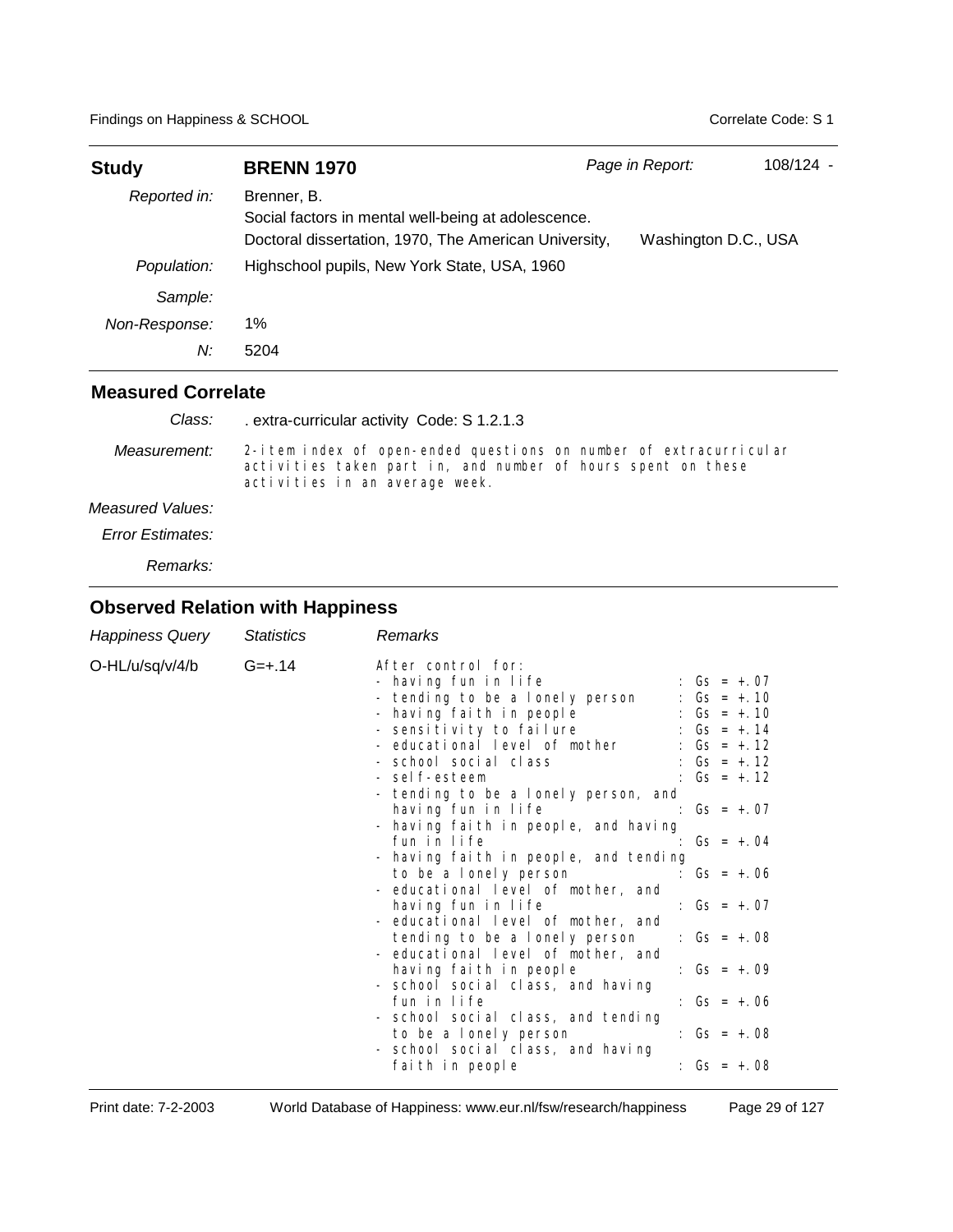| Unaffected by stability of self-image<br>Unaffected by hours spent on work for pay                                                                                       |  |
|--------------------------------------------------------------------------------------------------------------------------------------------------------------------------|--|
| Positive in middle and upper class : $G = +0.14$<br>After control for<br>: $Gs = +.10$<br>: $G = -0.29$<br>Negative in lower class<br>After control for<br>: $Gs = -.24$ |  |

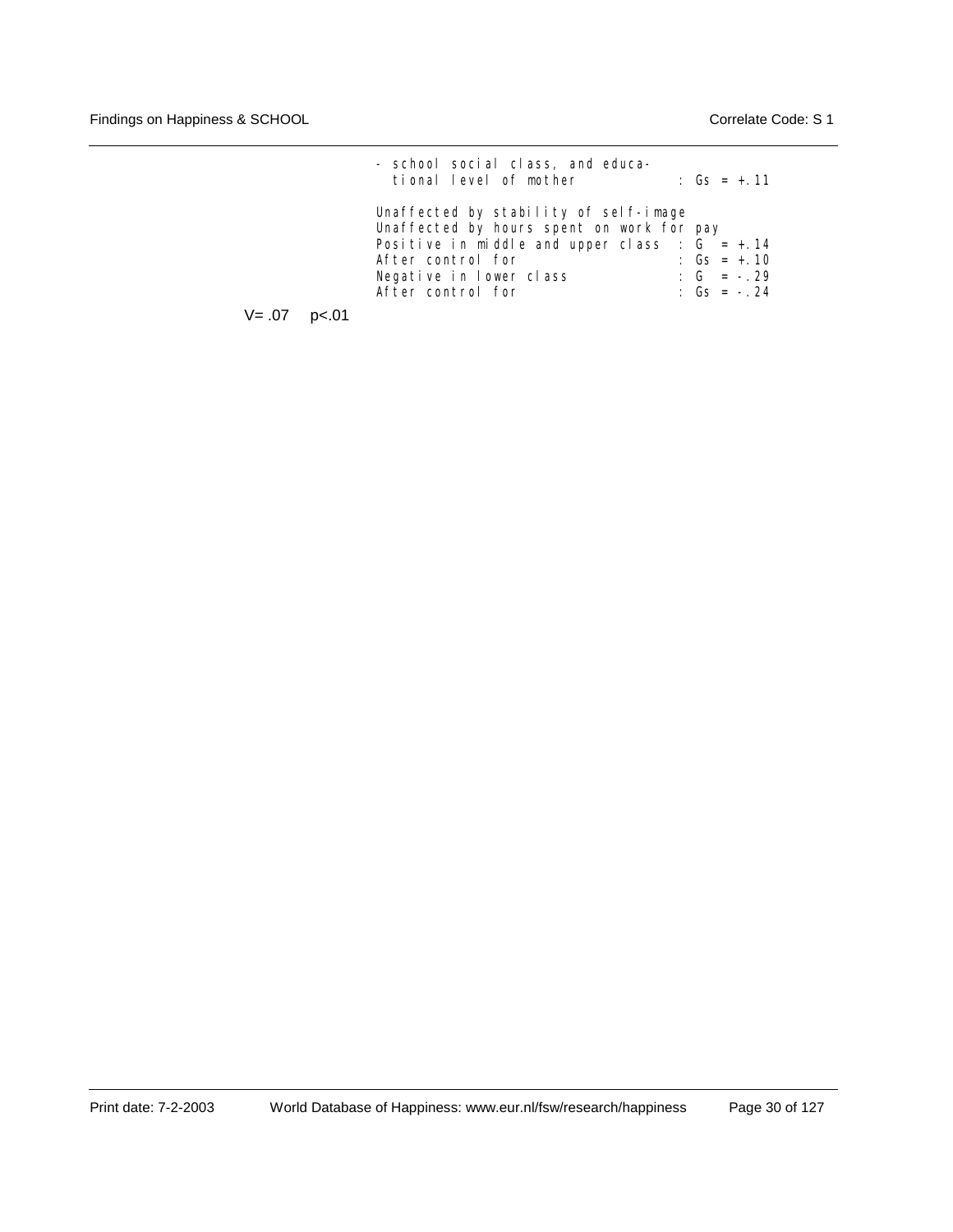| <b>Study</b>  | <b>BRENN 1970</b>                                                                                                           | Page in Report:      | 108/314 |
|---------------|-----------------------------------------------------------------------------------------------------------------------------|----------------------|---------|
| Reported in:  | Brenner, B.<br>Social factors in mental well-being at adolescence.<br>Doctoral dissertation, 1970, The American University, | Washington D.C., USA |         |
| Population:   | Highschool pupils, New York State, USA, 1960                                                                                |                      |         |
| Sample:       |                                                                                                                             |                      |         |
| Non-Response: | 1%                                                                                                                          |                      |         |
| N:            | 5204                                                                                                                        |                      |         |

| Class:           | extra-curricular activity Code: S 1.2.1.3                                       |
|------------------|---------------------------------------------------------------------------------|
| Measurement:     | Open-ended direct question: $0 / 1 - 4 / 5$ hours or more in a average<br>week. |
| Measured Values: |                                                                                 |
| Error Estimates: |                                                                                 |
| Remarks:         |                                                                                 |

| <b>Happiness Query</b> | <i>Statistics</i>   | Remarks |
|------------------------|---------------------|---------|
| A-AOL/g/sq/v/5/a       | $G = +.14$          |         |
|                        | $V = .09$ $p < .01$ |         |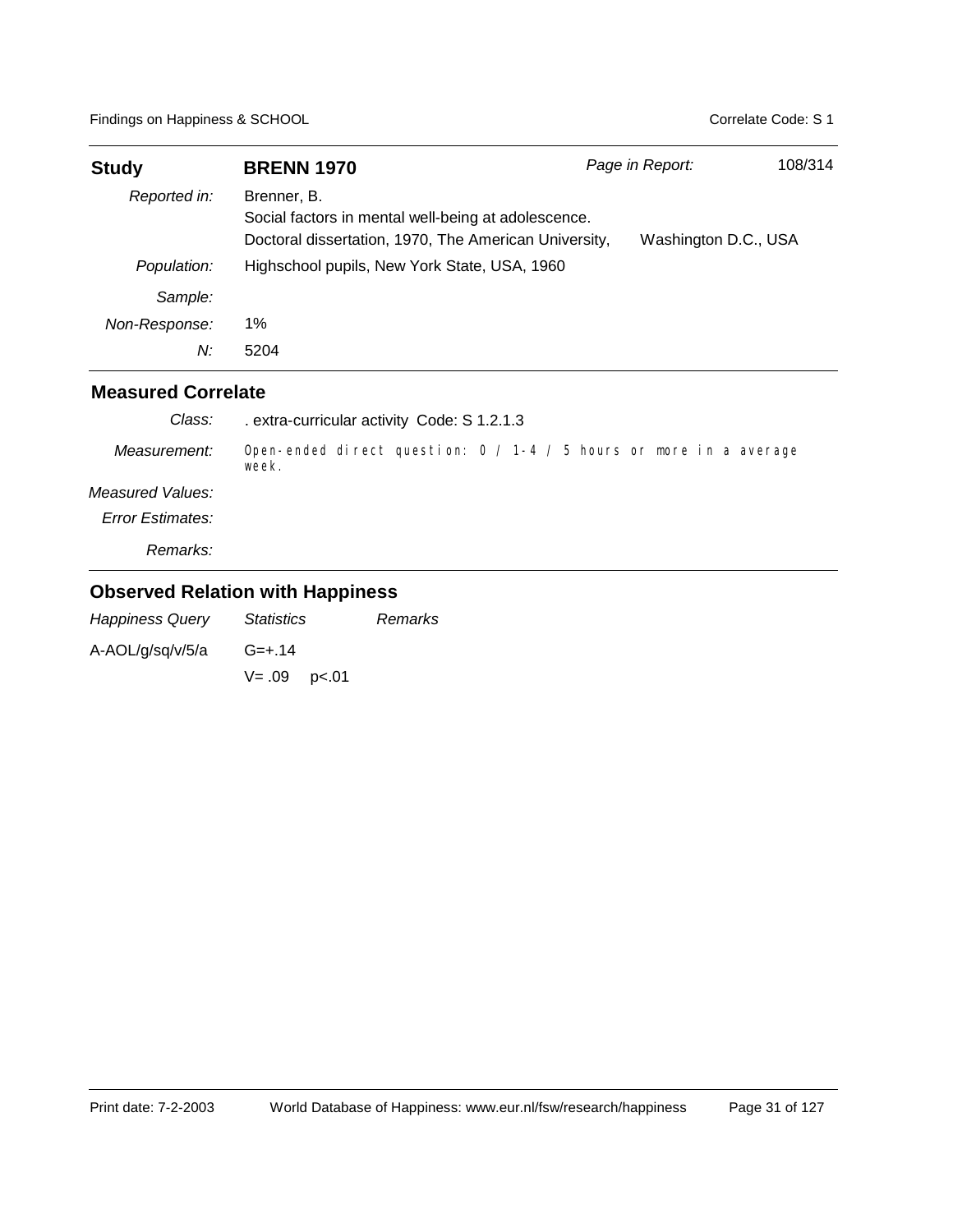| <b>Study</b>  | <b>BRENN 1970</b>                                                                                                           | Page in Report:      | 108/314 |
|---------------|-----------------------------------------------------------------------------------------------------------------------------|----------------------|---------|
| Reported in:  | Brenner, B.<br>Social factors in mental well-being at adolescence.<br>Doctoral dissertation, 1970, The American University, | Washington D.C., USA |         |
| Population:   | Highschool pupils, New York State, USA, 1960                                                                                |                      |         |
| Sample:       |                                                                                                                             |                      |         |
| Non-Response: | 1%                                                                                                                          |                      |         |
| N:            | 5204                                                                                                                        |                      |         |

| Class:           | extra-curricular activity Code: S 1.2.1.3                                       |
|------------------|---------------------------------------------------------------------------------|
| Measurement:     | Open-ended direct question: $0 / 1 - 4 / 5$ hours or more in a average<br>week. |
| Measured Values: |                                                                                 |
| Error Estimates: |                                                                                 |
| Remarks:         |                                                                                 |

| <b>Happiness Query</b> | <i>Statistics</i> | Remarks |
|------------------------|-------------------|---------|
| $O-HL/u/sq/v/4/b$      | $G = +.14$        |         |
|                        | $V = .09$ p<.01   |         |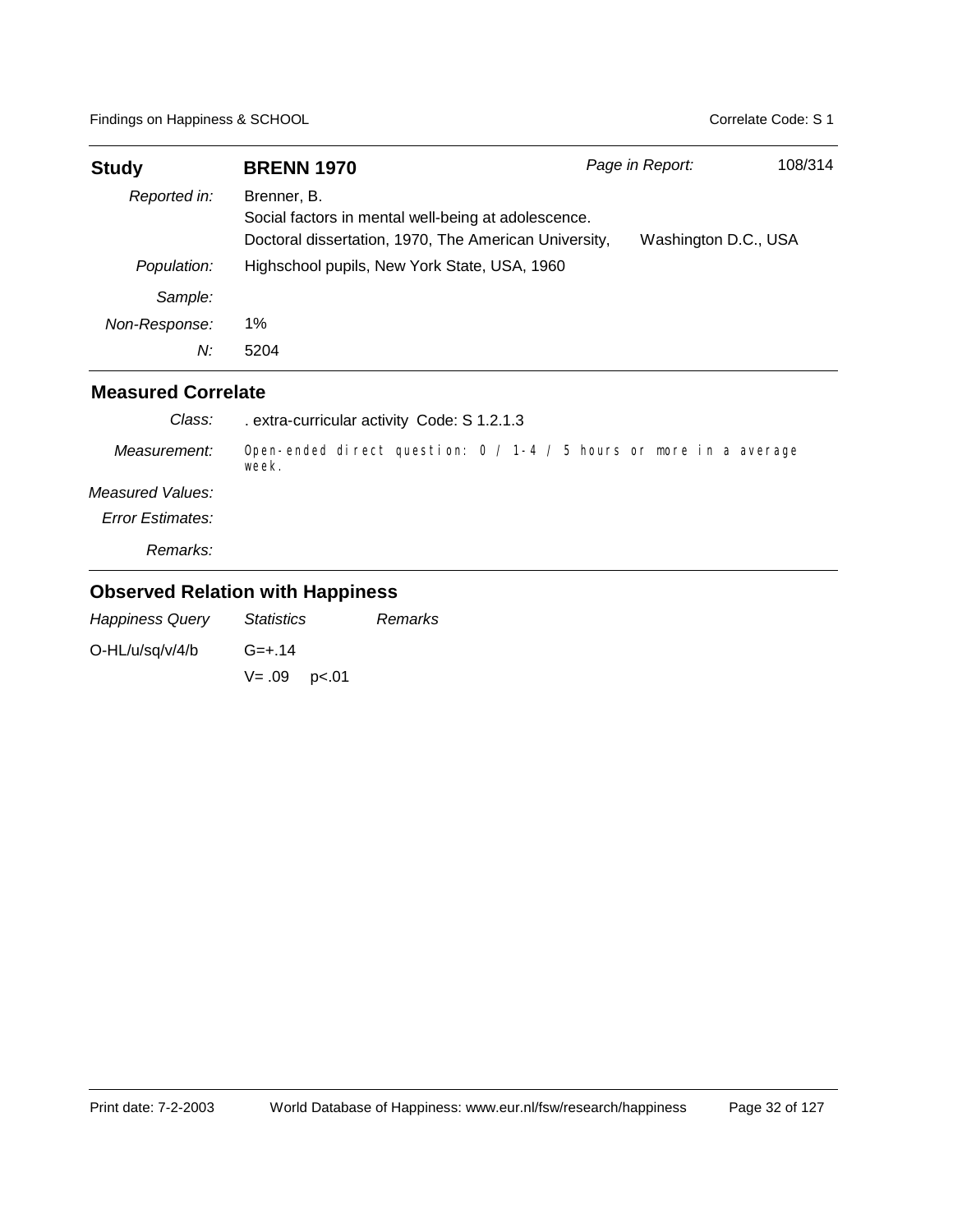| <b>Study</b>  | <b>ABBEY 1983</b>                                                                                                                                                   | Page in Report: | 272 |
|---------------|---------------------------------------------------------------------------------------------------------------------------------------------------------------------|-----------------|-----|
| Reported in:  | Abbey, A.; Dunkel-Schetter, C.; Brickman, P.<br>Handling the stress of looking for a job in law school<br>Basic and Applied Social Psychology, 1983, vol.4, 263-278 |                 |     |
| Population:   | Law school students, Chicago, USA, 198?                                                                                                                             |                 |     |
| Sample:       | Non-probability chunk sample                                                                                                                                        |                 |     |
| Non-Response: | ?                                                                                                                                                                   |                 |     |
| N:            | 85                                                                                                                                                                  |                 |     |

#### **Measured Correlate**

| Class:                  | School-success Code: S 1.2.2                                                 |
|-------------------------|------------------------------------------------------------------------------|
| Measurement:            | 45% of the interviewed students reported writing for a legal<br>publication. |
| Measured Values:        |                                                                              |
| <b>Error Estimates:</b> |                                                                              |
| <i>Remarks:</i>         |                                                                              |
|                         |                                                                              |

| <b>Happiness Query</b> | Statistics     | Remarks                                                                                      |
|------------------------|----------------|----------------------------------------------------------------------------------------------|
| O-HL/g/sg/n/9/a        | $DM=+$ $pc.01$ | Students with publications were significantly<br>happier than students without publications. |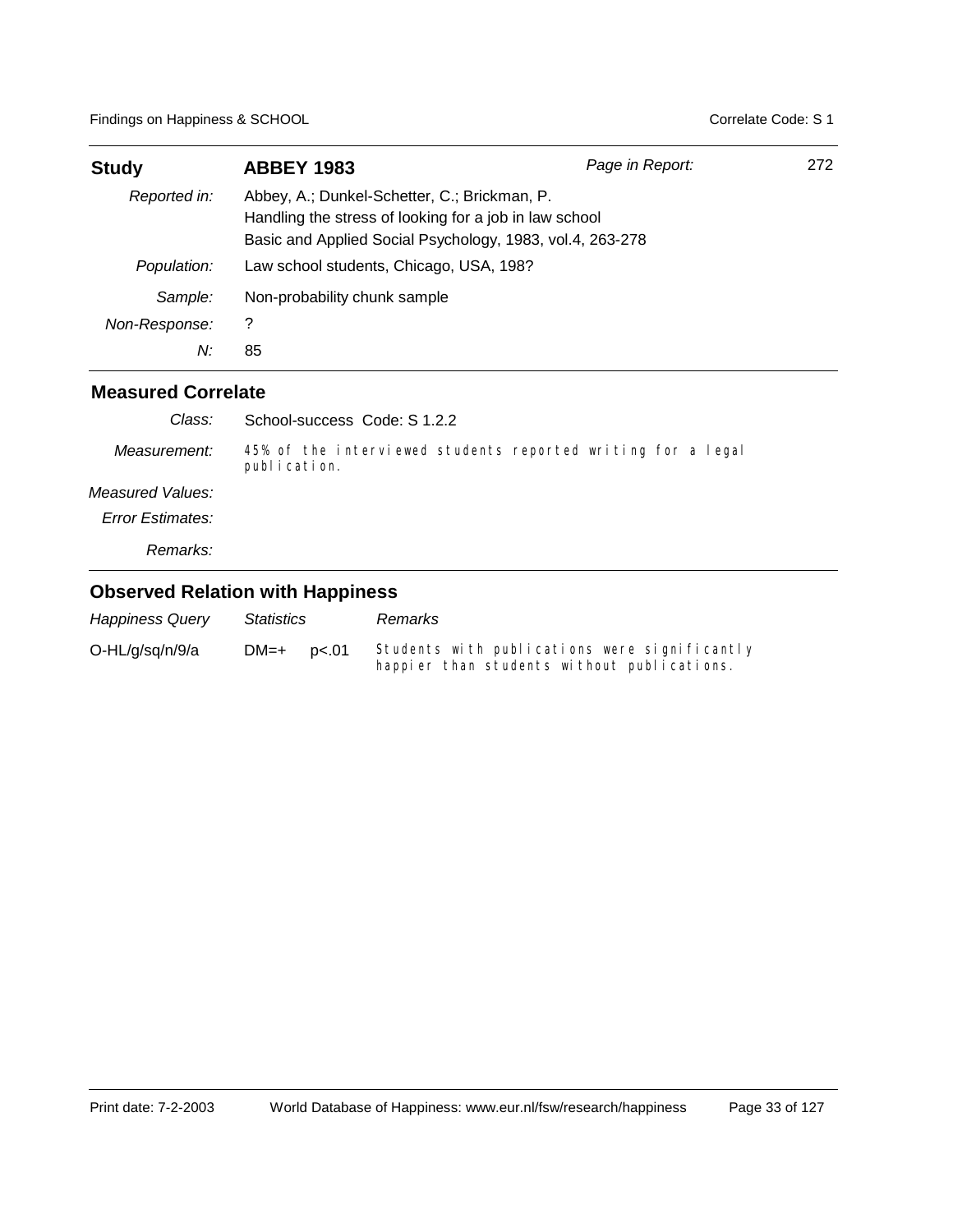| <b>Study</b>  | <b>ABBEY 1983</b>                                                                                                                                                   | Page in Report: | 272 |
|---------------|---------------------------------------------------------------------------------------------------------------------------------------------------------------------|-----------------|-----|
| Reported in:  | Abbey, A.; Dunkel-Schetter, C.; Brickman, P.<br>Handling the stress of looking for a job in law school<br>Basic and Applied Social Psychology, 1983, vol.4, 263-278 |                 |     |
| Population:   | Law school students, Chicago, USA, 198?                                                                                                                             |                 |     |
| Sample:       | Non-probability chunk sample                                                                                                                                        |                 |     |
| Non-Response: | 7                                                                                                                                                                   |                 |     |
| N:            | 85                                                                                                                                                                  |                 |     |

#### **Measured Correlate**

| Class:           | School-success Code: S 1.2.2                                                                                                                                                                                                     |
|------------------|----------------------------------------------------------------------------------------------------------------------------------------------------------------------------------------------------------------------------------|
| Measurement:     | Sel f-perceived rank in their class (65% of the interviewed<br>students reported being in the top 25% o their class, 27% reported<br>being in the 25-50% range, while only 8% reported being in the<br>lower 50% of their class. |
| Measured Values: |                                                                                                                                                                                                                                  |
| Error Estimates: |                                                                                                                                                                                                                                  |

*Remarks:*

| <b>Happiness Query</b> | Statistics      | Remarks                                                                                                    |
|------------------------|-----------------|------------------------------------------------------------------------------------------------------------|
| O-HL/g/sq/n/9/a        | $DM=+$<br>p<.05 | Students with a high class rank were significantly<br>happier than students who were performing less well. |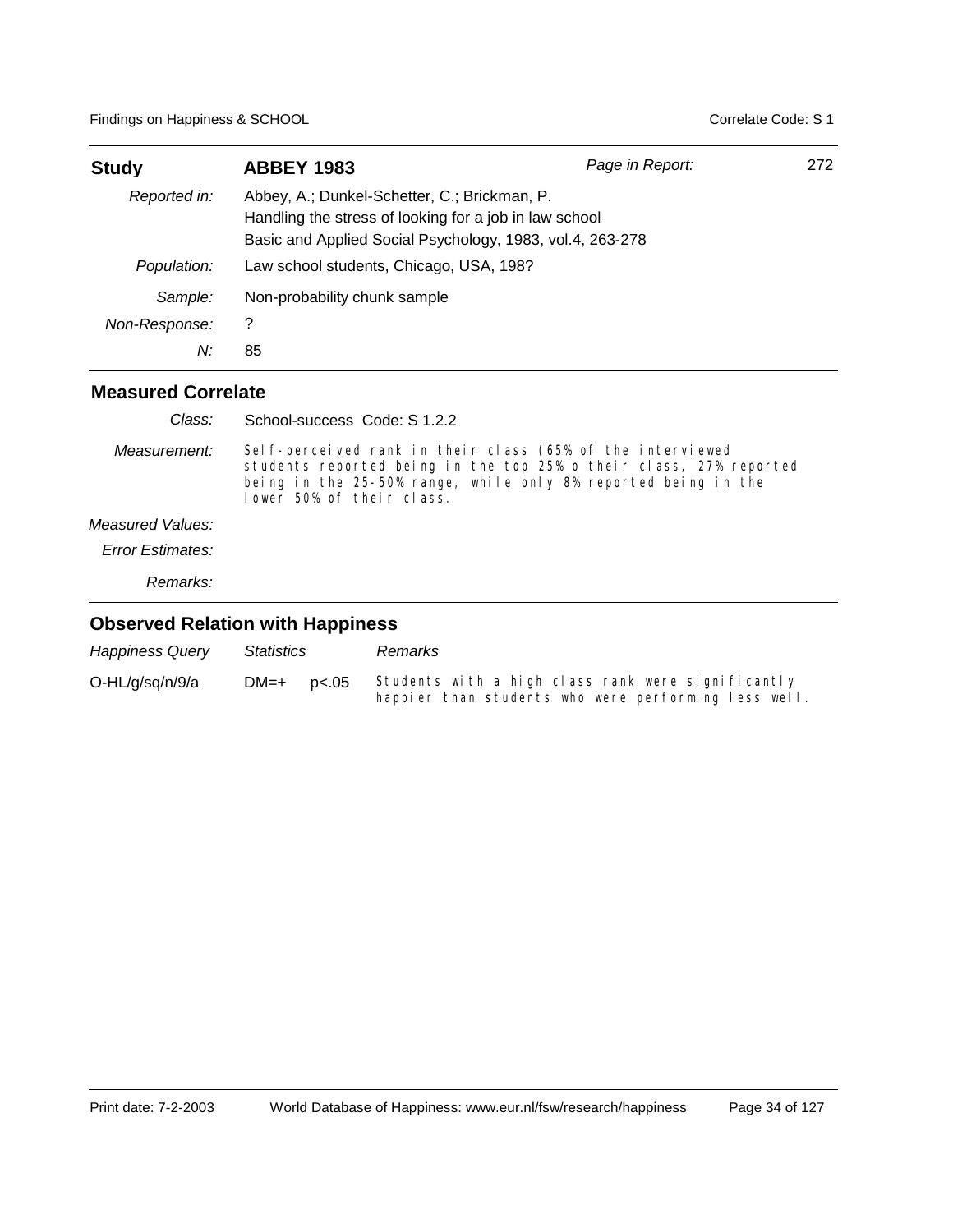| <b>BACHM 1970</b>                                |           | 247                                                                                                                                                                                                                                    |
|--------------------------------------------------|-----------|----------------------------------------------------------------------------------------------------------------------------------------------------------------------------------------------------------------------------------------|
| Ann Arbour, Michigan, 1970, Institute for Social | Research. |                                                                                                                                                                                                                                        |
|                                                  |           |                                                                                                                                                                                                                                        |
|                                                  |           |                                                                                                                                                                                                                                        |
| 2.8% incomplete<br>information in<br>1966        |           |                                                                                                                                                                                                                                        |
| T1:2213, T2:<br>1886, T3: 1799                   |           |                                                                                                                                                                                                                                        |
|                                                  |           | Page in Report:<br>Bachman, J.G./Kahn, R.L./Mednick, M./Davidson, T.N.<br>Youth in transition. Vol.II: The impact of family background on intelligence in 10th-<br>Public highschool boys followed 3 years from grade 10, USA, 1966-69 |

| Class:                                      | School-success Code: S 1.2.2            |
|---------------------------------------------|-----------------------------------------|
| Measurement:                                | Question on average grade in past year. |
| Measured Values:<br><b>Error Estimates:</b> |                                         |
| Remarks:                                    |                                         |
|                                             |                                         |

| <b>Happiness Query</b> | Statistics   | Remarks                        |  |  |
|------------------------|--------------|--------------------------------|--|--|
| $O-HP/g/mq/v/5/a$      | r=+.10 p<.01 | Both variables assessed at T1. |  |  |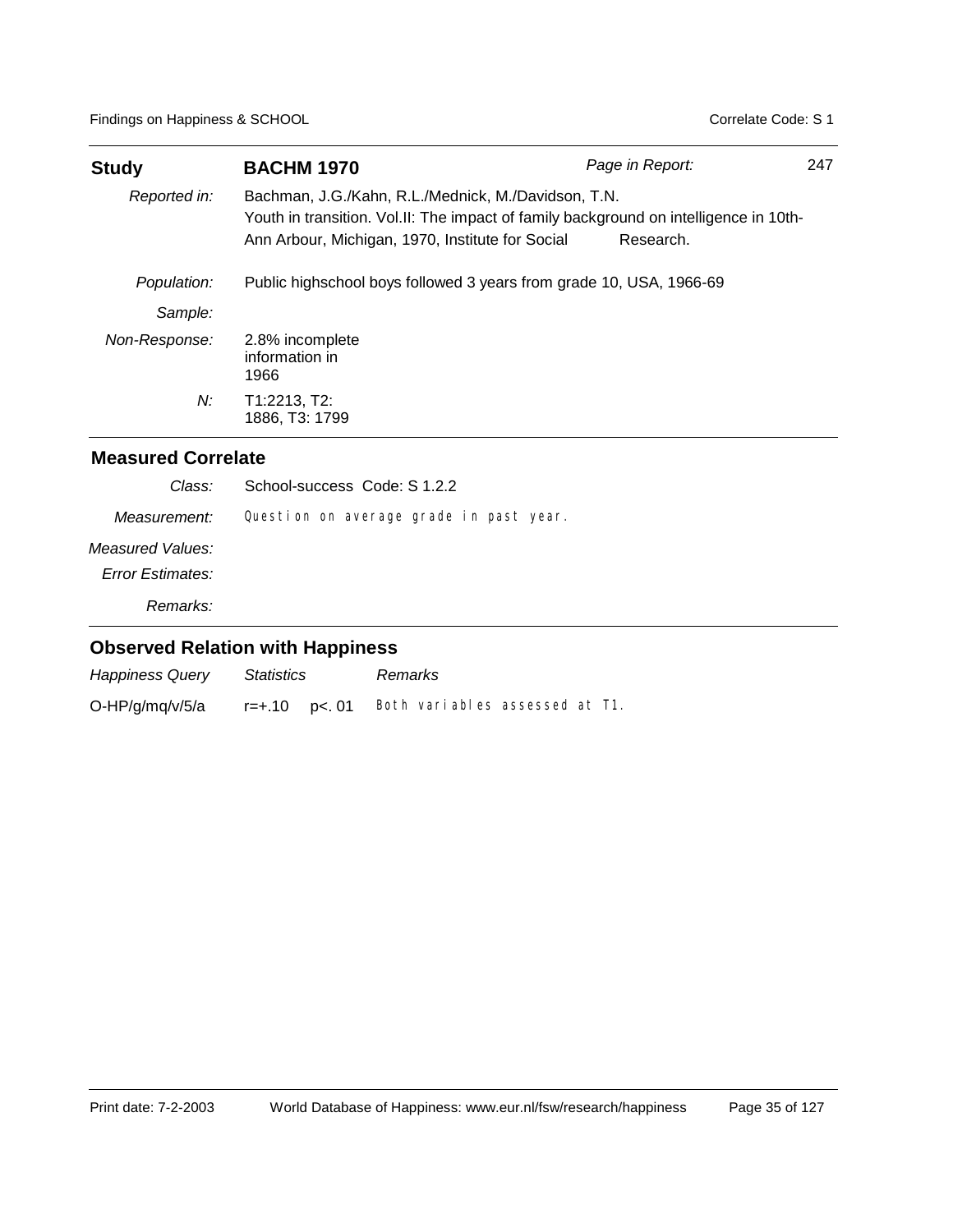| <b>Study</b>  | <b>BACHM 1970</b>                                                                                                                                                                                | Page in Report: | 242 |
|---------------|--------------------------------------------------------------------------------------------------------------------------------------------------------------------------------------------------|-----------------|-----|
| Reported in:  | Bachman, J.G./Kahn, R.L./Mednick, M./Davidson, T.N.<br>Youth in transition. Vol.II: The impact of family background on intelligence in 10th-<br>Ann Arbour, Michigan, 1970, Institute for Social | Research.       |     |
| Population:   | Public highschool boys followed 3 years from grade 10, USA, 1966-69                                                                                                                              |                 |     |
| Sample:       |                                                                                                                                                                                                  |                 |     |
| Non-Response: | 2.8% incomplete<br>information in<br>1966                                                                                                                                                        |                 |     |
| N:            | T1:2213, T2:<br>1886. T3: 1799                                                                                                                                                                   |                 |     |

| Class:           | School-success Code: S 1.2.2                                                                                                                           |
|------------------|--------------------------------------------------------------------------------------------------------------------------------------------------------|
| Measurement:     | 3-item index of closed questions on self-perceived school ability,<br>intelli- gence, and reading ability compared with other boys of<br>the same age. |
| Measured Values: |                                                                                                                                                        |
| Error Estimates: |                                                                                                                                                        |
| Remarks:         |                                                                                                                                                        |
|                  | <b>Observed Relation with Happiness</b>                                                                                                                |

| <b>Happiness Query</b> | Statistics        | Remarks                        |  |
|------------------------|-------------------|--------------------------------|--|
| O-HP/g/mq/v/5/a        | $r = +.12$ p<. 01 | Both variables assessed at T1. |  |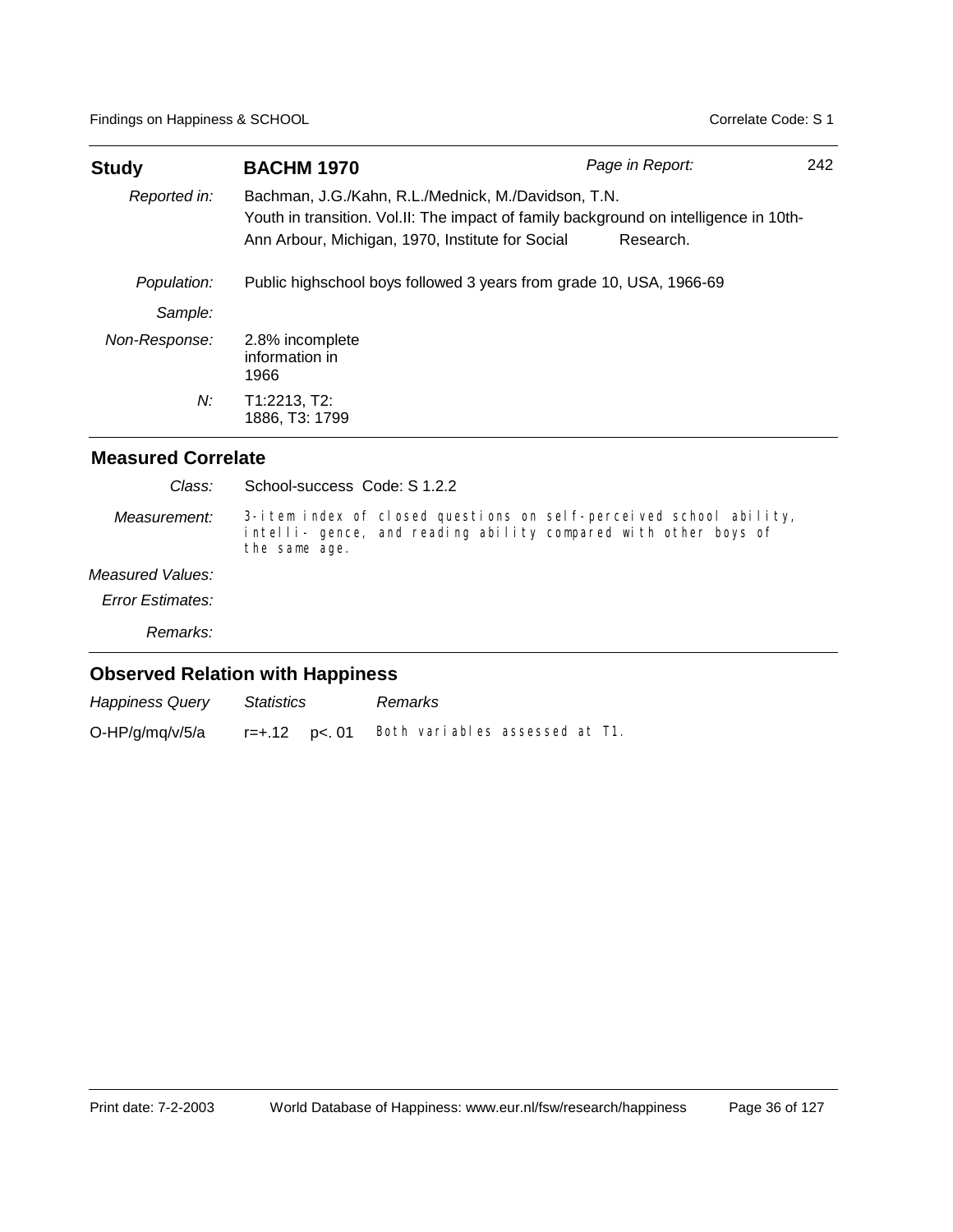| <b>Study</b>  | <b>BACHM 1978</b>                                                                                                                                                                                    | Page in Report:           |
|---------------|------------------------------------------------------------------------------------------------------------------------------------------------------------------------------------------------------|---------------------------|
| Reported in:  | Bachman, J. G., O'Malley, P. M., Johnston, J.<br>Youth in transition, vol. VI: Adolescence to adulthood, change and stability in the lives<br>Institute for Social Research, University of Michigan, | Ann Arbor, Michigan, 1978 |
| Population:   | Public highschool boys followed 8 years from grade 10, USA, 1966-74                                                                                                                                  |                           |
| Sample:       |                                                                                                                                                                                                      |                           |
| Non-Response: | 2.8% at T1.<br>17.2% at T2,<br>21.0% at T3,<br>28.9% at T4,<br>28.5% at T5                                                                                                                           |                           |
| N:            | $T1 - T5$ :<br>2213/1886/1799/<br>1620/1628                                                                                                                                                          |                           |

|                     | Class: School-success Code: S 1.2.2                                                       |
|---------------------|-------------------------------------------------------------------------------------------|
| <i>Measurement:</i> | Simple direct question at T1: "Where<br>you ever kept back a grade?"<br>$1 = yes, 0 = no$ |

#### *Measured Values:*

*Error Estimates:*

*Remarks:*

| <b>Happiness Query</b> | <b>Statistics</b> |    | <b>Remarks</b>                                                                                                                     |                                               |                              |  |
|------------------------|-------------------|----|------------------------------------------------------------------------------------------------------------------------------------|-----------------------------------------------|------------------------------|--|
| O-HP/g/mq/v/5/a        | tau=-             | ns | T1 happiness:<br>T <sub>2</sub> happiness:<br>T <sub>3</sub> happiness:<br>T4 happiness:<br>T1: 1966, T2: 1968, T3: 1969, T4: 1970 | $= -.07$<br>$= -.01$<br>$= -.01$<br>$= -0.03$ | (ns)<br>(ns)<br>(ns)<br>(ns) |  |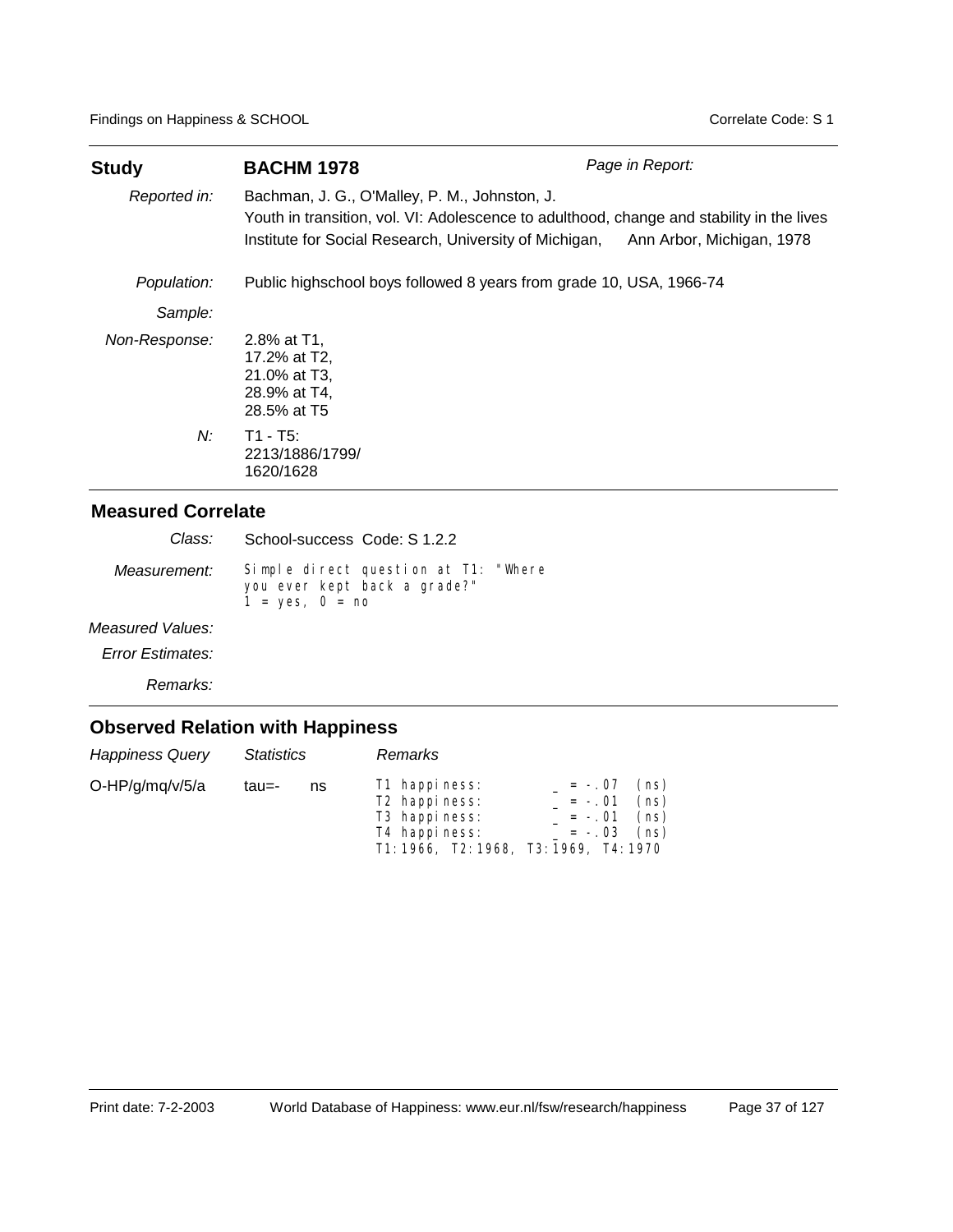| <b>Study</b>  | <b>BACHM 1978</b>                                                                                                                                                                                    | Page in Report:           |
|---------------|------------------------------------------------------------------------------------------------------------------------------------------------------------------------------------------------------|---------------------------|
| Reported in:  | Bachman, J. G., O'Malley, P. M., Johnston, J.<br>Youth in transition, vol. VI: Adolescence to adulthood, change and stability in the lives<br>Institute for Social Research, University of Michigan, | Ann Arbor, Michigan, 1978 |
| Population:   | Public highschool boys followed 8 years from grade 10, USA, 1966-74                                                                                                                                  |                           |
| Sample:       |                                                                                                                                                                                                      |                           |
| Non-Response: | 2.8% at T1.<br>17.2% at T2,<br>21.0% at T3,<br>28.9% at T4,<br>28.5% at T5                                                                                                                           |                           |
| $N$ :         | $T1 - T5$ :<br>2213/1886/1799/<br>1620/1628                                                                                                                                                          |                           |

| Class:       | School-success Code: S 1.2.2                                                                                                                                                                                                                                                                                                                                                                                                         |
|--------------|--------------------------------------------------------------------------------------------------------------------------------------------------------------------------------------------------------------------------------------------------------------------------------------------------------------------------------------------------------------------------------------------------------------------------------------|
| Measurement: | Respondent reported his average grade for all his courses for the<br>year at T1, T2 and T3:<br>10 = failure, E or F $(59\% \text{ or } less)$ ;<br>$22 = D - (60 - 62)$ ; $25 = D (63 - 66)$ ;<br>$28 = D+ (67 - 69)$ ; $32 = C- (70 - 72)$ ;<br>$35 = C$ $(73 - 76)$ ; $38 = C + (77 - 79)$ ;<br>$42 = B - (80 - 82)$ ; $45 = B (83 - 86)$ ;<br>$48 = B + (87 - 89)$ ; 52 = A- (90 - 92);<br>$55 = A$ (93 - 96); 58 = A+ (97 - 100) |
|              |                                                                                                                                                                                                                                                                                                                                                                                                                                      |

### *Measured Values:*

*Error Estimates:*

*Remarks:*

| <b>Happiness Query</b> | <b>Statistics</b> | Remarks                                                                                                                                                                                                                                |                                                                   |
|------------------------|-------------------|----------------------------------------------------------------------------------------------------------------------------------------------------------------------------------------------------------------------------------------|-------------------------------------------------------------------|
| O-HP/g/mq/v/5/a        | tau=+             | Average grade<br>Happi ness<br>T1<br>T2<br>$+.12(001)$<br>T1<br>$= +.11(01)$<br>$+.13(001)$<br>$= +.09(05)$<br>T2<br>T3<br>$= +.06$ (ns)<br>$+.08(05)$<br>T4<br>$= +.02$ (ns)<br>$+.06$ (ns)<br>T1: 1966, T2: 1968, T3: 1969, T4: 1970 | T3<br>$+.07$<br>(ns)<br>$+.03$ (ns)<br>$+.02$ (ns)<br>$+.02$ (ns) |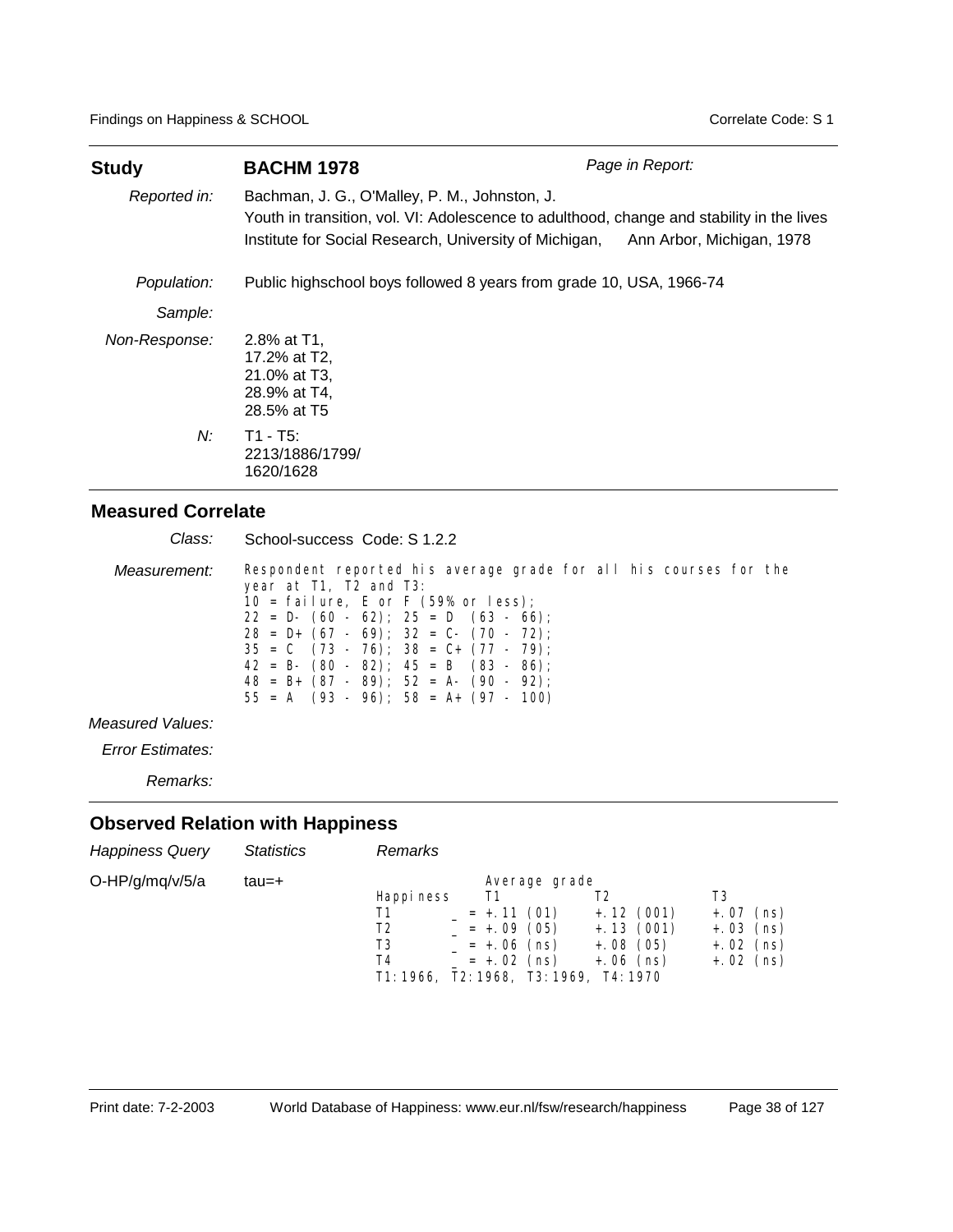| Study         | <b>BACHM 1978</b>                                                                                       | Page in Report:                                                                                                        |
|---------------|---------------------------------------------------------------------------------------------------------|------------------------------------------------------------------------------------------------------------------------|
| Reported in:  | Bachman, J. G., O'Malley, P. M., Johnston, J.<br>Institute for Social Research, University of Michigan, | Youth in transition, vol. VI: Adolescence to adulthood, change and stability in the lives<br>Ann Arbor, Michigan, 1978 |
| Population:   | Public highschool boys followed 8 years from grade 10, USA, 1966-74                                     |                                                                                                                        |
| Sample:       |                                                                                                         |                                                                                                                        |
| Non-Response: | 2.8% at T1.<br>17.2% at T2.<br>21.0% at T3,<br>28.9% at T4.<br>28.5% at T5                              |                                                                                                                        |
| $N$ :         | $T1 - T5$ :<br>2213/1886/1799/<br>1620/1628                                                             |                                                                                                                        |

School-success Code: S 1.2.2 *Class:*

Index at T1 and T2 of three items in which respondent rates himself in comparison to others his age on overall school ability, reading ability, and intelligence. Scale: 1 = far below average to  $6 = \overrightarrow{far}$  above average *Measurement:*

*Measured Values:*

*Error Estimates:*

*Remarks:*

| <b>Happiness Query</b> | <b>Statistics</b> | <b>Remarks</b>                                                               |                                                                      |                                                                                           |
|------------------------|-------------------|------------------------------------------------------------------------------|----------------------------------------------------------------------|-------------------------------------------------------------------------------------------|
| O-HP/g/mq/v/5/a        | tau=+             | Happi ness<br>Τ1<br>T2<br>T3<br>T4<br>T1: 1966, T2: 1968, T3: 1969, T4: 1970 | Τ1<br>$= +.13(001)$<br>$= +.11(01)$<br>$= +.08(05)$<br>$= +.05$ (ns) | Sel f-percieved school ability<br>$+.07$ (ns)<br>$+.11(01)$<br>$+.05$ (ns)<br>$+.05$ (ns) |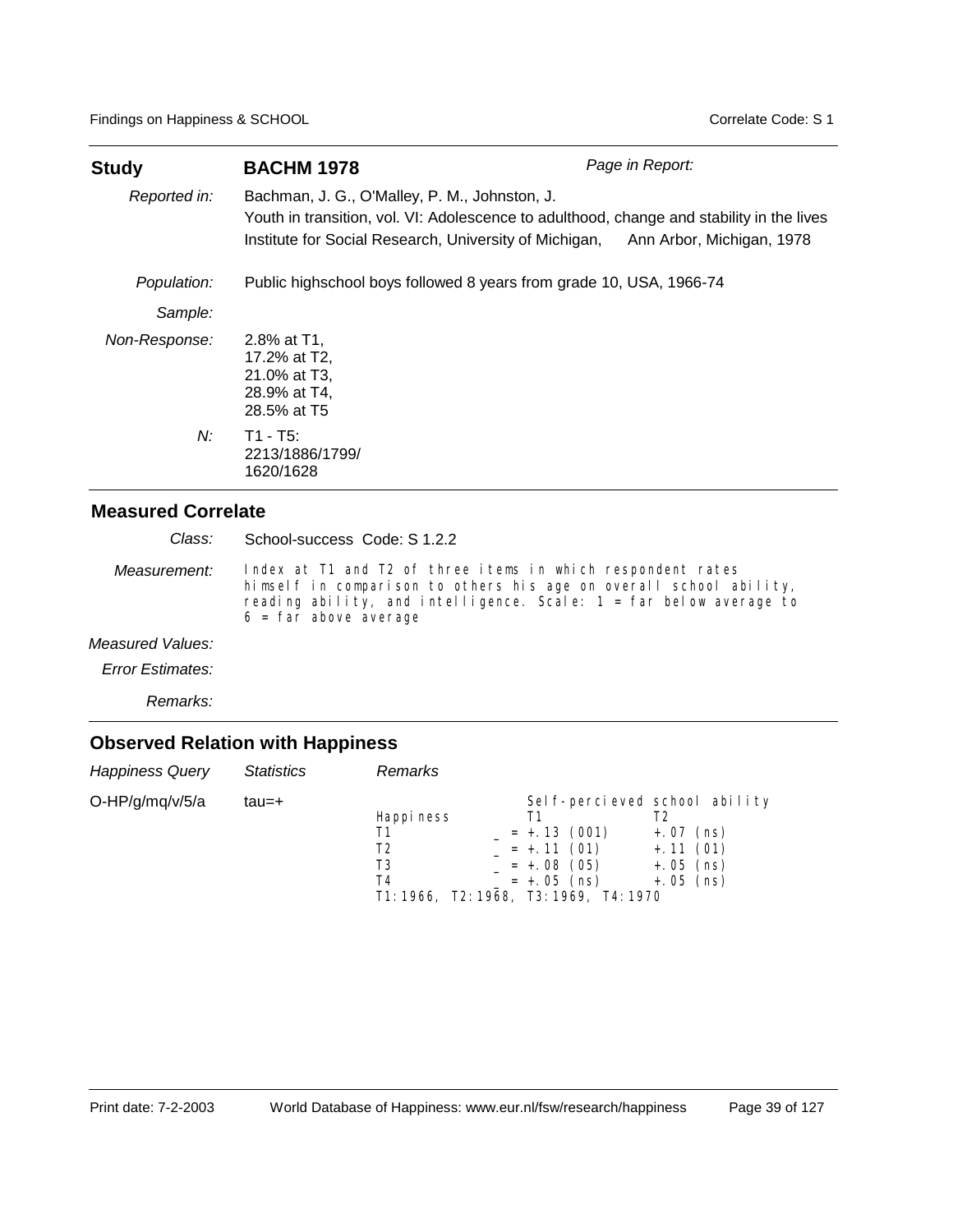| <b>Study</b>              | <b>CONST 1965</b>                                                                                                           | Page in Report:                                                                                                                 | 69 |
|---------------------------|-----------------------------------------------------------------------------------------------------------------------------|---------------------------------------------------------------------------------------------------------------------------------|----|
| Reported in:              | Constantinople, A.P.                                                                                                        |                                                                                                                                 |    |
|                           | Some correlates of happiness and unhappiness in college students.<br>Unpublished doctoral dissertation, 1965, University of | Rochester, USA.                                                                                                                 |    |
| Population:               | College students, University of Rochester, USA, 1965                                                                        |                                                                                                                                 |    |
| Sample:                   |                                                                                                                             |                                                                                                                                 |    |
| Non-Response:             | 30% (take home<br>questionnaire).                                                                                           |                                                                                                                                 |    |
| N:                        | 952                                                                                                                         |                                                                                                                                 |    |
| <b>Measured Correlate</b> |                                                                                                                             |                                                                                                                                 |    |
| Class:                    | School-success Code: S 1.2.2                                                                                                |                                                                                                                                 |    |
| Measurement:              |                                                                                                                             | Achievement index computed by subtracting the SAT-Verbal score<br>from that associated with the cumulative grade point average. |    |
| Measured Values:          |                                                                                                                             |                                                                                                                                 |    |
| Error Estimates:          |                                                                                                                             |                                                                                                                                 |    |
| Remarks:                  |                                                                                                                             |                                                                                                                                 |    |

| <b>Happiness Query</b>      | Statistics |      | Remarks |                                                    |  |  |
|-----------------------------|------------|------|---------|----------------------------------------------------|--|--|
| $A-AOL/cy/sq/v/10/a$ $D%=+$ |            | ns n |         | Computed for freshmen and juniors only $(N=274)$ . |  |  |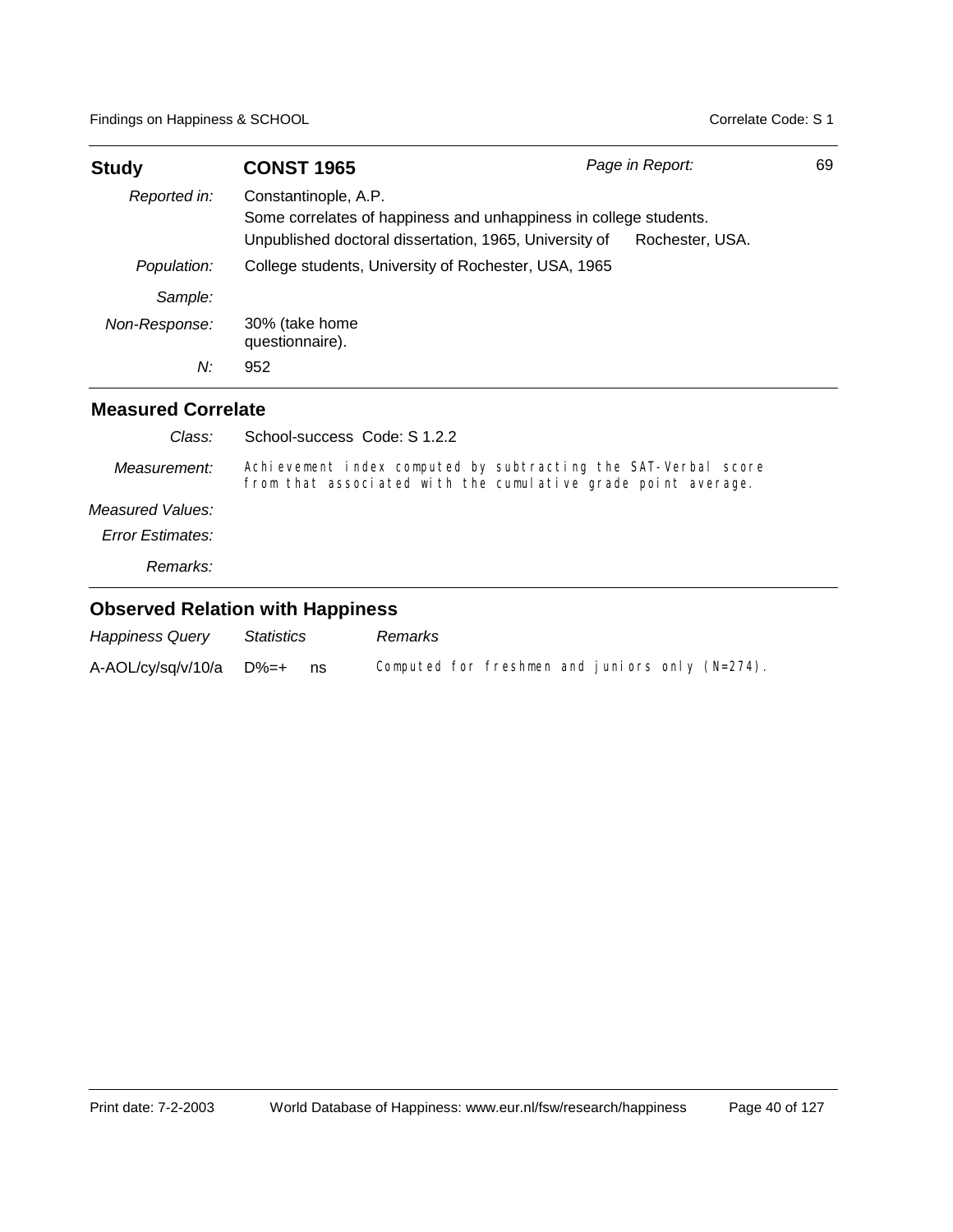| <b>Study</b>  | <b>CONST 1965</b>                                                                                                                                   | Page in Report: | 67 |
|---------------|-----------------------------------------------------------------------------------------------------------------------------------------------------|-----------------|----|
| Reported in:  | Constantinople, A.P.<br>Some correlates of happiness and unhappiness in college students.<br>Unpublished doctoral dissertation, 1965, University of | Rochester, USA. |    |
| Population:   | College students, University of Rochester, USA, 1965                                                                                                |                 |    |
| Sample:       |                                                                                                                                                     |                 |    |
| Non-Response: | 30% (take home<br>questionnaire).                                                                                                                   |                 |    |
| N:            | 952                                                                                                                                                 |                 |    |

### **Measured Correlate**

| Class:                  | School-success Code: S 1.2.2          |
|-------------------------|---------------------------------------|
| Measurement:            | Cumulative grade point average (GPA). |
| Measured Values:        |                                       |
| <b>Error Estimates:</b> |                                       |
| Remarks:                |                                       |

| <b>Happiness Query</b> | Statistics |       | Remarks                                                                                                                    |
|------------------------|------------|-------|----------------------------------------------------------------------------------------------------------------------------|
| A-AOL/cy/sq/v/10/a     | DM=+       | p<.01 | Posistive among males only.<br>Significant (05) among sophomore males only.<br>Unaffected by stage of study among females. |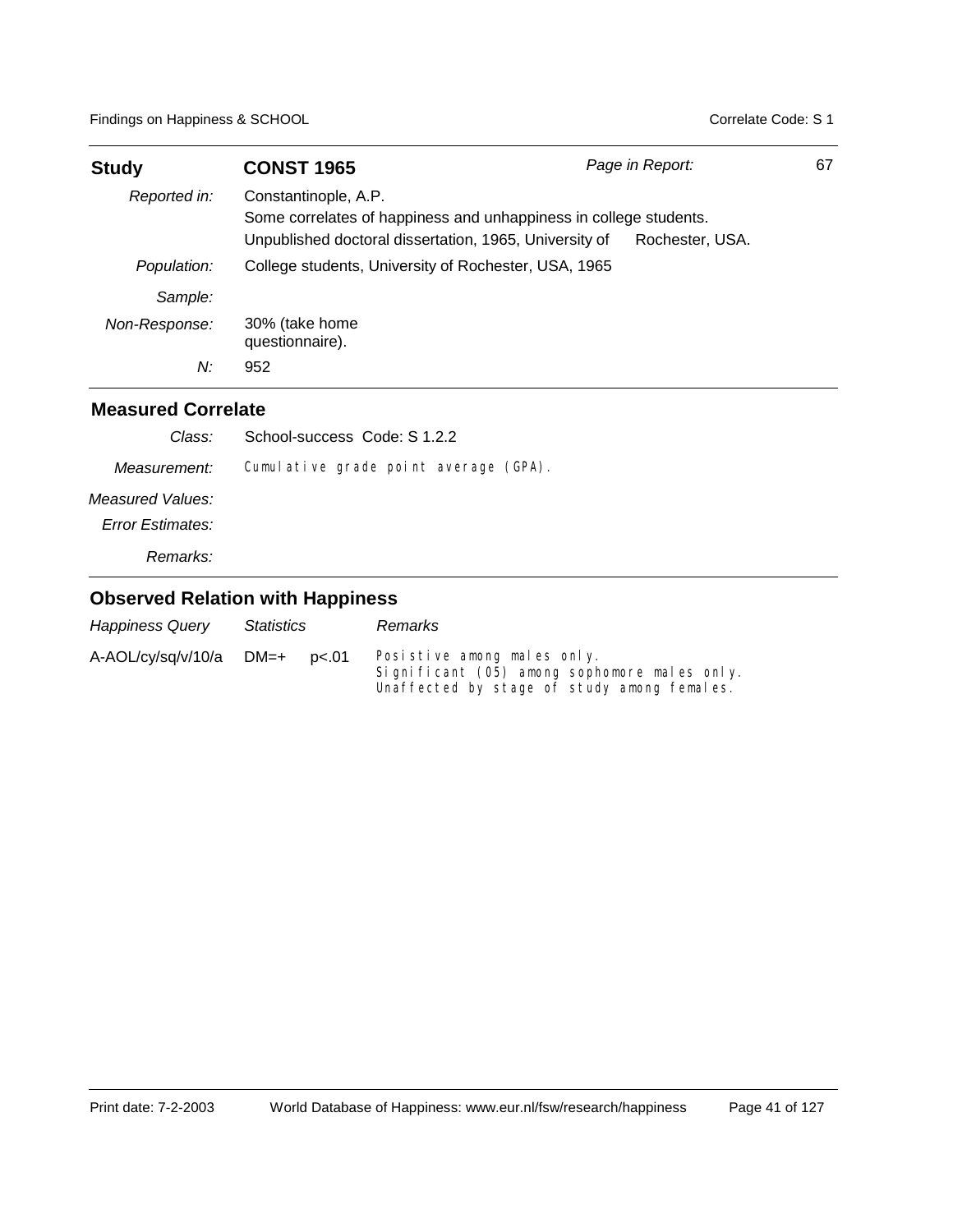| <b>Study</b>              | <b>PORTE 1967</b>                                                                                                                                             | Page in Report:          | 96 |
|---------------------------|---------------------------------------------------------------------------------------------------------------------------------------------------------------|--------------------------|----|
| Reported in:              | Porter J.<br>Sex-role concepts, their relationships to psychological well-being and to future plans<br>Unpublished doctoral dissertation, 1967, University of | Rochester, New York, USA |    |
| Population:               | Female students college seniors, followed two months, Rochester, USA, 1965-66                                                                                 |                          |    |
| Sample:                   |                                                                                                                                                               |                          |    |
| Non-Response:             | 8%; unaffected<br>by place of<br>residence                                                                                                                    |                          |    |
| N:                        | 162                                                                                                                                                           |                          |    |
| <b>Measured Correlate</b> |                                                                                                                                                               |                          |    |
| Class:                    | School-success Code: S 1.2.2                                                                                                                                  |                          |    |

| Measurement:     | Cumulative grade point average |  |
|------------------|--------------------------------|--|
| Measured Values: |                                |  |
| Error Estimates: |                                |  |
| Remarks:         |                                |  |

| <b>Happiness Query</b> | <i><b>Statistics</b></i> |    | Remarks                                          |
|------------------------|--------------------------|----|--------------------------------------------------|
| A-AOL/cq/sq/v/10/a     |                          | ns | T <sub>2</sub> happiness by T <sub>2</sub> grade |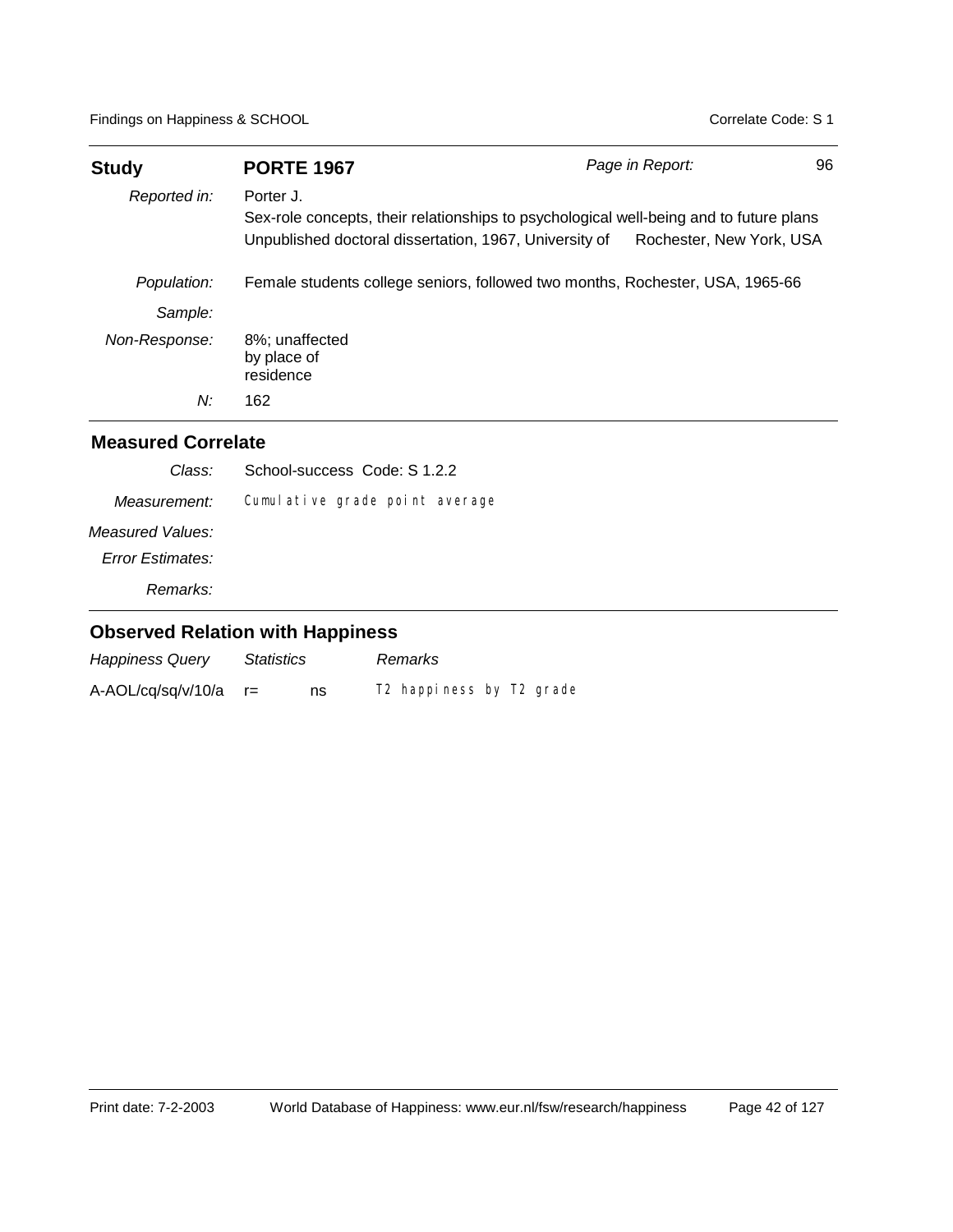| <b>Study</b>  | <b>SMITH 1982</b>                                                     | Page in Report:                                                                | 52 |
|---------------|-----------------------------------------------------------------------|--------------------------------------------------------------------------------|----|
| Reported in:  | Smith, T. W.<br>Social Psychology Quarterly, 1982, Vol. 45, pp. 50-53 | College Dropouts: An Analyses of the Psychological Well-Being and Attidudes of |    |
| Population:   | 18+aged, general public, non-institutionalized, USA, 1972-80          |                                                                                |    |
| Sample:       |                                                                       |                                                                                |    |
| Non-Response: |                                                                       |                                                                                |    |
| N:            | 11997                                                                 |                                                                                |    |

| Class:           | School-success Code: S 1.2.2                                                                                             |
|------------------|--------------------------------------------------------------------------------------------------------------------------|
| Measurement:     | College Dropouts<br>0 Associate or bachelor's degree<br>1 Some college but no degree                                     |
|                  | Graduate School Dropouts<br>O Graduate degree<br>1 Bachel or's with 5 or more years of<br>college but no graduate degree |
| Measured Values: |                                                                                                                          |

*Error Estimates:*

*Remarks:* % happy:

| <b>Happiness Query</b> | Statistics                         |    | Remarks                     |       |          |
|------------------------|------------------------------------|----|-----------------------------|-------|----------|
| O-HL/c/sq/v/3/aa       | $G = -05$ $p < 01$<br>$tb=-.03$ ns |    | degree:<br>no degree: 34, 9 | 37,9  | % happy: |
|                        | $G=-.08$ $p<.01$<br>tb=-.04        | ns | degree:<br>no degree: 35, 7 | 40, 2 |          |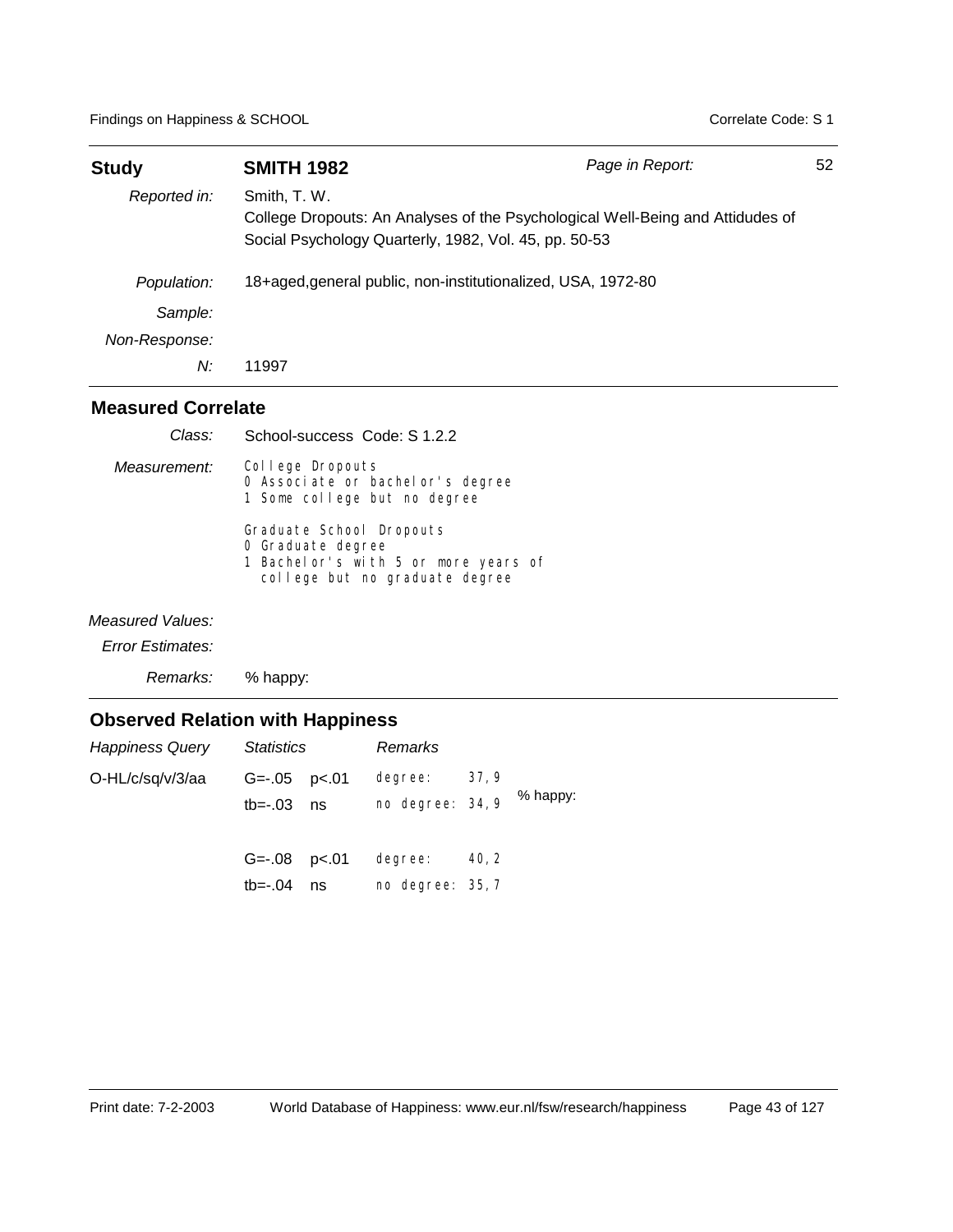| <b>Study</b>              | <b>WEBB 1915/1</b>                                                                                                              | Page in Report: | 26 |
|---------------------------|---------------------------------------------------------------------------------------------------------------------------------|-----------------|----|
| Reported in:              | Webb. E.<br>Character and intelligence. An attempt at an exact study of character.<br>London, 1915, Cambridge University Press. |                 |    |
| Population:               | Male college students, England, 1912                                                                                            |                 |    |
| Sample:                   |                                                                                                                                 |                 |    |
| Non-Response:             | ۰                                                                                                                               |                 |    |
| N:                        | 194                                                                                                                             |                 |    |
| <b>Measured Correlate</b> |                                                                                                                                 |                 |    |

| Class:                  | School-success Code: S 1.2.2                                                                                                                                                              |
|-------------------------|-------------------------------------------------------------------------------------------------------------------------------------------------------------------------------------------|
| Measurement:            | Rating on a 7-point scale on the basis of 3 terminal examinations.<br>The result of the first and the third were pooled to give one set<br>of values, and the second furnished the other. |
| Measured Values:        |                                                                                                                                                                                           |
| <b>Error Estimates:</b> |                                                                                                                                                                                           |
| Remarks:                |                                                                                                                                                                                           |

## **Observed Relation with Happiness**

*Happiness Query Statistics Remarks*

A-CP/g/rdp/ro/7/a r=+.09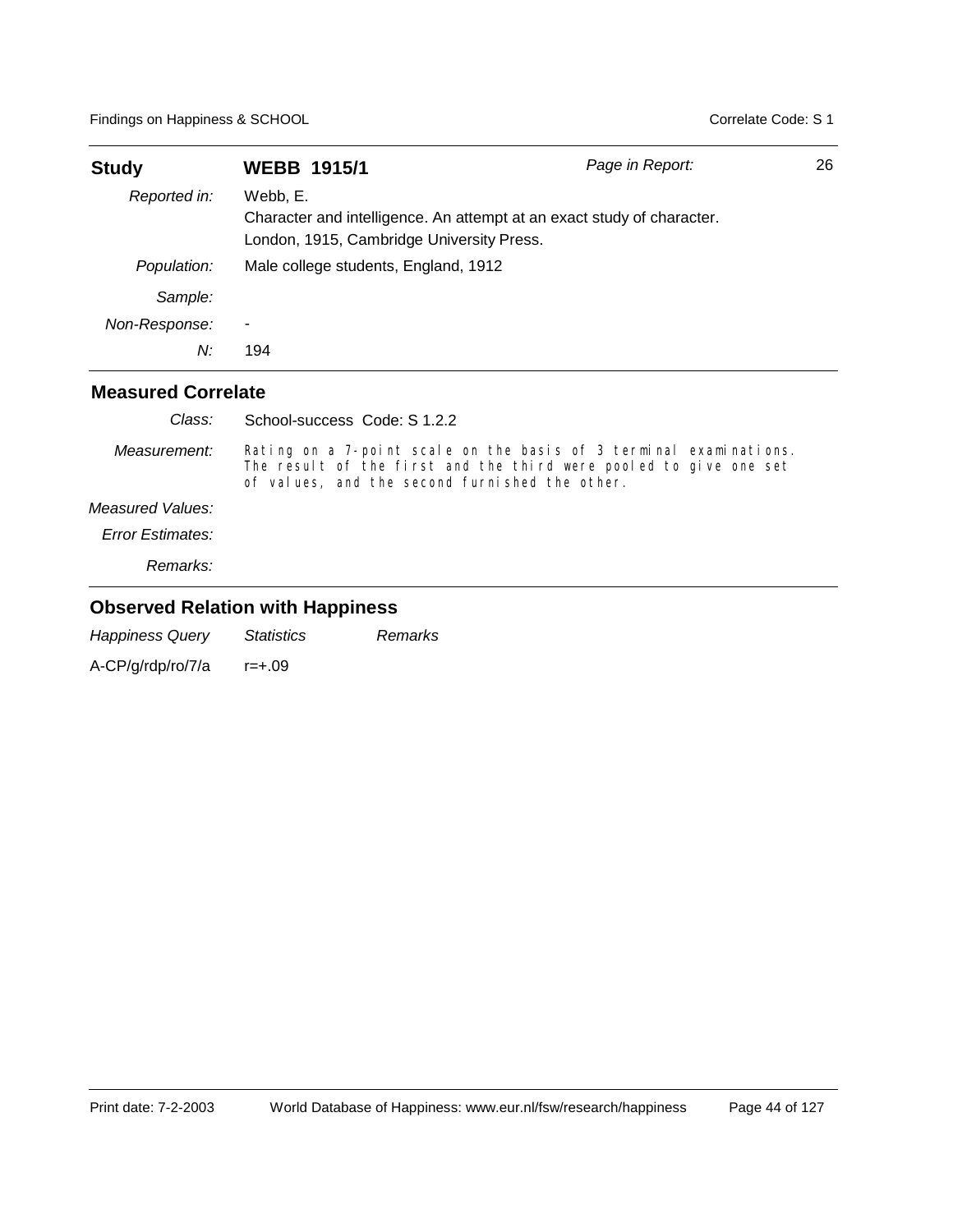| <b>Study</b>  | <b>WESSM 1966/2</b>                                                                  | Page in Report: | 123 |
|---------------|--------------------------------------------------------------------------------------|-----------------|-----|
| Reported in:  | Wessman, A.E. & Ricks, D.F.<br>Mood and personality<br>Holt, 1966, New York, USA     |                 |     |
| Population:   | Male college students, followed 3 years, Harvard University, USA, 1957-60            |                 |     |
| Sample:       |                                                                                      |                 |     |
| Non-Response: | $37\%:9$<br>dropouts,<br>incomplete;<br>about the same<br>happiness<br>distribution. |                 |     |
| N:            | 17                                                                                   |                 |     |

### **Measured Correlate**

| Class:           | School-success Code: S 1.2.2    |
|------------------|---------------------------------|
| Measurement:     | Student's yearly grade average. |
| Measured Values: |                                 |
| Error Estimates: |                                 |
| Remarks:         |                                 |

| <b>Happiness Query</b>           | Statistics | Remarks                                                                                             |                                        |  |
|----------------------------------|------------|-----------------------------------------------------------------------------------------------------|----------------------------------------|--|
| A-ARE/md/sqr/v/10/ r=+.43 p<. 10 |            | Freshman year : $r = +.50$ (05)<br>Sophomore year : $r = +.53$ (05)<br>Juni or year<br>Seni or year | : $r = +.15$ (ns)<br>: $r = +.31$ (ns) |  |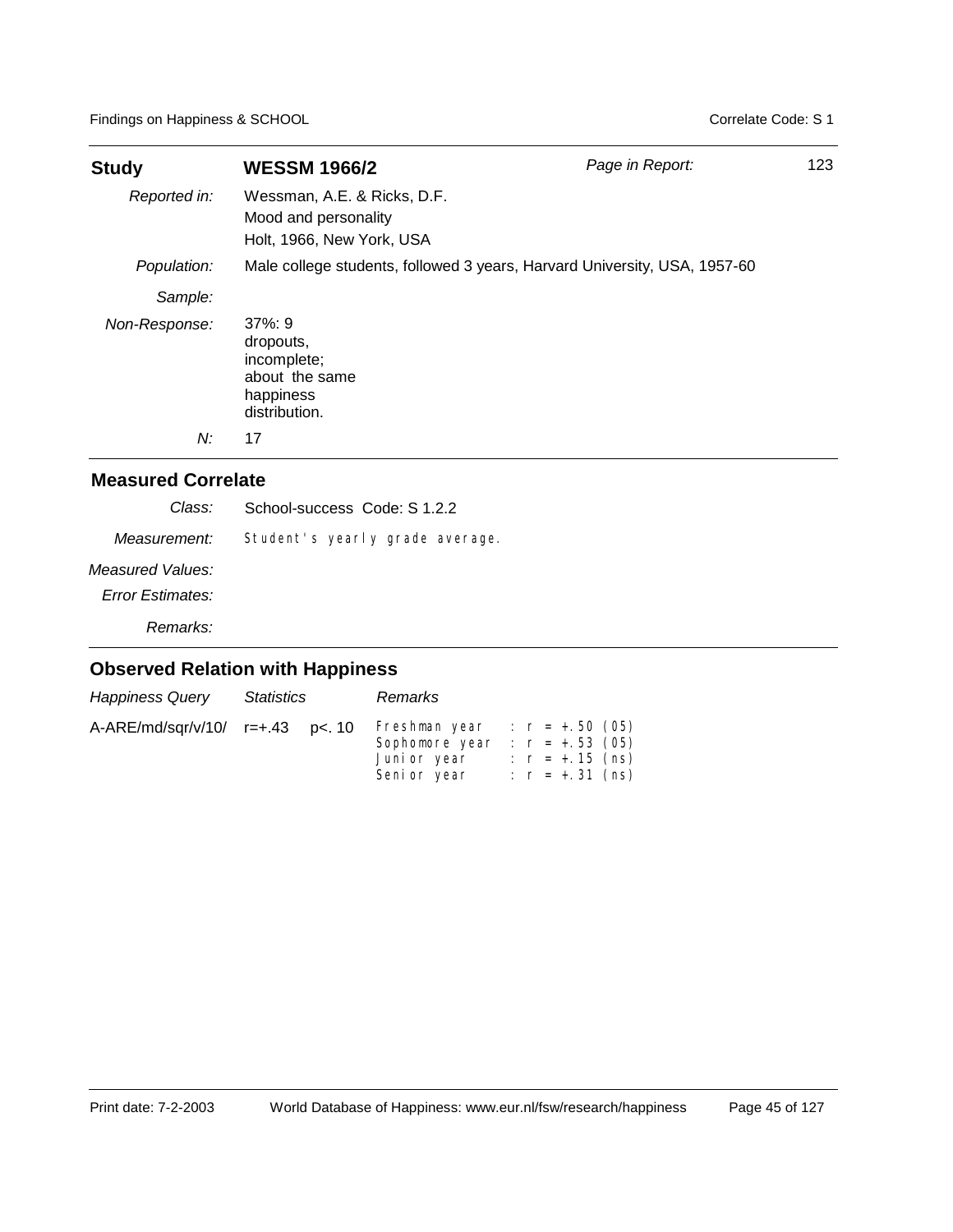| <b>Study</b>  | <b>WESSM 1966/2</b>                                                                  | Page in Report: | 123 |
|---------------|--------------------------------------------------------------------------------------|-----------------|-----|
| Reported in:  | Wessman, A.E. & Ricks, D.F.<br>Mood and personality<br>Holt, 1966, New York, USA     |                 |     |
| Population:   | Male college students, followed 3 years, Harvard University, USA, 1957-60            |                 |     |
| Sample:       |                                                                                      |                 |     |
| Non-Response: | $37\%:9$<br>dropouts.<br>incomplete;<br>about the same<br>happiness<br>distribution. |                 |     |
| N:            | 17                                                                                   |                 |     |

| Class:           | School-success Code: S 1.2.2                                                                                            |
|------------------|-------------------------------------------------------------------------------------------------------------------------|
| Measurement:     | Discrepancy between predicted rank list (PRL) before college<br>entrance and ac- tual grade average for the four years. |
| Measured Values: |                                                                                                                         |
| Error Estimates: |                                                                                                                         |
| Remarks:         |                                                                                                                         |
|                  | <b>Observed Relation with Happiness</b>                                                                                 |

| <b>Happiness Query</b>      | Statistics |    | Remarks                                                                                                                                                  |
|-----------------------------|------------|----|----------------------------------------------------------------------------------------------------------------------------------------------------------|
| $A-ARE/mol/sgr/v/10/ r=.34$ |            | ns | The PRL = expected college grade average on the<br>basis of the student's previous secondary school<br>record, level of preparation, and aptitude tests. |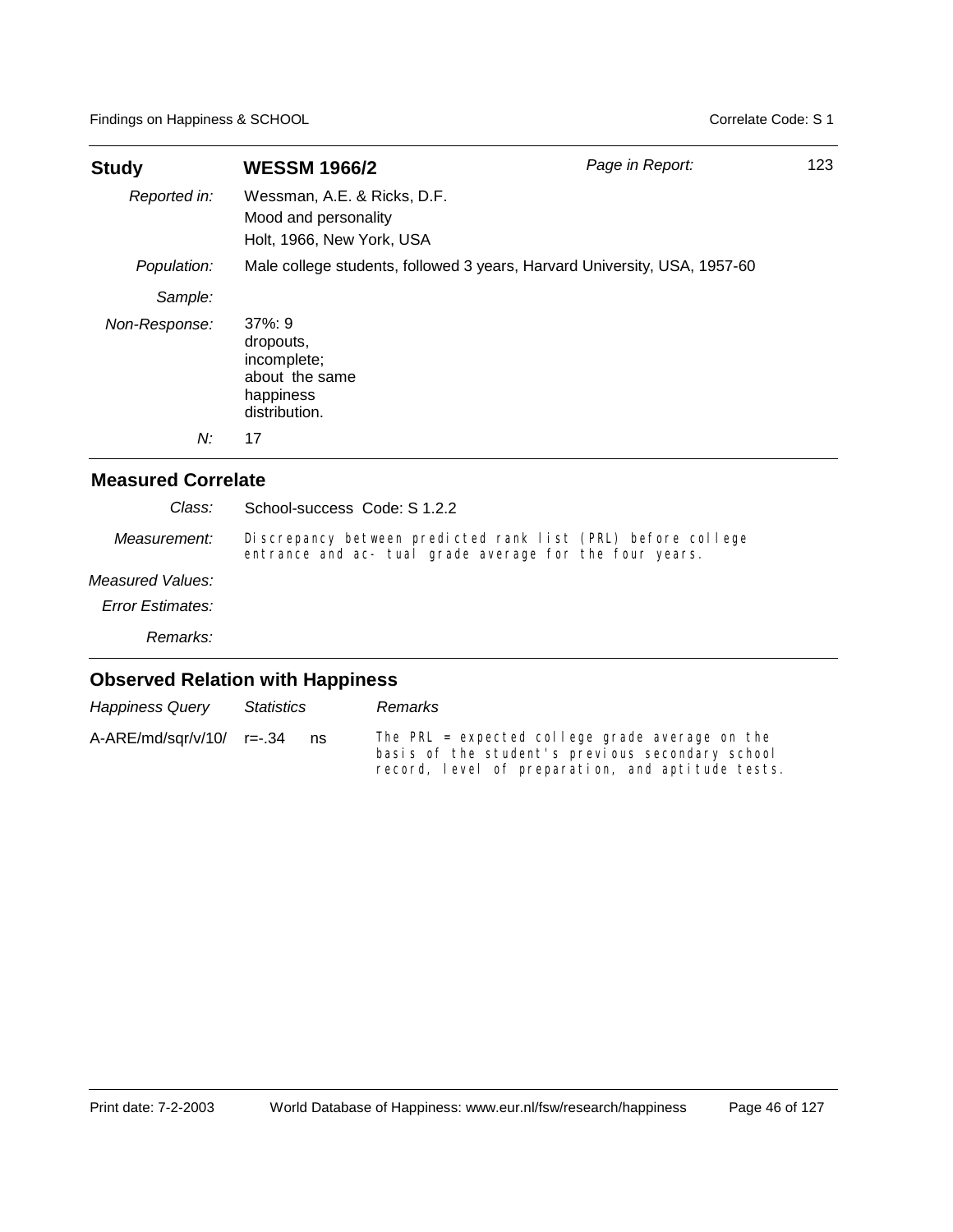| <b>Study</b>  | <b>BACHM 1978</b>                                                                                                                                                                                                              | Page in Report: |
|---------------|--------------------------------------------------------------------------------------------------------------------------------------------------------------------------------------------------------------------------------|-----------------|
| Reported in:  | Bachman, J. G., O'Malley, P. M., Johnston, J.<br>Youth in transition, vol. VI: Adolescence to adulthood, change and stability in the lives<br>Institute for Social Research, University of Michigan, Ann Arbor, Michigan, 1978 |                 |
| Population:   | Public highschool boys followed 8 years from grade 10, USA, 1966-74                                                                                                                                                            |                 |
| Sample:       |                                                                                                                                                                                                                                |                 |
| Non-Response: | 2.8% at T1,<br>17.2% at T2,<br>21.0% at T3,<br>28.9% at T4,<br>28.5% at T5                                                                                                                                                     |                 |
| N:            | $T1 - T5$ :<br>2213/1886/1799/<br>1620/1628                                                                                                                                                                                    |                 |

Involvement in school-work Code: S 1.2.3 *Class:*

Simple direct question at T1 and T2: "How close do you come to doing the best work you are able to do on school?"  $1 = \text{not at all}$ cl ose;  $2 = not very close; 3 = somewhat close; 4 = qui te close; 5 = very$ cl ose *Measurement:*

*Measured Values:*

*Error Estimates:*

*Remarks:*

| <b>Happiness Query</b> | <b>Statistics</b> | <b>Remarks</b>                                                               |                                                                                            |                                                        |
|------------------------|-------------------|------------------------------------------------------------------------------|--------------------------------------------------------------------------------------------|--------------------------------------------------------|
| O-HP/g/mq/v/5/a        | tau=+             | Happi ness<br>Τ1<br>T2<br>T3<br>T4<br>T1: 1966, T2: 1968, T3: 1969, T4: 1970 | Does best work in school<br>$= +.19(001)$<br>$= +.15(001)$<br>$= +.11(01)$<br>$= +.08(05)$ | $+.11(01)$<br>$+.16(001)$<br>$+.10(01)$<br>$+.07$ (ns) |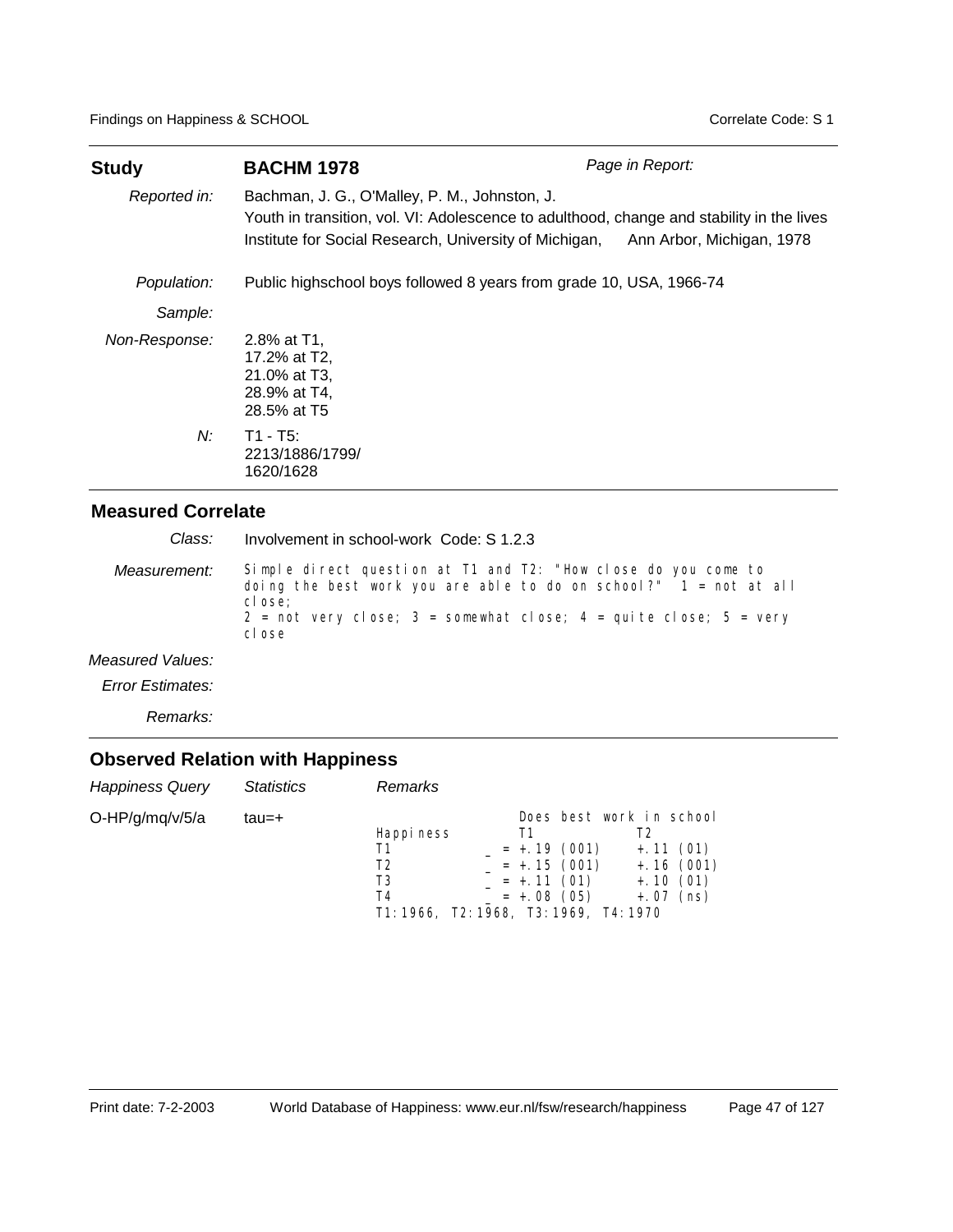| <b>Study</b>  | <b>BACHM 1978</b>                                                                                                                                                                                    | Page in Report:           |
|---------------|------------------------------------------------------------------------------------------------------------------------------------------------------------------------------------------------------|---------------------------|
| Reported in:  | Bachman, J. G., O'Malley, P. M., Johnston, J.<br>Youth in transition, vol. VI: Adolescence to adulthood, change and stability in the lives<br>Institute for Social Research, University of Michigan, | Ann Arbor, Michigan, 1978 |
| Population:   | Public highschool boys followed 8 years from grade 10, USA, 1966-74                                                                                                                                  |                           |
| Sample:       |                                                                                                                                                                                                      |                           |
| Non-Response: | 2.8% at T1.<br>17.2% at T2,<br>21.0% at T3,<br>28.9% at T4,<br>28.5% at T5                                                                                                                           |                           |
| N:            | $T1 - T5$ :<br>2213/1886/1799/<br>1620/1628                                                                                                                                                          |                           |

| Class:           | Involvement in school-work Code: S 1.2.3                                                                                                                                                                                                                                                                                        |
|------------------|---------------------------------------------------------------------------------------------------------------------------------------------------------------------------------------------------------------------------------------------------------------------------------------------------------------------------------|
| Measurement:     | Simple direct question at T1, T2 and T3: "About how many hours do<br>you spend in an average week on all your homework including both<br>in and out of school?"<br>no hours; $2 = 1$ to 4 hours;<br>$1 =$<br>$3 = 5$ to 9 hours; $4 = 10$ to 14 hours;<br>$5 = 15$ to 19 hours; $6 = 20$ to 24 hours;<br>$7 = 25$ or more hours |
| Measured Values: |                                                                                                                                                                                                                                                                                                                                 |

*Error Estimates:*

*Remarks:*

| <b>Happiness Query</b> | <b>Statistics</b> | Remarks                                    |                                                                                                            |                                                                                               |                                                         |
|------------------------|-------------------|--------------------------------------------|------------------------------------------------------------------------------------------------------------|-----------------------------------------------------------------------------------------------|---------------------------------------------------------|
| O-HP/g/mq/v/5/a        | tau=+             | Happi ness<br>- T1<br>Τ1<br>T2<br>T3<br>T4 | $= +.07$ (ns)<br>$= +.03$ (ns)<br>$= +.02$ (ns)<br>$= +.02$ (ns)<br>T1: 1966, T2: 1968, T3: 1969, T4: 1970 | Number of hours of homework<br>T2<br>$+.05$ (ns)<br>$+.06$ (ns)<br>$+.01$ (ns)<br>$-.00$ (ns) | $+.07$ (ns)<br>$+.06$ (ns)<br>$+.10(01)$<br>$+.04$ (ns) |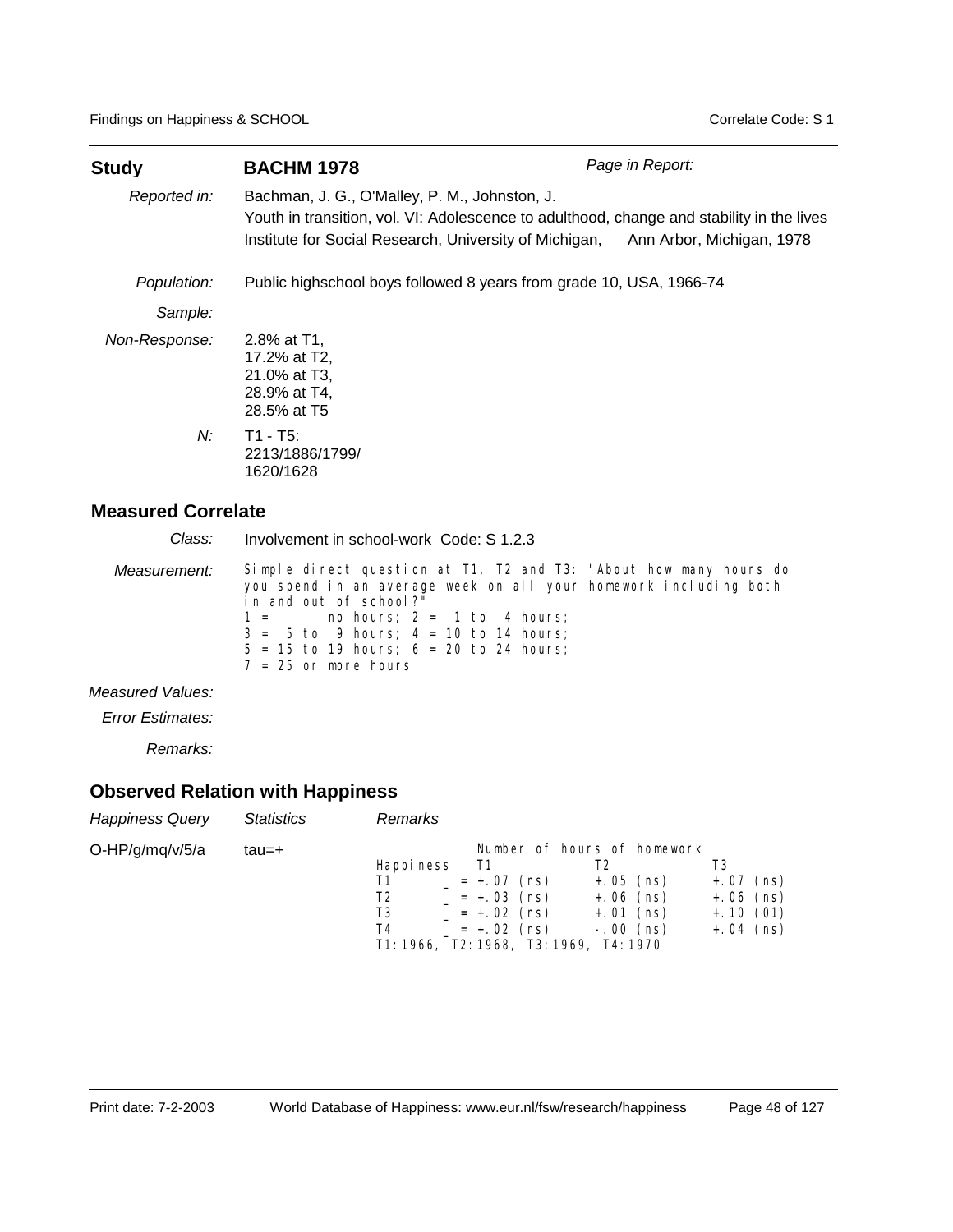| <b>Study</b>  | <b>BACHM 1978</b>                                                                                                                                                                                    | Page in Report:           |
|---------------|------------------------------------------------------------------------------------------------------------------------------------------------------------------------------------------------------|---------------------------|
| Reported in:  | Bachman, J. G., O'Malley, P. M., Johnston, J.<br>Youth in transition, vol. VI: Adolescence to adulthood, change and stability in the lives<br>Institute for Social Research, University of Michigan, | Ann Arbor, Michigan, 1978 |
| Population:   | Public highschool boys followed 8 years from grade 10, USA, 1966-74                                                                                                                                  |                           |
| Sample:       |                                                                                                                                                                                                      |                           |
| Non-Response: | 2.8% at T1.<br>17.2% at T2,<br>21.0% at T3,<br>28.9% at T4,<br>28.5% at T5                                                                                                                           |                           |
| N:            | $T1 - T5$ :<br>2213/1886/1799/<br>1620/1628                                                                                                                                                          |                           |

| Class:           | Involvement in school-work Code: S 1.2.3                                                                                                                                                                                               |
|------------------|----------------------------------------------------------------------------------------------------------------------------------------------------------------------------------------------------------------------------------------|
| Measurement:     | Simple direct question at T1 and T2: "How hard do you think you<br>work in school compared to the other students in your class?" $1 =$<br>much less hard;<br>$2 =$ less hard; $3 =$ about average:<br>$4 = harder$ : $5 = much harder$ |
| Measured Values: |                                                                                                                                                                                                                                        |
| Error Estimates: |                                                                                                                                                                                                                                        |

*Remarks:*

| <b>Happiness Query</b> | <b>Statistics</b> | <b>Remarks</b>                                                               |                                                                                              |                                                        |
|------------------------|-------------------|------------------------------------------------------------------------------|----------------------------------------------------------------------------------------------|--------------------------------------------------------|
| O-HP/g/mq/v/5/a        | tau=+             | Happi ness<br>Τ1<br>Т2<br>T3<br>T4<br>T1: 1966, T2: 1968, T3: 1969, T4: 1970 | Works harder than average<br>$= +.14(001)$<br>$= +.12(001)$<br>$= +.10(01)$<br>$= +.06$ (ns) | $+.10(01)$<br>$+.10(01)$<br>$+.06$ (ns)<br>$+.03$ (ns) |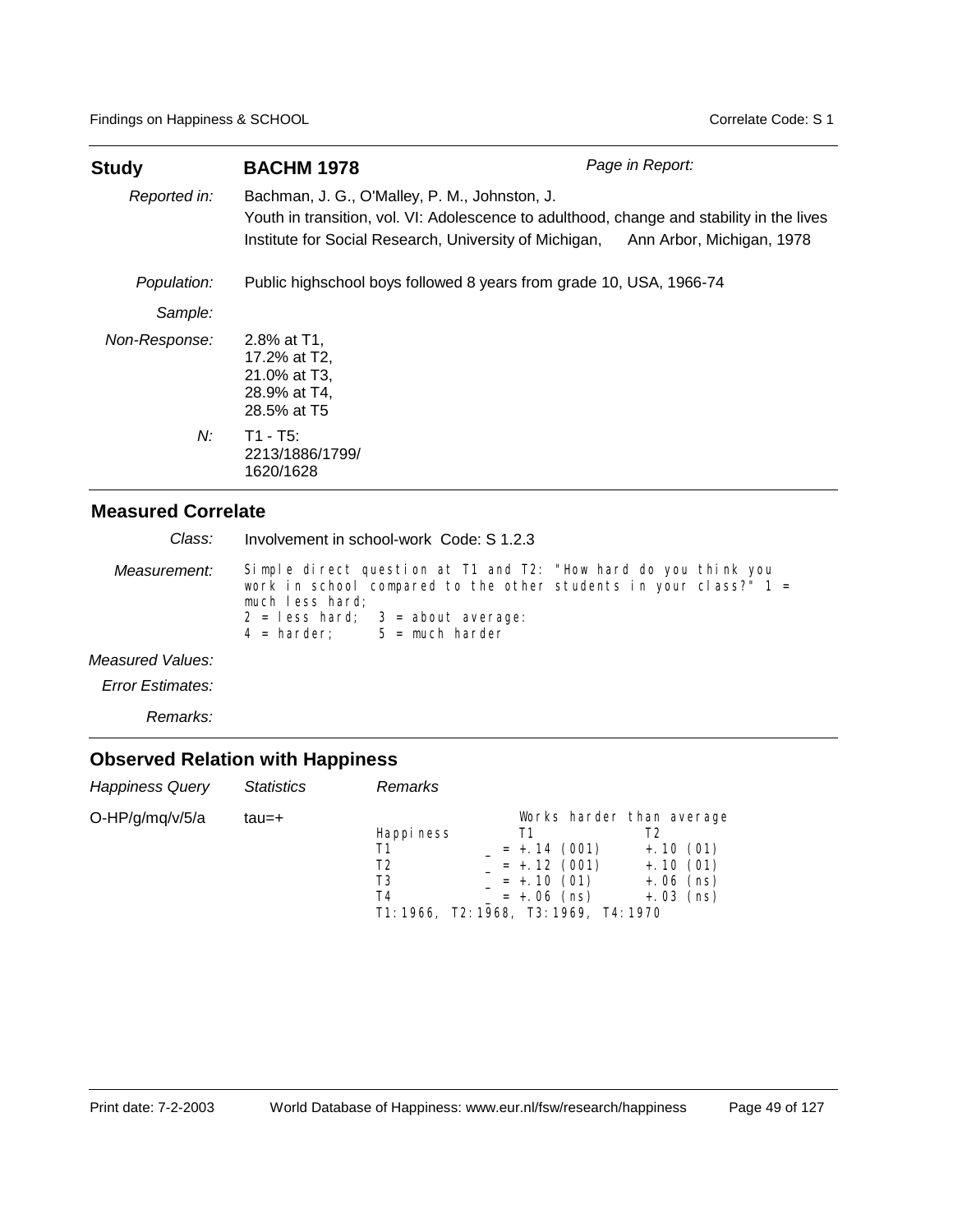| Study         | <b>HERZO 1982/3</b>                                                                                                                                                                            | Page in Report:           | 84/5 |
|---------------|------------------------------------------------------------------------------------------------------------------------------------------------------------------------------------------------|---------------------------|------|
| Reported in:  | Herzog, A.R., Rodgers, W.L. and Woodworth, J.<br>Subjective Well-being among different age-groups.<br>Research Report, Institute for Social Research, Survey<br>Michigan, 1982, Ann Arbor, USA | Research Center, Univ. of |      |
| Population:   | 50+ aged, general public, USA, 1975                                                                                                                                                            |                           |      |
| Sample:       |                                                                                                                                                                                                |                           |      |
| Non-Response: |                                                                                                                                                                                                |                           |      |
| N:            | 410                                                                                                                                                                                            |                           |      |

Involvement in school-work Code: S 1.2.3 *Class:*

During 24-hour period prior to the interview, respondents reported each activity they engaged in (PARTICIPATION) and the time spend on each activity (DURATION) on an activity diary. Activities were coded into categories, one of which was "education related activities". *Measurement:*

> Work status was measured by self-labeling by respondents and a question about engagement in work for pay at present. Self-labeled housewives were excluded.

#### *Measured Values:*

*Error Estimates:*

*Remarks:*

| <b>Happiness Query</b> | <b>Statistics</b> |    | <b>Remarks</b>    |                 |  |
|------------------------|-------------------|----|-------------------|-----------------|--|
| O-DT/u/sq/v/7/a        | r=-.04            | ns | PARTI CI PATI ON: | working males   |  |
|                        | r=-.02            | ns |                   | retired males   |  |
|                        | $r = +.08$        | ns |                   | retired females |  |
|                        | Beta= $-0$ ns     |    |                   | working males   |  |
|                        | Beta= $-0$ ns     |    |                   | retired males   |  |
|                        | Beta= $+$ .1 ns   |    |                   | retired females |  |
|                        | $r = -07$         | ns | DURATION:         | working males   |  |
|                        | r=-.02            | ns |                   | retired males   |  |
|                        | r=+.08            | ns |                   | retired females |  |
|                        | Beta= $-.1$ ns    |    |                   | working males   |  |
|                        | Beta= $+.0$ ns    |    |                   | retired males   |  |
|                        |                   |    |                   |                 |  |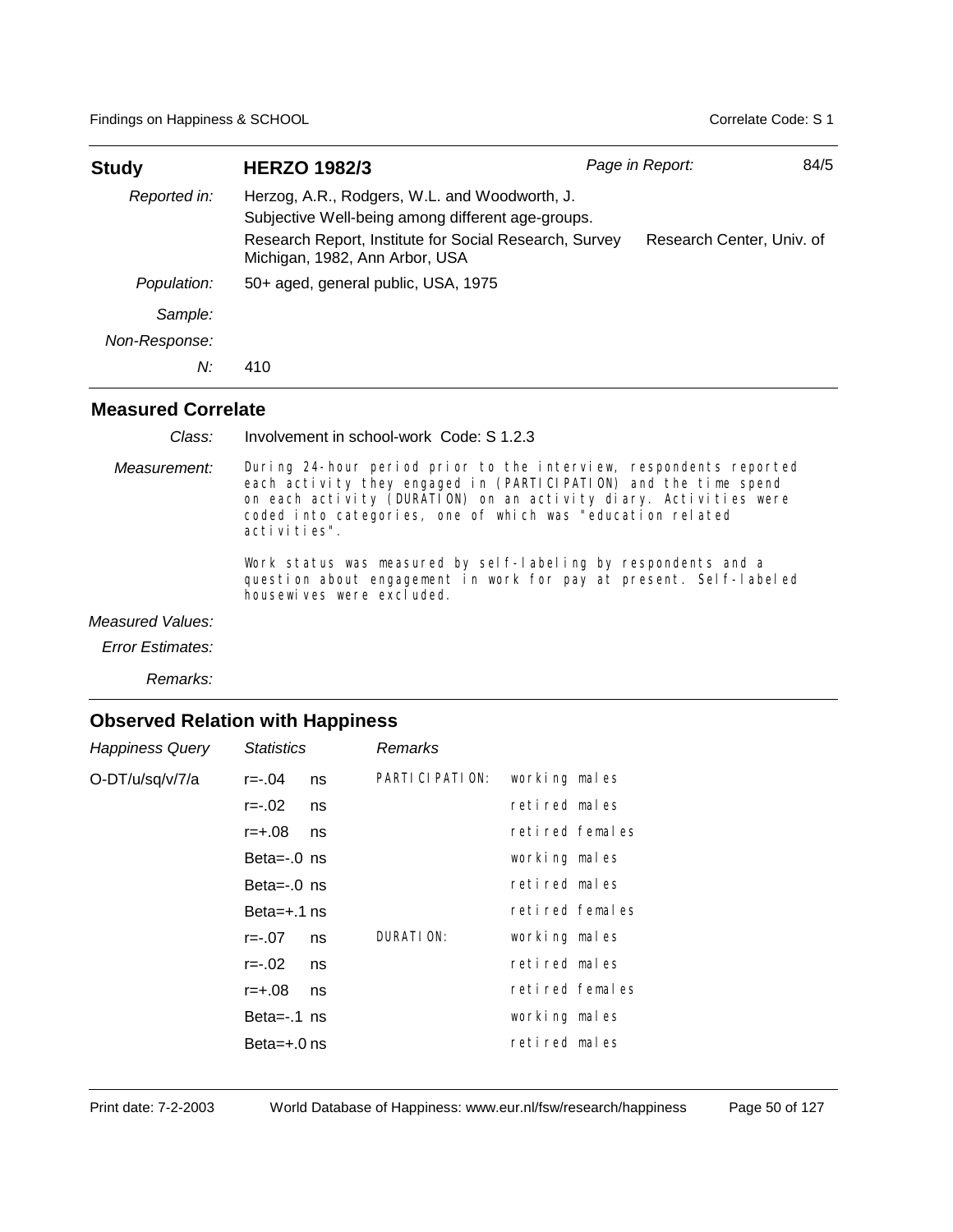| Beta= $+.1$ ns | retired females                                    |  |  |  |  |
|----------------|----------------------------------------------------|--|--|--|--|
|                | B controlled for self-reported health, income and  |  |  |  |  |
|                | age. Relations with 'participation' also controled |  |  |  |  |
|                | for 'duration' and relations with 'duration' also  |  |  |  |  |
|                | for participation.                                 |  |  |  |  |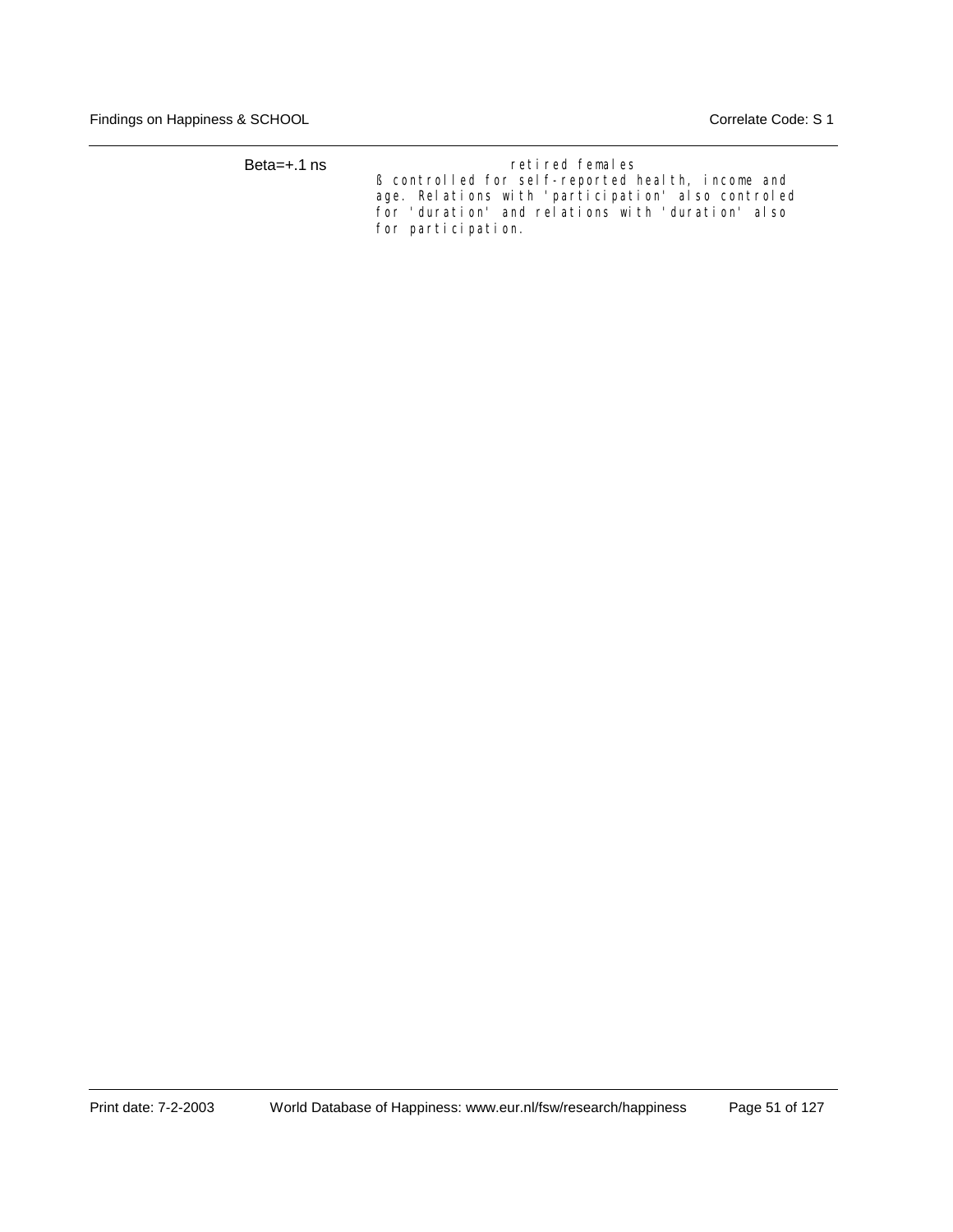| <b>Study</b>   | <b>WEBB 1915/1</b>                                    | Page in Report:                                                        | 26 |
|----------------|-------------------------------------------------------|------------------------------------------------------------------------|----|
| Reported in:   | Webb, E.<br>London, 1915, Cambridge University Press. | Character and intelligence. An attempt at an exact study of character. |    |
| Population:    | Male college students, England, 1912                  |                                                                        |    |
| Sample:        |                                                       |                                                                        |    |
| Non-Response:  | ۰                                                     |                                                                        |    |
| N:             | 194                                                   |                                                                        |    |
| $\blacksquare$ |                                                       |                                                                        |    |

| Class:                  | Involvement in school-work Code: S 1.2.3                                                                                          |
|-------------------------|-----------------------------------------------------------------------------------------------------------------------------------|
| Measurement:            | Trained peer-rating of mental work be- stowed on usual studies on<br>a 7-point scale on the basis of observation during 6 months. |
| Measured Values:        |                                                                                                                                   |
| <b>Error Estimates:</b> |                                                                                                                                   |
| Remarks:                |                                                                                                                                   |

## **Observed Relation with Happiness**

*Happiness Query Statistics Remarks* A-CP/g/rdp/ro/7/a r=-.02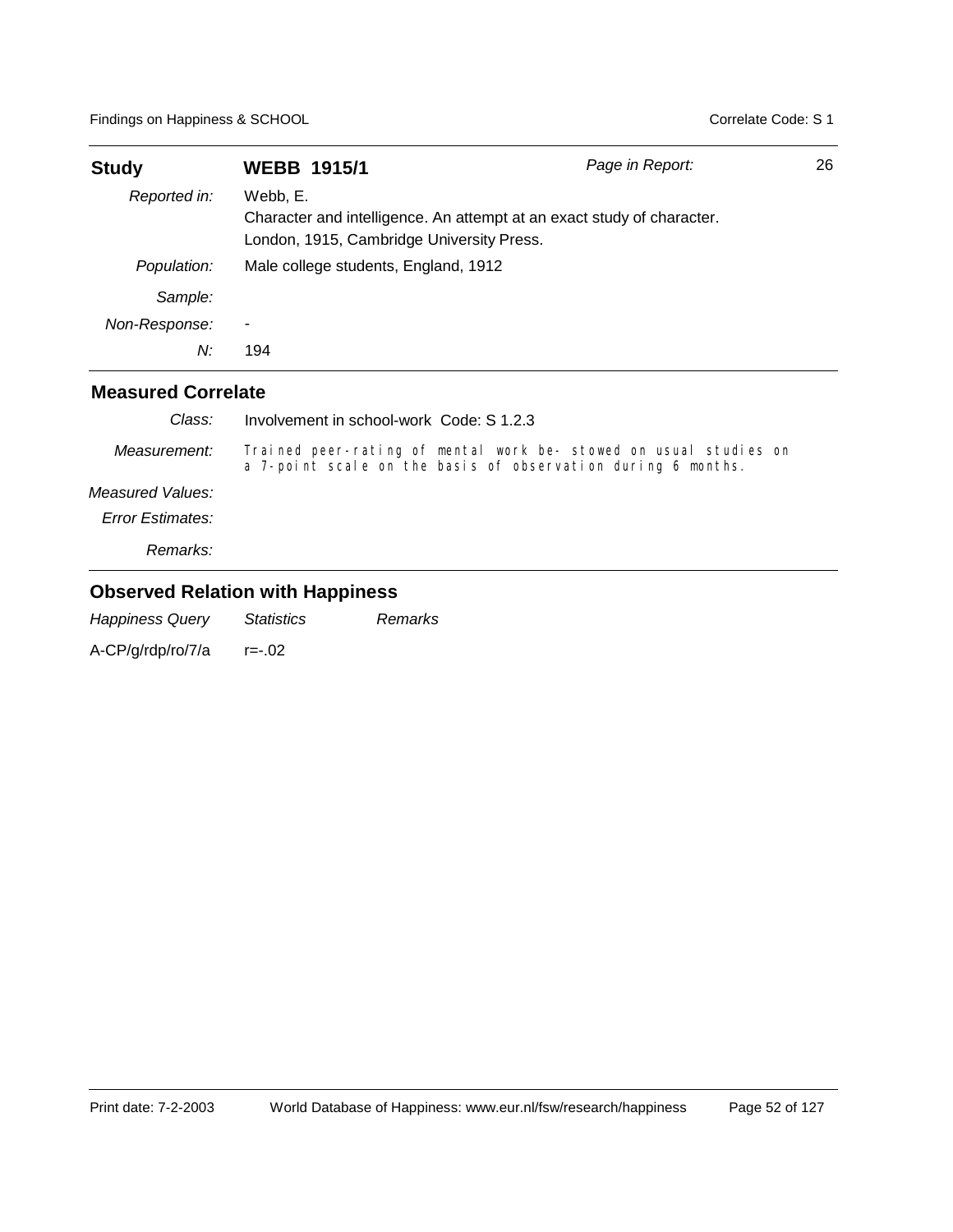| <b>Study</b>  | <b>WEBB 1915/2</b>                                                                                                              | Page in Report: | 27 |
|---------------|---------------------------------------------------------------------------------------------------------------------------------|-----------------|----|
| Reported in:  | Webb, E.<br>Character and intelligence. An attempt at an exact study of character.<br>London, 1915, Cambridge University Press. |                 |    |
| Population:   | ±12 aged, male school pupils, London, England, 1912                                                                             |                 |    |
| Sample:       |                                                                                                                                 |                 |    |
| Non-Response: | ٠                                                                                                                               |                 |    |
| N:            | 140                                                                                                                             |                 |    |

| Class:           | Involvement in school-work Code: S 1.2.3                                               |
|------------------|----------------------------------------------------------------------------------------|
| Measurement:     | Class-master rating on a 7-point scale on the basis of observation<br>during 6 months. |
| Measured Values: |                                                                                        |
| Error Estimates: |                                                                                        |
| Remarks:         |                                                                                        |

## **Observed Relation with Happiness**

*Happiness Query Statistics Remarks* A-CP/g/rdt/ro/7/a r=+.41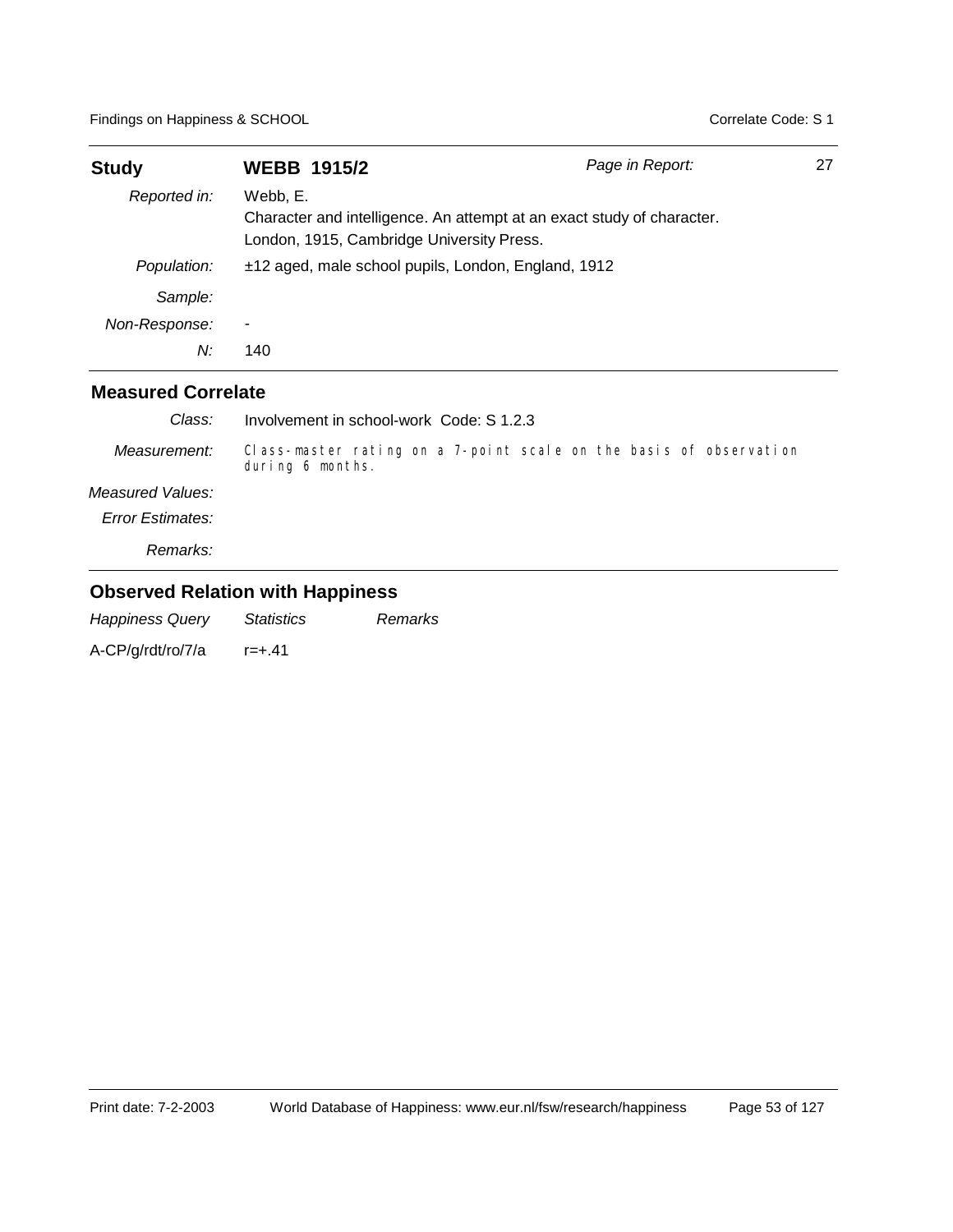| <b>Study</b>  | <b>BACHM 1970</b>                                                                                                                                                                                | Page in Report: | 243 |
|---------------|--------------------------------------------------------------------------------------------------------------------------------------------------------------------------------------------------|-----------------|-----|
| Reported in:  | Bachman, J.G./Kahn, R.L./Mednick, M./Davidson, T.N.<br>Youth in transition. Vol.II: The impact of family background on intelligence in 10th-<br>Ann Arbour, Michigan, 1970, Institute for Social | Research.       |     |
| Population:   | Public highschool boys followed 3 years from grade 10, USA, 1966-69                                                                                                                              |                 |     |
| Sample:       |                                                                                                                                                                                                  |                 |     |
| Non-Response: | 2.8% incomplete<br>information in<br>1966                                                                                                                                                        |                 |     |
| N:            | T1:2213, T2:<br>1886, T3: 1799                                                                                                                                                                   |                 |     |

| Class:                  | Misbehavior in school Code: S 1.2.4                                                                                                                   |
|-------------------------|-------------------------------------------------------------------------------------------------------------------------------------------------------|
| Measurement:            | 13-item index of closed questions on fighting with other students,<br>not working hard, skipping classes, copying someone else's<br>assignments, etc. |
| Measured Values:        |                                                                                                                                                       |
| <b>Error Estimates:</b> |                                                                                                                                                       |
| Remarks:                |                                                                                                                                                       |
|                         | <b>Observed Relation with Happiness</b>                                                                                                               |

| <b>Happiness Query</b> | <b>Statistics</b> | Remarks                                          |  |  |
|------------------------|-------------------|--------------------------------------------------|--|--|
| O-HP/g/mq/v/5/a        |                   | $r=-.26$ $p<.001$ Both variables assessed at T1. |  |  |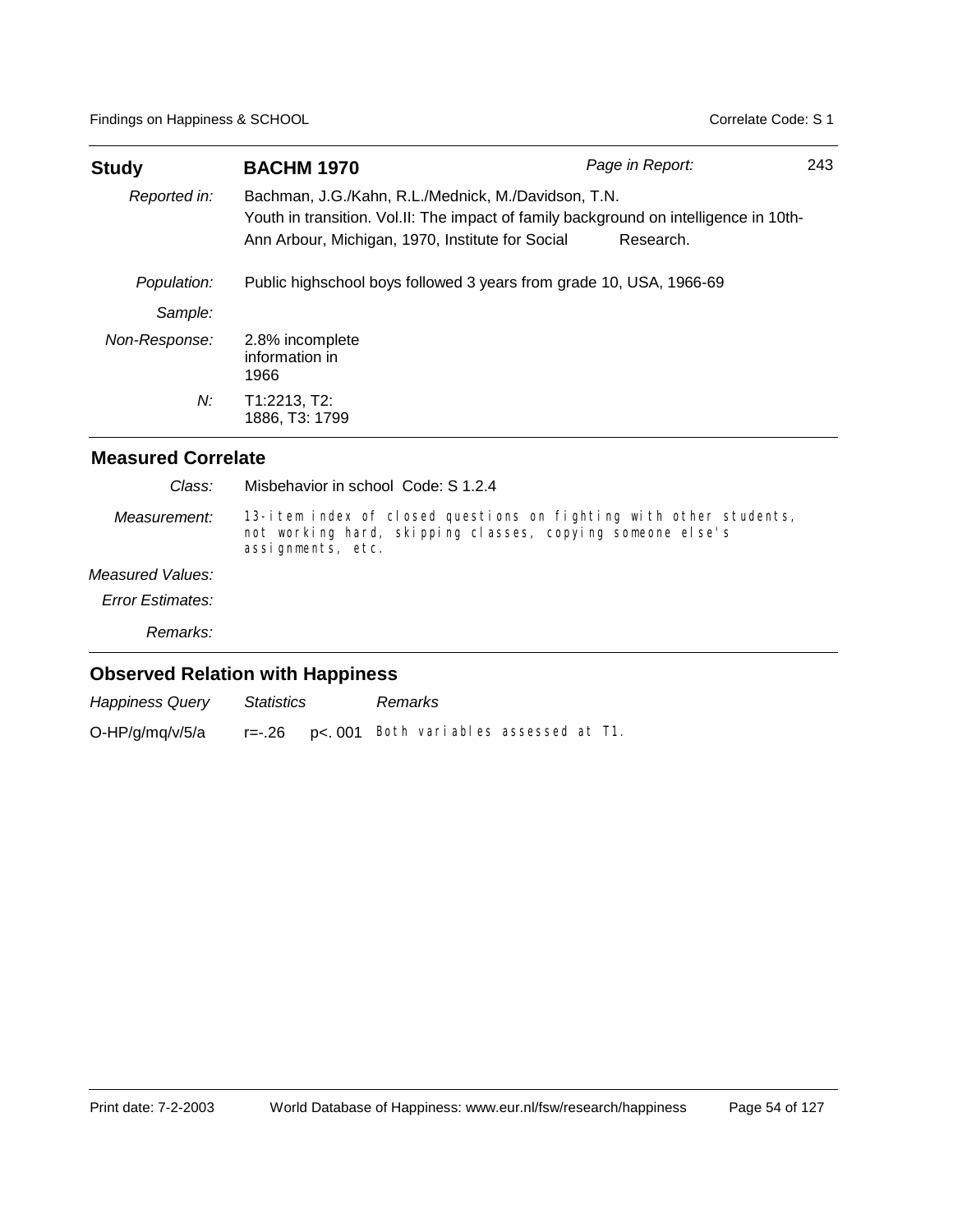| <b>Study</b>  | <b>BACHM 1970</b>                                                                                                                                                                                | Page in Report: | 243 |
|---------------|--------------------------------------------------------------------------------------------------------------------------------------------------------------------------------------------------|-----------------|-----|
| Reported in:  | Bachman, J.G./Kahn, R.L./Mednick, M./Davidson, T.N.<br>Youth in transition. Vol.II: The impact of family background on intelligence in 10th-<br>Ann Arbour, Michigan, 1970, Institute for Social | Research.       |     |
| Population:   | Public highschool boys followed 3 years from grade 10, USA, 1966-69                                                                                                                              |                 |     |
| Sample:       |                                                                                                                                                                                                  |                 |     |
| Non-Response: | 2.8% incomplete<br>information in<br>1966                                                                                                                                                        |                 |     |
| N:            | T1:2213, T2:<br>1886, T3: 1799                                                                                                                                                                   |                 |     |

| Class:                  | Misbehavior in school Code: S 1.2.4                                                                                                             |
|-------------------------|-------------------------------------------------------------------------------------------------------------------------------------------------|
| Measurement:            | 13-item index of closed question on fighting with other students,<br>not working hard, skipping classes, copying someone else's<br>assignments. |
| Measured Values:        |                                                                                                                                                 |
| <b>Error Estimates:</b> |                                                                                                                                                 |
| Remarks:                |                                                                                                                                                 |
|                         | <b>Observed Relation with Happiness</b>                                                                                                         |

| Happiness Query | Statistics | Remarks                                          |  |  |
|-----------------|------------|--------------------------------------------------|--|--|
| O-HP/g/mq/v/5/a |            | $r=-.26$ $p<.001$ Both variables assessed at T1. |  |  |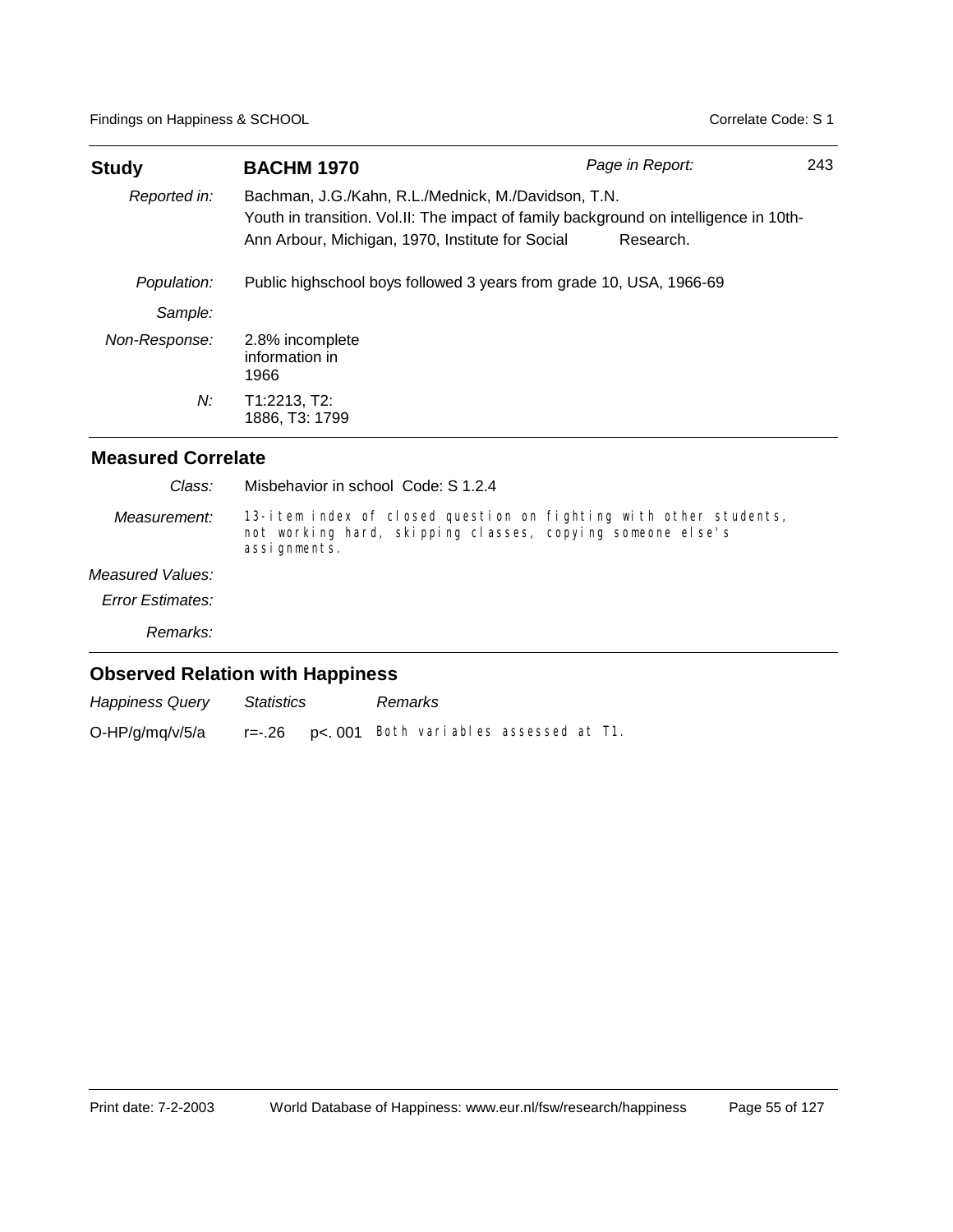| <b>Study</b>  | <b>BACHM 1970</b>                                                                                                                                                                                | Page in Report: | 122 |
|---------------|--------------------------------------------------------------------------------------------------------------------------------------------------------------------------------------------------|-----------------|-----|
| Reported in:  | Bachman, J.G./Kahn, R.L./Mednick, M./Davidson, T.N.<br>Youth in transition. Vol.II: The impact of family background on intelligence in 10th-<br>Ann Arbour, Michigan, 1970, Institute for Social | Research.       |     |
| Population:   | Public highschool boys followed 3 years from grade 10, USA, 1966-69                                                                                                                              |                 |     |
| Sample:       |                                                                                                                                                                                                  |                 |     |
| Non-Response: | 2.8% incomplete<br>information in<br>1966                                                                                                                                                        |                 |     |
| N:            | T1:2213, T2:<br>1886, T3: 1799                                                                                                                                                                   |                 |     |

| Class:                  | Misbehavior in school Code: S 1.2.4                                                                                                              |
|-------------------------|--------------------------------------------------------------------------------------------------------------------------------------------------|
| Measurement:            | 4-item index of closed questions on feelings of swearing, losing<br>temper at teachers, being rude to teachers, picking a fight with<br>parents. |
| Measured Values:        |                                                                                                                                                  |
| <b>Error Estimates:</b> |                                                                                                                                                  |
| Remarks:                |                                                                                                                                                  |
|                         | <b>Observed Relation with Happiness</b>                                                                                                          |

| <b>Happiness Query</b> | Statistics | Remarks                                      |  |  |
|------------------------|------------|----------------------------------------------|--|--|
| O-HP/g/mq/v/5/a        |            | r=-.33 p<.001 Both variables assessed at T1. |  |  |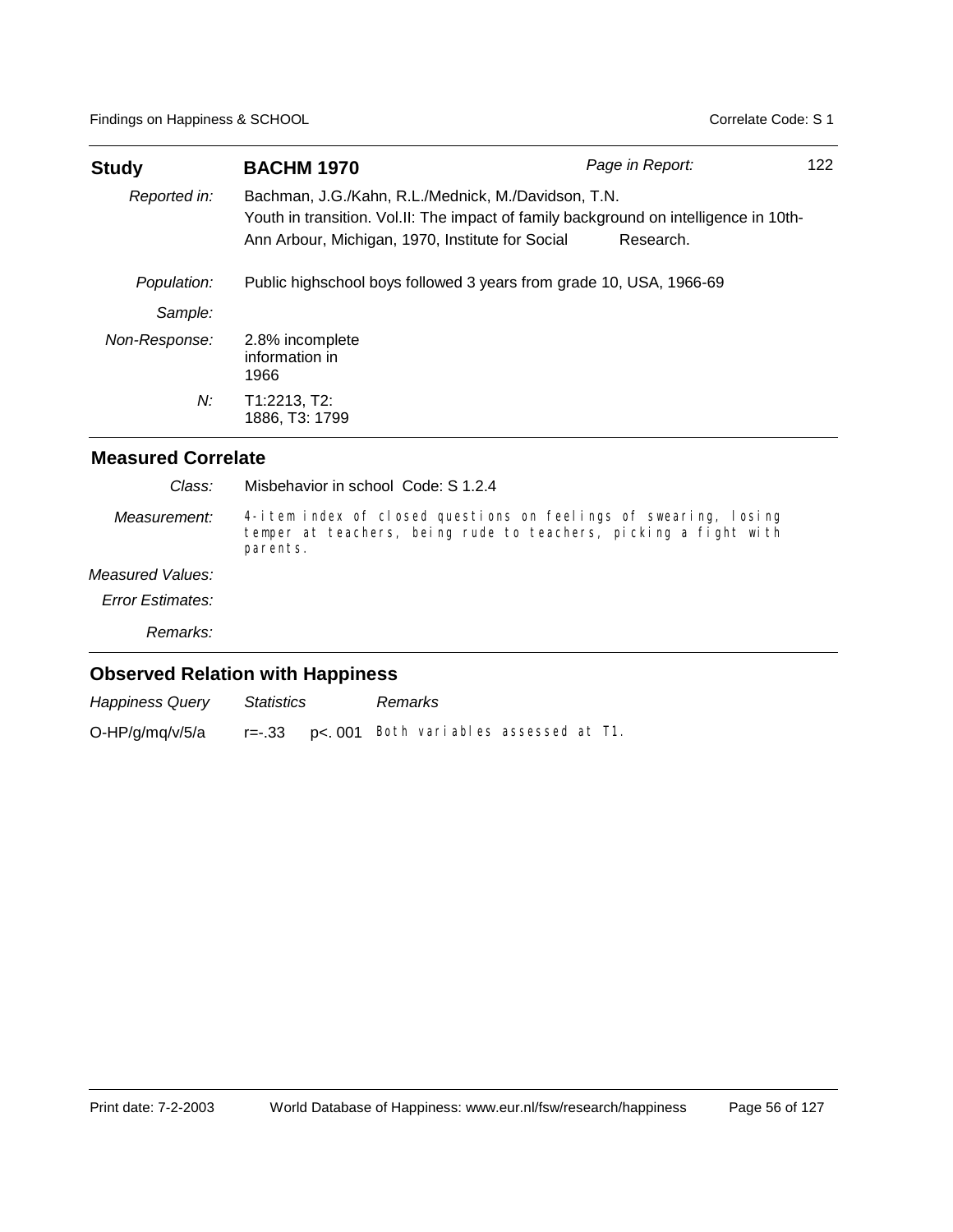| <b>Study</b>  | <b>BACHM 1970</b>                                                                                                                                                                                | Page in Report: | 247 |
|---------------|--------------------------------------------------------------------------------------------------------------------------------------------------------------------------------------------------|-----------------|-----|
| Reported in:  | Bachman, J.G./Kahn, R.L./Mednick, M./Davidson, T.N.<br>Youth in transition. Vol.II: The impact of family background on intelligence in 10th-<br>Ann Arbour, Michigan, 1970, Institute for Social | Research.       |     |
| Population:   | Public highschool boys followed 3 years from grade 10, USA, 1966-69                                                                                                                              |                 |     |
| Sample:       |                                                                                                                                                                                                  |                 |     |
| Non-Response: | 2.8% incomplete<br>information in<br>1966                                                                                                                                                        |                 |     |
| $N$ :         | T1:2213, T2:<br>1886, T3: 1799                                                                                                                                                                   |                 |     |

| Class:                  | Misbehavior in school Code: S 1.2.4                                                                                                                                          |
|-------------------------|------------------------------------------------------------------------------------------------------------------------------------------------------------------------------|
| Measurement:            | 26-item index of closed questions on running away from home,<br>hitting parents, stealing, fighting, drinking alcohol without<br>permission, etc. (adapted from Gold, 1966). |
| Measured Values:        |                                                                                                                                                                              |
| <b>Error Estimates:</b> |                                                                                                                                                                              |
| Remarks:                |                                                                                                                                                                              |
|                         | <b>Observed Relation with Happiness</b>                                                                                                                                      |

| <b>Happiness Query</b> | Statistics | Remarks                                         |  |  |
|------------------------|------------|-------------------------------------------------|--|--|
| O-HP/g/mq/v/5/a        |            | $r=-.21$ p<. 001 Both variables assessed at T1. |  |  |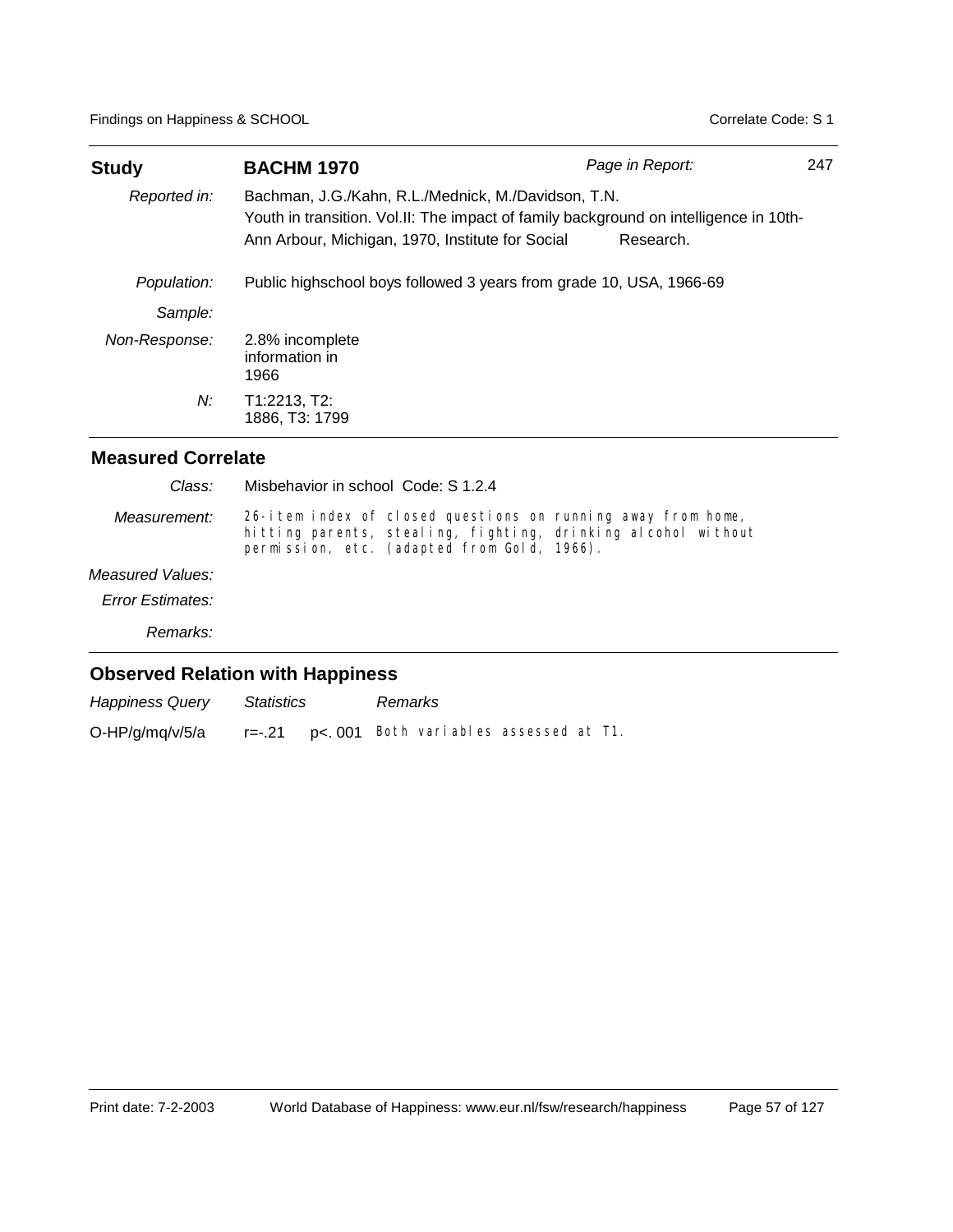| Study         | <b>BACHM 1978</b>                                                                                                                                                                                    | Page in Report:           |
|---------------|------------------------------------------------------------------------------------------------------------------------------------------------------------------------------------------------------|---------------------------|
| Reported in:  | Bachman, J. G., O'Malley, P. M., Johnston, J.<br>Youth in transition, vol. VI: Adolescence to adulthood, change and stability in the lives<br>Institute for Social Research, University of Michigan, | Ann Arbor, Michigan, 1978 |
| Population:   | Public highschool boys followed 8 years from grade 10, USA, 1966-74                                                                                                                                  |                           |
| Sample:       |                                                                                                                                                                                                      |                           |
| Non-Response: | 2.8% at T1.<br>17.2% at T2.<br>21.0% at T3,<br>28.9% at T4,<br>28.5% at T5                                                                                                                           |                           |
| $N$ :         | $T1 - T5$ :<br>2213/1886/1799/<br>1620/1628                                                                                                                                                          |                           |

Misbehavior in school Code: S 1.2.4 *Class:*

A mean of nine items which measure the number of times respondent has commited acts of theft or vandalism. Scale: 0.00 = never to 4.00 = five or more times. Assessed at T1, T2, T3, T4 and T5 *Measurement:*

#### *Measured Values:*

*Error Estimates:*

*Remarks:*

| Happiness Query Statistics |       | Remarks                                                                                                                                                                                                                                                                                                                                                                         |
|----------------------------|-------|---------------------------------------------------------------------------------------------------------------------------------------------------------------------------------------------------------------------------------------------------------------------------------------------------------------------------------------------------------------------------------|
| $O-HP/g/mq/v/5/a$          | tau=- | Theft and vandalism<br>Happiness T1 T2 T3<br>T4<br>T5<br>$T1 = -.19 - .14 - .13$<br>$-.03$ ns $-.11$<br>$T2 = -.10 - .13 - .10 - .03$ ns $-.07$ ns<br>$T3 = -.06 \text{ ns} -.09 - .11 - .04 \text{ ns} -.04 \text{ ns}$<br>$T4$ = -.04 ns -.04 ns -.06 ns -.04 ns -.03 ns<br>All _ significant, unless indicated otherwise<br>T1: 1966, T2: 1968, T3: 1969, T4: 1970, T5: 1974 |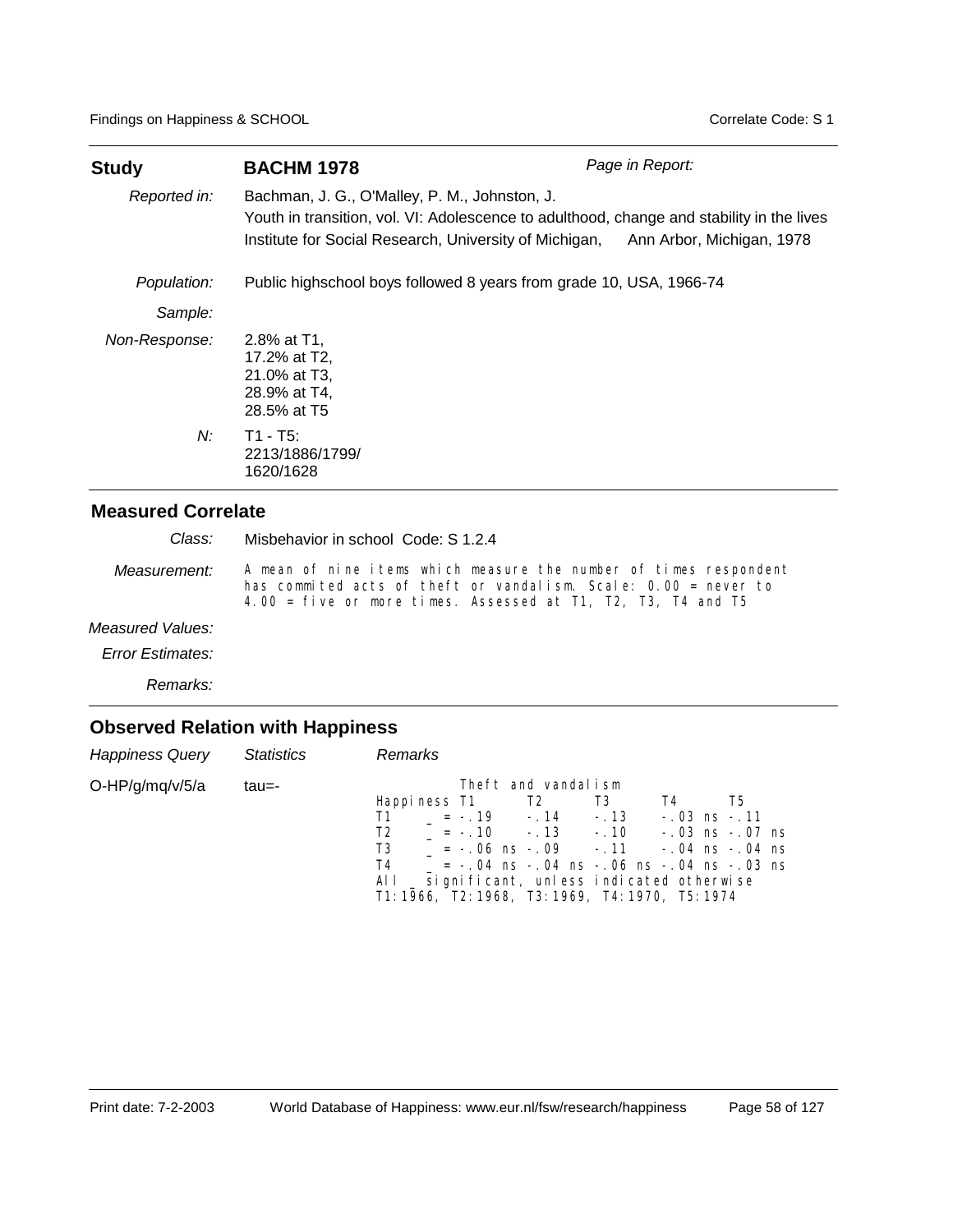| Study         | <b>BACHM 1978</b>                                                                                                                                                                                    | Page in Report:           |
|---------------|------------------------------------------------------------------------------------------------------------------------------------------------------------------------------------------------------|---------------------------|
| Reported in:  | Bachman, J. G., O'Malley, P. M., Johnston, J.<br>Youth in transition, vol. VI: Adolescence to adulthood, change and stability in the lives<br>Institute for Social Research, University of Michigan, | Ann Arbor, Michigan, 1978 |
| Population:   | Public highschool boys followed 8 years from grade 10, USA, 1966-74                                                                                                                                  |                           |
| Sample:       |                                                                                                                                                                                                      |                           |
| Non-Response: | 2.8% at T1.<br>17.2% at T2.<br>21.0% at T3,<br>28.9% at T4,<br>28.5% at T5                                                                                                                           |                           |
| N:            | $T1 - T5$ :<br>2213/1886/1799/<br>1620/1628                                                                                                                                                          |                           |

Misbehavior in school Code: S 1.2.4 *Class:*

At T1, T2 and T3: a mean of seven items measuring the amount of school-oriented delinquent behaviour. Included are questions on how often respondent has been suspended, damaged school property, and gotten into a serious fight at school. Scale: 0.00 = never to 4.00 =  $f$ ive or more times *Measurement:*

*Measured Values:*

*Error Estimates:*

*Remarks:*

| <b>Happiness Query</b> | <i>Statistics</i> | Remarks                                                                      |                                                                     |                                                                                          |                                                        |
|------------------------|-------------------|------------------------------------------------------------------------------|---------------------------------------------------------------------|------------------------------------------------------------------------------------------|--------------------------------------------------------|
| $O-HP/g/mq/v/5/a$      | tau=-             | Happi ness<br>T1<br>T2<br>T3<br>T4<br>T1: 1966, T2: 1968, T3: 1969, T4: 1970 | T1<br>$= -.19(001)$<br>$= -.10(01)$<br>= -.07 (ns)<br>$= -.06$ (ns) | Delinquent behavior in school<br>$-.14(001)$<br>$-.15(001)$<br>$-.10(01)$<br>$-.04$ (ns) | $-.12(001)$<br>$-.11(01)$<br>$-.08(05)$<br>$-.04$ (ns) |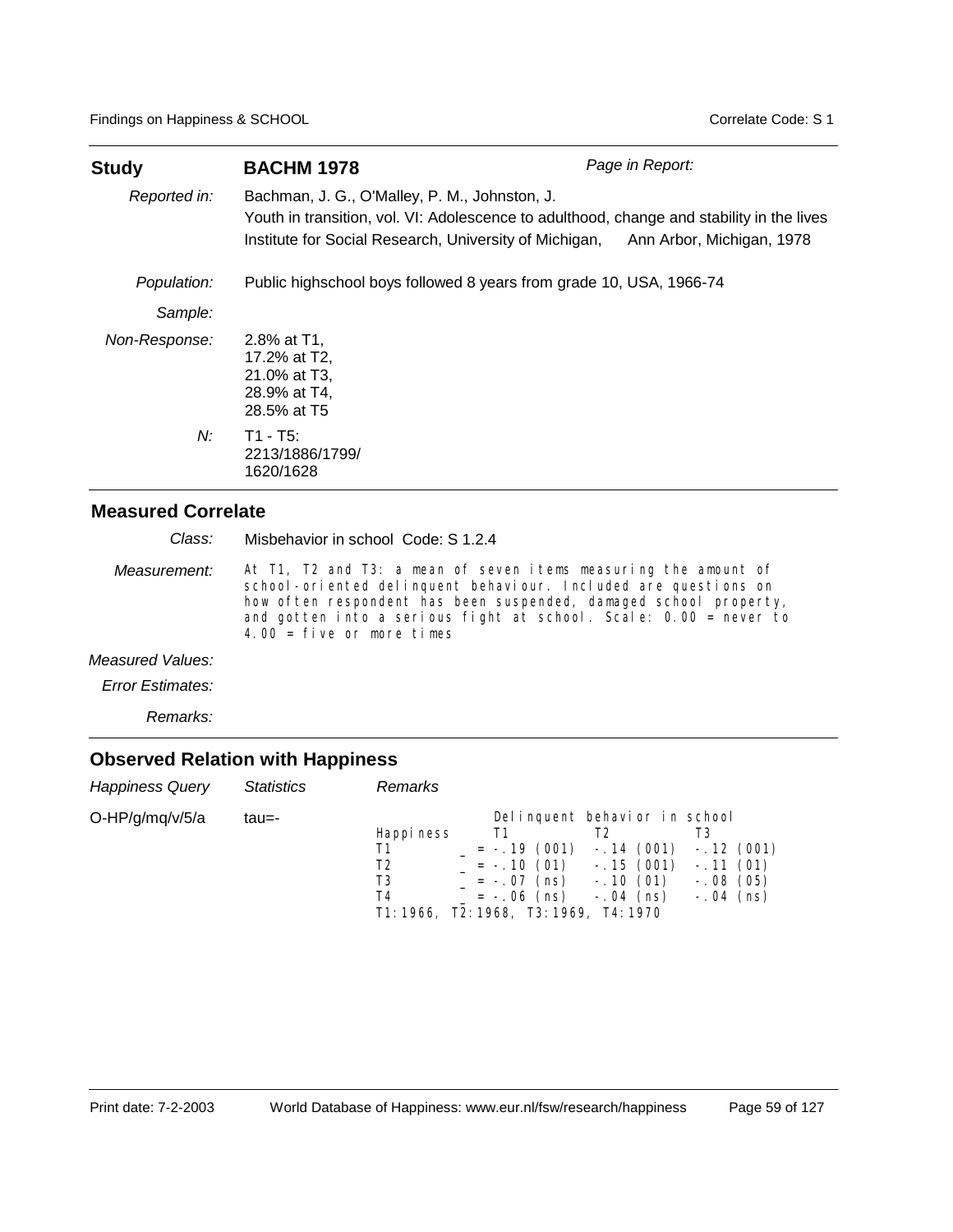| Study         | <b>BACHM 1978</b>                                                                                                                                                                                                              | Page in Report: |
|---------------|--------------------------------------------------------------------------------------------------------------------------------------------------------------------------------------------------------------------------------|-----------------|
| Reported in:  | Bachman, J. G., O'Malley, P. M., Johnston, J.<br>Youth in transition, vol. VI: Adolescence to adulthood, change and stability in the lives<br>Institute for Social Research, University of Michigan, Ann Arbor, Michigan, 1978 |                 |
| Population:   | Public highschool boys followed 8 years from grade 10, USA, 1966-74                                                                                                                                                            |                 |
| Sample:       |                                                                                                                                                                                                                                |                 |
| Non-Response: | 2.8% at T1,<br>17.2% at T2,<br>21.0% at T3,<br>28.9% at T4,<br>28.5% at T5                                                                                                                                                     |                 |
| N:            | $T1 - T5$ :<br>2213/1886/1799/<br>1620/1628                                                                                                                                                                                    |                 |

Misbehavior in school Code: S 1.2.4 *Class:*

A mean of 10 items asking the respondent how often he had done such things as 'set fire to someone else's property on purpose', 'hurt someone badly enough to need bandages or a doctor<sup>'</sup>, 'taken something not belonging to you worth over \$50' etc. Scale: 1.00 = never to 5.00 = five or more times. Assessed at T1, T2, T3, T4 and T5 *Measurement:*

*Measured Values:*

*Error Estimates:*

*Remarks:*

| <b>Happiness Query</b> | Statistics | Remarks                                                                                                                                                                                                                                                                                                                                                                                         |  |
|------------------------|------------|-------------------------------------------------------------------------------------------------------------------------------------------------------------------------------------------------------------------------------------------------------------------------------------------------------------------------------------------------------------------------------------------------|--|
| $O-HP/g/mq/v/5/a$      | tau=-      | Serious delinquent behavior<br>Happiness T1 T2 T3<br>T4<br>T5<br>$= -.18 - .14 - .12 - .04$ ns $-.10$<br>T1<br>$= -.09$ $-.11$ $-.09$ $-.03$ ns $-.07$ ns<br>T <sub>2</sub><br>$T3 = -04$ ns $-07$ ns $-11$ $-05$ ns $-04$ ns<br>$= -.03$ ns $-.02$ ns $-.05$ ns $-.04$ ns $-.03$ ns<br>T4<br>All _ significant, unless otherwise indicated<br>T1: 1966, T2: 1968, T3: 1969, T4: 1970, T5: 1974 |  |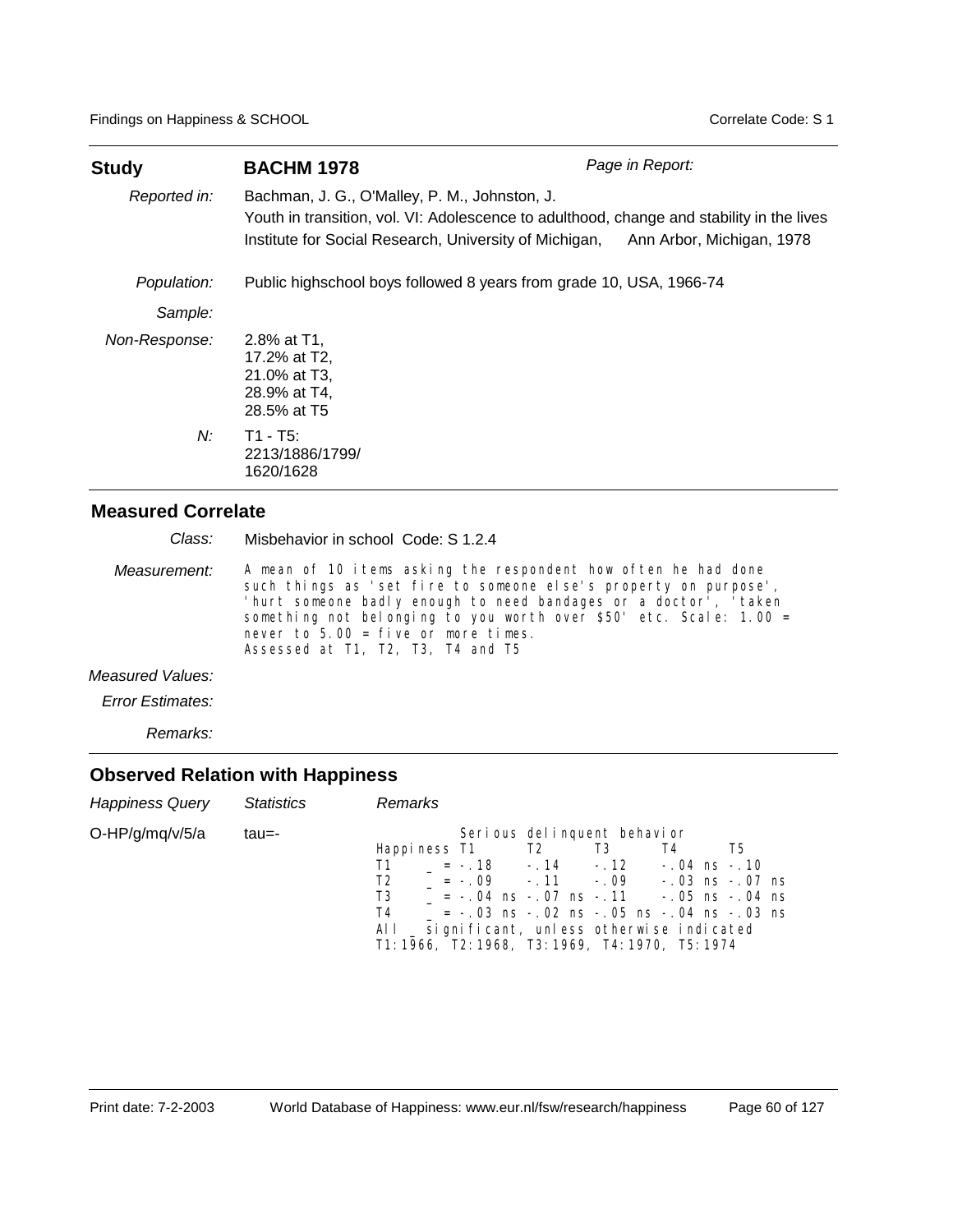| <b>Study</b>  | <b>BACHM 1978</b>                                                                                                                                                                                                              | Page in Report: |
|---------------|--------------------------------------------------------------------------------------------------------------------------------------------------------------------------------------------------------------------------------|-----------------|
| Reported in:  | Bachman, J. G., O'Malley, P. M., Johnston, J.<br>Youth in transition, vol. VI: Adolescence to adulthood, change and stability in the lives<br>Institute for Social Research, University of Michigan, Ann Arbor, Michigan, 1978 |                 |
| Population:   | Public highschool boys followed 8 years from grade 10, USA, 1966-74                                                                                                                                                            |                 |
| Sample:       |                                                                                                                                                                                                                                |                 |
| Non-Response: | 2.8% at T1.<br>17.2% at T2,<br>21.0% at T3,<br>28.9% at T4,<br>28.5% at T5                                                                                                                                                     |                 |
| Ν:            | $T1 - T5$ :<br>2213/1886/1799/<br>1620/1628                                                                                                                                                                                    |                 |

T1 and T2: a mean of 13 items in which respondent indicated how often he did such things as "argue with your teachers," "goof-off *Measurement:* Misbehavior in school Code: S 1.2.4 *Class:*

in class," "skip classes," "cheat on tests," etc. Scale:  $1 =$  never to  $5 =$  almost always

*Measured Values:*

*Error Estimates:*

*Remarks:*

| <b>Happiness Query</b> | <b>Statistics</b> |        | Remarks                                                                                                   |                                                |                                                                             |
|------------------------|-------------------|--------|-----------------------------------------------------------------------------------------------------------|------------------------------------------------|-----------------------------------------------------------------------------|
| O-HP/g/mq/v/5/a        | tau=-             | p<.001 | Happi nes<br>Τ1<br>T2<br>T3<br>T4<br>All $\_$ significant (001)<br>T1: 1966, T2: 1968, T3: 1969, T4: 1970 | Τ1<br>$= -29$<br>$= -25$<br>$= -17$<br>$= -18$ | Rebellious behavior in school<br>T2<br>$-.17$<br>$-.25$<br>$-.19$<br>$-.16$ |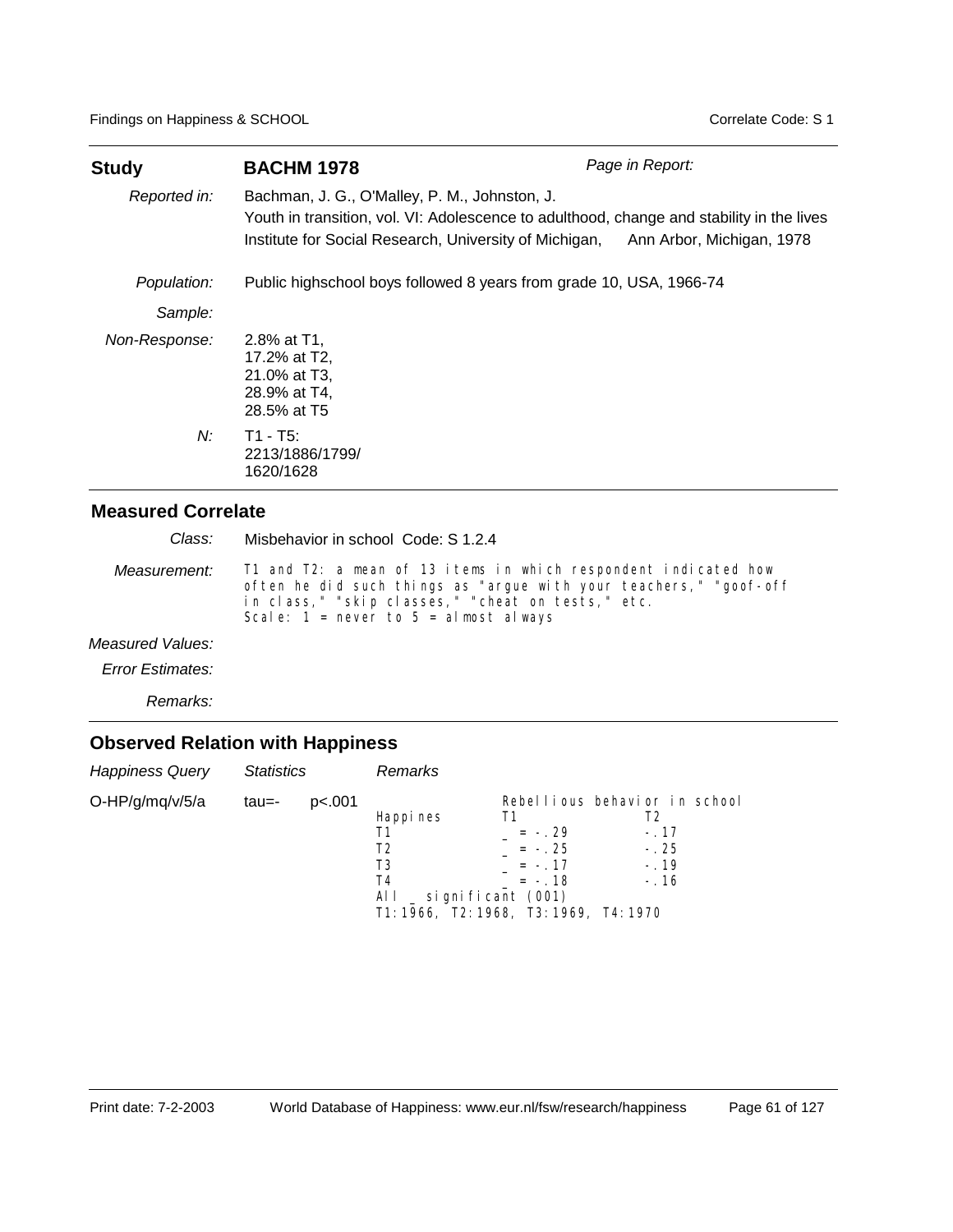| <b>Study</b>  | <b>BACHM 1978</b>                                                                                                                                                                                    | Page in Report:           |
|---------------|------------------------------------------------------------------------------------------------------------------------------------------------------------------------------------------------------|---------------------------|
| Reported in:  | Bachman, J. G., O'Malley, P. M., Johnston, J.<br>Youth in transition, vol. VI: Adolescence to adulthood, change and stability in the lives<br>Institute for Social Research, University of Michigan, | Ann Arbor, Michigan, 1978 |
| Population:   | Public highschool boys followed 8 years from grade 10, USA, 1966-74                                                                                                                                  |                           |
| Sample:       |                                                                                                                                                                                                      |                           |
| Non-Response: | 2.8% at T1,<br>17.2% at T2,<br>21.0% at T3,<br>28.9% at T4,<br>28.5% at T5                                                                                                                           |                           |
| N:            | $T1 - T5$ :<br>2213/1886/1799/<br>1620/1628                                                                                                                                                          |                           |

. socio-economic level of school Code: S 1.3.1.1 *Class:*

High school's mean socioeconomic level computed from the combined S. E. L. 's of all the T1 respondents at that school. *Measurement:*

### *Measured Values:*

*Error Estimates:*

*Remarks:*

| <b>Happiness Query</b> | Statistics |    | Remarks                                                                                                                            |                                                                  |
|------------------------|------------|----|------------------------------------------------------------------------------------------------------------------------------------|------------------------------------------------------------------|
| O-HP/g/mq/v/5/a        | tau=-      | ns | T1 happiness:<br>T <sub>2</sub> happiness:<br>T <sub>3</sub> happiness:<br>T4 happiness:<br>T1: 1966, T2: 1968, T3: 1969, T4: 1970 | $= -.06$ (ns)<br>$= -.07$ (ns)<br>$= -.05$ (ns)<br>$= -.02$ (ns) |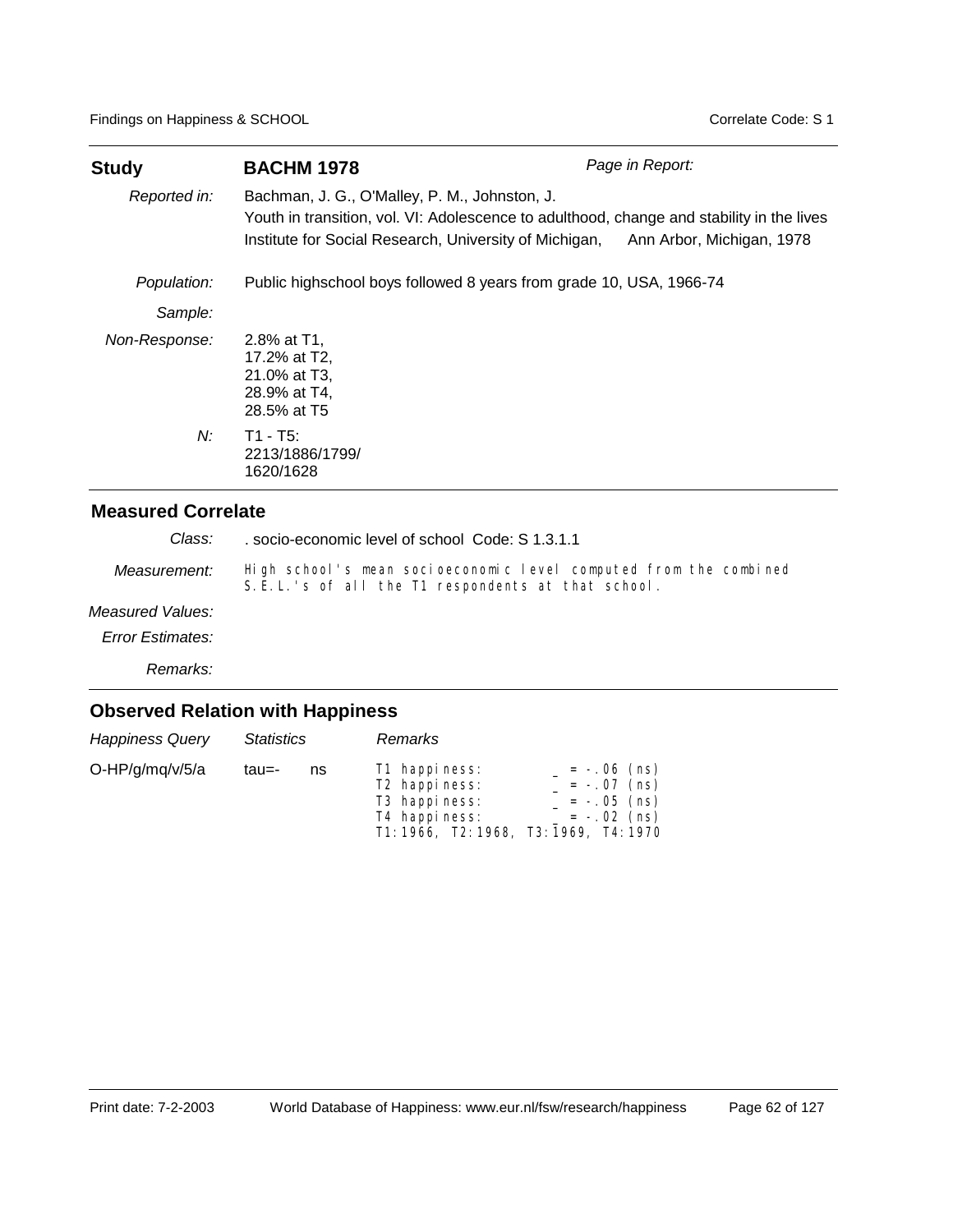| <b>Study</b>  | <b>BRENN 1970</b>                                                                                                           | Page in Report: | 113/346              |
|---------------|-----------------------------------------------------------------------------------------------------------------------------|-----------------|----------------------|
| Reported in:  | Brenner, B.<br>Social factors in mental well-being at adolescence.<br>Doctoral dissertation, 1970, The American University, |                 | Washington D.C., USA |
| Population:   | Highschool pupils, New York State, USA, 1960                                                                                |                 |                      |
| Sample:       |                                                                                                                             |                 |                      |
| Non-Response: | 1%                                                                                                                          |                 |                      |
| N:            | 5204                                                                                                                        |                 |                      |

| Class:           | socio-economic level of school Code: S 1.3.1.1                                         |  |
|------------------|----------------------------------------------------------------------------------------|--|
| Measurement:     | Score on the basis of the percentage of juniors and seniors of<br>upper class' status. |  |
| Measured Values: |                                                                                        |  |
| Error Estimates: |                                                                                        |  |
| Remarks:         |                                                                                        |  |

| <b>Happiness Query</b> | <b>Statistics</b>   | <b>Remarks</b>                                                                                                                                                                       |  |  |
|------------------------|---------------------|--------------------------------------------------------------------------------------------------------------------------------------------------------------------------------------|--|--|
| A-AOL/g/sq/v/5/a       | $G=+.07$            | After control for participation in extracurricu-<br>$\alpha$ activities: $G = +0.04$ .<br>Unaffected by social class.                                                                |  |  |
|                        | $V = .04$<br>p<. 01 |                                                                                                                                                                                      |  |  |
| $O-HL/u/sq/v/4/b$      | $G=+.14$            | After control for participation in extra-curricu-<br>lar activities compared to the local control of the local control of the local control of the local control of<br>: $Gs = + 12$ |  |  |
|                        |                     | Middle and upper class : $G = +.11$<br>Lower class $\qquad \qquad : G = +.05$                                                                                                        |  |  |
|                        | $V = .08$ p<. 01    |                                                                                                                                                                                      |  |  |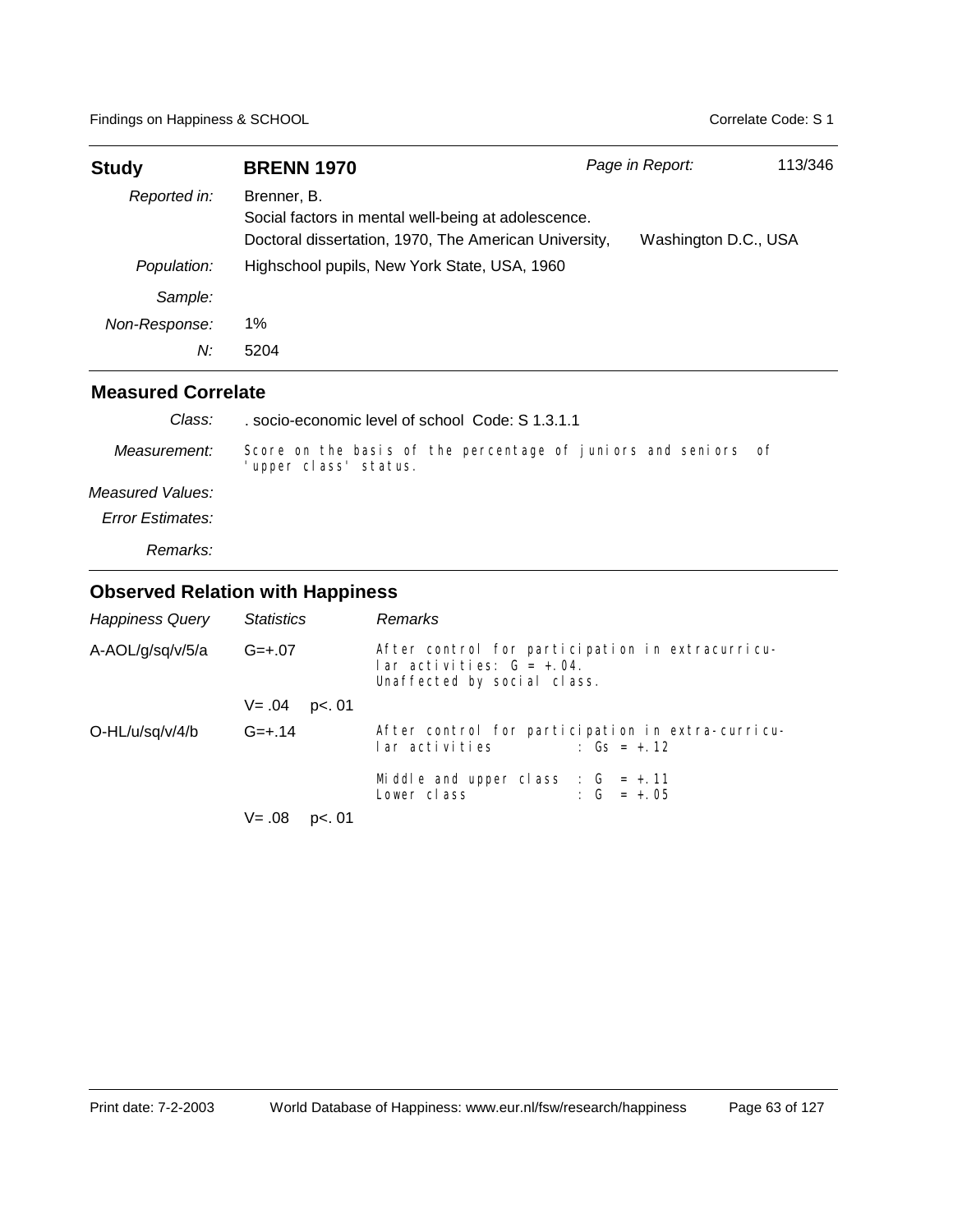| <b>Study</b>  | <b>BACHM 1978</b>                                                                                                                                                                                    | Page in Report:           |
|---------------|------------------------------------------------------------------------------------------------------------------------------------------------------------------------------------------------------|---------------------------|
| Reported in:  | Bachman, J. G., O'Malley, P. M., Johnston, J.<br>Youth in transition, vol. VI: Adolescence to adulthood, change and stability in the lives<br>Institute for Social Research, University of Michigan, | Ann Arbor, Michigan, 1978 |
| Population:   | Public highschool boys followed 8 years from grade 10, USA, 1966-74                                                                                                                                  |                           |
| Sample:       |                                                                                                                                                                                                      |                           |
| Non-Response: | 2.8% at T1.<br>17.2% at T2,<br>21.0% at T3,<br>28.9% at T4,<br>28.5% at T5                                                                                                                           |                           |
| N:            | $T1 - T5$ :<br>2213/1886/1799/<br>1620/1628                                                                                                                                                          |                           |

. ethnic homogeneity of school Code: S 1.3.1.2 *Class:*

Whether respondent did attend integrated (more than 10% white) HS at  $T1$ ;  $0 = \text{no}$ ,  $1 = \text{yes}$ *Measurement:*

#### *Measured Values:*

*Error Estimates:*

*Remarks:*

| <b>Happiness Query</b> | <b>Statistics</b> |    | <b>Remarks</b>                                                                                                                     |          |                                                         |
|------------------------|-------------------|----|------------------------------------------------------------------------------------------------------------------------------------|----------|---------------------------------------------------------|
| O-HP/g/mq/v/5/a        | tau=              | ns | T1 happiness:<br>T <sub>2</sub> happiness:<br>T <sub>3</sub> happiness:<br>T4 happiness:<br>T1: 1966, T2: 1968, T3: 1969, T4: 1970 | $= -.02$ | $= +.02$ (ns)<br>(ns)<br>$= +.01$ (ns)<br>$= +.02$ (ns) |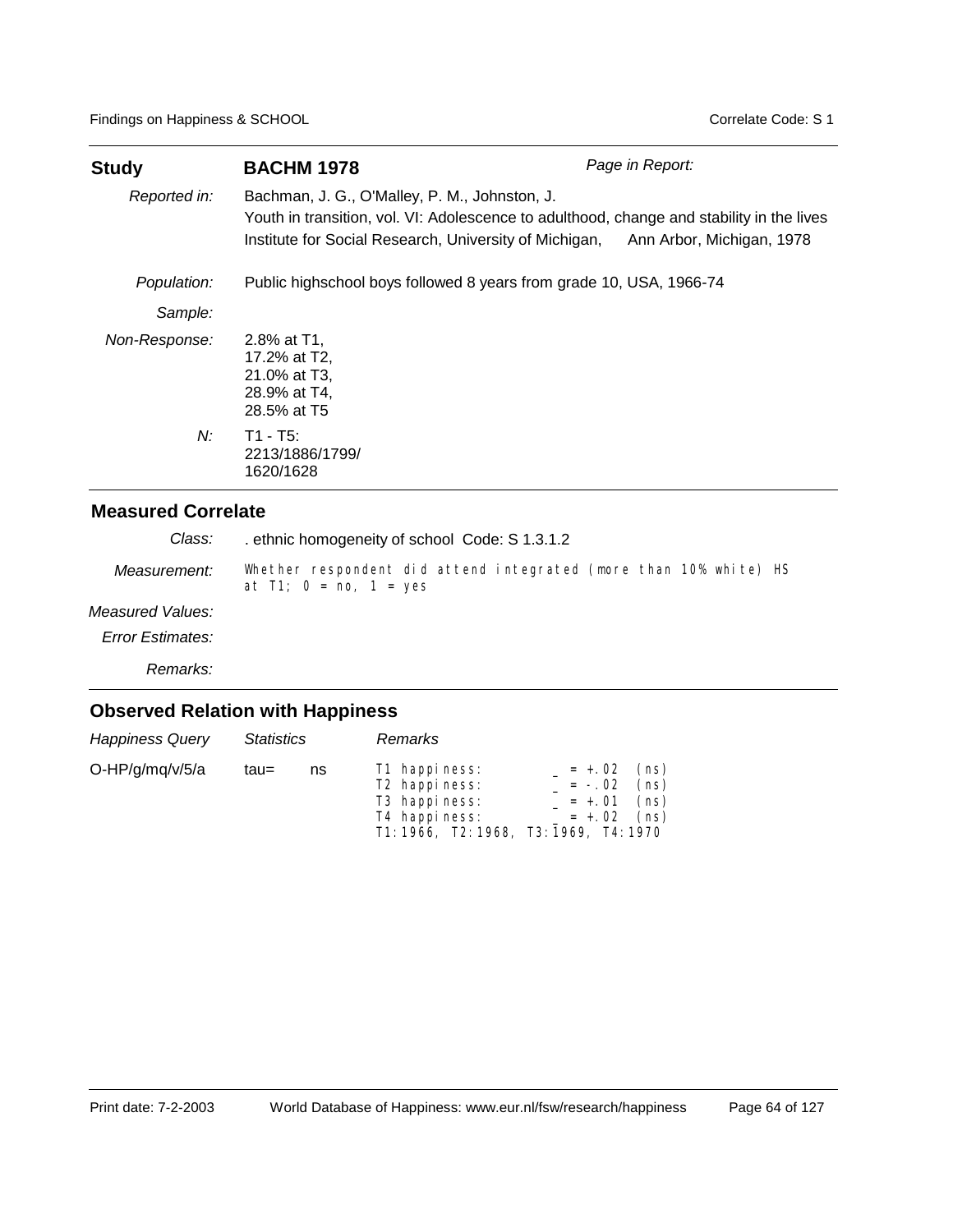| Study         | <b>BACHM 1978</b>                                                                                                                                                                                                              | Page in Report: |
|---------------|--------------------------------------------------------------------------------------------------------------------------------------------------------------------------------------------------------------------------------|-----------------|
| Reported in:  | Bachman, J. G., O'Malley, P. M., Johnston, J.<br>Youth in transition, vol. VI: Adolescence to adulthood, change and stability in the lives<br>Institute for Social Research, University of Michigan, Ann Arbor, Michigan, 1978 |                 |
| Population:   | Public highschool boys followed 8 years from grade 10, USA, 1966-74                                                                                                                                                            |                 |
| Sample:       |                                                                                                                                                                                                                                |                 |
| Non-Response: | 2.8% at T1,<br>17.2% at T2,<br>21.0% at T3,<br>28.9% at T4,<br>28.5% at T5                                                                                                                                                     |                 |
| N:            | $T1 - T5$ :<br>2213/1886/1799/<br>1620/1628                                                                                                                                                                                    |                 |

. ethnic homogeneity of school Code: S 1.3.1.2 *Class:*

Whether respondent did attend Black segregated (less than 10% white) school at T1, assesed separately for northern and southern states.  $0 = \text{no}$ ,  $1 = \text{yes}$ *Measurement:*

#### *Measured Values:*

*Error Estimates:*

*Remarks:*

| <b>Happiness Query</b> | Statistics |    | Remarks                                                                                                                                          |                                              |                              |
|------------------------|------------|----|--------------------------------------------------------------------------------------------------------------------------------------------------|----------------------------------------------|------------------------------|
| O-HP/g/mq/v/5/a        | tau=       | ns | - Southern states:<br>T1 happiness:<br>T <sub>2</sub> happiness:<br>T <sub>3</sub> happiness:<br>T <sub>4</sub> happiness:<br>- Northern states: | $= +.02$<br>$= -.01$<br>$= -.01$<br>$= -.02$ | (ns)<br>(ns)<br>(ns)<br>(ns) |
|                        |            |    | T1 happiness:<br>T <sub>2</sub> happiness:<br>T <sub>3</sub> happiness:<br>T4 happiness:<br>T1: 1966, T2: 1968, T3: 1969, T4: 1970               | $= +.01$<br>$= -.01$<br>$= -.01$<br>$= -.02$ | (ns)<br>(ns)<br>(ns)<br>(ns) |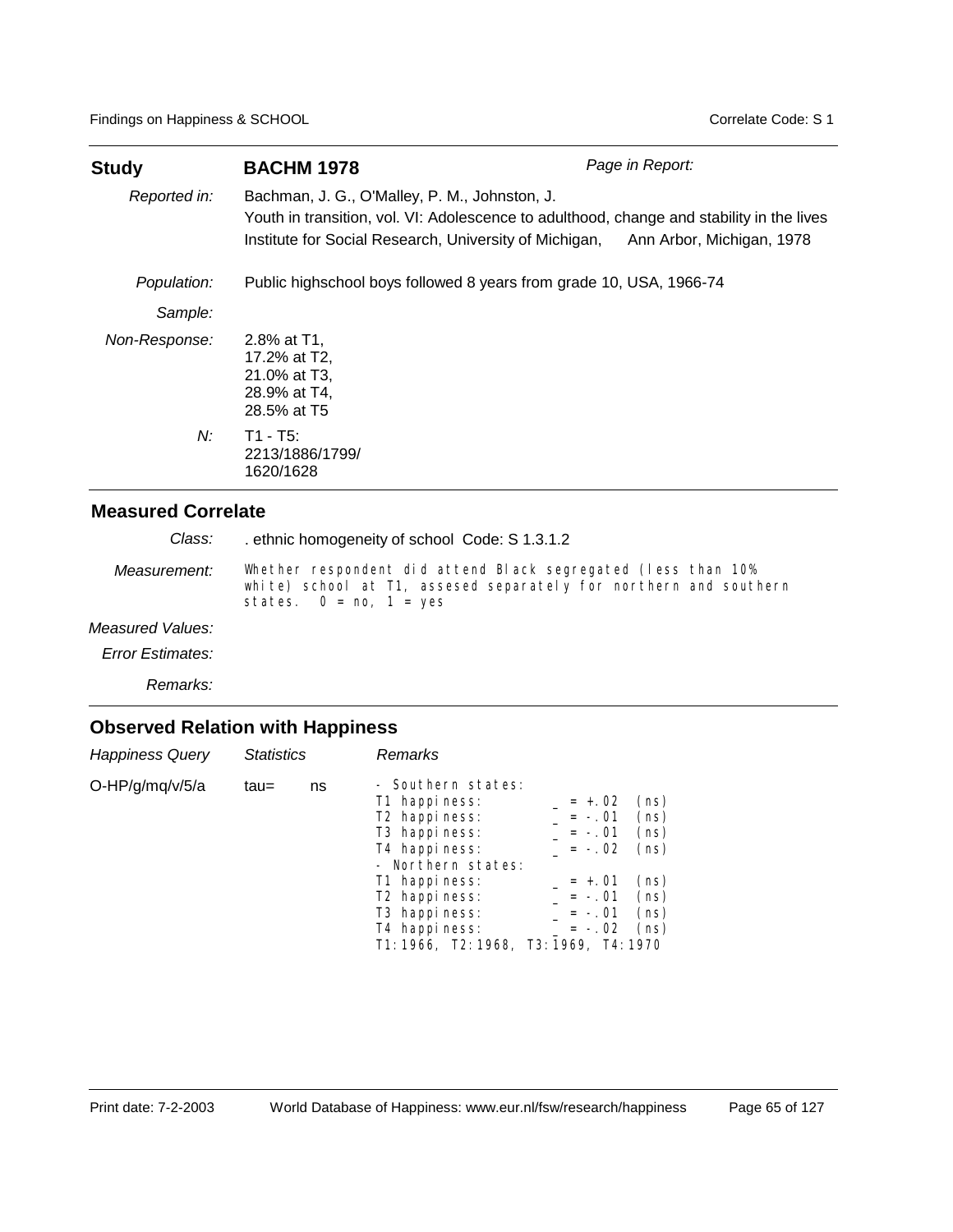| <b>Study</b>  | <b>BACHM 1978</b>                                                                                                                                                                                                              | Page in Report: |
|---------------|--------------------------------------------------------------------------------------------------------------------------------------------------------------------------------------------------------------------------------|-----------------|
| Reported in:  | Bachman, J. G., O'Malley, P. M., Johnston, J.<br>Youth in transition, vol. VI: Adolescence to adulthood, change and stability in the lives<br>Institute for Social Research, University of Michigan, Ann Arbor, Michigan, 1978 |                 |
| Population:   | Public highschool boys followed 8 years from grade 10, USA, 1966-74                                                                                                                                                            |                 |
| Sample:       |                                                                                                                                                                                                                                |                 |
| Non-Response: | 2.8% at T1.<br>17.2% at T2,<br>21.0% at T3,<br>28.9% at T4,<br>28.5% at T5                                                                                                                                                     |                 |
| N:            | $T1 - T5$ :<br>2213/1886/1799/<br>1620/1628                                                                                                                                                                                    |                 |

Intellectual level of school Code: S 1.3.4 *Class:*

High school's mean GATB-J score, Gates score and Quick Test score, computed from the scores of all the T1 respondents at that school. See also C 1.3 *Measurement:*

*Measured Values:*

*Error Estimates:*

*Remarks:*

| <b>Happiness Query</b> | <b>Statistics</b> |    | <b>Remarks</b>                             |                                                                                                                                |                                                |                                                       |
|------------------------|-------------------|----|--------------------------------------------|--------------------------------------------------------------------------------------------------------------------------------|------------------------------------------------|-------------------------------------------------------|
| O-HP/g/mq/v/5/a        | tau=              | ns | Happi ness<br>Τ1<br>T2<br>T3<br>T4<br>ALL. | Qui ck<br>Test<br>$= -.04$<br>$= -.01$<br>$= -0.03$<br>$= -.01$<br>_ not significant<br>T1: 1966, T2: 1968, T3: 1969, T4: 1970 | GATB-J<br>$-.04$<br>$-.04$<br>$-.03$<br>$-.00$ | Gates<br>test<br>$-.04$<br>$-.03$<br>$-.02$<br>$-.02$ |
|                        |                   |    |                                            |                                                                                                                                |                                                |                                                       |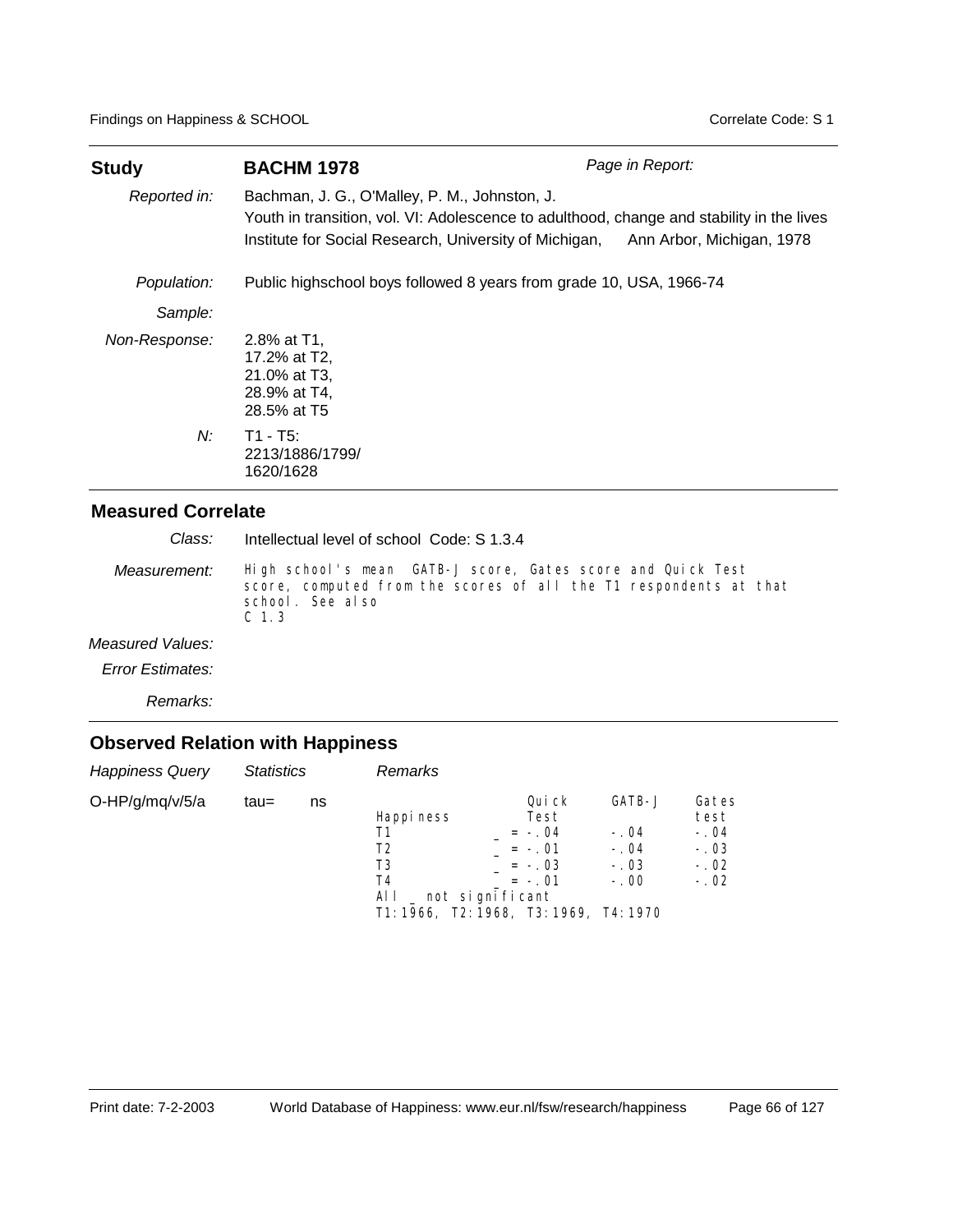| <b>Study</b>                   | <b>VENTE 1995</b>                                                                 | Page in Report:                                                             | 90 |
|--------------------------------|-----------------------------------------------------------------------------------|-----------------------------------------------------------------------------|----|
| Reported in:                   | Ventegodt, S.<br>Livskvalitet i Danmark. (Quality of Life in Denmark)<br>Denmark, | Forskningscentrets Forlag (The Quality of Life Research Center), København, |    |
| Population:                    | ISBN 8790190017<br>18-88 aged, general public, Denmark, 1993                      |                                                                             |    |
| Sample:<br>Non-Response:<br>N: | Non-probability purposive sample (unspecified)<br>39%<br>1494                     |                                                                             |    |

| Class:                               | Intellectual level of school Code: S 1.3.4                                                                                                                                                                                                                     |
|--------------------------------------|----------------------------------------------------------------------------------------------------------------------------------------------------------------------------------------------------------------------------------------------------------------|
| Measurement:                         | 1: no post-secondary education (less than<br>13 years of schooling)<br>2: short post-secondary education (13-14)<br>years)<br>3: intermediate post-secondary education<br>$(15-16 \text{ years})$<br>4: I ong post-secondary education (more than<br>16 years) |
| Measured Values:<br>Error Estimates: | N: all:231, 1:138, 2:34, 3:35, 4:24,                                                                                                                                                                                                                           |
| Remarks:                             | Students only                                                                                                                                                                                                                                                  |

| <b>Happiness Query</b> | <b>Statistics</b> |    |                              | Remarks                                                                 |               |
|------------------------|-------------------|----|------------------------------|-------------------------------------------------------------------------|---------------|
| A-AOL/m/sq/v/5/a       | $r = -02$         | ns | 1:<br>2:<br>3:<br>4:<br>AI I | $Mt = 7.90$<br>$Mt = 7.86$<br>$Mt = 7.43$<br>$Mt = 8.13$<br>$Mt = 7.85$ | Students only |
| O-HL/c/sq/v/5/h        | $r = +.04$        | ns | 1:<br>2:<br>3:<br>4:<br>AI I | Mt=6.90<br>$Mt = 7.35$<br>$Mt = 6.64$<br>$Mt = 7.40$<br>$Mt = 6.98$     |               |
| O-SLu/c/sq/v/5/e       | $r = -03$         | ns | 1:<br>2:<br>3:<br>4:<br>AI I | $Mt = 7.39$<br>$Mt = 7.58$<br>$Mt = 6.71$<br>$Mt = 7.60$<br>$Mt = 7.34$ |               |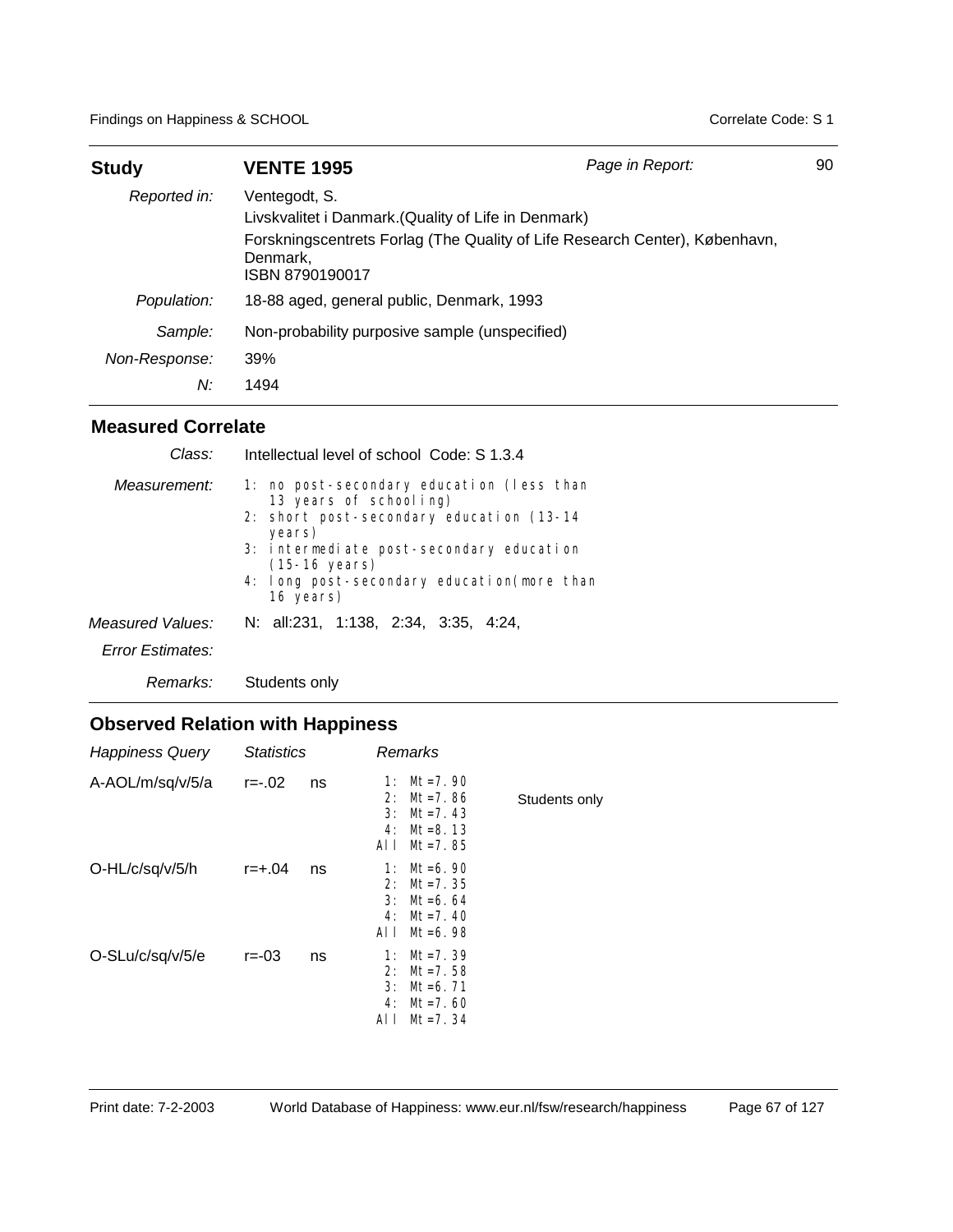| <b>Study</b>                   | <b>VENTE 1996</b>                                                                                                                                                                                       | Page in Report: | 94 |
|--------------------------------|---------------------------------------------------------------------------------------------------------------------------------------------------------------------------------------------------------|-----------------|----|
| Reported in:                   | Ventegodt, S.<br>Livskvalitet hos 4500 31-33 årige (The Quality Of Life of 4500 31-33-year-olds)<br>Forskningscenter for Livskvalitet,<br>Forskningscentrets Forlag, København 1996,<br>ISBN 8790190068 |                 |    |
| Population:                    | Persons born at the University Hospital in Copenhagen 1959-1961                                                                                                                                         |                 |    |
| Sample:<br>Non-Response:<br>N: | Non-probability purposive sample (unspecified)<br>39%<br>4500                                                                                                                                           |                 |    |

| Class:           | Intellectual level of school Code: S 1.3.4                                                                                                                                                                                                                   |
|------------------|--------------------------------------------------------------------------------------------------------------------------------------------------------------------------------------------------------------------------------------------------------------|
| Measurement:     | 1: no post-secondary education (less than<br>13 years of schooling)<br>2: short post-secondary education (13-14)<br>years)<br>3: intermediate post-secondary education<br>$(15-16 \text{ years})$<br>4: long post-secondary education(more than<br>16 years) |
| Measured Values: | N: all:431, %: 1:23,4, 2:35,5, 3:19,7, 4:21,3                                                                                                                                                                                                                |
| Error Estimates: |                                                                                                                                                                                                                                                              |
| Remarks:         |                                                                                                                                                                                                                                                              |

| <b>Happiness Query</b> | <b>Statistics</b> |    | Remarks                                                                                              |
|------------------------|-------------------|----|------------------------------------------------------------------------------------------------------|
| A-AOL/m/sq/v/5/a       | r=-.05            | ns | $Mt = 7.48$<br>1:<br>$M_{\text{t}} = 8.01$<br>2:<br>3:<br>$M_{\text{t}} = 7.59$<br>$Mt = 7.34$<br>4: |
| O-HL/c/sq/v/5/h        | r=-.03            | ns | $Mt = 6.73$<br>1:<br>2:<br>$M_{\text{t}} = 7.30$<br>3:<br>$Mt = 6.94$<br>$M1=6.68$<br>4:             |
| O-SLu/c/sq/v/5/e       | r=-.03            | ns | $Mt = 7.23$<br>1:<br>$Mt = 7.76$<br>2:<br>$M_{\tau=7.}$ 39<br>3:<br>$Mt = 7.04$<br>4:                |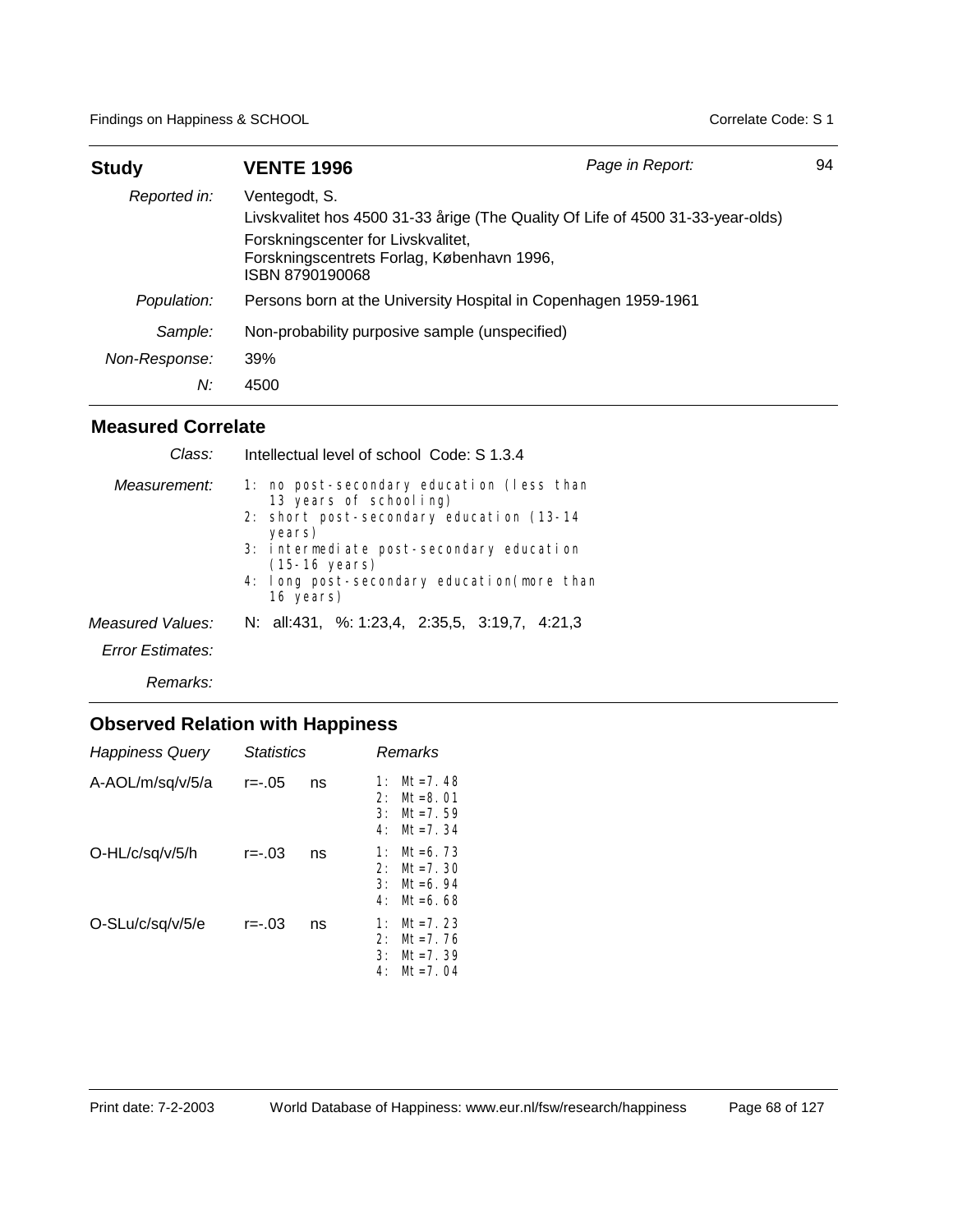| <b>Study</b>  | <b>CBS 1984</b>                                                                             | Page in Report:                                                                                  | 49 |
|---------------|---------------------------------------------------------------------------------------------|--------------------------------------------------------------------------------------------------|----|
| Reported in:  | Centraal Bureau voor de Statistiek<br>Staatsuitgeverij 1984, the Hague Netherlands, vol.43, | The life situation of Dutch youth aged 13-24, 1979 Part 4; Analysis of adolescents in<br>pp.8-51 |    |
| Population:   | Adolescents, The Netherlands, 1979                                                          |                                                                                                  |    |
| Sample:       |                                                                                             |                                                                                                  |    |
| Non-Response: | 35%, of which:<br>refusals 62%, no<br>contact 27%.<br>unable 8%                             |                                                                                                  |    |
| N:            | 3113                                                                                        |                                                                                                  |    |

| Class:           | School-type Code: S 1.3.5                                                 |
|------------------|---------------------------------------------------------------------------|
| Measurement:     | Direct question: Are you going to day- time education? No (1), yes<br>(2) |
| Measured Values: |                                                                           |
| Error Estimates: |                                                                           |
| Remarks:         |                                                                           |
|                  | <b>Observed Relation with Happiness</b>                                   |

| <b>Happiness Query</b> | <b>Statistics</b>     | Remarks                                                                                              |
|------------------------|-----------------------|------------------------------------------------------------------------------------------------------|
| O-HP/u/sq/v/4/a        | Beta= $+.0$ p $< .05$ | B controlled for broken home, age, education of<br>head of household and head of household employed. |
| O-SLL/c/sq/v/5/a       | Beta= $+.0$ ns        | B controlled for broken home, age, education of<br>head of household and head of household employed. |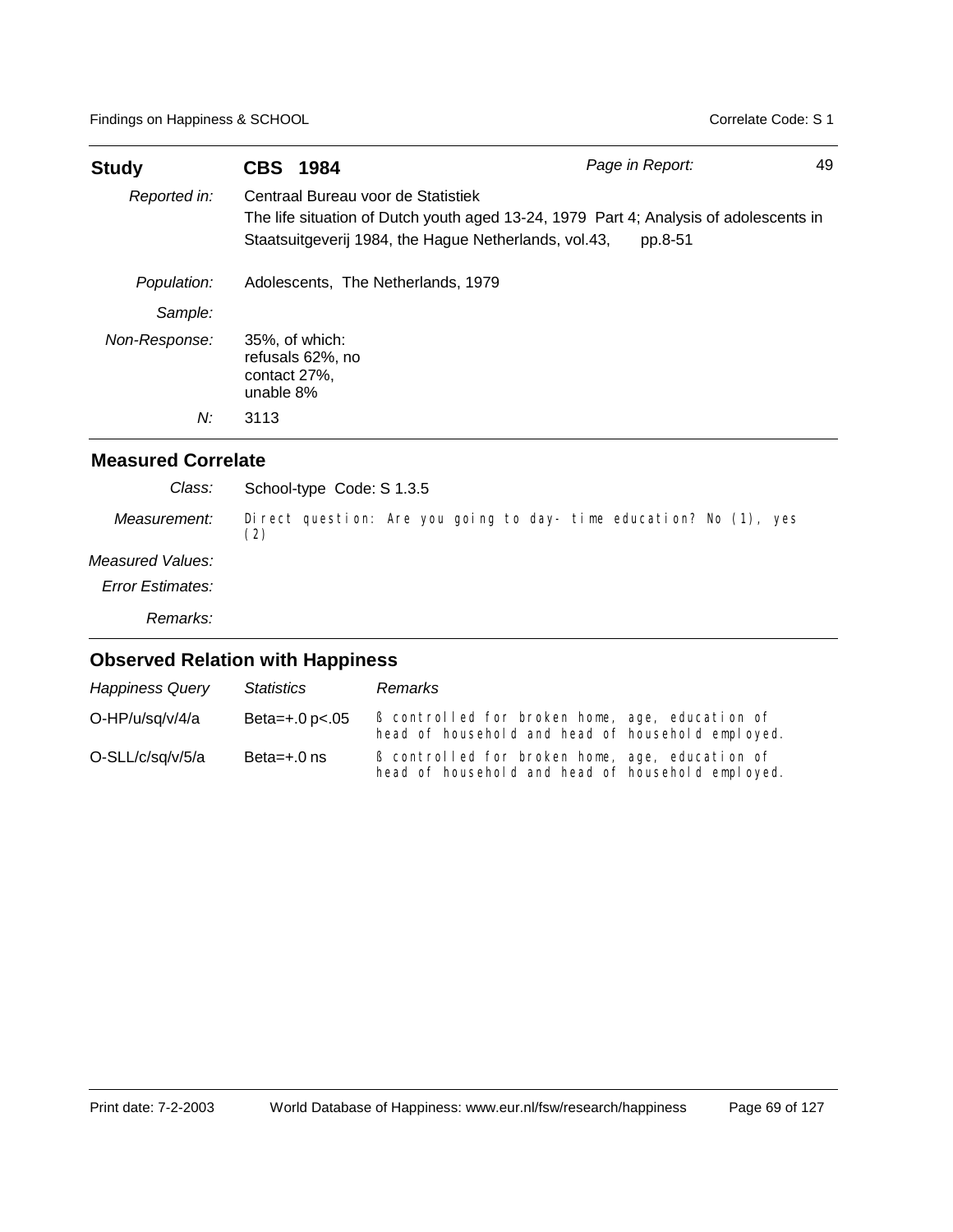| <b>Study</b>                   | <b>VENTE 1995</b>                                                                                    | Page in Report:                                                             | 92 |
|--------------------------------|------------------------------------------------------------------------------------------------------|-----------------------------------------------------------------------------|----|
| Reported in:                   | Ventegodt, S.<br>Livskvalitet i Danmark. (Quality of Life in Denmark)<br>Denmark.<br>ISBN 8790190017 | Forskningscentrets Forlag (The Quality of Life Research Center), København, |    |
| Population:                    | 18-88 aged, general public, Denmark, 1993                                                            |                                                                             |    |
| Sample:<br>Non-Response:<br>N: | Non-probability purposive sample (unspecified)<br>39%<br>1494                                        |                                                                             |    |

| Class:                  | School-type Code: S 1.3.5                                                                                                                                                                                                                                                                                                                                                                    |
|-------------------------|----------------------------------------------------------------------------------------------------------------------------------------------------------------------------------------------------------------------------------------------------------------------------------------------------------------------------------------------------------------------------------------------|
| Measurement:            | Single question:<br>"If you are attending school or university at present, indicate<br>which type of education"<br>a: non-vocational<br>b: pedagogical (child-care, teaching)<br>c: the humanities<br>d: administration, clerical, commerce<br>e: the sciences<br>f: industrial and the trades<br>g: agricultural, fisheries, food<br>h: transportation<br>i: health<br>j: public safety etc |
| Measured Values:        | N: a:85, b:17, c:14, d:67, e:2, f:25, g:10, h:4, i:14, j:3                                                                                                                                                                                                                                                                                                                                   |
| <b>Error Estimates:</b> |                                                                                                                                                                                                                                                                                                                                                                                              |
| Remarks:                | Students only                                                                                                                                                                                                                                                                                                                                                                                |

| <b>Happiness Query</b> | <b>Statistics</b> | Remarks                                                                                                                                                                                                                                                                                                |                                                                                                                                     |
|------------------------|-------------------|--------------------------------------------------------------------------------------------------------------------------------------------------------------------------------------------------------------------------------------------------------------------------------------------------------|-------------------------------------------------------------------------------------------------------------------------------------|
| A-AOL/m/sq/v/5/a       | $DMt =$           | a: non-vocational<br>b: pedagogical (chiuldentsantaly teaching) Mt=7.65<br>c: the humanities<br>d: administration, clerical, commerce Mt=7.76<br>e: the sciences<br>f: industrial and the trades<br>g: agricultural, fisheries, food<br>h: transportation<br>i: health<br>j: public safety etc<br>AI I | $Mt = 8.03$<br>$Mt = 8.75$<br>$Mt = 8.75$<br>$Mt = 7.80$<br>$Mt = 7.00$<br>$Mt = 7.50$<br>$Mt = 7.14$<br>$Mt = 8.34$<br>$Mt = 7.85$ |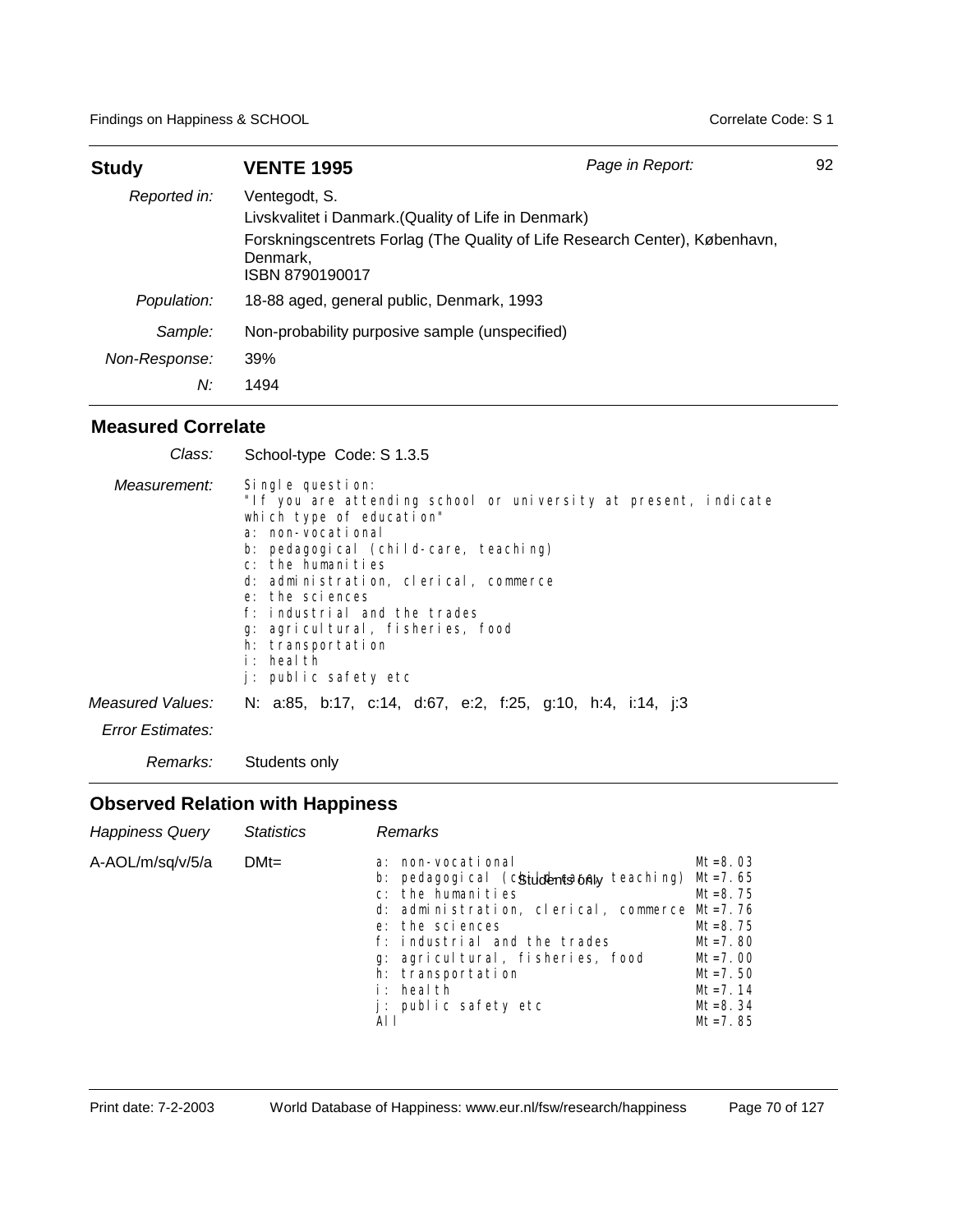| O-HL/c/sq/v/5/h  | $DMt =$ | a: non-vocational<br>pedagogical (child-care, teaching) Mt=6.91<br>b:<br>the humanities<br>$C$ :<br>d: administration, clerical, commerce Mt=6.94<br>the sciences<br>$e$ :<br>industrial and the trades<br>f∵<br>q: agricultural, fisheries, food<br>h: transportation<br>heal th<br>i : -<br>j: public safety etc<br>AL L | $Mt = 7.24$<br>$Mt = 7.50$<br>$Mt = 8.75$<br>$Mt = 7.00$<br>$Mt = 6.50$<br>$Mt = 5.00$<br>$Mt = 6.25$<br>$Mt = 6.66$<br>$Mt = 7.00$                |
|------------------|---------|----------------------------------------------------------------------------------------------------------------------------------------------------------------------------------------------------------------------------------------------------------------------------------------------------------------------------|----------------------------------------------------------------------------------------------------------------------------------------------------|
| O-SLu/c/sq/v/5/e | $DMt =$ | a: non-vocational<br>pedagogical (child-care, teaching)<br>$b$ :<br>the humanities<br>$C^*$<br>d: administration, clerical, commerce Mt=7.01<br>e: the sciences<br>industrial and the trades<br>agricultural, fisheries, food<br>q:<br>transportation<br>h:<br>heal th<br>i : -<br>j: public safety etc<br>AL L            | $Mt = 7.68$<br>$Mt = 7.35$<br>$Mt = 7.86$<br>$Mt = 8.75$<br>$Mt = 7.30$<br>$Mt = 7.00$<br>$Mt = 7.50$<br>$Mt = 6.96$<br>$Mt = 7.50$<br>$Mt = 7.38$ |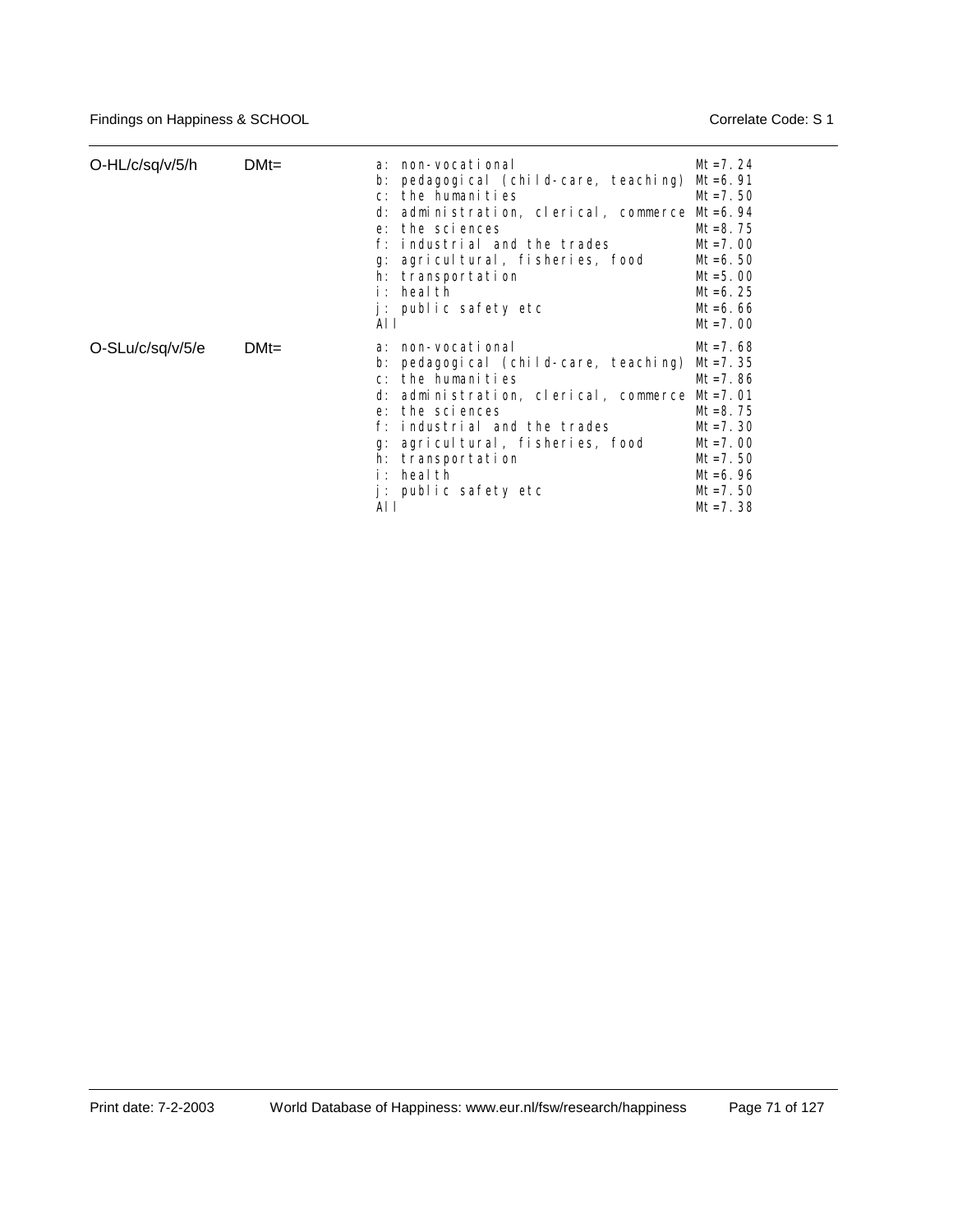| <b>Study</b>                   | <b>VENTE 1996</b>                                                                                                                                                                                       | Page in Report: | 96 |
|--------------------------------|---------------------------------------------------------------------------------------------------------------------------------------------------------------------------------------------------------|-----------------|----|
| Reported in:                   | Ventegodt, S.<br>Livskvalitet hos 4500 31-33 årige (The Quality Of Life of 4500 31-33-year-olds)<br>Forskningscenter for Livskvalitet,<br>Forskningscentrets Forlag, København 1996,<br>ISBN 8790190068 |                 |    |
| Population:                    | Persons born at the University Hospital in Copenhagen 1959-1961                                                                                                                                         |                 |    |
| Sample:<br>Non-Response:<br>N: | Non-probability purposive sample (unspecified)<br>39%<br>4500                                                                                                                                           |                 |    |

| Class:           | School-type Code: S 1.3.5                                                                                                                                                                                                                                                                                                                                                                    |
|------------------|----------------------------------------------------------------------------------------------------------------------------------------------------------------------------------------------------------------------------------------------------------------------------------------------------------------------------------------------------------------------------------------------|
| Measurement:     | Single question:<br>"If you are attending school or university at present, indicate<br>which type of education"<br>a: non-vocational<br>b: pedagogical (child-care, teaching)<br>c: the humanities<br>d: administration, clerical, commerce<br>e: the sciences<br>f: industrial and the trades<br>q: agricultural, fisheries, food<br>h: transportation<br>i: health<br>j: public safety etc |
| Measured Values: | N: all:473, %: a:15,6, b:13,5, c:13,1, d:34,5, e:4,0, f:7,0, g:3,2, h:0,4,<br>i:8,0, j:0,6                                                                                                                                                                                                                                                                                                   |
| Error Estimates: |                                                                                                                                                                                                                                                                                                                                                                                              |

*Remarks:* Students only

| <b>Happiness Query</b> | <b>Statistics</b> | Remarks                                                                                                                                                               |               |
|------------------------|-------------------|-----------------------------------------------------------------------------------------------------------------------------------------------------------------------|---------------|
| A-AOL/m/sq/v/5/a       |                   | Mt=7.30<br>a:<br>b: $Mt = 7.39$<br>$c: Mt=7.66$<br>d: $Mt = 7.81$<br>$e: Mt = 6.86$<br>$f: Mt=7.73$<br>Mt=7.50<br>g:<br>h: $Mt = 7.50$<br>$i:$ Mt=8.09<br>$Mt = 9.16$ | Students only |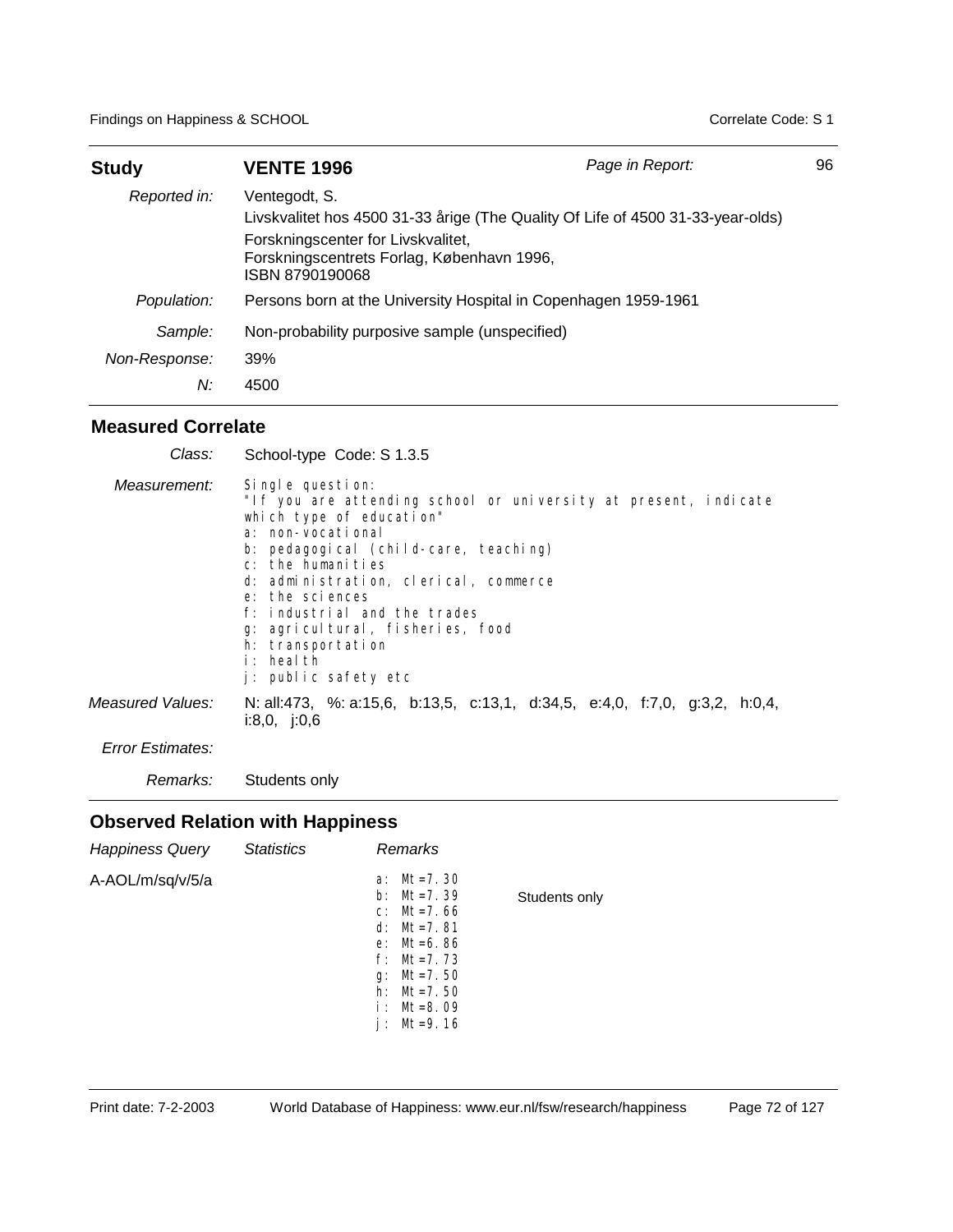| O-HL/c/sq/v/5/h  | a:    | $Mt = 6.43$ |
|------------------|-------|-------------|
|                  | b:    | $Mt = 6.73$ |
|                  | $C$ : | $Mt = 7.05$ |
|                  | d:    | $Mt = 7.03$ |
|                  | e:    | $Mt = 6.84$ |
|                  | $f$ : | $Mt = 6.59$ |
|                  | g:    | $Mt = 7.66$ |
|                  | h:    | $Mt = 7.50$ |
|                  | i :   | $Mt = 7.50$ |
|                  | İΙ    | $Mt = 8.34$ |
|                  |       |             |
| O-SLu/c/sq/v/5/e | a:    | $Mt = 6.99$ |
|                  | b:    | $Mt = 7.35$ |
|                  | $C$ : | $Mt = 7.18$ |
|                  | d:    | $Mt = 7.58$ |
|                  | e:    | $Mt = 6.45$ |
|                  | f:    | $Mt = 7.50$ |
|                  | g:    | Mt=6.84     |
|                  | h:    | $Mt = 8.75$ |
|                  | i :   | $Mt = 7.96$ |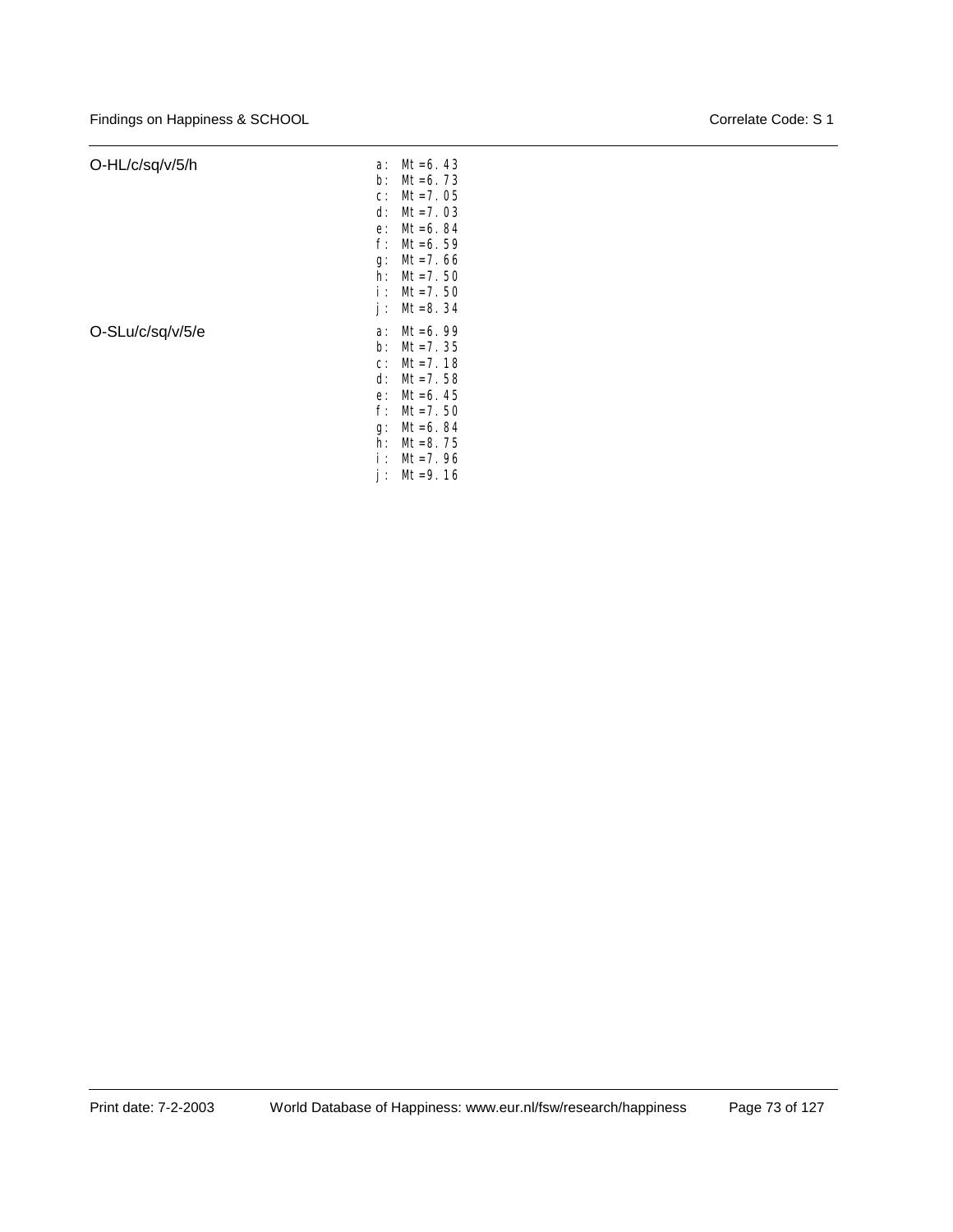| <b>Study</b>  | <b>BACHM 1978</b>                                                                                                                                                                                    | Page in Report:           |
|---------------|------------------------------------------------------------------------------------------------------------------------------------------------------------------------------------------------------|---------------------------|
| Reported in:  | Bachman, J. G., O'Malley, P. M., Johnston, J.<br>Youth in transition, vol. VI: Adolescence to adulthood, change and stability in the lives<br>Institute for Social Research, University of Michigan, | Ann Arbor, Michigan, 1978 |
| Population:   | Public highschool boys followed 8 years from grade 10, USA, 1966-74                                                                                                                                  |                           |
| Sample:       |                                                                                                                                                                                                      |                           |
| Non-Response: | 2.8% at T1,<br>17.2% at T2,<br>21.0% at T3,<br>28.9% at T4,<br>28.5% at T5                                                                                                                           |                           |
| N:            | $T1 - T5$ :<br>2213/1886/1799/<br>1620/1628                                                                                                                                                          |                           |

Respondent reported his program of high school study at T1, T2 and T3: 0 = vocational, bussiness, general, agricultural or other; 1 = college preparatory *Measurement:* Curriculum followed Code: S 1.3.6 *Measured Values: Class:*

*Error Estimates:*

*Remarks:*

| <b>Happiness Query</b> | <b>Statistics</b> |    | Remarks                                    |                                                                                                                                                         |                                            |                                      |
|------------------------|-------------------|----|--------------------------------------------|---------------------------------------------------------------------------------------------------------------------------------------------------------|--------------------------------------------|--------------------------------------|
| O-HP/g/mq/v/5/a        | tau=              | ns | Happi ness<br>Τ1<br>T2<br>T3<br>T4<br>ALL. | HS curriculum college preparatory<br>Τ1<br>$= +.04$<br>$= -0.02$<br>$= +.01$<br>$= -.01$<br>_ not significant<br>T1: 1966, T2: 1968, T3: 1969, T4: 1970 | T2<br>$+.06$<br>$+.03$<br>$-.02$<br>$-.01$ | $+.06$<br>$+.02$<br>$+.01$<br>$+.02$ |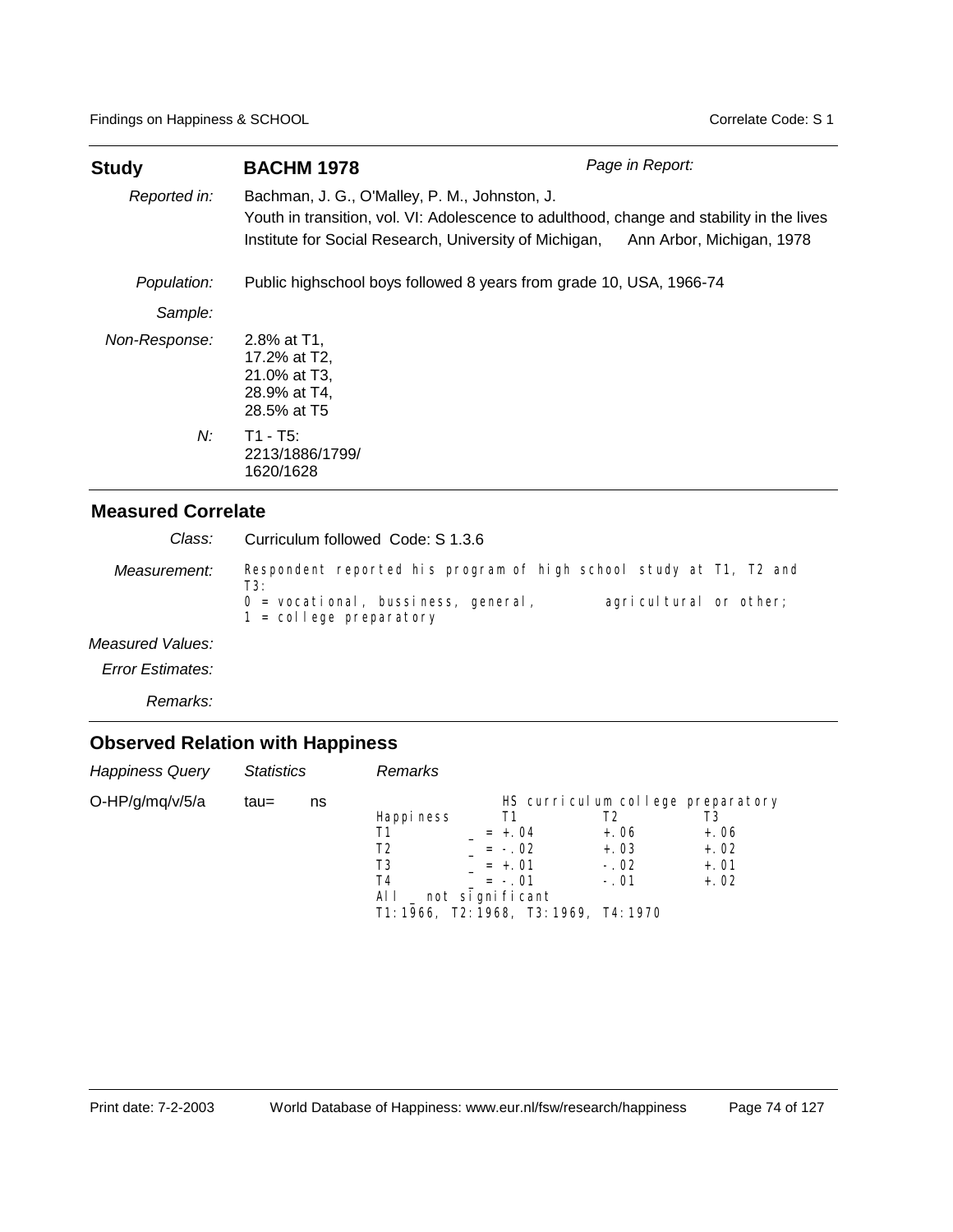| <b>Study</b>  | <b>GONZA 1967</b>                                      | Page in Report:                                                                    | 82 |
|---------------|--------------------------------------------------------|------------------------------------------------------------------------------------|----|
| Reported in:  | González, J.R.                                         |                                                                                    |    |
|               | Study of student teachers' life adjustment.            |                                                                                    |    |
|               | USA.                                                   | Unpublished doctoral dissertation, 1967, University of NorthCarolina, Chapel Hill, |    |
| Population:   | Students teachers, University of California, USA, 1967 |                                                                                    |    |
| Sample:       |                                                        |                                                                                    |    |
| Non-Response: |                                                        |                                                                                    |    |
| N:            | 75                                                     |                                                                                    |    |

| Class:                               | Curriculum followed Code: S 1.3.6    |
|--------------------------------------|--------------------------------------|
| Measurement:                         | Elementary / secondary / fifth year. |
| Measured Values:<br>Error Estimates: |                                      |
| Remarks:                             |                                      |

| <b>Happiness Query</b> | <i><b>Statistics</b></i> | Remarks                                                          |
|------------------------|--------------------------|------------------------------------------------------------------|
| O-HL/u/sq/v/3/c        | $G=+.09$ ns              | G' based on proportion very happy (vs not very<br>$h$ appy $)$ . |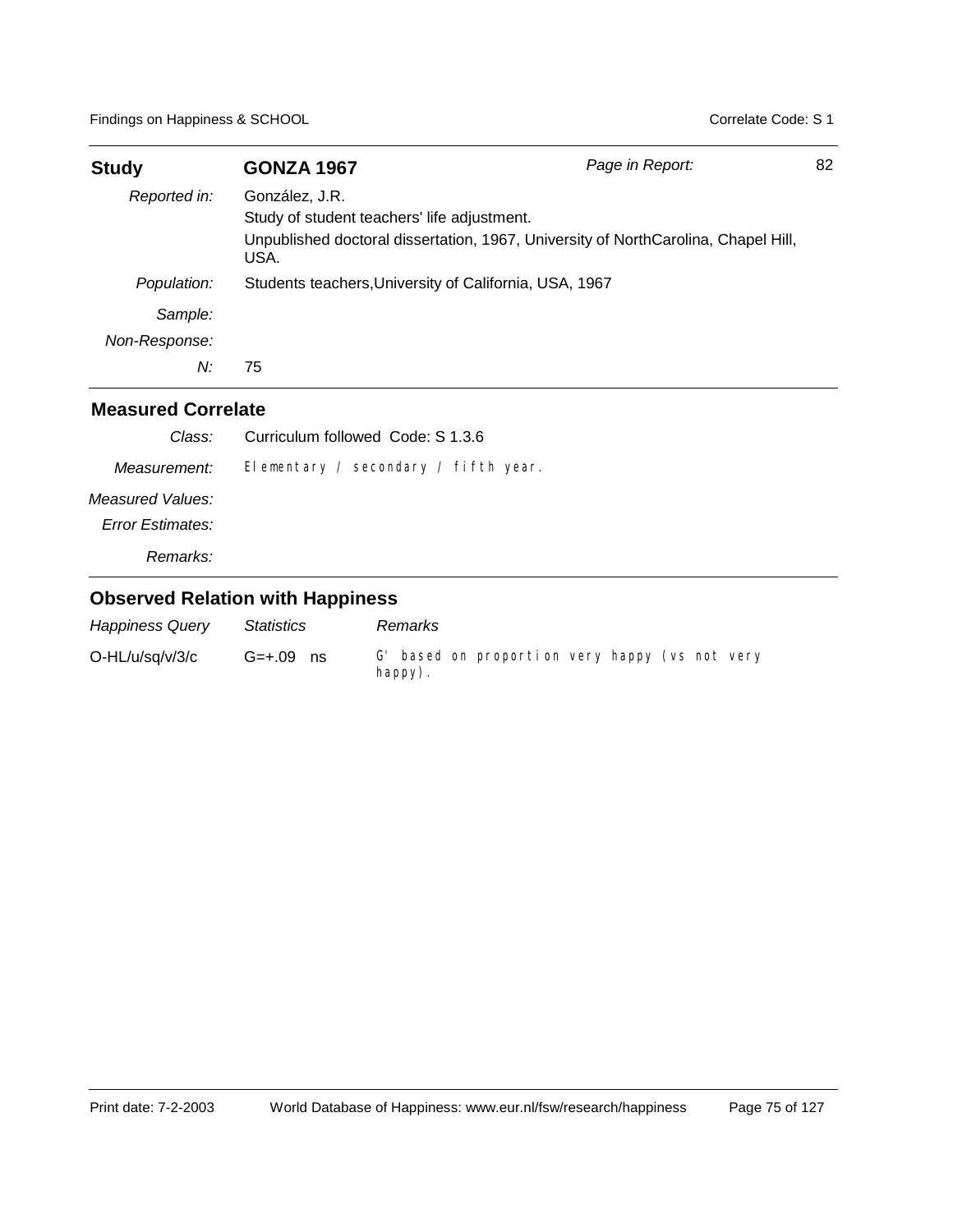| <b>Study</b>  | <b>GONZA 1967</b>                                      | Page in Report:                                                                    | 84 |
|---------------|--------------------------------------------------------|------------------------------------------------------------------------------------|----|
| Reported in:  | González, J.R.                                         |                                                                                    |    |
|               | Study of student teachers' life adjustment.            |                                                                                    |    |
|               | USA.                                                   | Unpublished doctoral dissertation, 1967, University of NorthCarolina, Chapel Hill, |    |
| Population:   | Students teachers, University of California, USA, 1967 |                                                                                    |    |
| Sample:       |                                                        |                                                                                    |    |
| Non-Response: |                                                        |                                                                                    |    |
| N:            | 75                                                     |                                                                                    |    |

| Class:                  | Curriculum followed Code: S 1.3.6                                                                                                                         |
|-------------------------|-----------------------------------------------------------------------------------------------------------------------------------------------------------|
| Measurement:            | Foreign Languages / Humanities / English / Elementary Education /<br>Physical or Special Education / Natural Sciences / Social Sciences<br>/ Mathematics. |
| Measured Values:        |                                                                                                                                                           |
| <b>Error Estimates:</b> |                                                                                                                                                           |
| Remarks:                |                                                                                                                                                           |

| <b>Happiness Query</b> | <b>Statistics</b> | Remarks                                                                                                                                                                                           |                                        |
|------------------------|-------------------|---------------------------------------------------------------------------------------------------------------------------------------------------------------------------------------------------|----------------------------------------|
| O-HL/u/sq/v/3/c        | $D\% = +$         | % very happy:<br>-forei gn I anguages<br>-humanities<br>-Engl i sh<br>-elementary education<br>-physical education<br>-special education<br>-natural sciences<br>-social sciences<br>-mathematics | 29%<br>45%<br>47%<br>50%<br>60%<br>86% |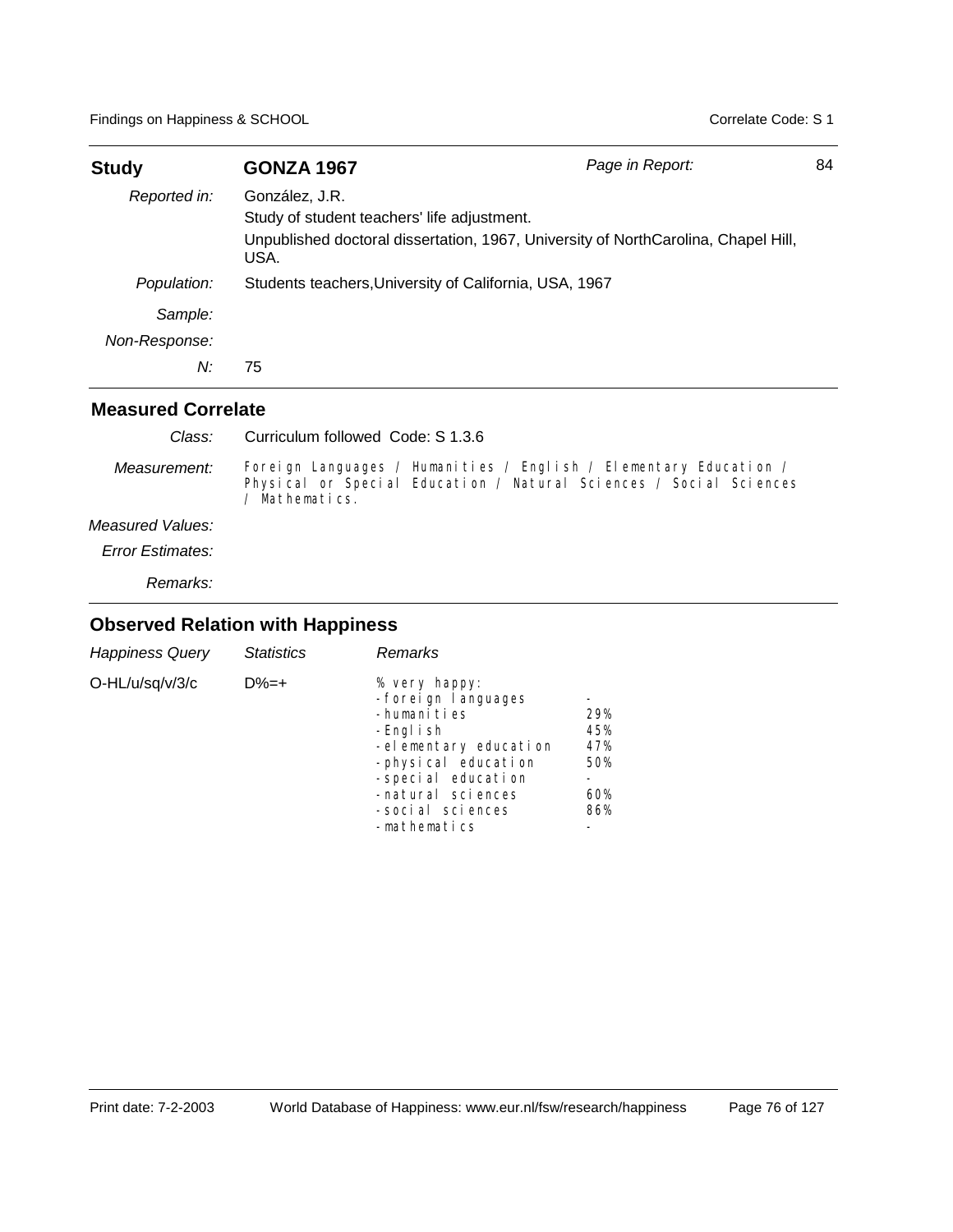| <b>Study</b>  | <b>BACHM 1970</b>                                                                                                                                                                                | Page in Report: | 242 |
|---------------|--------------------------------------------------------------------------------------------------------------------------------------------------------------------------------------------------|-----------------|-----|
| Reported in:  | Bachman, J.G./Kahn, R.L./Mednick, M./Davidson, T.N.<br>Youth in transition. Vol.II: The impact of family background on intelligence in 10th-<br>Ann Arbour, Michigan, 1970, Institute for Social | Research.       |     |
| Population:   | Public highschool boys followed 3 years from grade 10, USA, 1966-69                                                                                                                              |                 |     |
| Sample:       |                                                                                                                                                                                                  |                 |     |
| Non-Response: | 2.8% incomplete<br>information in<br>1966                                                                                                                                                        |                 |     |
| N:            | T1:2213, T2:<br>1886, T3: 1799                                                                                                                                                                   |                 |     |

| Class:                  | Perceived usefulness of schooling Code: S 1.4.1                                                                                                                     |
|-------------------------|---------------------------------------------------------------------------------------------------------------------------------------------------------------------|
| Measurement:            | 8-i tem index containing questions ranging from general<br>dissatisfaction with school to a devaluation of school in<br>comparison to other sources of experiences. |
| Measured Values:        |                                                                                                                                                                     |
| <b>Error Estimates:</b> |                                                                                                                                                                     |
| Remarks:                |                                                                                                                                                                     |
|                         | <b>Observed Relation with Happiness</b>                                                                                                                             |

| <b>Happiness Query</b> | <b>Statistics</b> | Remarks                                          |  |  |
|------------------------|-------------------|--------------------------------------------------|--|--|
| O-HP/g/mq/v/5/a        |                   | $r=-.24$ $p<.001$ Both variables assessed at T1. |  |  |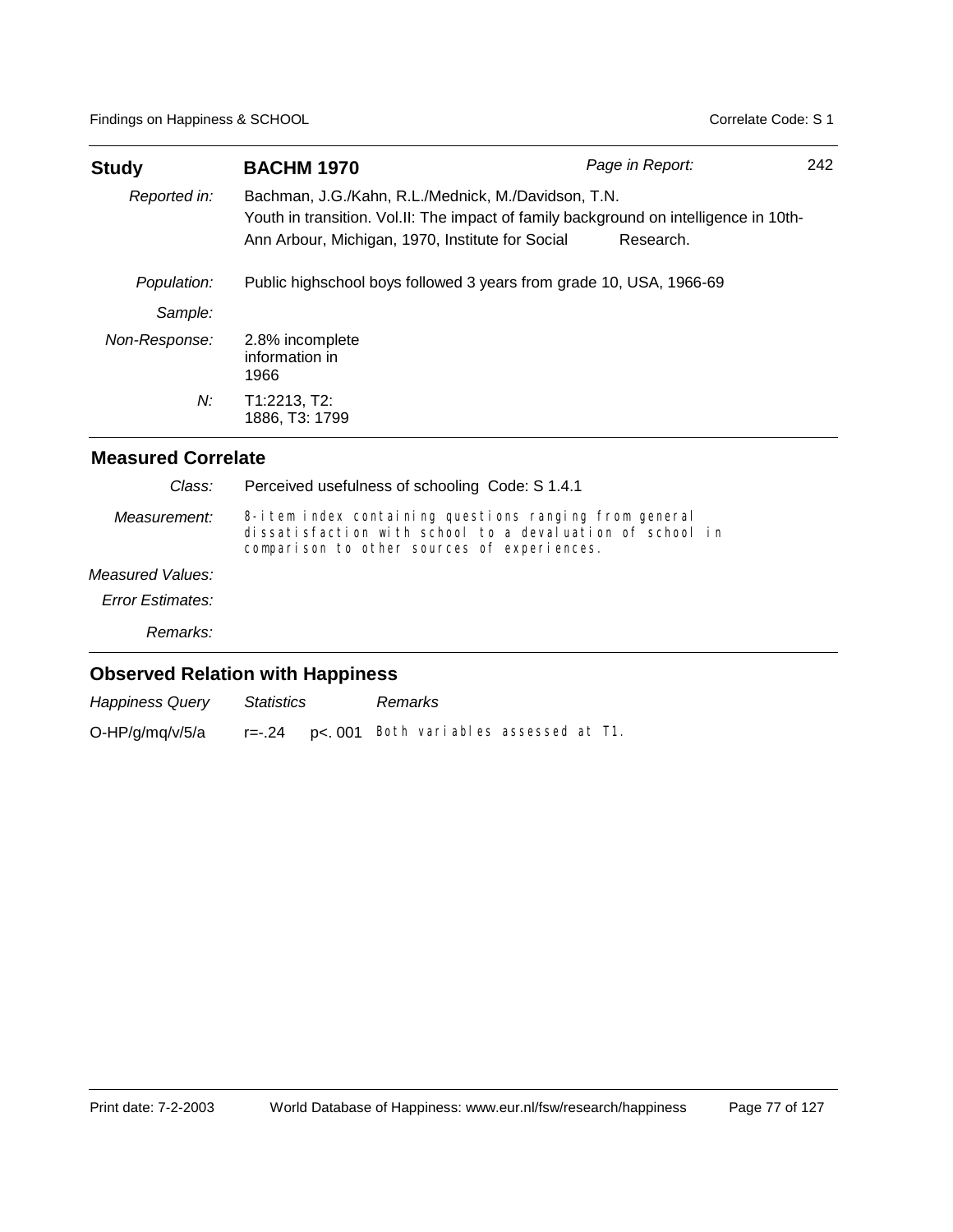| <b>Study</b>  | <b>BACHM 1970</b>                                                                                                                                                                                | Page in Report: | 242 |
|---------------|--------------------------------------------------------------------------------------------------------------------------------------------------------------------------------------------------|-----------------|-----|
| Reported in:  | Bachman, J.G./Kahn, R.L./Mednick, M./Davidson, T.N.<br>Youth in transition. Vol.II: The impact of family background on intelligence in 10th-<br>Ann Arbour, Michigan, 1970, Institute for Social | Research.       |     |
| Population:   | Public highschool boys followed 3 years from grade 10, USA, 1966-69                                                                                                                              |                 |     |
| Sample:       |                                                                                                                                                                                                  |                 |     |
| Non-Response: | 2.8% incomplete<br>information in<br>1966                                                                                                                                                        |                 |     |
| $N$ :         | T1:2213, T2:<br>1886, T3: 1799                                                                                                                                                                   |                 |     |

| Class:                                  | Perceived usefulness of schooling Code: S 1.4.1                                 |  |
|-----------------------------------------|---------------------------------------------------------------------------------|--|
| Measurement:                            | 15-item index containing items that stress the intrinsic value of<br>education. |  |
| Measured Values:                        |                                                                                 |  |
| <b>Error Estimates:</b>                 |                                                                                 |  |
| Remarks:                                |                                                                                 |  |
| <b>Observed Relation with Happiness</b> |                                                                                 |  |

| <b>Happiness Query</b> | Statistics | Remarks                                       |  |  |
|------------------------|------------|-----------------------------------------------|--|--|
| O-HP/g/mq/v/5/a        |            | r=+.38 p<. 001 Both variables assessed at T1. |  |  |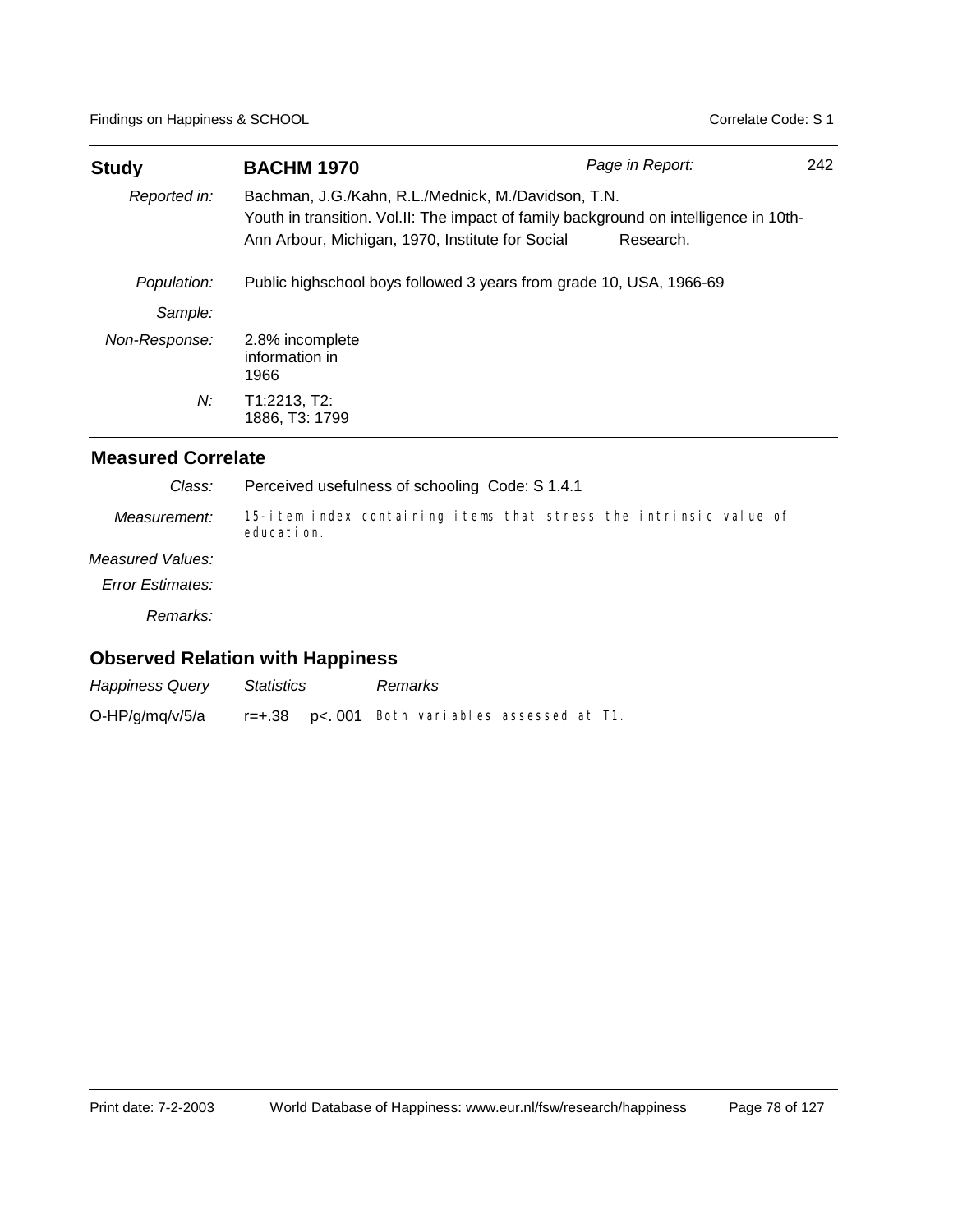| <b>Study</b>  | <b>BACHM 1970</b>                                                                                                                                                                                | Page in Report: | 243 |
|---------------|--------------------------------------------------------------------------------------------------------------------------------------------------------------------------------------------------|-----------------|-----|
| Reported in:  | Bachman, J.G./Kahn, R.L./Mednick, M./Davidson, T.N.<br>Youth in transition. Vol.II: The impact of family background on intelligence in 10th-<br>Ann Arbour, Michigan, 1970, Institute for Social | Research.       |     |
| Population:   | Public highschool boys followed 3 years from grade 10, USA, 1966-69                                                                                                                              |                 |     |
| Sample:       |                                                                                                                                                                                                  |                 |     |
| Non-Response: | 2.8% incomplete<br>information in<br>1966                                                                                                                                                        |                 |     |
| N:            | T1:2213, T2:<br>1886. T3: 1799                                                                                                                                                                   |                 |     |

| Class:           | Perceived usefulness of schooling Code: S 1.4.1                                             |
|------------------|---------------------------------------------------------------------------------------------|
| Measurement:     | Open question on future plans; other plans vs plan to enter post-<br>high school education. |
| Measured Values: |                                                                                             |
| Error Estimates: |                                                                                             |
| Remarks:         |                                                                                             |
|                  | <b>Observed Relation with Happiness</b>                                                     |

| <b>Happiness Query</b> | Statistics   | Remarks                        |  |  |
|------------------------|--------------|--------------------------------|--|--|
| O-HP/g/mq/v/5/a        | r=+.07 p<.05 | Both variables assessed at T1. |  |  |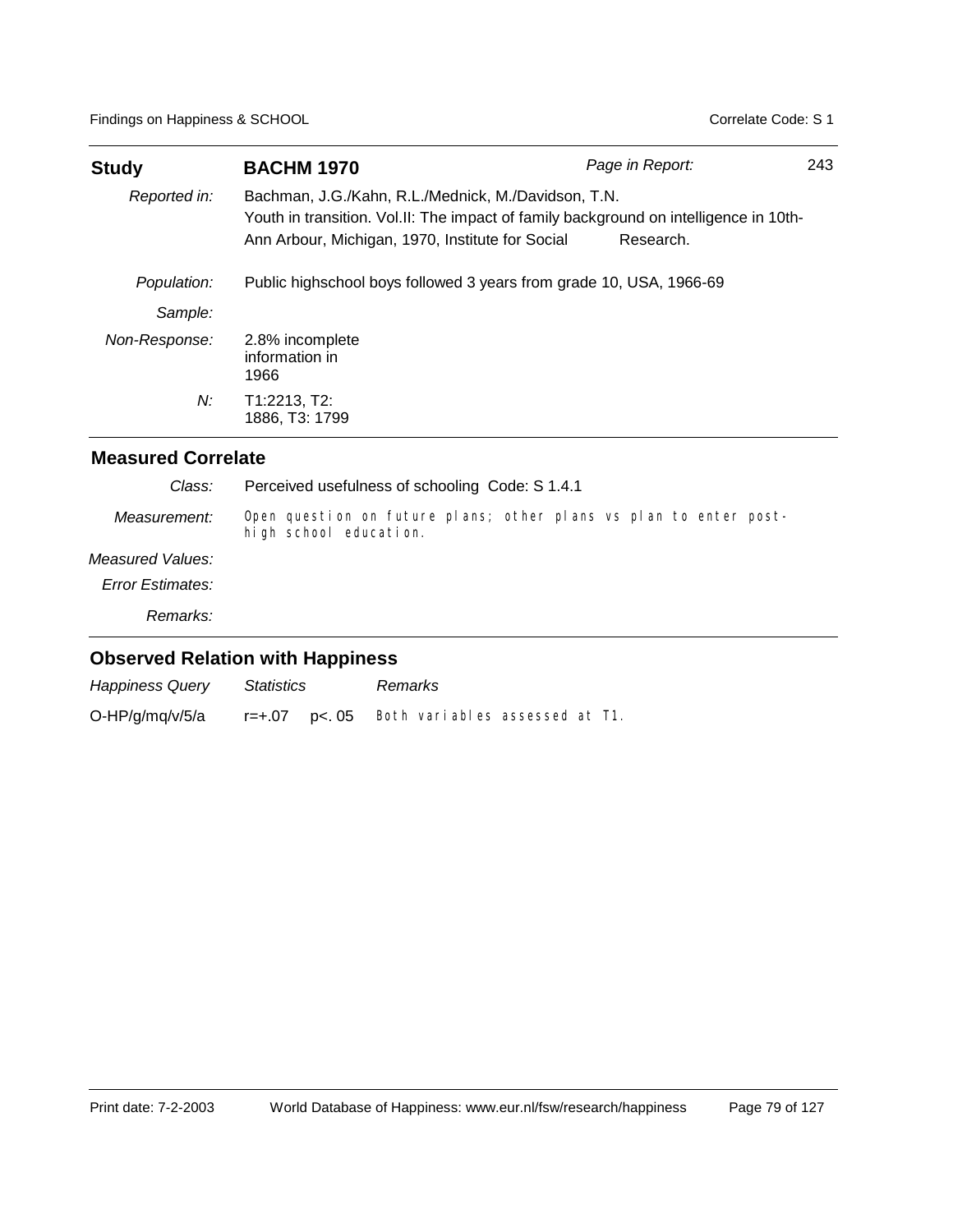| <b>Study</b>  | <b>BACHM 1978</b>                                                                                                                                                                                                              | Page in Report: |
|---------------|--------------------------------------------------------------------------------------------------------------------------------------------------------------------------------------------------------------------------------|-----------------|
| Reported in:  | Bachman, J. G., O'Malley, P. M., Johnston, J.<br>Youth in transition, vol. VI: Adolescence to adulthood, change and stability in the lives<br>Institute for Social Research, University of Michigan, Ann Arbor, Michigan, 1978 |                 |
| Population:   | Public highschool boys followed 8 years from grade 10, USA, 1966-74                                                                                                                                                            |                 |
| Sample:       |                                                                                                                                                                                                                                |                 |
| Non-Response: | 2.8% at T1,<br>17.2% at T2,<br>21.0% at T3,<br>28.9% at T4,<br>28.5% at T5                                                                                                                                                     |                 |
| N:            | T1 - T5:<br>2213/1886/1799/<br>1620/1628                                                                                                                                                                                       |                 |

| Class:       | Perceived usefulness of schooling Code: S 1.4.1                                                                                                                                                    |
|--------------|----------------------------------------------------------------------------------------------------------------------------------------------------------------------------------------------------|
| Measurement: | Positive and negative school attitudes were measured at T1, T2 and<br>T3. Positive school attitude: a mean of                                                                                      |
|              | 15 items which stress the intrinsic value of education; scale:<br>1.00 = $1$ ow (education has little value) to 4.00 = high (education<br>has high value)<br>Negative school attitude: a mean of 8 |
|              | items indicating the respondent's negative or avoidance attitudes<br>toward school. Scale: $1.00 =$ I ow negativity;<br>4.00 = high negativity                                                     |
|              |                                                                                                                                                                                                    |

### *Measured Values:*

*Error Estimates:*

*Remarks:*

| <b>Happiness Query</b> | <b>Statistics</b> |        | Remarks                                                                      |                                                   |                                                        |                                                                                     |
|------------------------|-------------------|--------|------------------------------------------------------------------------------|---------------------------------------------------|--------------------------------------------------------|-------------------------------------------------------------------------------------|
| O-HP/g/mq/v/5/a        | $tau =$           | p<.001 | Happi ness<br>Τ1<br>T <sub>2</sub><br>T3<br>T4<br>All $\_$ significant (001) | T1<br>$= +.41$<br>$= +.33$<br>$= +23$<br>$= +.20$ | T <sub>2</sub><br>$+.27$<br>+.39<br>$+ . 27$<br>$+.23$ | Positive school attitudes<br>T <sub>2</sub><br>$+.25$<br>$+.32$<br>$+.37$<br>$+.27$ |
|                        |                   |        | Happi ness<br>Τ1<br>T <sub>2</sub>                                           | T1<br>$= -25$<br>$= -21$                          | T2<br>$-.21$<br>$-.26$                                 | Negative school attitudes<br>T3<br>$-.22$<br>$-.23$                                 |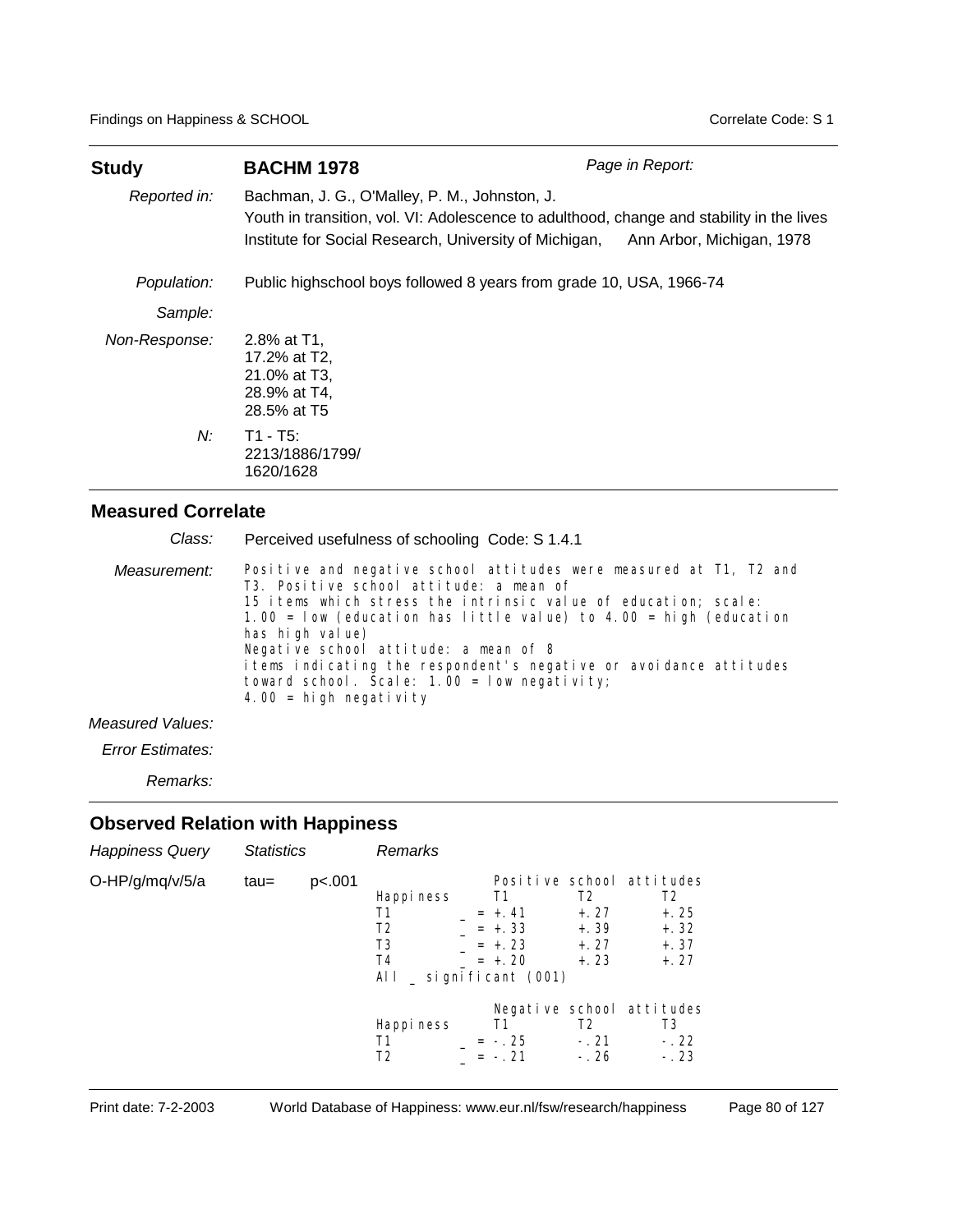| T <sub>3</sub> | $= -17$                                | $-.18$ | $-.27$ |
|----------------|----------------------------------------|--------|--------|
| T4             | $= -18$                                | $-.16$ | $-.19$ |
|                | All $\_$ significant (001)             |        |        |
|                | T1: 1966, T2: 1968, T3: 1969, T4: 1970 |        |        |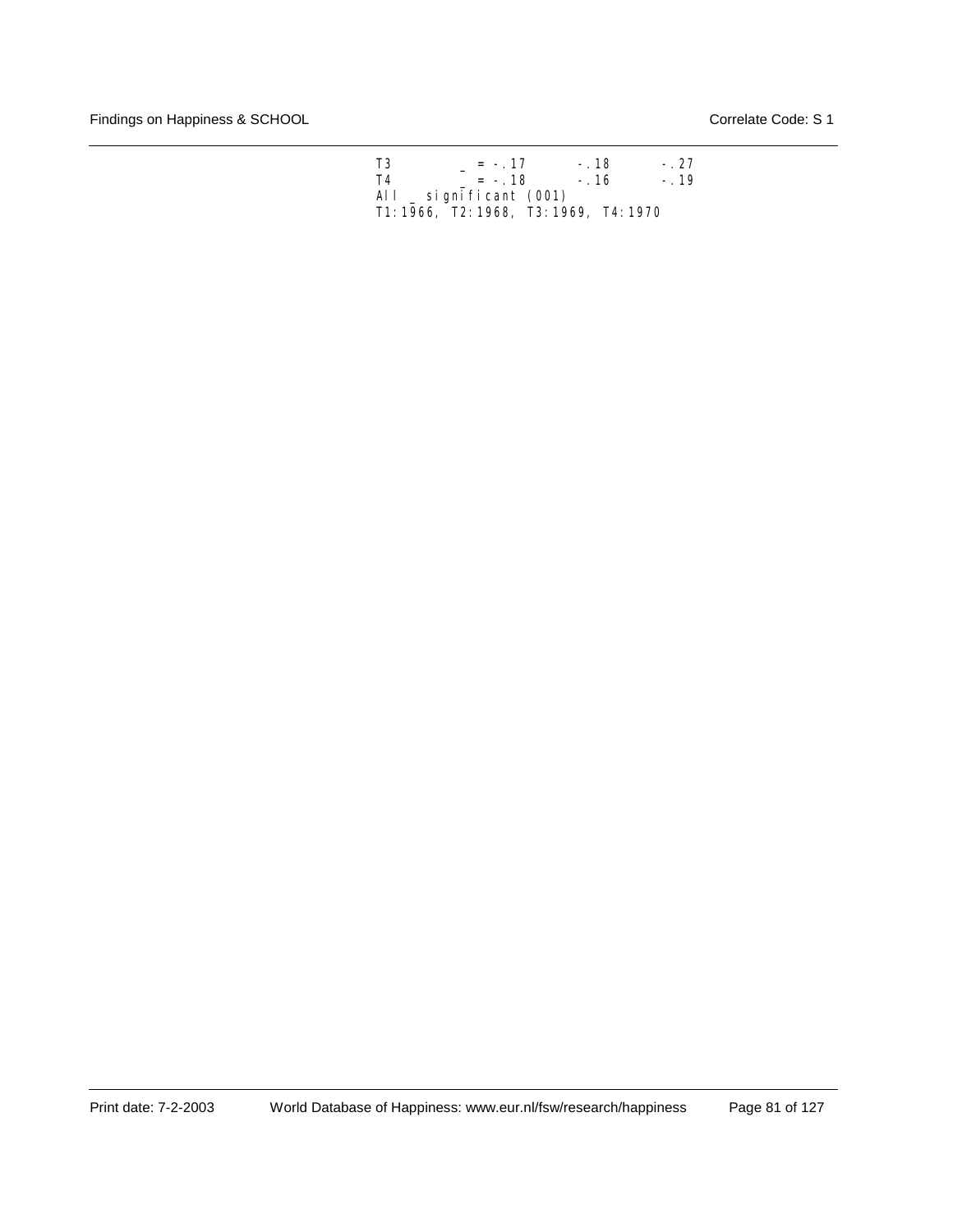| <b>Study</b>  | <b>BACHM 1978</b>                                                                                                                                                                                    | Page in Report:           |
|---------------|------------------------------------------------------------------------------------------------------------------------------------------------------------------------------------------------------|---------------------------|
| Reported in:  | Bachman, J. G., O'Malley, P. M., Johnston, J.<br>Youth in transition, vol. VI: Adolescence to adulthood, change and stability in the lives<br>Institute for Social Research, University of Michigan, | Ann Arbor, Michigan, 1978 |
| Population:   | Public highschool boys followed 8 years from grade 10, USA, 1966-74                                                                                                                                  |                           |
| Sample:       |                                                                                                                                                                                                      |                           |
| Non-Response: | 2.8% at T1.<br>17.2% at T2,<br>21.0% at T3,<br>28.9% at T4,<br>28.5% at T5                                                                                                                           |                           |
| N:            | $T1 - T5$ :<br>2213/1886/1799/<br>1620/1628                                                                                                                                                          |                           |

| Class:           | Perceived usefulness of schooling Code: S 1.4.1                                                                                                                                                                                                                                                                                                                                                                                                                                               |
|------------------|-----------------------------------------------------------------------------------------------------------------------------------------------------------------------------------------------------------------------------------------------------------------------------------------------------------------------------------------------------------------------------------------------------------------------------------------------------------------------------------------------|
| Measurement:     | Index at T1, T2 and T3 of four items that indicate the extent to<br>which the respondent considers it to be "a good thing" to<br>demonstrate behavior indicative of academic achievement. Items:<br>"studying constantly in order to become a well-educated person;<br>working hard to achieve academic honors; striving to get the top<br>grade-point average in the group; studying hard to get good grades<br>in school."<br>Scale: $1 = 1$ ow to $6 =$ high in academic achievement value |
| Measured Values: |                                                                                                                                                                                                                                                                                                                                                                                                                                                                                               |
| Error Estimates: |                                                                                                                                                                                                                                                                                                                                                                                                                                                                                               |

*Remarks:*

| <b>Happiness Query</b> | <b>Statistics</b> |                | Remarks                                                                                                  |                                                                                 |                                                                               |                                                                      |
|------------------------|-------------------|----------------|----------------------------------------------------------------------------------------------------------|---------------------------------------------------------------------------------|-------------------------------------------------------------------------------|----------------------------------------------------------------------|
| O-HP/g/mq/v/5/a        | tau=+             | p <sub>5</sub> | Happi ness<br>Τ1<br>T2<br>T3<br>T4<br>AL L<br>_ si gni fi cant<br>T1: 1966, T2: 1968, T3: 1969, T4: 1970 | T1<br>$= +.26(001)$<br>$= +.16(001)$<br>$= +.12(01)$<br>$= +.10(01) + .13(001)$ | Academic achievement value<br>T2<br>$+.15(001)$<br>$+.22(001)$<br>$+.18(001)$ | T3<br>$+.15(001)$<br>$+.14(001)$<br>$+$ . 25 (001)<br>$+$ . 18 (001) |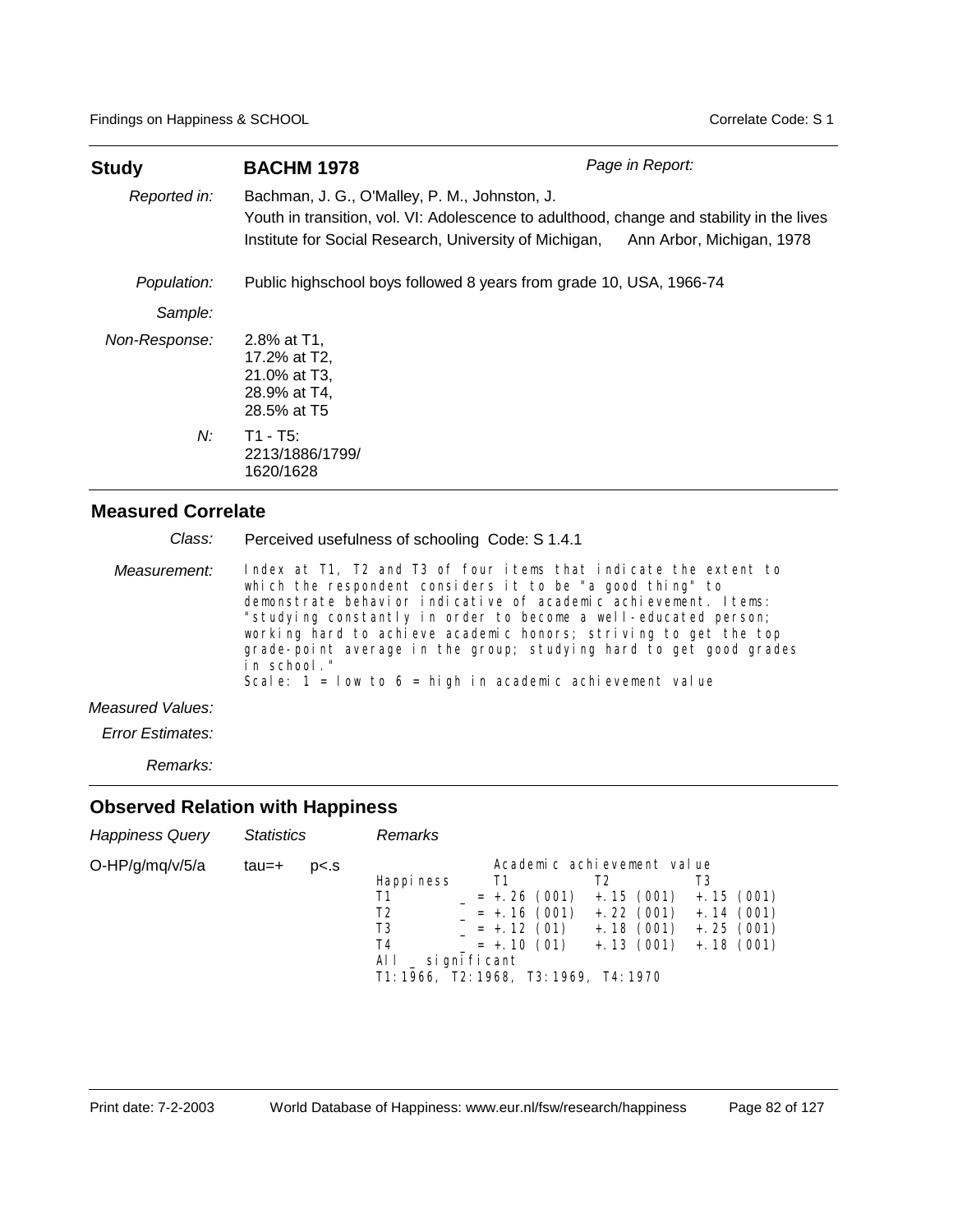| <b>Study</b>              | <b>CONST 1965</b>                                                                                                                                   | Page in Report:                                                                                                                                                                                           | 65 |
|---------------------------|-----------------------------------------------------------------------------------------------------------------------------------------------------|-----------------------------------------------------------------------------------------------------------------------------------------------------------------------------------------------------------|----|
| Reported in:              | Constantinople, A.P.<br>Some correlates of happiness and unhappiness in college students.<br>Unpublished doctoral dissertation, 1965, University of | Rochester, USA.                                                                                                                                                                                           |    |
| Population:               | College students, University of Rochester, USA, 1965                                                                                                |                                                                                                                                                                                                           |    |
| Sample:                   |                                                                                                                                                     |                                                                                                                                                                                                           |    |
| Non-Response:             | 30% (take home<br>questionnaire).                                                                                                                   |                                                                                                                                                                                                           |    |
| N:                        | 952                                                                                                                                                 |                                                                                                                                                                                                           |    |
| <b>Measured Correlate</b> |                                                                                                                                                     |                                                                                                                                                                                                           |    |
| Class:                    | Perceived usefulness of schooling Code: S 1.4.1                                                                                                     |                                                                                                                                                                                                           |    |
| Measurement:              | important goals (Perceived Instrumentality of College Test).                                                                                        | Product score of the subjective relevance of the goal mentioned<br>and perceived instrumentality of the University of Rochester for<br>the attainment of that goal; as assessed by a 14-item inventory of |    |
|                           | 1. Learning how to learn from books and                                                                                                             | teachers.                                                                                                                                                                                                 |    |
|                           | 2. Acquiring an appreciation of ideas.                                                                                                              |                                                                                                                                                                                                           |    |
|                           | 3. Establishing own personal, social                                                                                                                | and academic values.                                                                                                                                                                                      |    |
|                           | 4. Devel oping relationships with the                                                                                                               | opposite sex.                                                                                                                                                                                             |    |
|                           | 5. Contributing in a distinguished,<br>meaningful manner to some campus                                                                             | group.                                                                                                                                                                                                    |    |
|                           | 6. Developing the ability to get along<br>with different kinds of people.                                                                           |                                                                                                                                                                                                           |    |
|                           | 7. Becoming self-confident.                                                                                                                         |                                                                                                                                                                                                           |    |
|                           | 8. Personal independence.                                                                                                                           |                                                                                                                                                                                                           |    |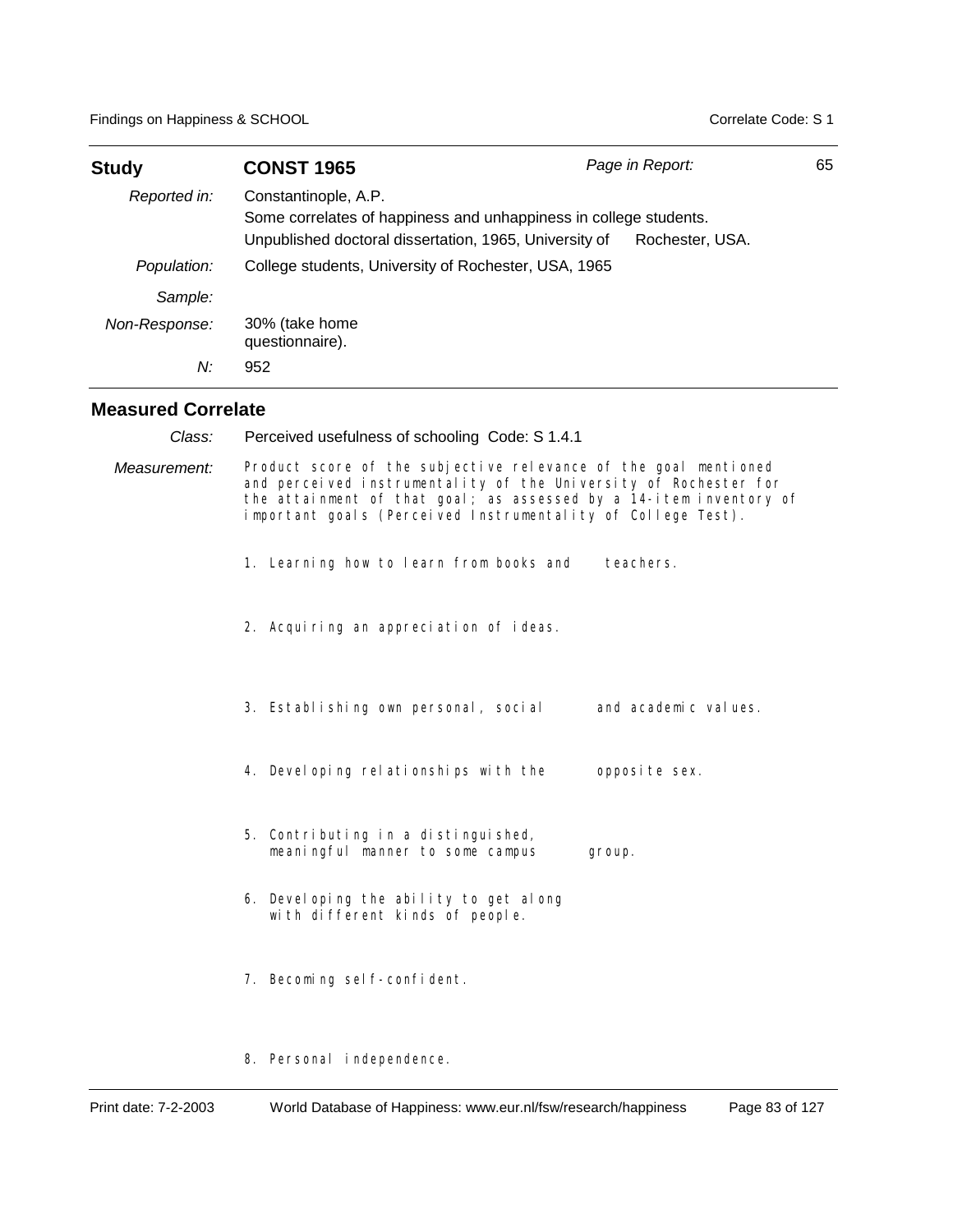|                         | 9. Finding a spouse.                                                                                                                                                                                                                                       |
|-------------------------|------------------------------------------------------------------------------------------------------------------------------------------------------------------------------------------------------------------------------------------------------------|
|                         | 10. Achi eving academic distinction.                                                                                                                                                                                                                       |
|                         | 11. Having many good friends.                                                                                                                                                                                                                              |
|                         | 12. Discovering own strong points and limitations.                                                                                                                                                                                                         |
|                         | 13. Preparing for a career which begins<br>right after graduation.                                                                                                                                                                                         |
|                         | requires further study<br>14. Preparing for a career which<br>beyond the<br>B.A. or B.S.                                                                                                                                                                   |
| Measured Values:        |                                                                                                                                                                                                                                                            |
| <b>Error Estimates:</b> |                                                                                                                                                                                                                                                            |
| Remarks:                | Correlations of the Elation-Depression Scale with both the individual subjective<br>relevance scores and the Rochester instrumentality scores for each goal indicate<br>that happiness is more closely associated with perceived Rochester instrumentality |

# **Observed Relation with Happiness**

| <b>Happiness Query</b> | <b>Statistics</b> | <b>Remarks</b>                                                                                                                                                                                                                                                                                                                                                                                                                                                                                     |
|------------------------|-------------------|----------------------------------------------------------------------------------------------------------------------------------------------------------------------------------------------------------------------------------------------------------------------------------------------------------------------------------------------------------------------------------------------------------------------------------------------------------------------------------------------------|
| A-AOL/cy/sq/v/10/a     | $r = +$           | freshman males : $r=+0.29$ (05)<br>freshman femal es: Correlation (of the Elation-Depression Scale with<br>: both the mdividual subjective relevance scores<br>iunior males<br>: and the Rochester instrumentality scores for each<br>junior females<br>goal indicate that happiness is more closely<br>associated with perceived Rochester<br>instrumentality than with subjective relevance of<br>each goal. In most cases the correlations of<br>happiness with the subjective relevance scores |

than with subjective relevance of each goal. In most cases the correlations of

happiness with the subjective relevance scores are less than .10 (ns).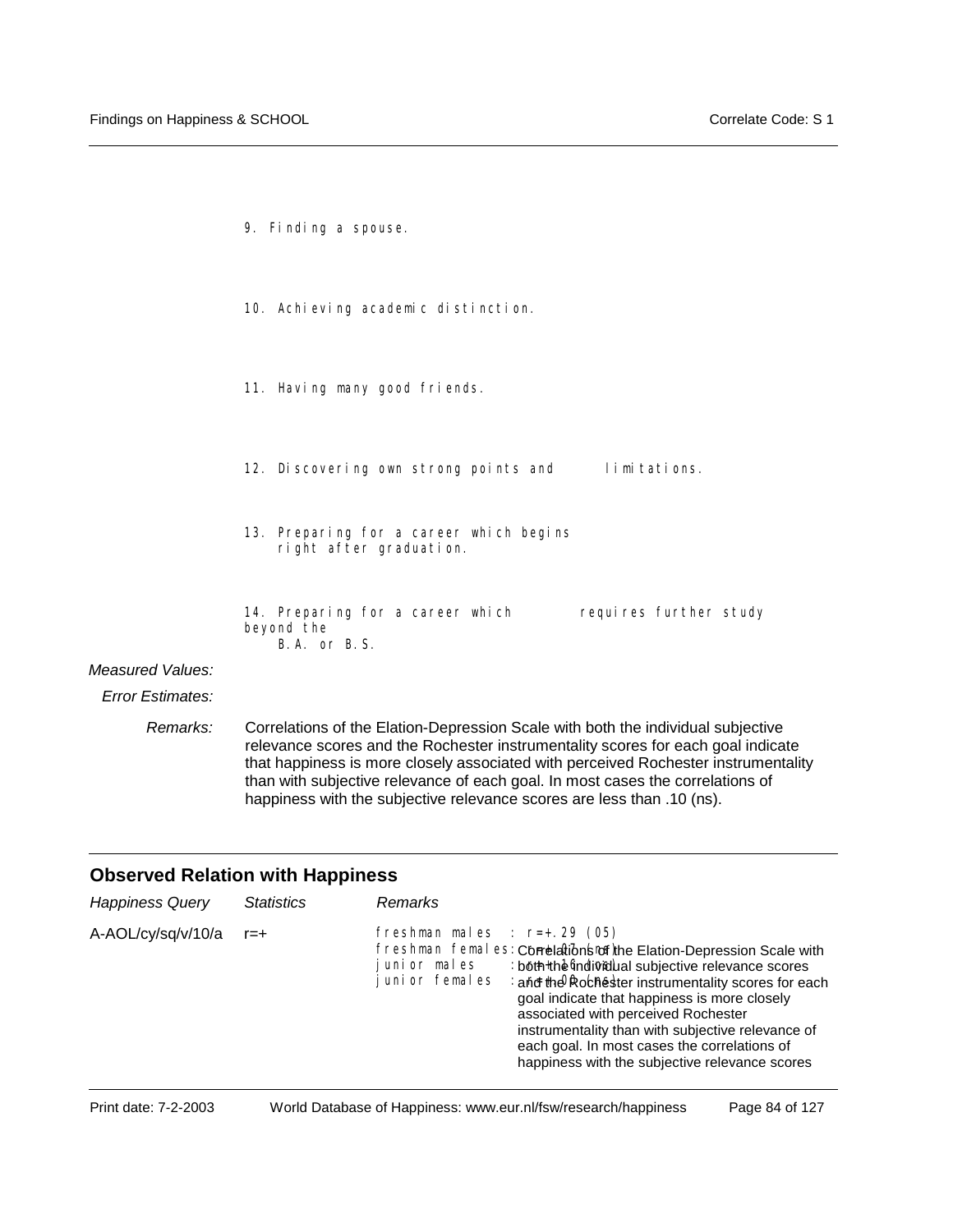| $r = +$ | freshman males : ame=les2tha(05)0 (ns).<br>freshman females: r=+.25 (05)<br>junior males : $r=+.05$ (ns)<br>junior females : $r=+.02$ (ns)             |
|---------|--------------------------------------------------------------------------------------------------------------------------------------------------------|
| r=+     | freshman males : $r=+.15$ (ns)<br>freshman females: $r=+.44$ (05)<br>junior males : $r=+.31$ (05)<br>junior females : $r=+.17$ (ns)                    |
| r=+     | freshman males : $r=+.29$ (05)<br>freshman females: $r=+29$ (05)<br>junior males : $r=+.18$ (ns)<br>junior females : $r=+.14$ (ns)                     |
| r=+     | freshman males : $r=+.11$ (ns)<br>freshman females: $r=+.29$ (05)<br>junior males : $r=-.02$ (ns)<br>junior females : $r=+.21$ (05)                    |
| $r = +$ | freshman males : $r=+.19$ (ns)<br>freshman females: r=+.14 (ns)<br>junior males : $r=+.15$ (ns)<br>junior females : $r=+.14$ (ns)                      |
| r=+     | freshman males : $r=+.39$ (05)<br>freshman females: r=+.02 (ns)<br>junior males : $r=+.38$ (05)<br>junior females : $r=+.32$ (05)                      |
| $r = +$ | freshman males : $r=+.24$ (05)<br>freshman females: r=+.17 (ns)<br>junior males : $r=+.28$ (05)<br>junior females : $r=+.05$ (ns)                      |
| r=+     | freshman males : $r=+.21$<br>(05)<br>freshman females: r=+.20<br>(05)<br>junior males<br>$: r = +.18$<br>(ns)<br>junior females : $r=+.11$<br>(ns)     |
| r=+     | freshman males : $r=+.27$<br>(05)<br>freshman females: r=+.08<br>(ns)<br>junior males<br>$r = +$ . 24<br>(05)<br>junior females<br>(ns)<br>: $r=+0.03$ |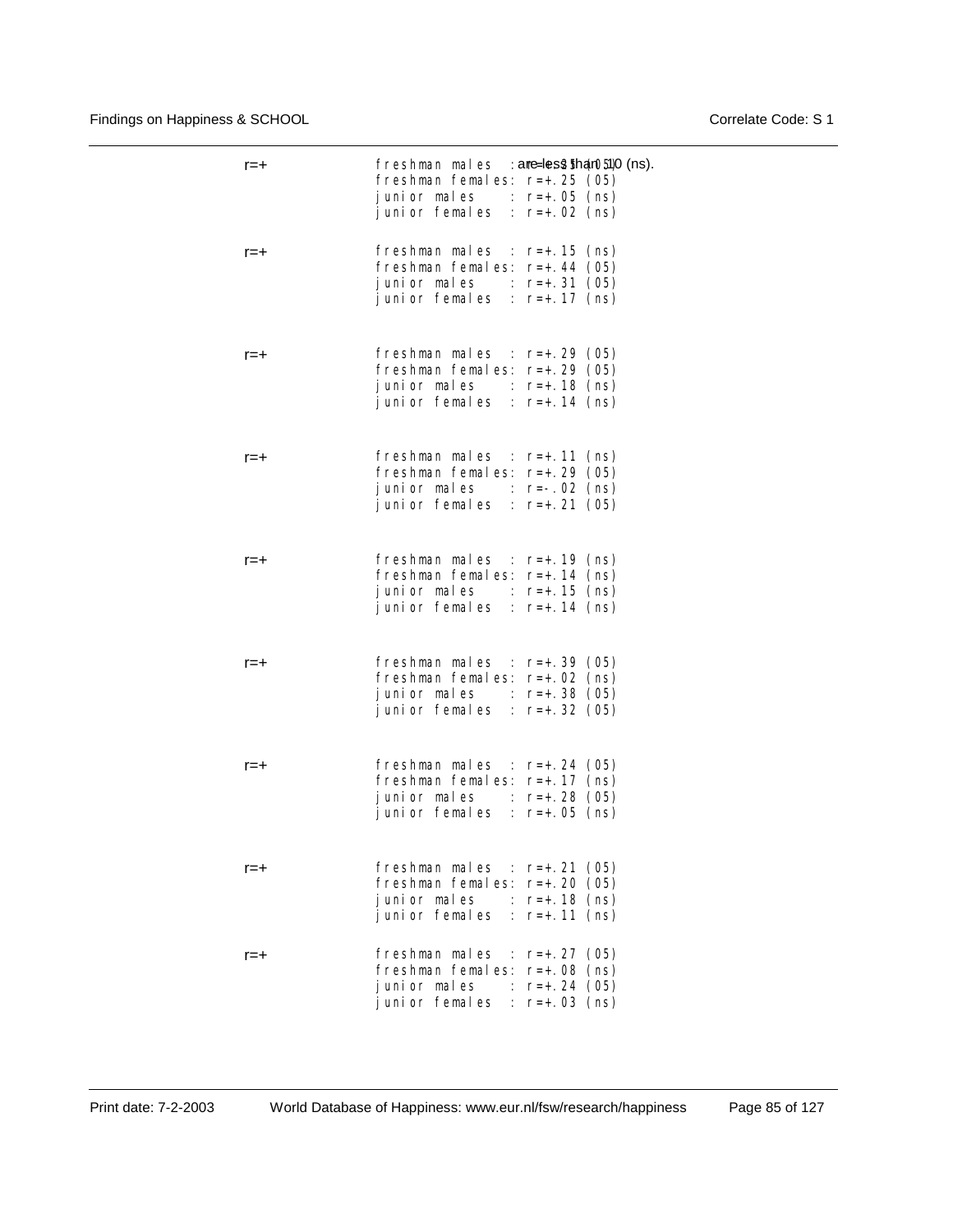| r=+     | freshman males : $r=+.36(05)$<br>freshman females: $r=+.28$ (05)<br>junior males : $r=+.17$ (ns)<br>junior females : $r=+.19$ (ns)  |
|---------|-------------------------------------------------------------------------------------------------------------------------------------|
| r=+     | freshman males : $r=+.12$ (ns)<br>freshman females: $r=+.10$ (ns)<br>junior males : $r=+.20$ (05)<br>junior females : $r=+.07$ (ns) |
| r=+     | freshman males : $r=+.11$ (ns)<br>freshman females: $r=+.13$ (ns)<br>junior males : $r=+.05$ (ns)<br>junior females : $r=+.15$ (ns) |
| $r = +$ | freshman males : $r=+.36$ (05)<br>freshman females: $r=+.04$ (ns)<br>junior males : $r=+.28$ (05)<br>junior females : $r=+.07$ (ns) |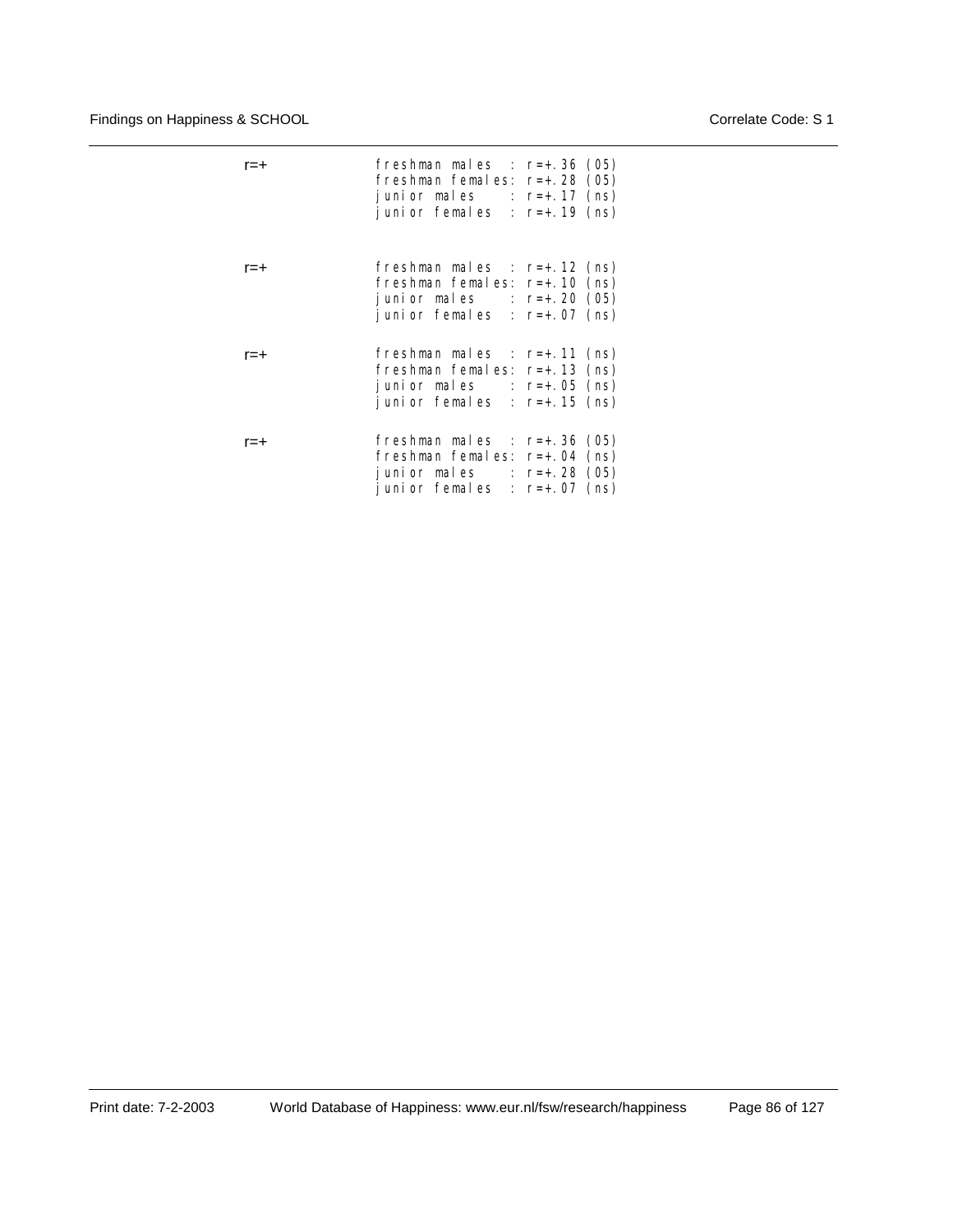| Study         | <b>CONST 1965</b>                                                                                                                                   | Page in Report: | 63 |
|---------------|-----------------------------------------------------------------------------------------------------------------------------------------------------|-----------------|----|
| Reported in:  | Constantinople, A.P.<br>Some correlates of happiness and unhappiness in college students.<br>Unpublished doctoral dissertation, 1965, University of | Rochester, USA. |    |
| Population:   | College students, University of Rochester, USA, 1965                                                                                                |                 |    |
| Sample:       |                                                                                                                                                     |                 |    |
| Non-Response: | 30% (take home<br>questionnaire).                                                                                                                   |                 |    |
| N:            | 952                                                                                                                                                 |                 |    |

## **Measured Correlate**

| Class:           | Perceived usefulness of schooling Code: S 1.4.1                                                                                                                                                                                           |
|------------------|-------------------------------------------------------------------------------------------------------------------------------------------------------------------------------------------------------------------------------------------|
| Measurement:     | Product score of subjective importance of a goal and perceived<br>instrumentality of the University of Rochester for the attainment<br>of that goal, using a list of 14 goals (see above).<br>Scores were summed to obtain a total score. |
| Measured Values: |                                                                                                                                                                                                                                           |
| Error Estimates: |                                                                                                                                                                                                                                           |
| Remarks:         |                                                                                                                                                                                                                                           |

| <b>Happiness Query</b> | <b>Statistics</b> |        | <b>Remarks</b>                                                                                                                                                                                                                                                                                               |
|------------------------|-------------------|--------|--------------------------------------------------------------------------------------------------------------------------------------------------------------------------------------------------------------------------------------------------------------------------------------------------------------|
| A-AOL/cy/sq/v/10/a     | DM=+              | $D<$ . | Analysis on the basis of data from the 16 most<br>happy and 16 least happy freshman and junior males<br>and females who returned the second questionnal re.<br>Strongest among freshman males (01).<br>Lowests among junior females (ns).<br>Significant among junior males and freshman females<br>$(05)$ . |
|                        |                   |        |                                                                                                                                                                                                                                                                                                              |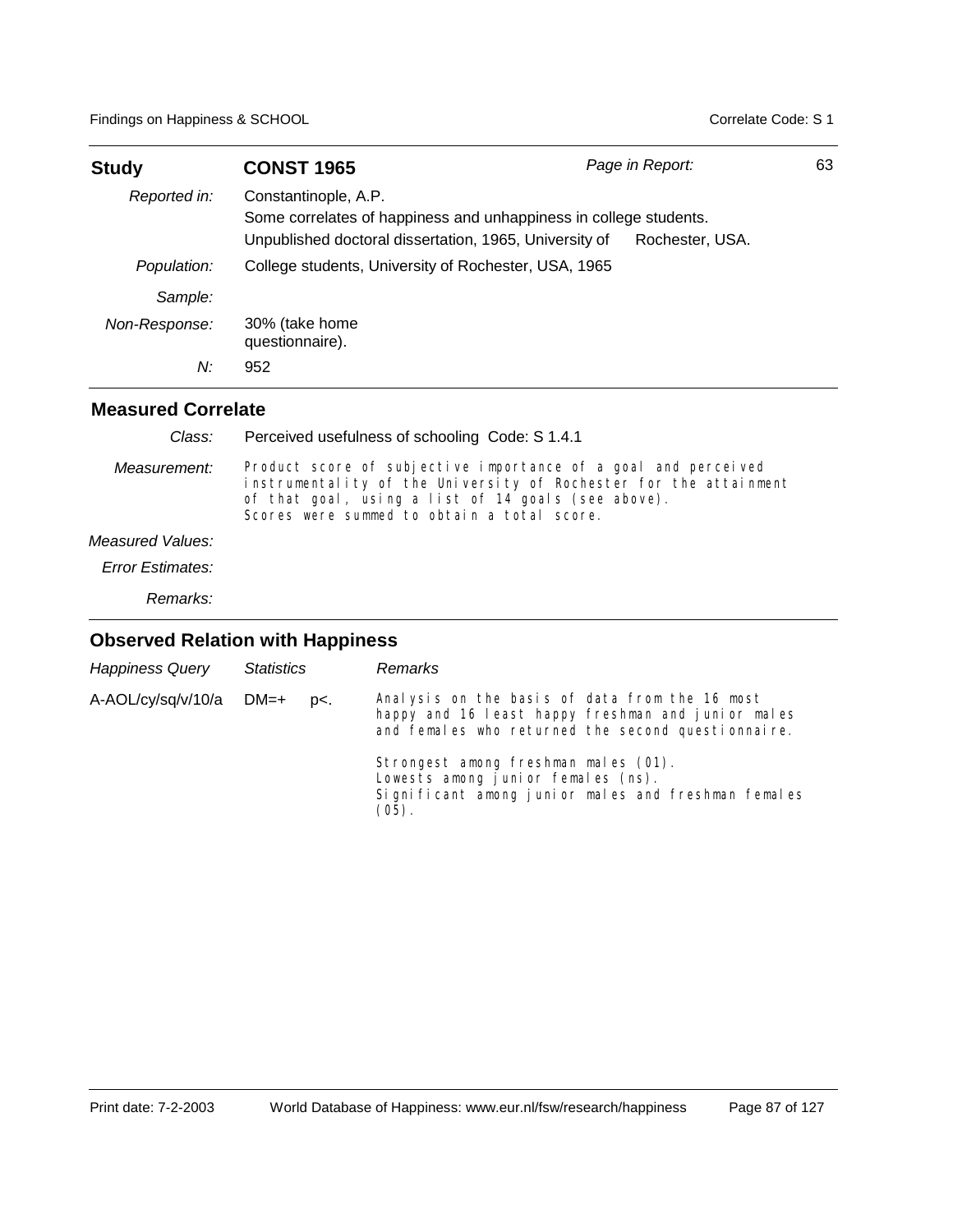| <b>Study</b>  | <b>CONST 1965</b>                                                                                                                                   | Page in Report: | 61 |
|---------------|-----------------------------------------------------------------------------------------------------------------------------------------------------|-----------------|----|
| Reported in:  | Constantinople, A.P.<br>Some correlates of happiness and unhappiness in college students.<br>Unpublished doctoral dissertation, 1965, University of | Rochester, USA. |    |
| Population:   | College students, University of Rochester, USA, 1965                                                                                                |                 |    |
| Sample:       |                                                                                                                                                     |                 |    |
| Non-Response: | 30% (take home<br>questionnaire).                                                                                                                   |                 |    |
| N:            | 952                                                                                                                                                 |                 |    |

### **Measured Correlate**

| Class:           | Perceived usefulness of schooling Code: S 1.4.1                                                                                                                                                                                                                              |
|------------------|------------------------------------------------------------------------------------------------------------------------------------------------------------------------------------------------------------------------------------------------------------------------------|
| Measurement:     | Product score of subjective importance of a goal and what the<br>ideal university could contribute to the attainment of that goal,<br>minus product score of subjective importance and Rochester<br>instrumentality for that goal, using a lists of 14 goals (see<br>above). |
| Measured Values: |                                                                                                                                                                                                                                                                              |
| Error Estimates: |                                                                                                                                                                                                                                                                              |
| Remarks:         |                                                                                                                                                                                                                                                                              |

| <b>Happiness Query</b> | Statistics |       | Remarks                                                                                                        |
|------------------------|------------|-------|----------------------------------------------------------------------------------------------------------------|
| A-AOL/cy/sq/v/10/a     | DM=+       | p<.05 | Strongest among freshman females (01)<br>Lowest among junior females (ns)<br>Significant among males only (05) |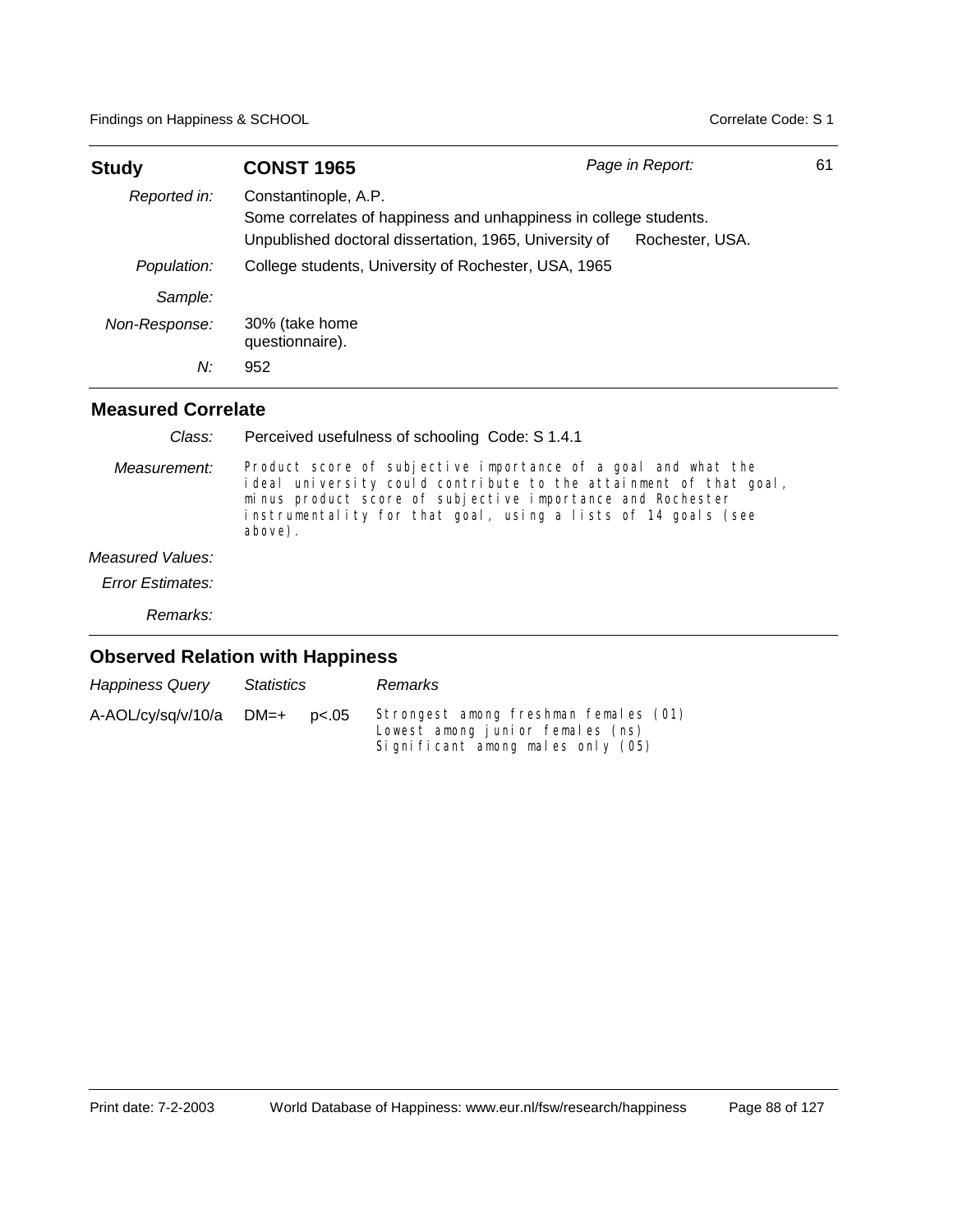| <b>Study</b>  | <b>CONST 1970</b>                                                     | Page in Report:                                                                   | 11 |
|---------------|-----------------------------------------------------------------------|-----------------------------------------------------------------------------------|----|
| Reported in:  | Constantinople, A.<br>Developmental Psychology, 1970, vol. 2, p. 447. | Some correlates of average level of happiness among college students.             |    |
| Population:   | 1965-68                                                               | Undergraduate college students, University of Rochester, USA, followed 12 months, |    |
| Sample:       |                                                                       |                                                                                   |    |
| Non-Response: | 50% return of<br>mailed<br>questionnaire.                             |                                                                                   |    |
| N:            | 581/88                                                                |                                                                                   |    |

| Class:       | Perceived usefulness of schooling Code: S 1.4.1                                                                                                                                                                                 |
|--------------|---------------------------------------------------------------------------------------------------------------------------------------------------------------------------------------------------------------------------------|
| Measurement: | Closed questions on the degree of which the university is<br>perceived as helping or hindering progress toward each of the<br>goals mentioned. (Perceived Instru-<br>mentality of College Test; see Constantinople 1965, 1967). |
|              | 1. Learning how to learn from books<br>and teachers.                                                                                                                                                                            |
|              | 2. Acquiring an appreciation of ideas.                                                                                                                                                                                          |
|              | 3. Establishing own personal, social<br>and academic values.                                                                                                                                                                    |
|              | 4. Devel oping rel ationships with<br>opposite sex.                                                                                                                                                                             |
|              | 5. Contributing in a distinguished,<br>meaningful manner to some campus<br>group.                                                                                                                                               |
|              | 6. Devel oping ability to get along<br>with different kinds of people.                                                                                                                                                          |
|              | 7. Becoming self-confident.                                                                                                                                                                                                     |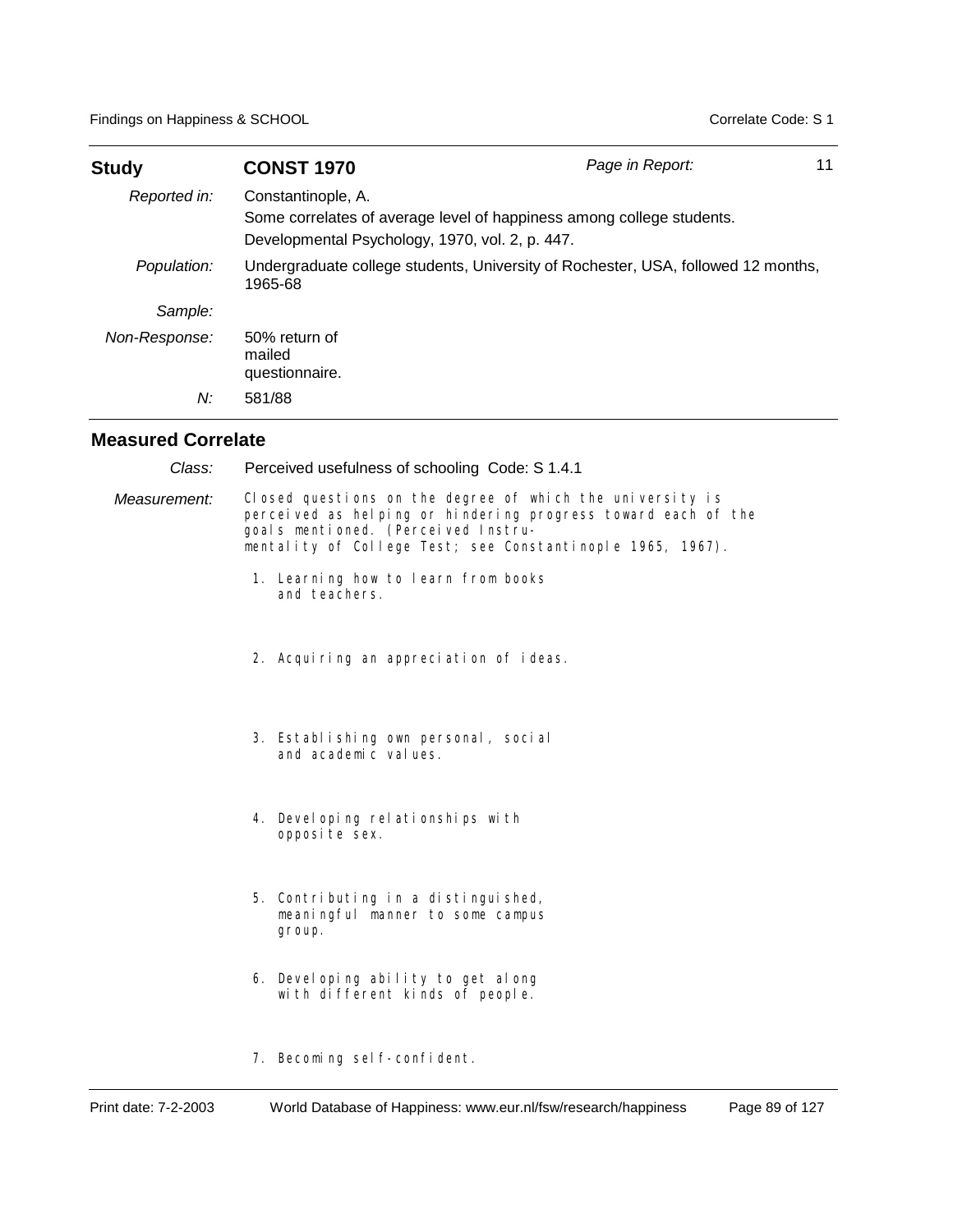- 8. Personal independence.
- 9. Finding a spouse.
- 10. Achieving academic dinstinction.
- 11. Having many good friends.
- 12. Discovering own strong points and limitations.
- 13. Preparing for career which requires further study beyond the B.A. or B.S.

#### *Measured Values:*

*Error Estimates:*

*Remarks:* See also above under CONST 1965.

> The goals were each scored for their importance as a goal in the S's own college experience too. These rating generally correlate less than .10 with happiness.

| <b>Happiness Query</b> | <b>Statistics</b> | <b>Remarks</b>                                                                                                                                                                                |
|------------------------|-------------------|-----------------------------------------------------------------------------------------------------------------------------------------------------------------------------------------------|
| A-AOL/cy/sq/v/10/a     | $r = +$           | freshman males $r = -09$ (ns)<br>See also aladve Onder CONST 1965.<br>senior males<br>freshman females : $r = +.06$ (ns)<br>The geals were each scored for their importance<br>senior females |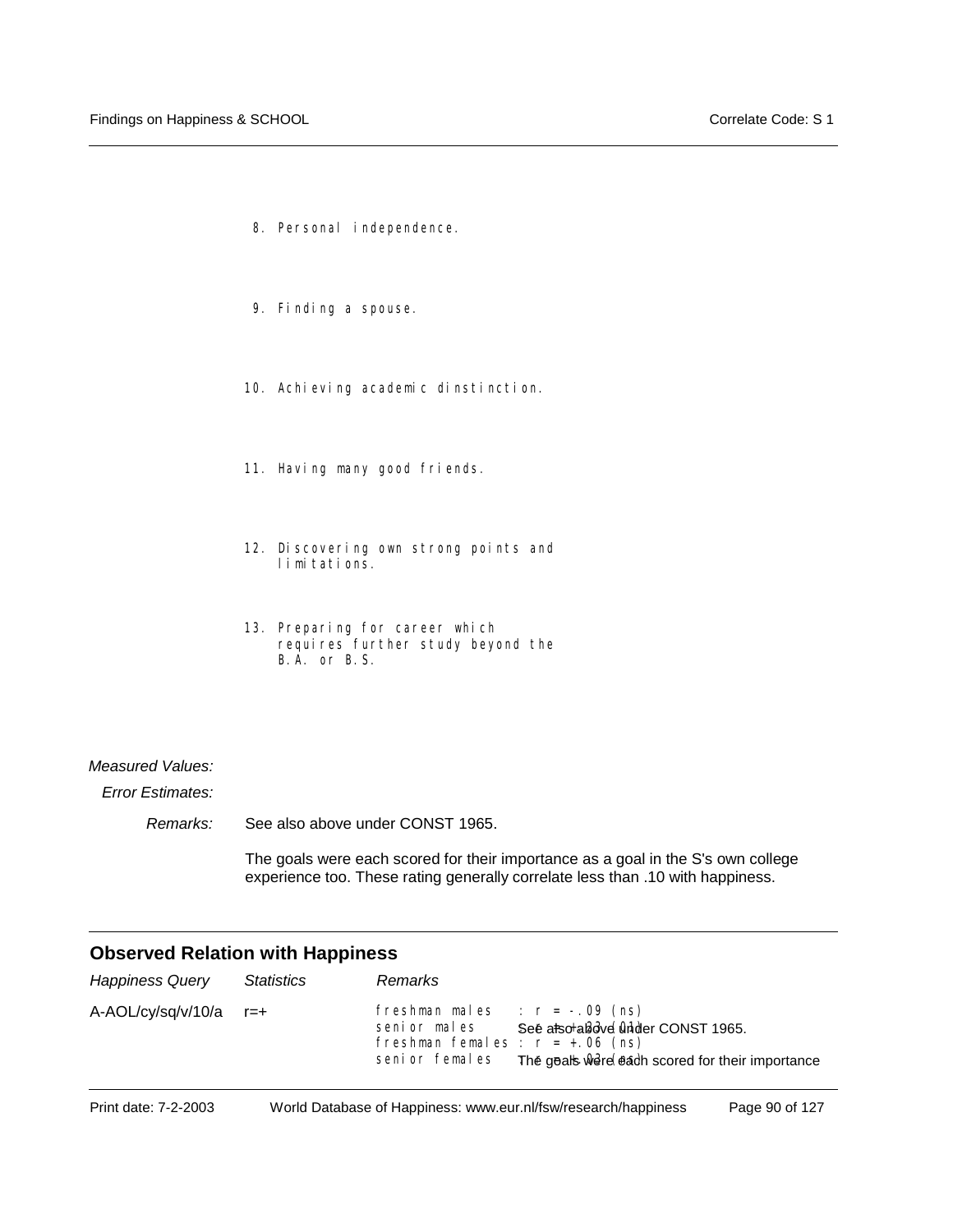| $r = +$ | as a goal in the S's own college experience too.<br>These rating generally correlate less than .10 with<br>freshman males<br>happiness $29(01)$<br>senior males<br>freshman females : $r = +.07$ (ns)<br>senior females : $r = +0.17$ (05) |
|---------|--------------------------------------------------------------------------------------------------------------------------------------------------------------------------------------------------------------------------------------------|
| r=+     | freshman males : $r = +.11$ (ns)<br>senior males : $r = +0.34$ (01)<br>freshman females : $r = +.20$ (05)<br>senior females : $r = -01$ (ns)                                                                                               |
| $r = +$ | freshman males : $r = +.17$ (05)<br>senior males : $r = +.30$ (01)<br>freshman females : $r = +.30$ (01)<br>senior females : $r = +06$ (ns)                                                                                                |
| $r = +$ | freshman males : $r = +.08$ (ns)<br>senior males : $r = +.10$ (ns)<br>freshman females : $r = +.11$ (ns)<br>senior females : $r = +0.22$ (05)                                                                                              |
| $r = +$ | freshman males : $r = +0.27$ (01)<br>senior males : $r = +0.26$ (01)<br>freshman females : $r = +.18$ (05)<br>senior females : $r = +0.30$ (01)                                                                                            |
| $r = +$ | freshman males : $r = +0.32(01)$<br>senior males : $r = +.32$ (01)<br>freshman females : $r = +0.28$ (01)<br>senior females : $r = +0.23$ (01)                                                                                             |
| r=+     | freshman males : $r = +.07$ (ns)<br>senior males : $r = +.22$ (05)<br>freshman females : $r = +.05$ (ns)<br>senior females : $r = +0.09$ (ns)                                                                                              |
| $r = +$ | freshman males : $r = +.01$ (ns)<br>senior males : $r = +.30$ (01)<br>freshman females : $r = +.25$ (01)<br>senior females<br>: $r = +.01$ (ns)                                                                                            |
| $r = +$ | freshman males : $r = +0.16$ (05)<br>senior males : $r = +0.23$ (01)<br>freshman females : $r = +0.19$ (05)<br>senior females : $r = -.01$ (ns)                                                                                            |
| $r = +$ | freshman males : $r = +0.24$ (01)<br>senior males : $r = +.22$ (05)<br>freshman females : $r = +.15$ (ns)<br>senior females : $r = +.11$ (ns)                                                                                              |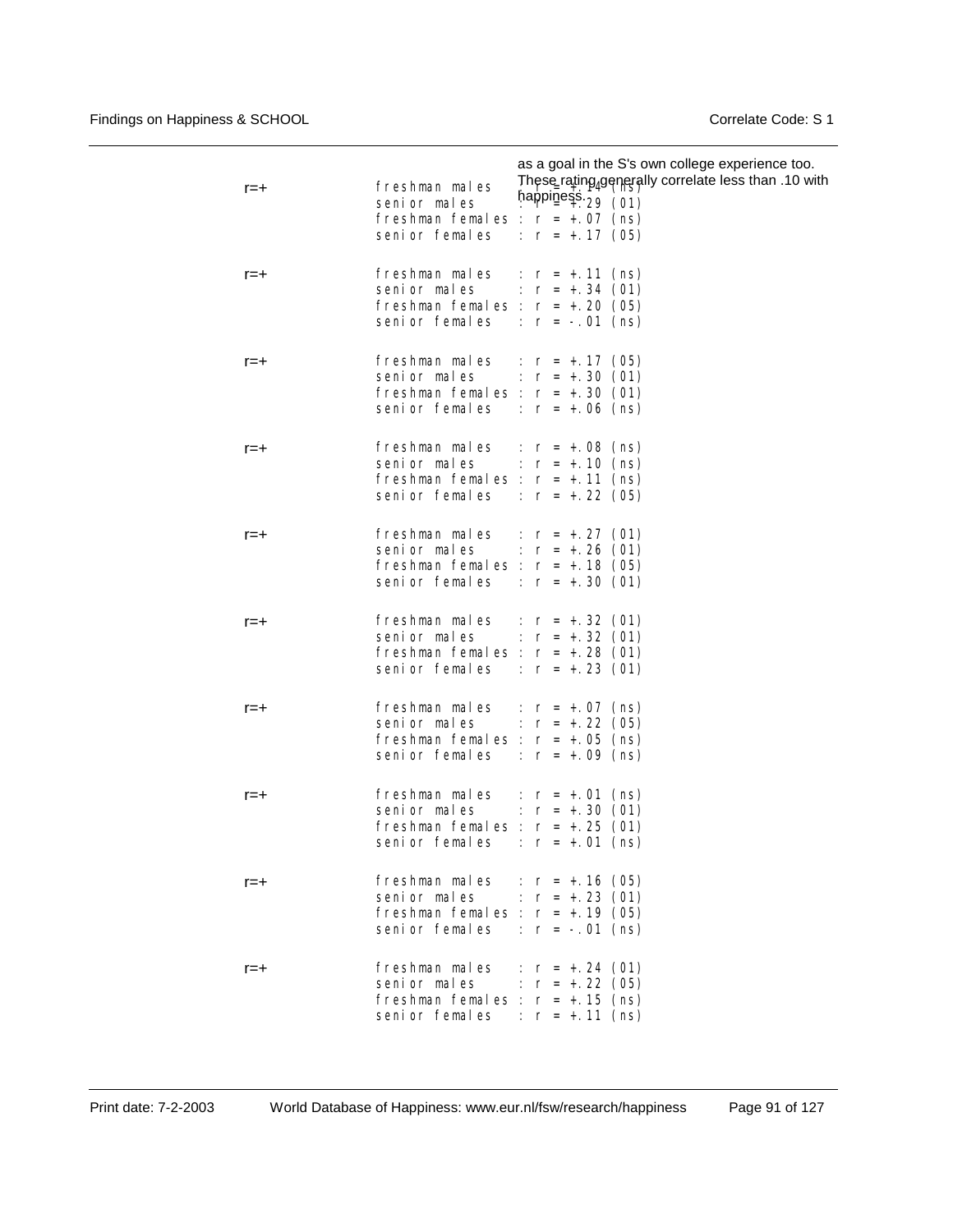| r=+ | freshman males<br>senior males : $r = +0.28$ (01)<br>freshman females : $r = +22(01)$<br>senior females : $r = +0.24$ (01)          | : $r = +.10$ (ns)                      |
|-----|-------------------------------------------------------------------------------------------------------------------------------------|----------------------------------------|
| r=+ | freshman males : $r = +.05$ (ns)<br>senior males $\therefore$ r = -.03 (ns)<br>freshman females : $r = +.05$ (ns)<br>senior females | : $r = +.27$ (01)                      |
| r=+ | freshman males : $r = +.16$ (05)<br>senior males<br>freshman females : $r = +.10$ (ns)<br>senior females                            | : $r = +.27$ (01)<br>: $r = -.08$ (ns) |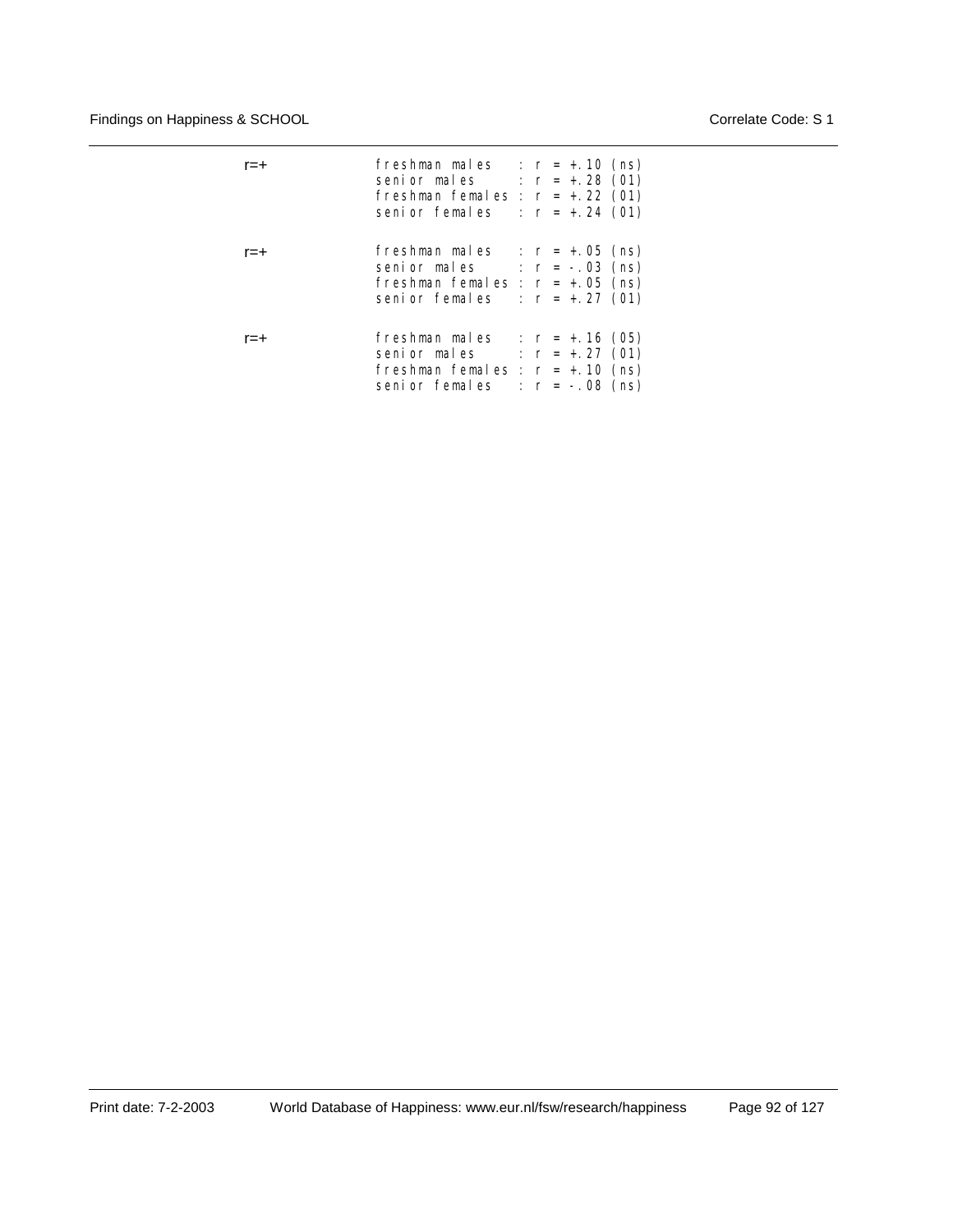| <b>Study</b>  | <b>SYMON 1937</b>                                                                                                               | Page in Report: | 292 |
|---------------|---------------------------------------------------------------------------------------------------------------------------------|-----------------|-----|
| Reported in:  | Symonds, P.M.<br>Happiness as related to problems and interests<br>Journal of Educational Psychology, 1937, vol. 28, p. 290-294 |                 |     |
| Population:   | High school pupils and college students, USA, 193?                                                                              |                 |     |
| Sample:       |                                                                                                                                 |                 |     |
| Non-Response: |                                                                                                                                 |                 |     |
| N:            | 1651                                                                                                                            |                 |     |

| Class:                  | Perceived usefulness of schooling Code: S 1.4.1 |
|-------------------------|-------------------------------------------------|
| Measurement:            | Closed question                                 |
| Measured Values:        |                                                 |
| <b>Error Estimates:</b> |                                                 |
| Remarks:                |                                                 |

| <b>Happiness Query</b> | <i>Statistics</i> |    | Remarks |
|------------------------|-------------------|----|---------|
| A-CP/g/sg/v/7/a        | $DM =$            | ns |         |
|                        | $SNR =$           | ns |         |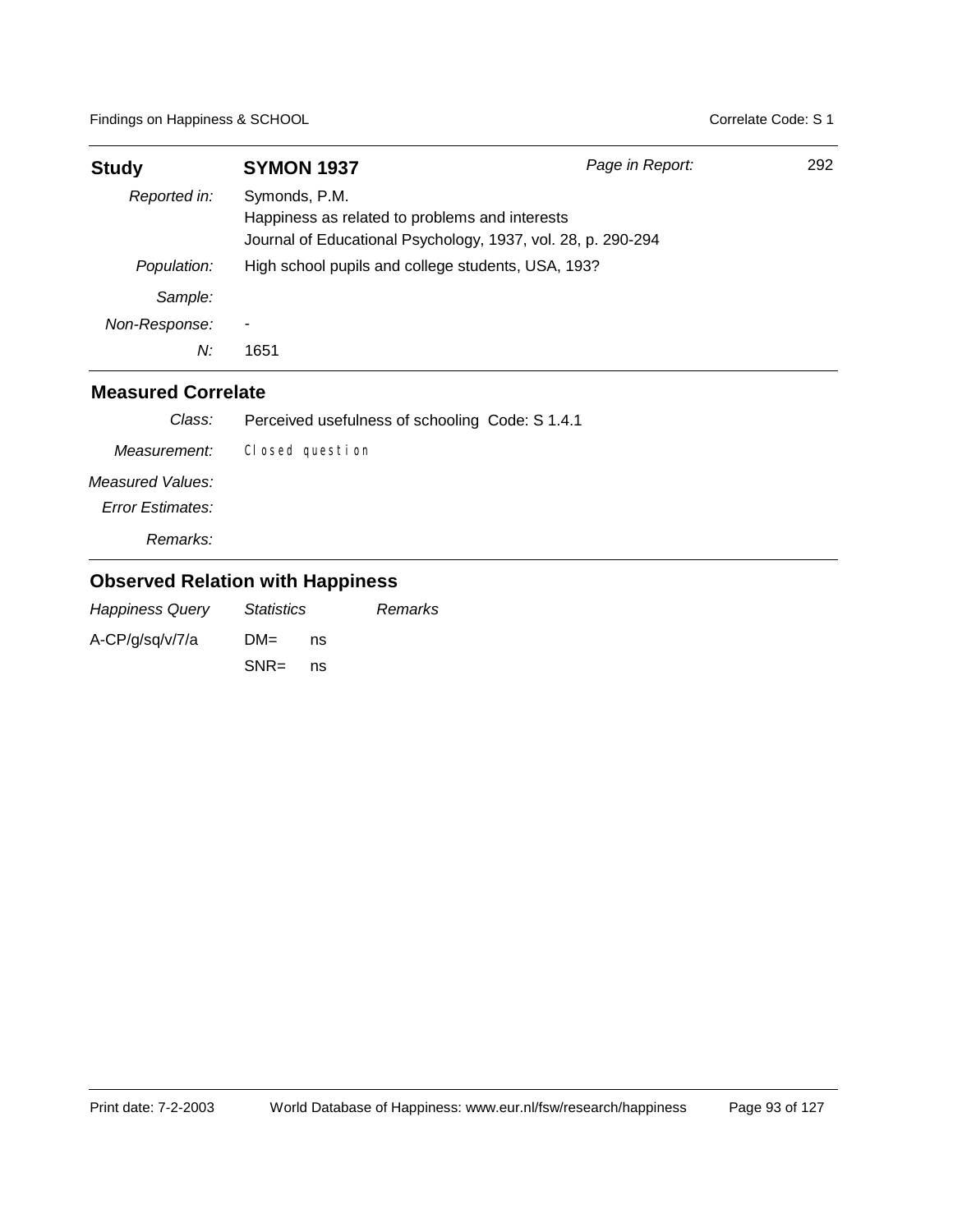| <b>Study</b>  | <b>BACHM 1978</b>                                                                                                                                                                                    | Page in Report:           |
|---------------|------------------------------------------------------------------------------------------------------------------------------------------------------------------------------------------------------|---------------------------|
| Reported in:  | Bachman, J. G., O'Malley, P. M., Johnston, J.<br>Youth in transition, vol. VI: Adolescence to adulthood, change and stability in the lives<br>Institute for Social Research, University of Michigan, | Ann Arbor, Michigan, 1978 |
| Population:   | Public highschool boys followed 8 years from grade 10, USA, 1966-74                                                                                                                                  |                           |
| Sample:       |                                                                                                                                                                                                      |                           |
| Non-Response: | 2.8% at T1.<br>17.2% at T2,<br>21.0% at T3,<br>28.9% at T4,<br>28.5% at T5                                                                                                                           |                           |
| N:            | T1 - T5:<br>2213/1886/1799/<br>1620/1628                                                                                                                                                             |                           |

| Class:           | Perceived pressure of school-work Code: S 1.4.2                                                                                                                                                        |
|------------------|--------------------------------------------------------------------------------------------------------------------------------------------------------------------------------------------------------|
| Measurement:     | Simple direct question at T1 and T2: "How satisfied are you with<br>the way you're actually doing in school?"<br>$1 = not at all; 2 = not very;$<br>$3 =$ somewhat; $4 =$ quite;<br>5 = very satisfied |
| Measured Values: |                                                                                                                                                                                                        |
| Error Estimates: |                                                                                                                                                                                                        |

*Remarks:*

| Happiness Query | <i>Statistics</i> |                | Remarks                                                                      |                                                    |                                |                                                                                            |  |
|-----------------|-------------------|----------------|------------------------------------------------------------------------------|----------------------------------------------------|--------------------------------|--------------------------------------------------------------------------------------------|--|
| O-HP/g/mq/v/5/a | tau=+             | p <sub>5</sub> | Happi ness<br>Τ1<br>T2<br>T3<br>T4<br>T1: 1966, T2: 1968, T3: 1969, T4: 1970 | Τ1<br>$= +.20$<br>$= +.17$<br>$= +.10$<br>$= +.10$ | (001)<br>(001)<br>(01)<br>(01) | Satisfaction with own school work<br>$+.11(01)$<br>$+.16(001)$<br>$+.12(01)$<br>$+.11(01)$ |  |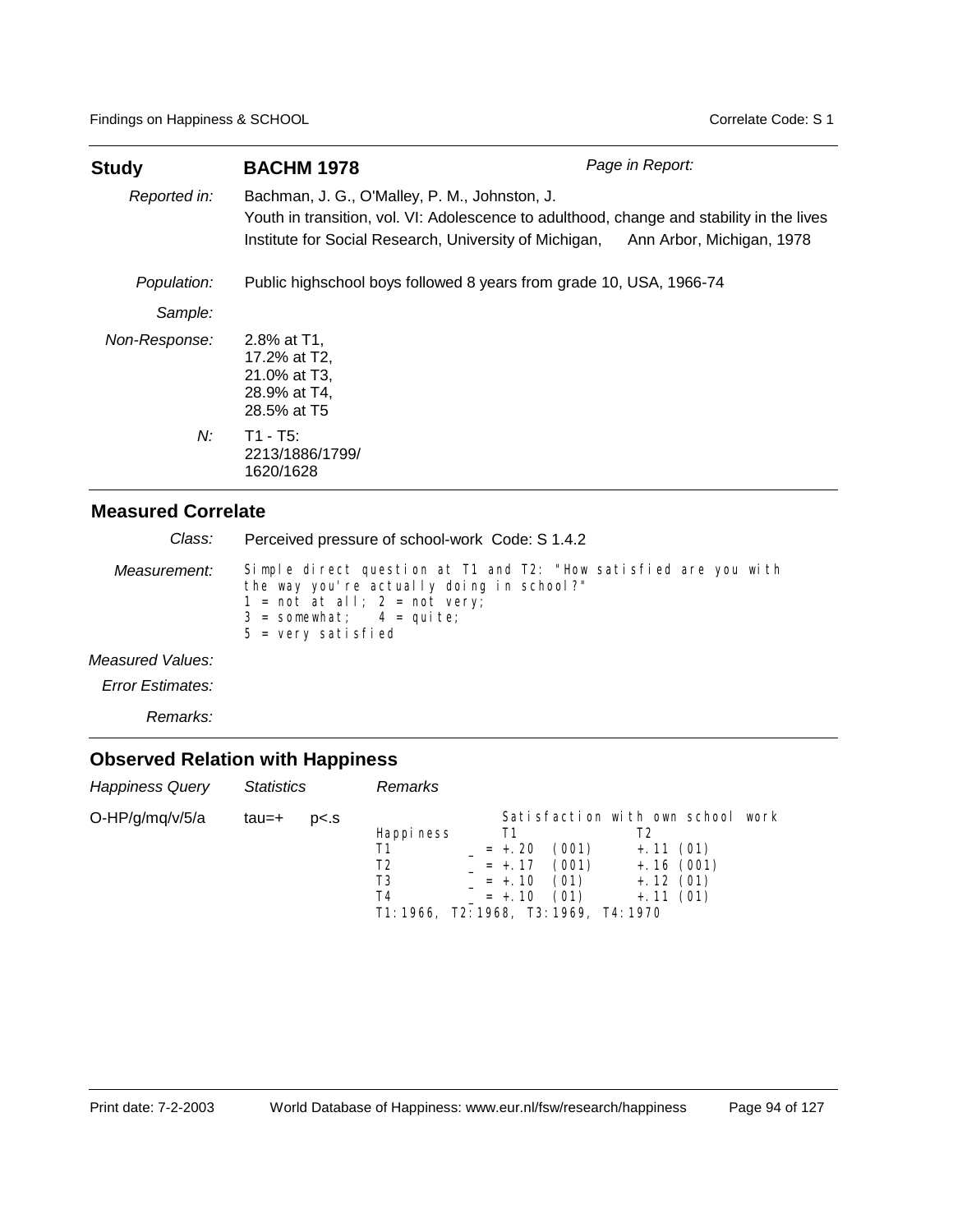| <b>Study</b>  | <b>GORMA 1971</b>                                                                                                                                                              | Page in Report: | 216/222 |  |  |  |
|---------------|--------------------------------------------------------------------------------------------------------------------------------------------------------------------------------|-----------------|---------|--|--|--|
| Reported in:  | Gorman, B.S.<br>A multivariate study of the relationship of cognitive control and cognitive style<br>Unpublished doctoral dissertation, 1971, City University of New York, USA |                 |         |  |  |  |
| Population:   | Undergraduate students, Nassau Community College, USA, 1970                                                                                                                    |                 |         |  |  |  |
| Sample:       |                                                                                                                                                                                |                 |         |  |  |  |
| Non-Response: | 4%, 3% refusal,<br>1% incomplete<br>information                                                                                                                                |                 |         |  |  |  |
| N:            | 67                                                                                                                                                                             |                 |         |  |  |  |

| Class:                  | Perceived pressure of school-work Code: S 1.4.2                                                                                                                                        |
|-------------------------|----------------------------------------------------------------------------------------------------------------------------------------------------------------------------------------|
| Measurement:            | Repeated closed question on immediate pressure during past day,<br>scored every day during one month: none / rather light / moderate<br>/ fairly heavy / very heavy / extremely heavy. |
| Measured Values:        |                                                                                                                                                                                        |
| <b>Error Estimates:</b> |                                                                                                                                                                                        |
| Remarks:                |                                                                                                                                                                                        |

| <b>Happiness Query</b>       | <i>Statistics</i> |    | Remarks |
|------------------------------|-------------------|----|---------|
| $A-ARE/mol/sqr/v/10/$ r=+.21 |                   | ns |         |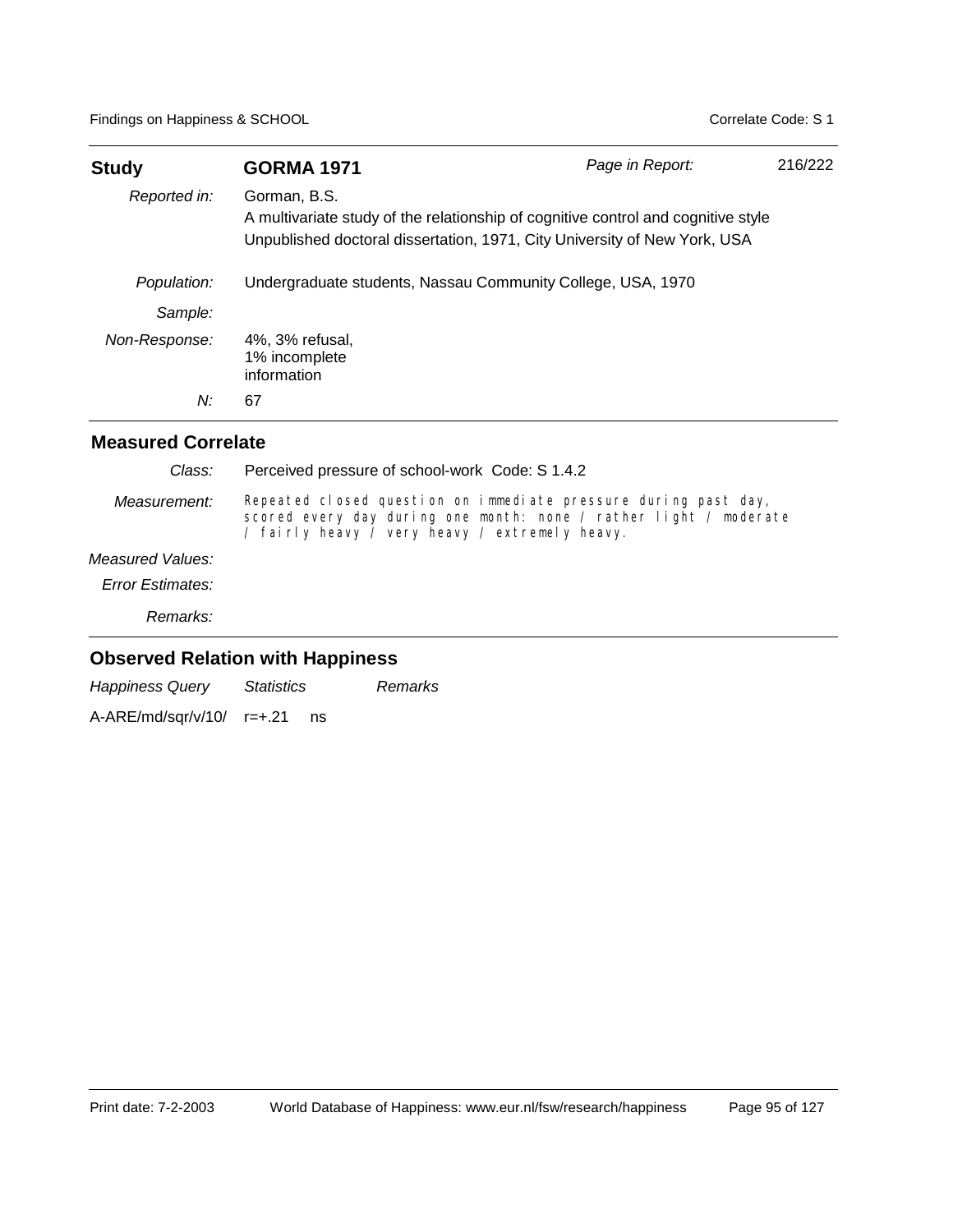| <b>Study</b>  | <b>GORMA 1971</b>                                                                                                                                                              | Page in Report: | 216/222 |  |  |
|---------------|--------------------------------------------------------------------------------------------------------------------------------------------------------------------------------|-----------------|---------|--|--|
| Reported in:  | Gorman, B.S.<br>A multivariate study of the relationship of cognitive control and cognitive style<br>Unpublished doctoral dissertation, 1971, City University of New York, USA |                 |         |  |  |
| Population:   | Undergraduate students, Nassau Community College, USA, 1970                                                                                                                    |                 |         |  |  |
| Sample:       |                                                                                                                                                                                |                 |         |  |  |
| Non-Response: | 4%, 3% refusal,<br>1% incomplete<br>information                                                                                                                                |                 |         |  |  |
| N:            | 67                                                                                                                                                                             |                 |         |  |  |

| Class:                  | Perceived pressure of school-work Code: S 1.4.2                                                                                                                                        |  |  |  |  |  |
|-------------------------|----------------------------------------------------------------------------------------------------------------------------------------------------------------------------------------|--|--|--|--|--|
| Measurement:            | Repeated closed question on immediate pressure during past day,<br>scored every day during one month: none / rather light / moderate<br>/ fairly heavy / very heavy / extremely heavy. |  |  |  |  |  |
| Measured Values:        |                                                                                                                                                                                        |  |  |  |  |  |
| <b>Error Estimates:</b> |                                                                                                                                                                                        |  |  |  |  |  |
| Remarks:                |                                                                                                                                                                                        |  |  |  |  |  |

| <b>Happiness Query</b> | <i>Statistics</i> | Remarks |
|------------------------|-------------------|---------|
| O-BW/c/sq/l/11/b       | $r = -07$<br>ns   |         |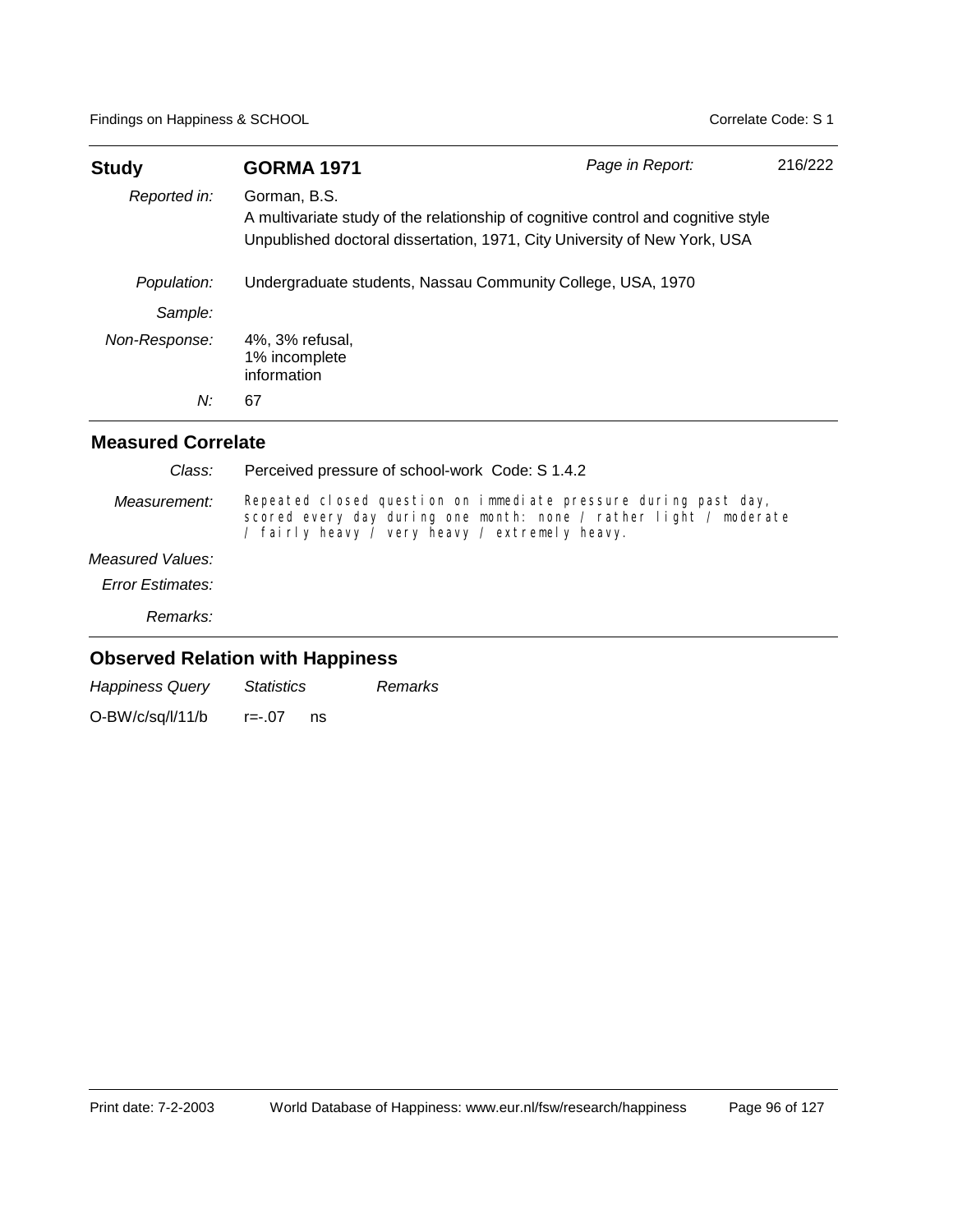| <b>Study</b>  | <b>WESSM 1966/1</b>                                                              | Page in Report: | 277 |
|---------------|----------------------------------------------------------------------------------|-----------------|-----|
| Reported in:  | Wessman, A.E. & Ricks, D.F.<br>Mood and Personality<br>Holt, 1966, New York, USA |                 |     |
| Population:   | Female college students, followed 6 weeks, Radcliffe, USA, 1957                  |                 |     |
| Sample:       |                                                                                  |                 |     |
| Non-Response: | 16%                                                                              |                 |     |
| N:            | 21                                                                               |                 |     |
|               |                                                                                  |                 |     |

| Class:                  | Perceived pressure of school-work Code: S 1.4.2                                                                                                                                        |
|-------------------------|----------------------------------------------------------------------------------------------------------------------------------------------------------------------------------------|
| Measurement:            | Repeated closed question on immediate pressure during past day,<br>scored every day during six weeks: none / rather light / moderate<br>/ fairly heavy / very heavy / extremely heavy. |
| Measured Values:        |                                                                                                                                                                                        |
| <b>Error Estimates:</b> |                                                                                                                                                                                        |
| Remarks:                |                                                                                                                                                                                        |

### **Observed Relation with Happiness**

*Happiness Query Statistics Remarks*

A-ARE/md/sqr/v/10/ r=-.33 ns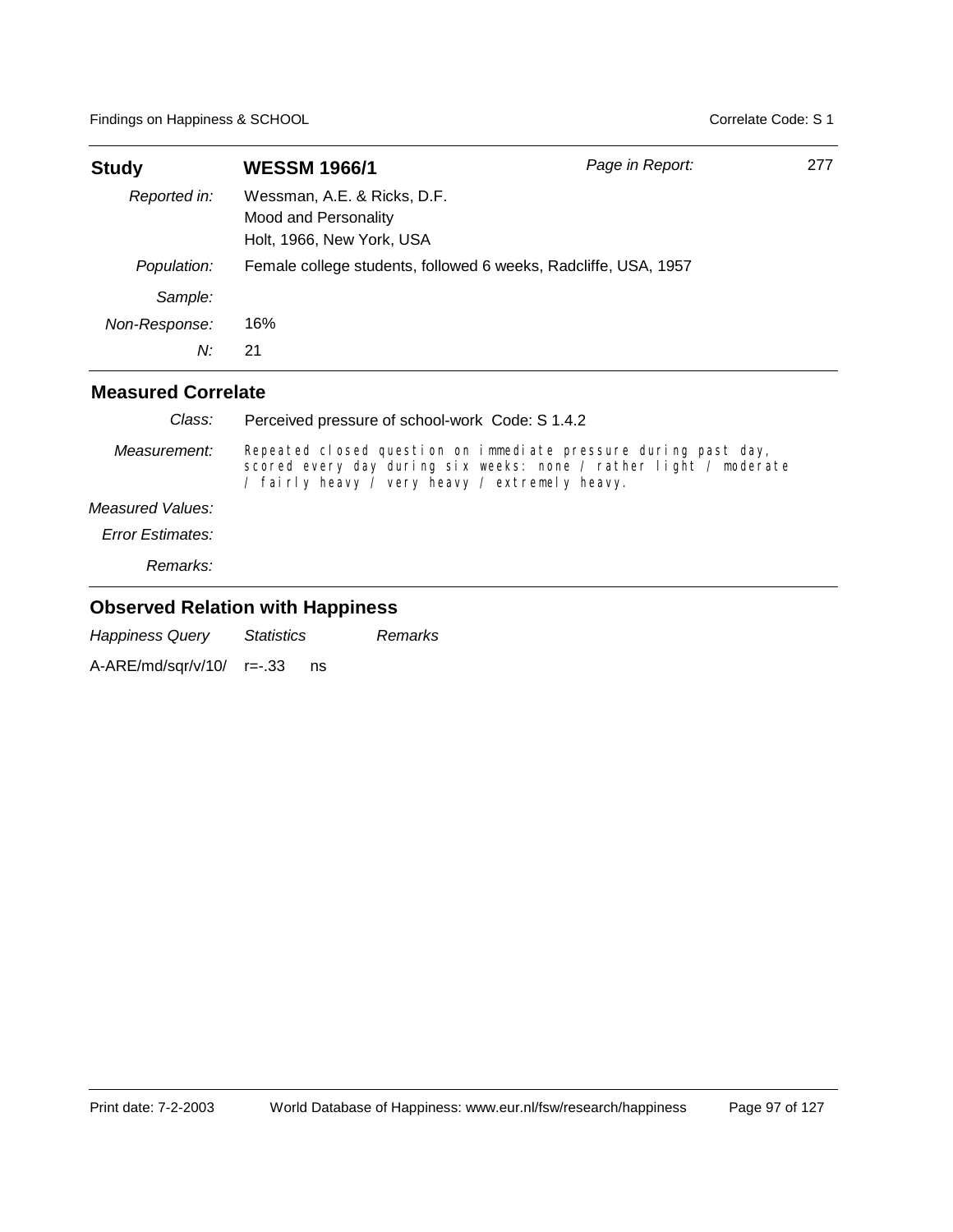| <b>Study</b>  | <b>WESSM 1966/2</b>                                                                  | Page in Report:                                                           | 66 |
|---------------|--------------------------------------------------------------------------------------|---------------------------------------------------------------------------|----|
| Reported in:  | Wessman, A.E. & Ricks, D.F.<br>Mood and personality<br>Holt, 1966, New York, USA     |                                                                           |    |
| Population:   |                                                                                      | Male college students, followed 3 years, Harvard University, USA, 1957-60 |    |
| Sample:       |                                                                                      |                                                                           |    |
| Non-Response: | $37\%:9$<br>dropouts,<br>incomplete;<br>about the same<br>happiness<br>distribution. |                                                                           |    |
| N:            | 17                                                                                   |                                                                           |    |

### **Measured Correlate**

| Class:                                  | Perceived pressure of school-work Code: S 1.4.2 |                                                                                                                                                                                        |  |  |  |  |
|-----------------------------------------|-------------------------------------------------|----------------------------------------------------------------------------------------------------------------------------------------------------------------------------------------|--|--|--|--|
| Measurement:                            |                                                 | Repeated closed question on immediate pressure during past day,<br>scored every day during six weeks: none / rather light / moderate<br>/ fairly heavy / very heavy / extremely heavy. |  |  |  |  |
| Measured Values:                        |                                                 |                                                                                                                                                                                        |  |  |  |  |
| <b>Error Estimates:</b>                 |                                                 |                                                                                                                                                                                        |  |  |  |  |
| Remarks:                                |                                                 |                                                                                                                                                                                        |  |  |  |  |
| <b>Observed Relation with Happiness</b> |                                                 |                                                                                                                                                                                        |  |  |  |  |
| <b>Happiness Query</b>                  | <i><b>Statistics</b></i>                        | <b>Remarks</b>                                                                                                                                                                         |  |  |  |  |

A-ARE/md/sqr/v/10/ r=-.34 ns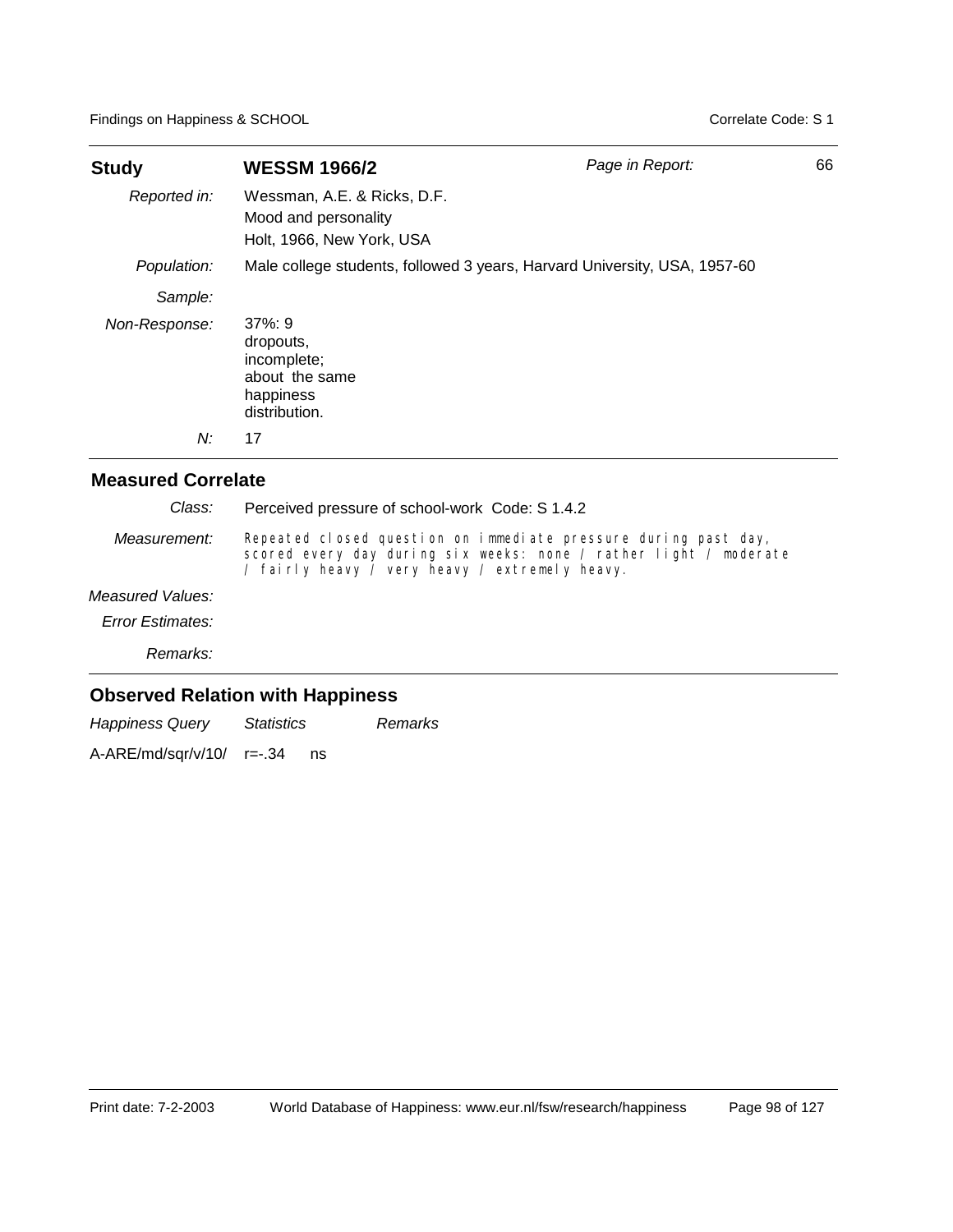| <b>Study</b>  | <b>BACHM 1978*</b>                                                                                                                                                                              | Page in Report:           |
|---------------|-------------------------------------------------------------------------------------------------------------------------------------------------------------------------------------------------|---------------------------|
| Reported in:  | Bachman, J. G., O'Malley, P. M., Johnston, J.<br>Youth in transition, vol. VI: Adolescence to adulthooud, change and stability in the<br>Institute for Social Research, University of Michigan, | Ann Arbor, Michigan, 1978 |
| Population:   | Public highschool boys followed 8 years from grade 10, USA, 1966-74                                                                                                                             |                           |
| Sample:       |                                                                                                                                                                                                 |                           |
| Non-Response: | 2.8% at T1,<br>17.2% at T2,<br>21.0% at T3,<br>28.9% at T4,<br>28.5% at T5                                                                                                                      |                           |
| N:            | $t1 - T5$ :<br>2213/1886/1799/<br>1620/1628                                                                                                                                                     |                           |

| Class:           | Satisfaction with own school-performance Code: S 1.4.3                                                                                                                                                                      |
|------------------|-----------------------------------------------------------------------------------------------------------------------------------------------------------------------------------------------------------------------------|
| Measurement:     | Simple direct question at T1 and T2:<br>"How satisfied are you with the way you're actually doing in<br>school?"<br>$1 = \text{not at all}; 2 = \text{not very};$<br>$3 =$ somewhat; $4 =$ quite; $5 =$ very<br>sati sfi ed |
| Measured Values: |                                                                                                                                                                                                                             |
|                  |                                                                                                                                                                                                                             |

*Error Estimates:*

*Remarks:*

| <b>Happiness Query</b> | <b>Statistics</b> |                | <b>Remarks</b>                                                               |                              |    |                               |                                                                                       |      |
|------------------------|-------------------|----------------|------------------------------------------------------------------------------|------------------------------|----|-------------------------------|---------------------------------------------------------------------------------------|------|
| O-HP/g/mq/v/5/a        | tau=+             | p <sub>5</sub> | Happi ness<br>Τ1<br>Τ2<br>T3<br>T4<br>T1: 1966, T2: 1968, T3: 1969, T4: 1970 | $= +.10(01)$<br>$= +.10(01)$ | Т1 | $= +20(001)$<br>$= +.17(001)$ | Satisfaction with own school<br>$+.11(01)$<br>$+.16(001)$<br>$+.12(01)$<br>$+.11(01)$ | work |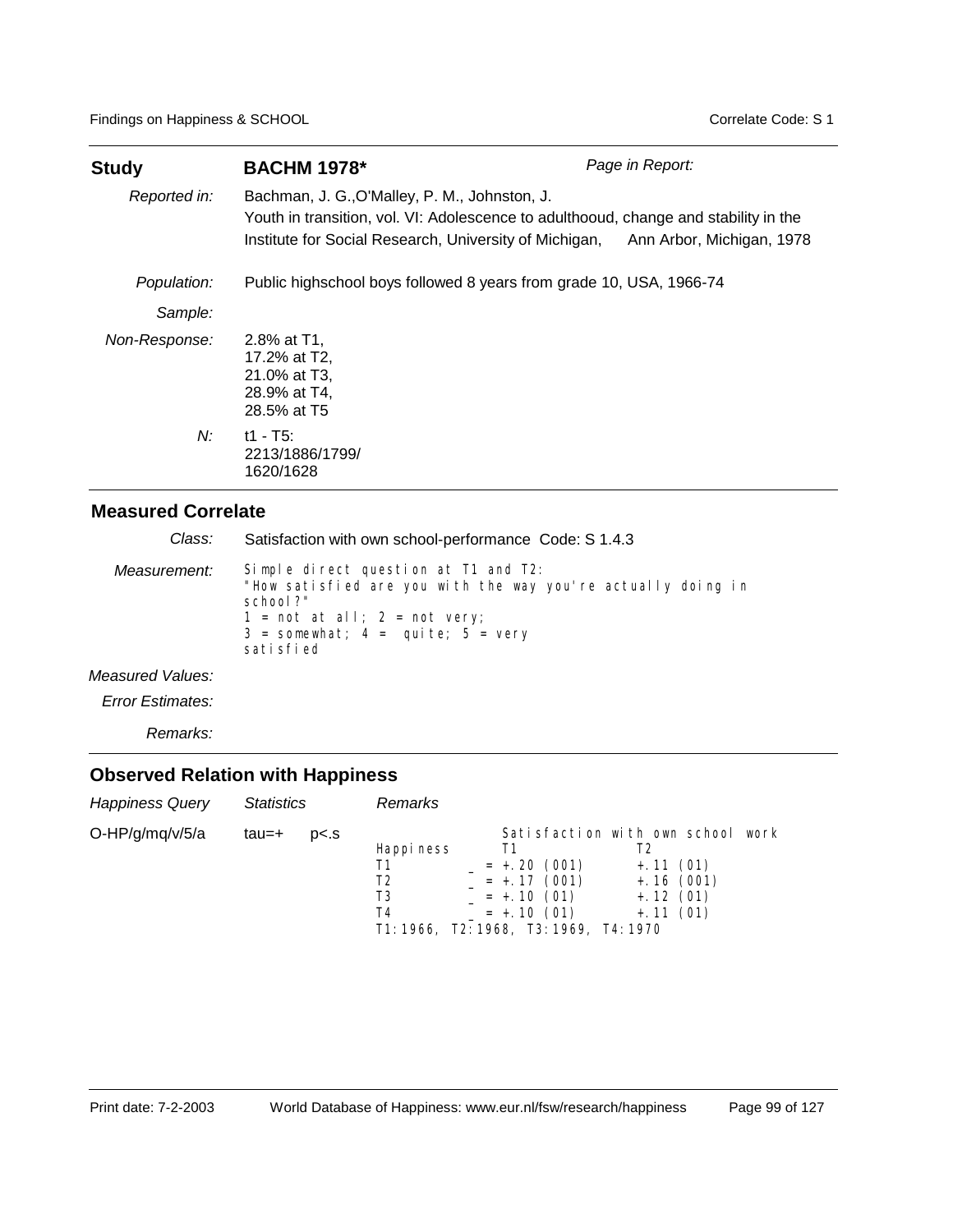| <b>Study</b>                                                                                                                                                 | <b>ANDRE 1976/5</b>                                          | Page in Report: |  |  |
|--------------------------------------------------------------------------------------------------------------------------------------------------------------|--------------------------------------------------------------|-----------------|--|--|
| Andrews, F.M. & Withey, S.B.<br>Reported in:<br>Social Indicators of Well-being: Americans' Perceptions of Life Quality<br>Plenum Press, 1976, New York, USA |                                                              |                 |  |  |
| Population:                                                                                                                                                  | 18+ aged, general public, non-institutionalized, USA, 1973/7 |                 |  |  |
| Sample:                                                                                                                                                      |                                                              |                 |  |  |
| Non-Response:                                                                                                                                                |                                                              |                 |  |  |
| N:                                                                                                                                                           | 222                                                          |                 |  |  |
| <b>Measured Correlate</b>                                                                                                                                    |                                                              |                 |  |  |
| $C_{\text{loor}}$                                                                                                                                            | Cotinfootion with school fooilities Code: C 4 A A            |                 |  |  |

| Giass: G         | Satisfaction with school-facilities Code: S 1.4.4                                                                                                                                   |
|------------------|-------------------------------------------------------------------------------------------------------------------------------------------------------------------------------------|
| Measurement:     | Closed question: "How do you feel about the schools in this area?"<br>Rated on a 7-point scale: terrible/ unhappy/ mostly dissatisfied/<br>mixed/mostly satisfied/pleased/delighted |
| Measured Values: |                                                                                                                                                                                     |
| Error Estimates: |                                                                                                                                                                                     |
| Remarks:         |                                                                                                                                                                                     |

### **Observed Relation with Happiness**

*Happiness Query Statistics Remarks*

O-DT/u/sqt/v/7/a r=+.41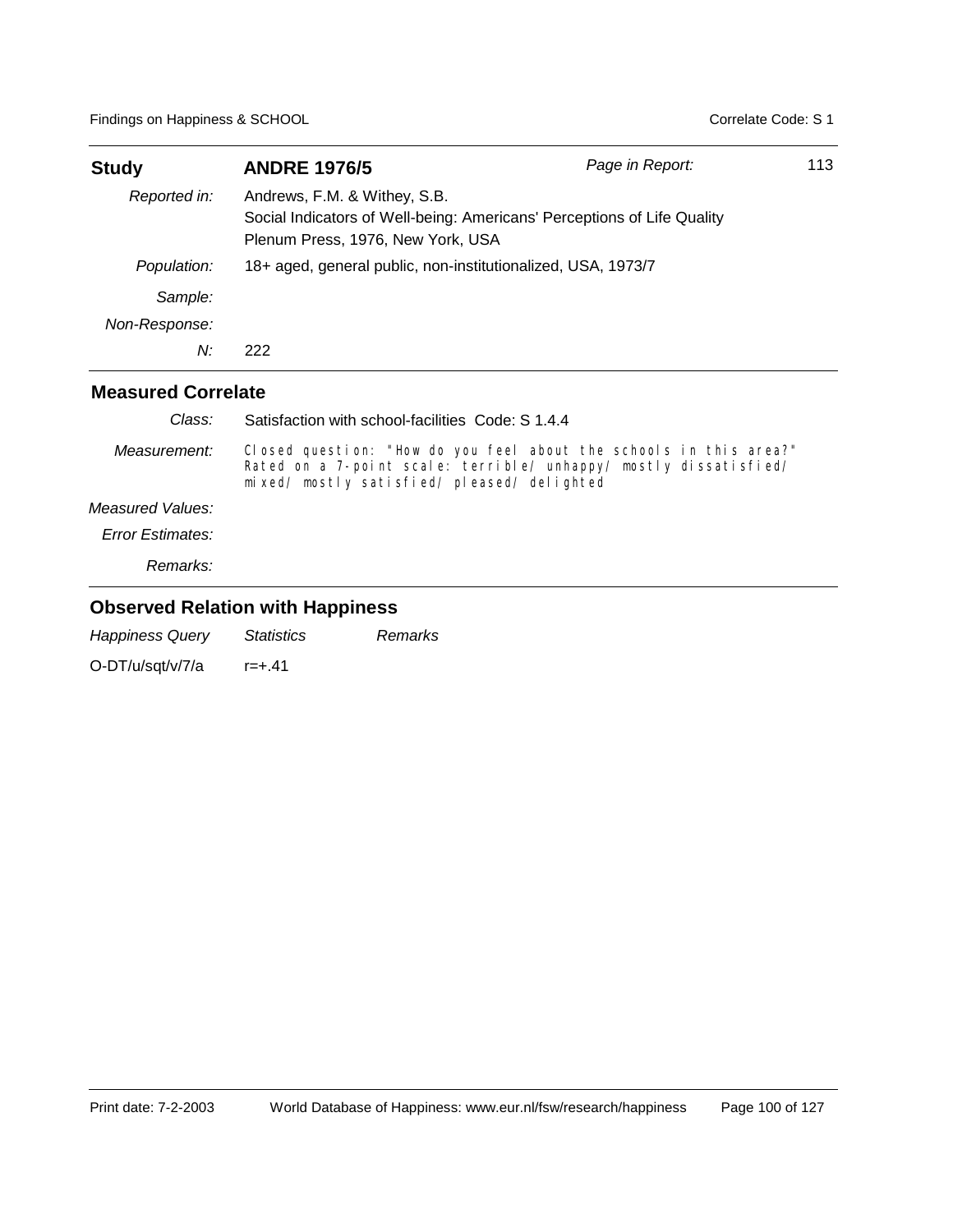| <b>Study</b>              | <b>BUTTE 1977</b>                                                                                                                             | Page in Report: | 358 |
|---------------------------|-----------------------------------------------------------------------------------------------------------------------------------------------|-----------------|-----|
| Reported in:              | Buttel, F.H. & Martinson, O.B.<br>Ideology and social indicators of the quality of life<br>Social Indicators Research, vol 4, 1977, p.353-369 |                 |     |
| Population:               | 18+ aged, general public, Winconsin USA, 1974                                                                                                 |                 |     |
| Sample:                   |                                                                                                                                               |                 |     |
| Non-Response:             |                                                                                                                                               |                 |     |
| N:                        | 548                                                                                                                                           |                 |     |
| <b>Measured Correlate</b> |                                                                                                                                               |                 |     |

| Class:                  | Satisfaction with school-facilities Code: S 1.4.4                                                                                                                                                                                            |
|-------------------------|----------------------------------------------------------------------------------------------------------------------------------------------------------------------------------------------------------------------------------------------|
| Measurement:            | Single closed question rated on a 5-point scale: How do you feel<br>about the quality of public schools in this school district, do<br>you think they are: very good / fairly good / both good and bad /<br>not very good / not good at all. |
| Measured Values:        |                                                                                                                                                                                                                                              |
| <b>Error Estimates:</b> |                                                                                                                                                                                                                                              |

*Remarks:*

| <b>Happiness Query</b> | <i>Statistics</i> |    | Remarks |
|------------------------|-------------------|----|---------|
| O-HL/c/sq/v/7/a        | r=+.07            | ns |         |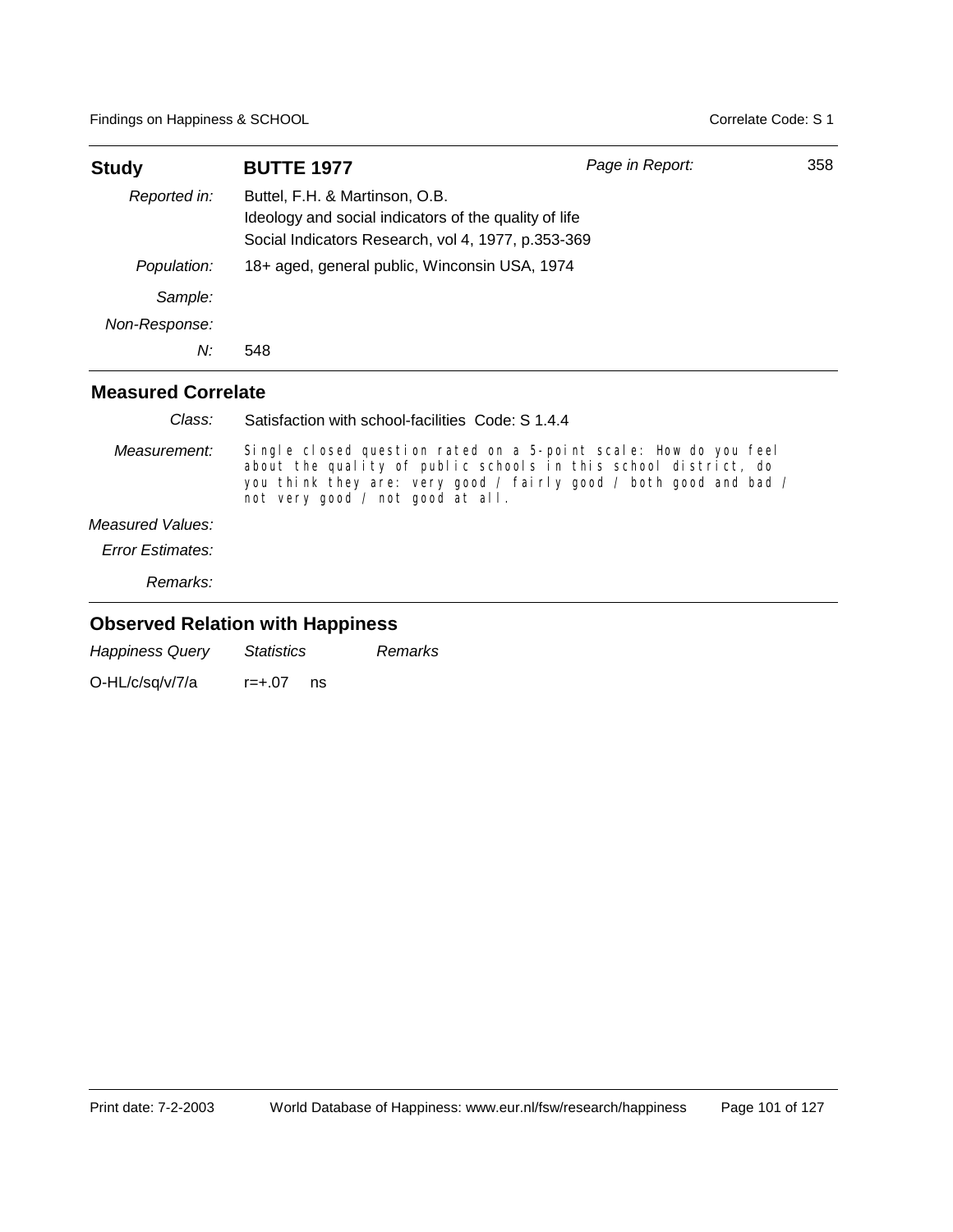| <b>Study</b>              | <b>BUTTE 1977</b>                                                                                                                             | Page in Report: | 358 |
|---------------------------|-----------------------------------------------------------------------------------------------------------------------------------------------|-----------------|-----|
| Reported in:              | Buttel, F.H. & Martinson, O.B.<br>Ideology and social indicators of the quality of life<br>Social Indicators Research, vol 4, 1977, p.353-369 |                 |     |
| Population:               | 18+ aged, general public, Winconsin USA, 1974                                                                                                 |                 |     |
| Sample:                   |                                                                                                                                               |                 |     |
| Non-Response:             |                                                                                                                                               |                 |     |
| N:                        | 548                                                                                                                                           |                 |     |
| <b>Measured Correlate</b> |                                                                                                                                               |                 |     |

| Class:                  | Satisfaction with school-facilities Code: S 1.4.4                                                                                                                                                                                            |
|-------------------------|----------------------------------------------------------------------------------------------------------------------------------------------------------------------------------------------------------------------------------------------|
| Measurement:            | Single closed question rated on a 5-point scale: How do you feel<br>about the quality of public schools in this school district, do<br>you think they are: very good / fairly good / both good and bad /<br>not very good / not good at all. |
| Measured Values:        |                                                                                                                                                                                                                                              |
| <b>Error Estimates:</b> |                                                                                                                                                                                                                                              |

*Remarks:*

| <b>Happiness Query</b> | <i>Statistics</i>    |  | Remarks |
|------------------------|----------------------|--|---------|
| O-SLW/u/sq/v/7/b       | $r = +.19$ $p < .05$ |  |         |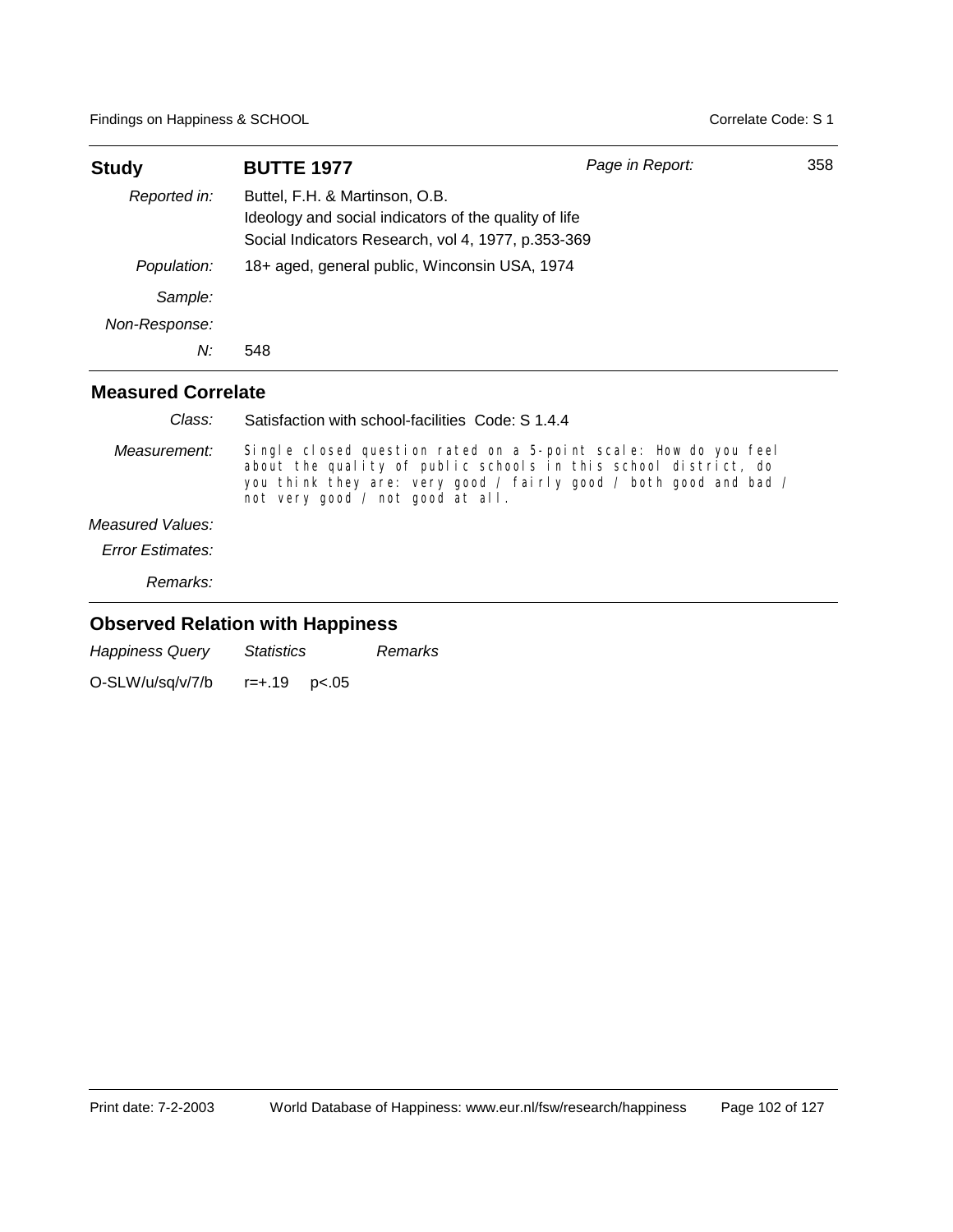| <b>Study</b>              | <b>BUTTE 1977</b>                                                                                                                             | Page in Report: | 358 |
|---------------------------|-----------------------------------------------------------------------------------------------------------------------------------------------|-----------------|-----|
| Reported in:              | Buttel, F.H. & Martinson, O.B.<br>Ideology and social indicators of the quality of life<br>Social Indicators Research, vol 4, 1977, p.353-369 |                 |     |
| Population:               | 18+ aged, general public, Winconsin USA, 1974                                                                                                 |                 |     |
| Sample:                   |                                                                                                                                               |                 |     |
| Non-Response:             |                                                                                                                                               |                 |     |
| N:                        | 548                                                                                                                                           |                 |     |
| <b>Measured Correlate</b> |                                                                                                                                               |                 |     |

| Class:                               | Satisfaction with school-facilities Code: S 1.4.4                                                                                                                                                                                            |
|--------------------------------------|----------------------------------------------------------------------------------------------------------------------------------------------------------------------------------------------------------------------------------------------|
| Measurement:                         | Single closed question rated on a 5-point scale: How do you feel<br>about the quality of public schools in this school district, do<br>you think they are: very good / fairly good / both good and bad /<br>not very good / not good at all. |
| Measured Values:<br>Frror Estimates: |                                                                                                                                                                                                                                              |
|                                      |                                                                                                                                                                                                                                              |

*Remarks:*

| <b>Happiness Query</b> | <i>Statistics</i>    |  | Remarks |
|------------------------|----------------------|--|---------|
| C-A/u/sq/v/7/a         | $r = +.19$ $p < .05$ |  |         |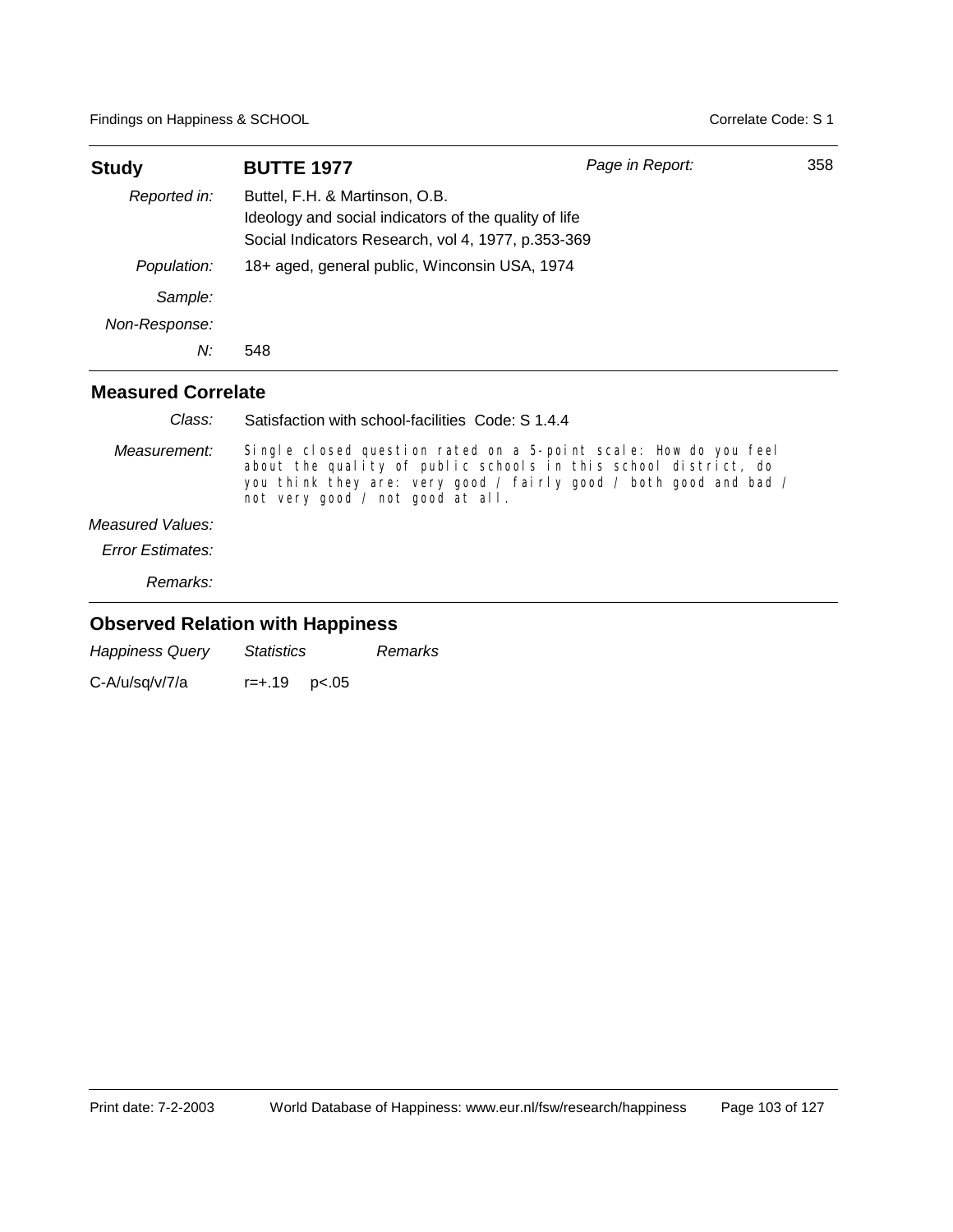| <b>Study</b>  | <b>CONST 1965</b>                                                                                                                                   | Page in Report: | 71 |
|---------------|-----------------------------------------------------------------------------------------------------------------------------------------------------|-----------------|----|
| Reported in:  | Constantinople, A.P.<br>Some correlates of happiness and unhappiness in college students.<br>Unpublished doctoral dissertation, 1965, University of | Rochester, USA. |    |
| Population:   | College students, University of Rochester, USA, 1965                                                                                                |                 |    |
| Sample:       |                                                                                                                                                     |                 |    |
| Non-Response: | 30% (take home<br>questionnaire).                                                                                                                   |                 |    |
| N:            | 952                                                                                                                                                 |                 |    |

| Class:           | Satisfaction with school-facilities Code: S 1.4.4                                                                                                                                                                    |                       |
|------------------|----------------------------------------------------------------------------------------------------------------------------------------------------------------------------------------------------------------------|-----------------------|
| Measurement:     | 1. Closed question on satisfaction with<br>student at the<br>University of Rochester, rated on a<br>7-point graphic scale extremely dis-<br>satisfied / neither satisfied nor<br>dissatisfied / extremely satisfied. | one's experience as a |
|                  | 2. Direct yes/no question: 'Given the<br>same al ternatives, would you again<br>choose to come to the University of<br>Rochester?'                                                                                   |                       |
| Measured Values: |                                                                                                                                                                                                                      |                       |
| Error Estimates: |                                                                                                                                                                                                                      |                       |
| Remarks:         |                                                                                                                                                                                                                      |                       |

| <b>Happiness Query</b> | <b>Statistics</b> |       | <b>Remarks</b>                                                                                                    |  |
|------------------------|-------------------|-------|-------------------------------------------------------------------------------------------------------------------|--|
| A-AOL/cy/sq/v/10/a     | $DM=+$            | p<.01 | 1. The happy students had a mean score of 5.5<br>the unhappy a score of 3.7<br>and                                |  |
|                        | $D%=+$            |       |                                                                                                                   |  |
|                        |                   |       |                                                                                                                   |  |
|                        |                   |       |                                                                                                                   |  |
|                        |                   |       | 2. 71% of the happy students and 37.5% of the<br>unhappy students responded affirmatively.                        |  |
|                        |                   |       | The 16 most happy and the 16 most unhappy stu-<br>dents in each of 8 sex/class groups $(N=256)$<br>were compared. |  |
|                        |                   |       |                                                                                                                   |  |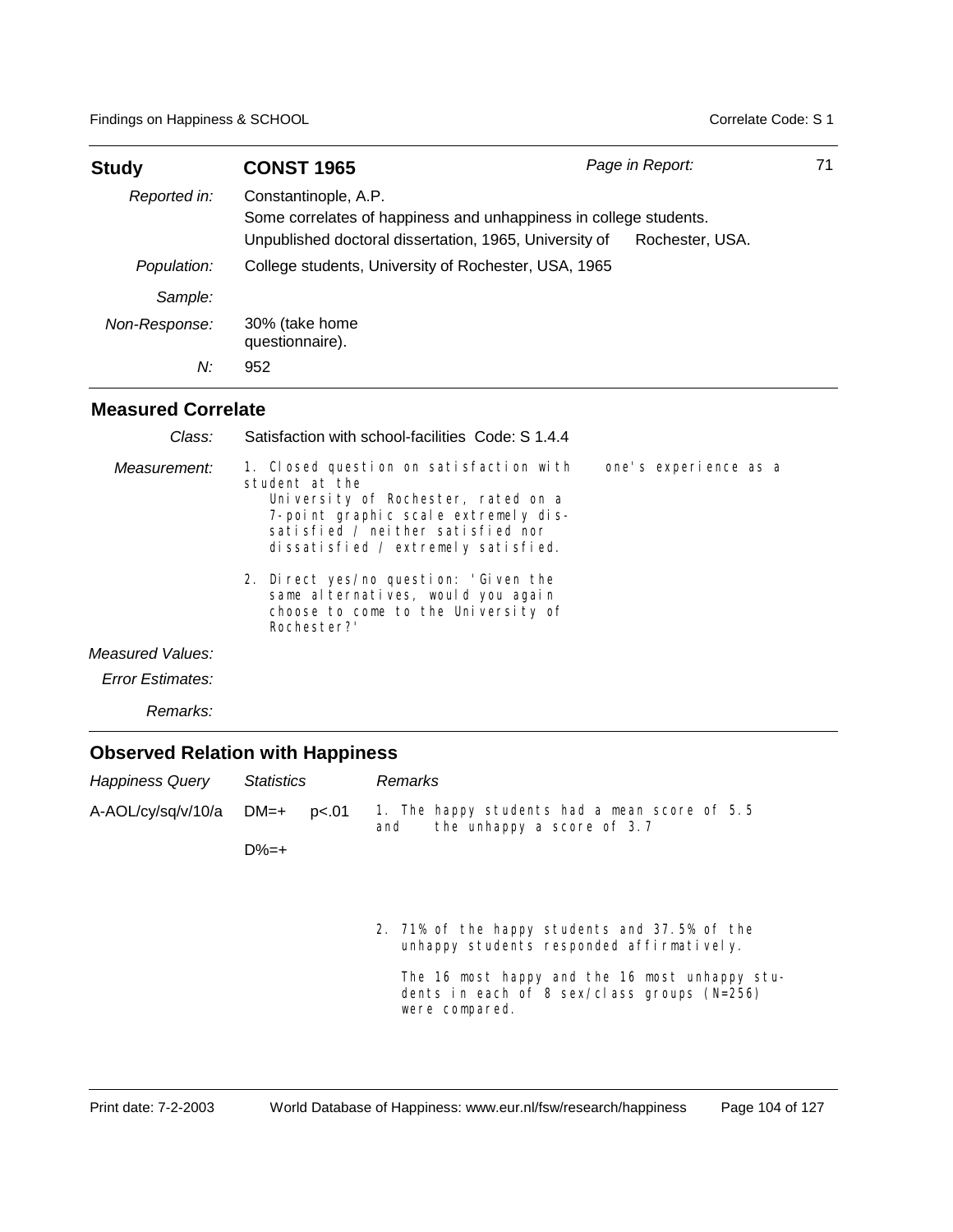| <b>Study</b>  | <b>CONST 1965</b>                                                                                                                                   | Page in Report: | 71 |
|---------------|-----------------------------------------------------------------------------------------------------------------------------------------------------|-----------------|----|
| Reported in:  | Constantinople, A.P.<br>Some correlates of happiness and unhappiness in college students.<br>Unpublished doctoral dissertation, 1965, University of | Rochester, USA. |    |
| Population:   | College students, University of Rochester, USA, 1965                                                                                                |                 |    |
| Sample:       |                                                                                                                                                     |                 |    |
| Non-Response: | 30% (take home<br>questionnaire).                                                                                                                   |                 |    |
| N:            | 952                                                                                                                                                 |                 |    |

#### **Measured Correlate**

| 1. Closed question rated on a 7-point<br>graphic scale on<br>Measurement:<br>satisfaction with<br>one's experience as a student at the<br>University of Rochester: extremely<br>dissatisfied / neither satisfied nor<br>dissatisfied / extremely satisfied.<br>2. Direct yes / no question: 'Given the<br>same al ternatives, would you again<br>choose to come to the University of<br>Rochester?'<br>Measured Values:<br>Error Estimates:<br>Remarks: | Class: | Satisfaction with school-facilities Code: S 1.4.4 |  |
|---------------------------------------------------------------------------------------------------------------------------------------------------------------------------------------------------------------------------------------------------------------------------------------------------------------------------------------------------------------------------------------------------------------------------------------------------------|--------|---------------------------------------------------|--|
|                                                                                                                                                                                                                                                                                                                                                                                                                                                         |        |                                                   |  |
|                                                                                                                                                                                                                                                                                                                                                                                                                                                         |        |                                                   |  |
|                                                                                                                                                                                                                                                                                                                                                                                                                                                         |        |                                                   |  |
|                                                                                                                                                                                                                                                                                                                                                                                                                                                         |        |                                                   |  |

### **Observed Relation with Happiness**

| <b>Happiness Query</b> | Statistics |       | Remarks |
|------------------------|------------|-------|---------|
| A-AOL/cy/sq/v/10/a     | DM=+       | p<.01 |         |

Analysis on the basis of the 16 most and 16 least happy Ss in each of the 8 sex/class group: (N=256) D%=+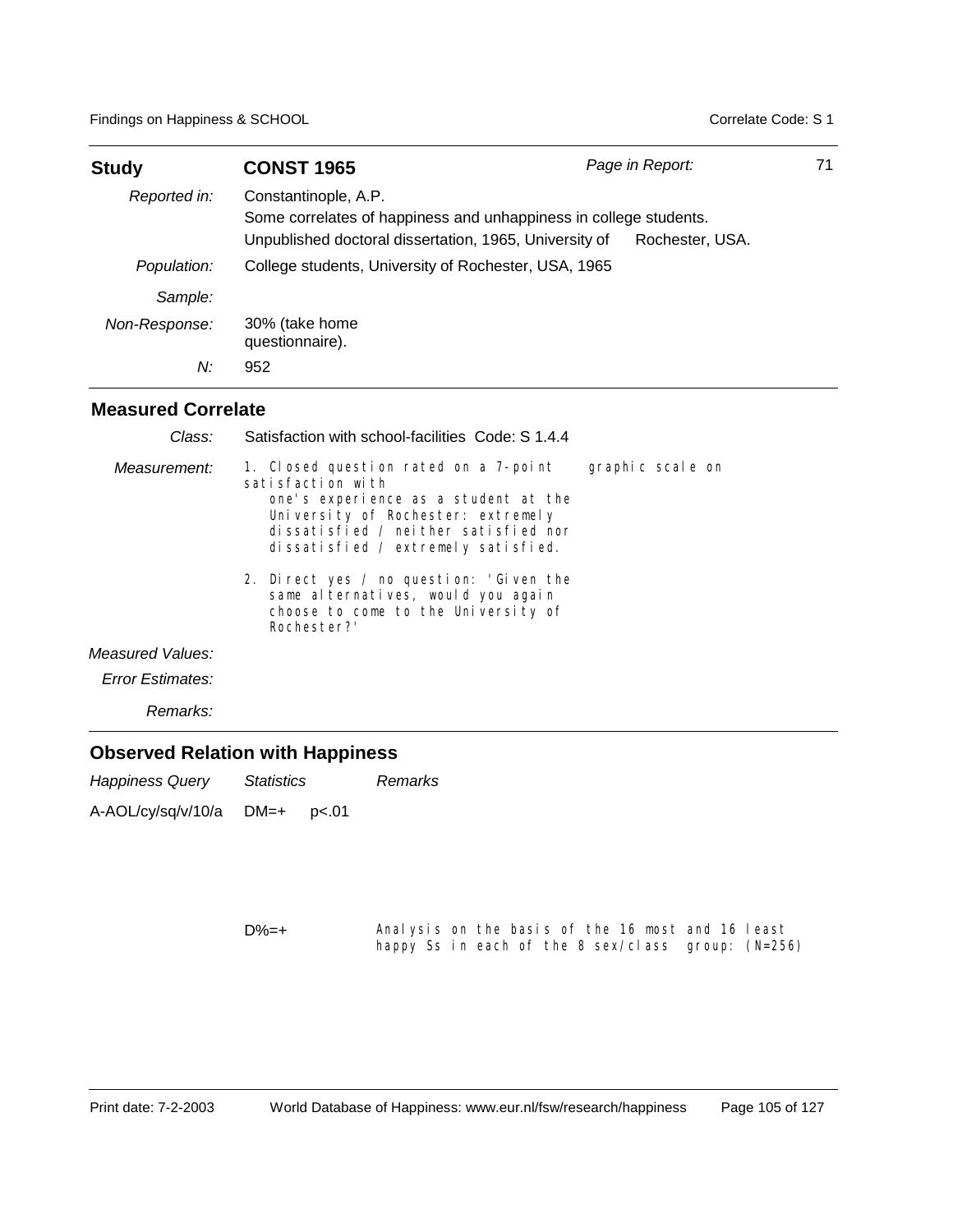| <b>Study</b>  | <b>HULIN 1969</b>                                                        | Page in Report:                                                                          | 285 |
|---------------|--------------------------------------------------------------------------|------------------------------------------------------------------------------------------|-----|
| Reported in:  | Hulin, C.L.<br>Journal of Applied Psychology, 1969, vol. 53, p. 279-291. | Sources of variation in job and life satisfaction: The role of community and job-related |     |
| Population:   | White collar workers, living in company towns, Columbia Canada, 196?     |                                                                                          |     |
| Sample:       |                                                                          |                                                                                          |     |
| Non-Response: | <b>24%</b>                                                               |                                                                                          |     |
| N:            | 470                                                                      |                                                                                          |     |

| Class:                  | Satisfaction with school-facilities Code: S 1.4.4                                                                                                                    |
|-------------------------|----------------------------------------------------------------------------------------------------------------------------------------------------------------------|
| Measurement:            | Question rated on a graphic rating scale very dissatisfied /<br>somewhat dissatisfied / neither dissatisfied nor satisfied /<br>somewhat satisfied / very satisfied. |
| Measured Values:        |                                                                                                                                                                      |
| <b>Error Estimates:</b> |                                                                                                                                                                      |
| <i>Remarks:</i>         |                                                                                                                                                                      |
|                         |                                                                                                                                                                      |

| <b>Happiness Query</b> | <i>Statistics</i> |     | Remarks |                                                     |
|------------------------|-------------------|-----|---------|-----------------------------------------------------|
| O-SLu/g/sq/f/7/a       | $r = +$           | D<. |         | Males : $r = +.15$ (01)<br>Females: $r = +.07$ (ns) |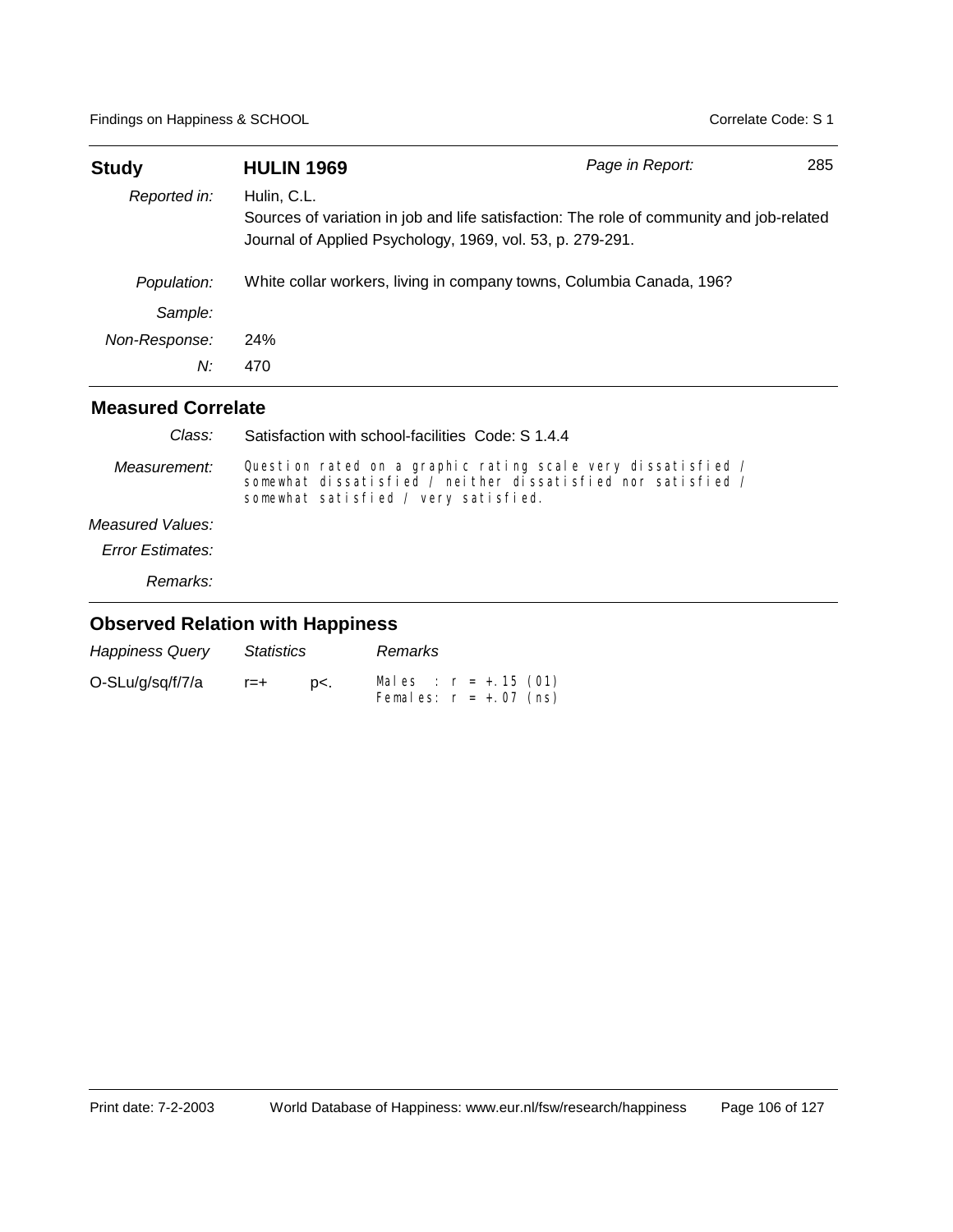| <b>Study</b>  | <b>HULIN 1969</b>                                                                                                                                                    | Page in Report: | 285 |
|---------------|----------------------------------------------------------------------------------------------------------------------------------------------------------------------|-----------------|-----|
| Reported in:  | Hulin, C.L.<br>Sources of variation in job and life satisfaction: The role of community and job-related<br>Journal of Applied Psychology, 1969, vol. 53, p. 279-291. |                 |     |
| Population:   | White collar workers, living in company towns, Columbia Canada, 196?                                                                                                 |                 |     |
| Sample:       |                                                                                                                                                                      |                 |     |
| Non-Response: | 24%                                                                                                                                                                  |                 |     |
| N:            | 470                                                                                                                                                                  |                 |     |

| Class:                  | Satisfaction with school-facilities Code: S 1.4.4                                                                                                                    |
|-------------------------|----------------------------------------------------------------------------------------------------------------------------------------------------------------------|
| Measurement:            | Question rated on a graphic rating scale very dissatisfied /<br>somewhat dissatisfied / neither dissatisfied nor satisfied /<br>somewhat satisfied / very satisfied. |
| Measured Values:        |                                                                                                                                                                      |
| <b>Error Estimates:</b> |                                                                                                                                                                      |
| Remarks:                |                                                                                                                                                                      |
|                         |                                                                                                                                                                      |

| <b>Happiness Query</b> | <i>Statistics</i> |     | Remarks |                                                      |  |
|------------------------|-------------------|-----|---------|------------------------------------------------------|--|
| O-SLu/g/sq/f/7/a       | r=+               | D<. |         | Males : $r = +.12$ (05)<br>Females: $r = +0.08$ (ns) |  |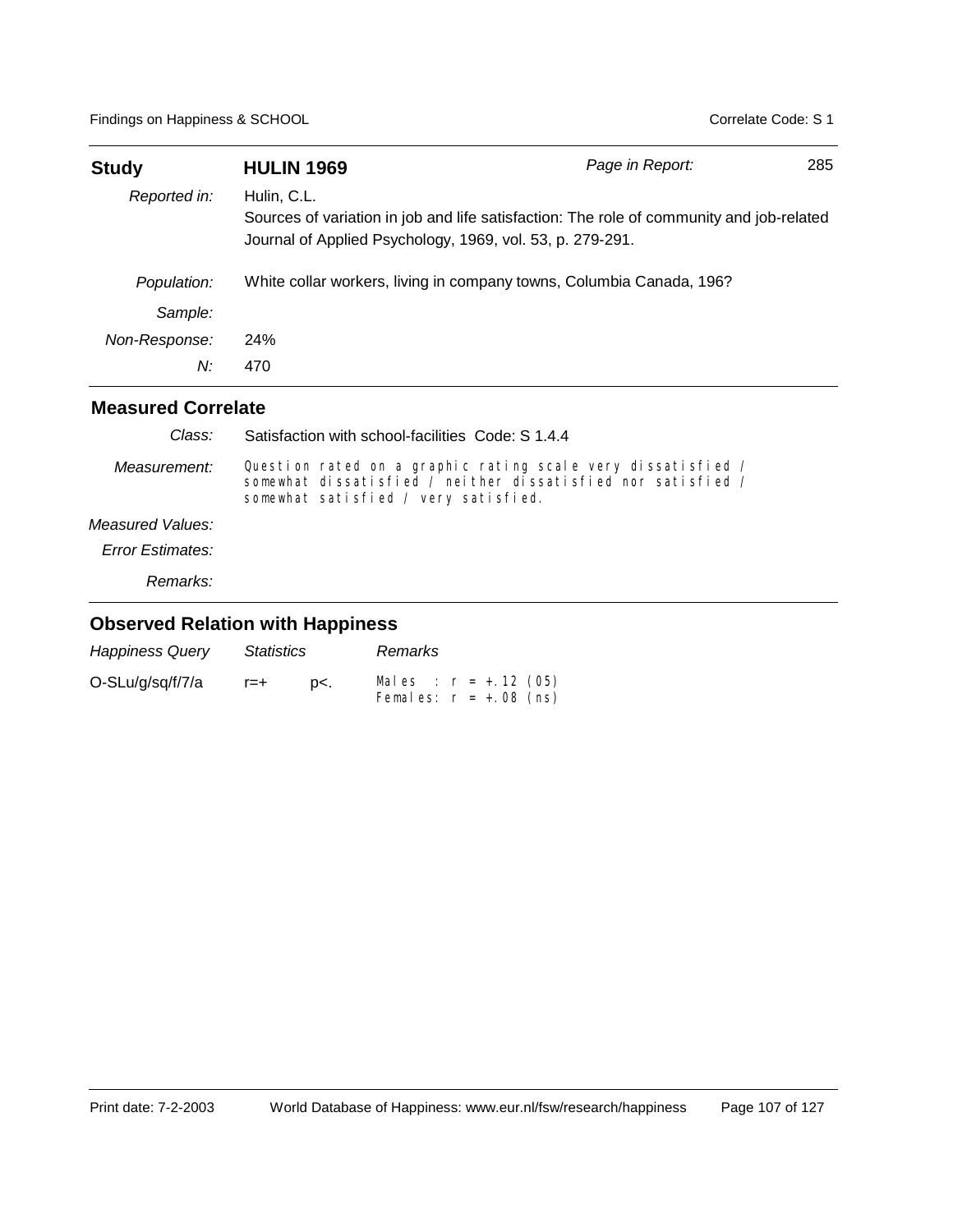| <b>Appendix 1</b><br><b>Happiness Query Code</b> | <b>Queries on Happiness used in reported Studies</b><br><b>Full Text</b>                                                                                                                                                                                                                                                                                                                                                                       |
|--------------------------------------------------|------------------------------------------------------------------------------------------------------------------------------------------------------------------------------------------------------------------------------------------------------------------------------------------------------------------------------------------------------------------------------------------------------------------------------------------------|
| A-AOL/cq/sq/v/10/a                               | Selfreport on single question:                                                                                                                                                                                                                                                                                                                                                                                                                 |
|                                                  | "Mood is usually applied to states lasting for minutes or hours, but most people<br>can estimate their average or typical mood over a long period of time. Using the<br>following scale, please indicate which statement best describes your typical mood<br>for the current spring semester. Draw a circle around the number of the statement<br>which best describes your average level of happiness or unhappiness during this<br>semester. |
|                                                  | 10 Complete elation, rapturous joy and soaring ecstacy<br>Very elated and in very high spirits. Tremendous<br>9<br>delight and buyoancy                                                                                                                                                                                                                                                                                                        |
|                                                  | Elated and in high spirits<br>8<br>Feeling very good and cheerfull<br>7<br>6<br>Feeling pretty good, "OK"                                                                                                                                                                                                                                                                                                                                      |
|                                                  | Feeling a little bit low. Just so-so<br>5<br>Spirits low and somewhat "blue"<br>4<br>3<br>Depressed and feeling very low.<br>Definitely "blue"                                                                                                                                                                                                                                                                                                 |
|                                                  | $\overline{2}$<br>Tremendously depressed.<br>Feeling terrible, really miserable, "just awfull"<br>Utter depression and gloom. Completely down.<br>1                                                                                                                                                                                                                                                                                            |
| A-AOL/cy/sq/v/10/a                               | All is black and leaden. Wish it were all over.<br>Selfreport on single question:                                                                                                                                                                                                                                                                                                                                                              |
|                                                  | "In thinking over the past year, indicate how elated or depressed, happy or<br>unhappy you have felt?"<br>10 Complete elation, rapturous joy and soaring ecstacy<br>Very elated and in very high spirits. Tremendous delight<br>9                                                                                                                                                                                                              |
|                                                  | and buyoancy.<br>Elated and in high spirits.<br>8<br>Feeling very good and cheerfull.<br>7<br>Feeling pretty good, "OK".<br>6                                                                                                                                                                                                                                                                                                                  |
|                                                  | Feeling a little bit low. Just so-so.<br>5<br>4<br>Spirits low and somewhat "blue".<br>3<br>Depressed and feeling very low. Definitely "blue".<br>Tremendously depressed.<br>2                                                                                                                                                                                                                                                                 |
|                                                  | Feeling terrible, really miserable, "just awfull".<br>Utter depression and gloom. Completely down.<br>1<br>All is black and leaden. Wish it were all over.                                                                                                                                                                                                                                                                                     |
| A-AOL/g/sq/v/5/a                                 | Selfreport on single question:                                                                                                                                                                                                                                                                                                                                                                                                                 |
|                                                  | "In general, how would you say you feel most of the time - in good spirits or in low<br>spirits?"<br>5 very good spirits<br>4 fairly good spirits<br>3 neither good spirits nor low spirits                                                                                                                                                                                                                                                    |
|                                                  | 2 fairly low spirits                                                                                                                                                                                                                                                                                                                                                                                                                           |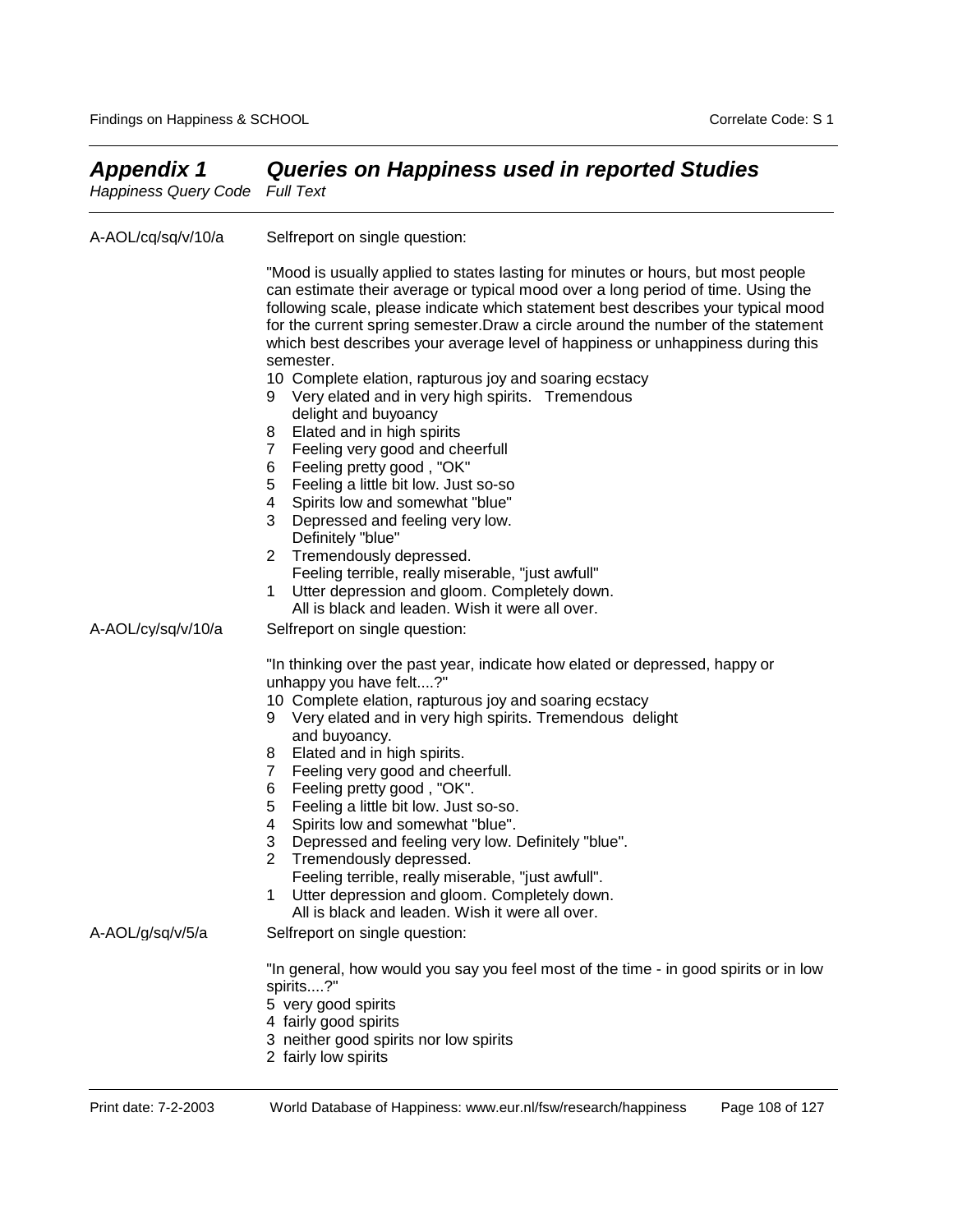| A-AOL/m/sq/v/5/a    | 1 very low spirits.<br>Single direct question:<br>'How are you feeling now?'<br>5 very good<br>4 good<br>3 neither good nor poor<br>2 poor<br>1 very poor                                                                                                                                                                                                                                                                                                                                                                                                                                                                                                                                                                                                                                                                                                                         |
|---------------------|-----------------------------------------------------------------------------------------------------------------------------------------------------------------------------------------------------------------------------------------------------------------------------------------------------------------------------------------------------------------------------------------------------------------------------------------------------------------------------------------------------------------------------------------------------------------------------------------------------------------------------------------------------------------------------------------------------------------------------------------------------------------------------------------------------------------------------------------------------------------------------------|
| A-ARE/md/sqr/v/10/a | Original text in Danish:<br>'Hyordan har du det for tiden?<br>5 meget godt<br>4 godt<br>3 hverken godt eller darligt<br>2 dårligt<br>1 meget dårligt<br>Selfreport on single question, repeated every evening before retiring during 3<br>weeks (experience sampling).                                                                                                                                                                                                                                                                                                                                                                                                                                                                                                                                                                                                            |
|                     | "On the average, how happy or unhappy did you feel today?"<br>Extremely unhappy. Utterly depressed. Completely down.<br>2 Very unhappy. Depressed. Spirits very low.<br>3 Pretty unhappy. Somewhat 'blue'. Spirits down.<br>4 Mildly unhappy. Just a little low.<br>5 Barely unhappy. Just this side of neutral.<br>6 Barely happy. Just this side of neutral.<br>7 Mildly happy. Feeling fairly good and somewhat cheerful.<br>8 Pretty happy. Spirits high. Feeling good.<br>9 Very happy. Feeling really good. Elated.<br>10 Extremely happy. Feeling ecstatic, joyous, fantastic.                                                                                                                                                                                                                                                                                             |
| A-ARE/md/sqr/v/10/b | Name: Wessman & Ricks' `Elation - Depression Scale" (adapted version)<br>Selfreport on single question, answered every evening before retiring during six<br>weeks (experience sampling)<br>"On average; how elated or depressed, happy or unhappy you felt today?<br>10 Complete elation, rapturous joy and soaring ecstacy<br>Very elated and in very high spirits. Tremendous<br>delight and buyoancy<br>Elated and in high spirits<br>8<br>$\overline{7}$<br>Feeling very good and cheerfull<br>Feeling pretty good, "OK"<br>6<br>Feeling a little bit low. Just so-so<br>5<br>Spirits low and somewhat 'blue'<br>4<br>3<br>Depressed and feeling very low.<br>Definitely 'blue'<br>Tremendously depressed.<br>2<br>Feeling terrible, really miserable, "just awfull"<br>Utter depression and gloom. Completely down.<br>1<br>All is black and leaden. Wish it were all over. |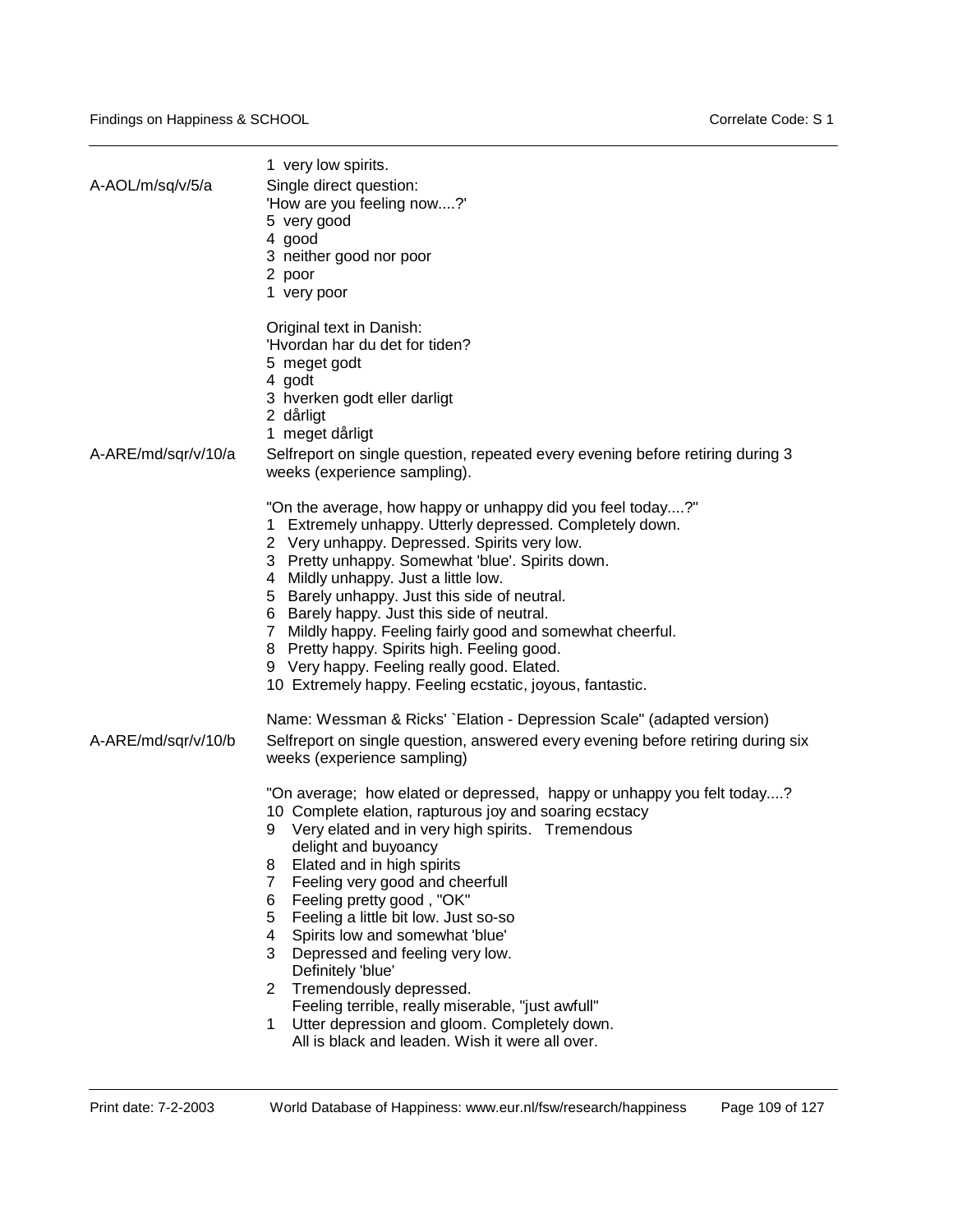| A-CP/g/rdp/ro/7/a | Name: Wesssman & Ricks' `Elation - depession scale'<br>Peer rating on single question (based on contact during 6 months):                                                                                                                                                                                                                                                                                                                                                                                                                                        |
|-------------------|------------------------------------------------------------------------------------------------------------------------------------------------------------------------------------------------------------------------------------------------------------------------------------------------------------------------------------------------------------------------------------------------------------------------------------------------------------------------------------------------------------------------------------------------------------------|
|                   | Rater instruction: "personal qualities are named and briefly annotated in this<br>schedule. If you have any doubt as to the meaning of any of them, please ask me<br>(investigator)<br>2. In the collums under each subject's name, place one of the marks for each of<br>the qualities specified $(+3, +2, +1, 0, -1, -2, -3)$ To avoid errors, please put the $+$<br>sign as well as the -                                                                                                                                                                     |
| A-CP/g/rdt/ro/7/a | 'General tendency to be 'cheerful' (as opposed to being depressed and low<br>spirited)<br>+3 very high compared to average<br>+2 distinctly above average<br>+1 slightly above average<br>0 average<br>-1 slightly below average<br>-2 distinctly below average<br>-3 lowest as compared to average<br>Teacher rating on single question:                                                                                                                                                                                                                        |
|                   | 1 Personal qualities are named and briefly annotated in this schedule.<br>2. In the collumns under each pupil's name, place one of the marks for each of<br>the qualities specified $(+3, +2, +1, 0, -1, -2, -3)$ To avoid errors, please put the $+$<br>sign as well as the -                                                                                                                                                                                                                                                                                   |
|                   | 'General tendency to be 'cheerful' (as opposed to being depressed and low<br>spirited)<br>+3 very high compared to average<br>+2 distinctly above average<br>+1 slightly above average<br>0 everage<br>-1 slightly below average<br>-2 distinctly below average<br>-3 lowest as compared to average                                                                                                                                                                                                                                                              |
| A-CP/g/sq/v/7/a   | Selfreport on single question:                                                                                                                                                                                                                                                                                                                                                                                                                                                                                                                                   |
|                   | "Check one of the following groups of adjectives which best describes you."<br>7 full of deep joy, excitedly happy, enthousiastic, thrilled<br>6 cheerful, succesful, optimistic, lighthearted<br>5 satisfied, comfortable, life goes smoothly, peaceful<br>4 contented at times and at other times discontented, life has<br>both favorable and unfavorable features<br>3 restless, impatient, uncertain, dull, cross, confined<br>2 anxious, irritated, discouraged, disappointed, discontented<br>gloomy, miserable, a failure, no pleasure in anything<br>1. |
| C-A/u/sq/v/7/a    | Selfreport on single question:                                                                                                                                                                                                                                                                                                                                                                                                                                                                                                                                   |
|                   | "How do you feel about what you are acomplishing in life?"<br>7 completely satisfied<br>6 very satisfied                                                                                                                                                                                                                                                                                                                                                                                                                                                         |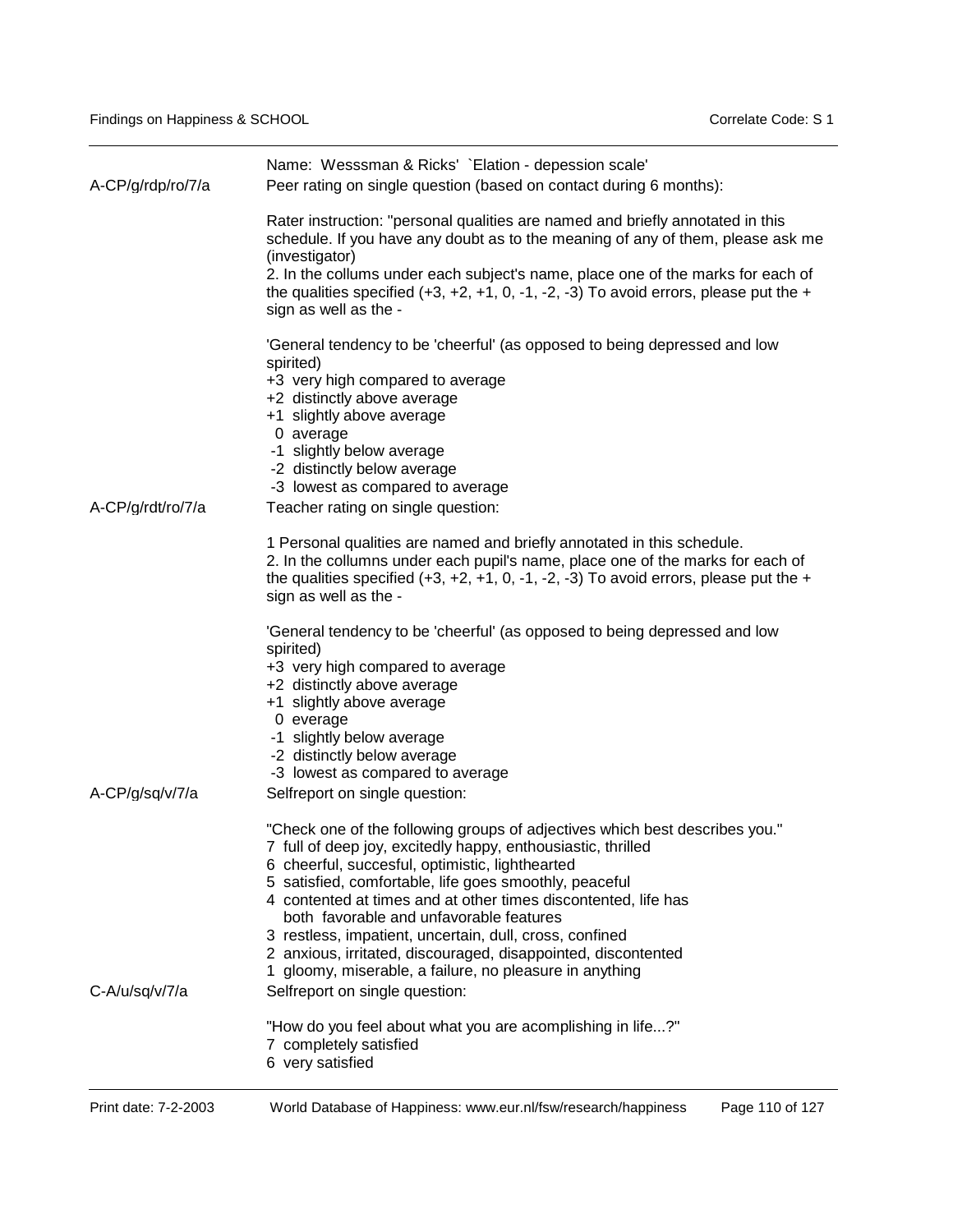| C-ASG/h/mg/v/5/a | 5 satisfied<br>4 satisfied-dissatisfied<br>3 dissatisfied<br>2 very dissatisfied<br>1 completely dissatisfied.<br>Selfreport on 2 questions:                                                                                                                                                                                               |
|------------------|--------------------------------------------------------------------------------------------------------------------------------------------------------------------------------------------------------------------------------------------------------------------------------------------------------------------------------------------|
|                  | A. "How important was each of the following goals in life in the plans you made<br>for yourself in early adulthood?"<br>- occupational success<br>- family life<br>- friendships<br>- richness of cultural life<br>- total service to society.<br>1 less important to me than to most people<br>2<br>3<br>4<br>5 of prime importance to me |
|                  | B. "How succesfull have you been in the persuit of these goals?"<br>little satisfaction in this area<br>1.<br>2<br>3<br>4<br>5 had excellent fortune in this respect                                                                                                                                                                       |
|                  | Computation: General Satisfaction 5 is the quotient obtained by multiplying the<br>planned goal (early adulthood) by the reported success in attaining that goal,<br>adding the five of these multiplied areas and dividing them by the sum of the<br>planned goals for each of the areas.                                                 |
|                  | Pa.Sa + Pb.Sb + Pc.Sc + Pd.Sd + Pe.Se                                                                                                                                                                                                                                                                                                      |
|                  | $Pa + Pb + Pc + Pd + Pe$<br>$Pa = planned goal a (1-5)$<br>$Sa = success goal a (1-5)$                                                                                                                                                                                                                                                     |
| M-CO/?/?q/?/0/a  | Selfreport on multiple questions:<br>Questions indicated both happiness and a sense of contentment and well-being<br>(Full questions not reported)                                                                                                                                                                                         |
|                  | Summation: not reported                                                                                                                                                                                                                                                                                                                    |
| M-PL/h/sq/v/5/b  | Name: `Happiness subtest' of Wasburne's `Social Adjustment Scale'.<br>Selfreport on single question: following enumeration of lifegoals in six areas, the<br>last of wich was 'joy in living'                                                                                                                                              |
|                  | "How successfull have you been in pursuit of that goal?"<br>(joy in living)<br>5 had excellent fortune in this respect                                                                                                                                                                                                                     |
|                  |                                                                                                                                                                                                                                                                                                                                            |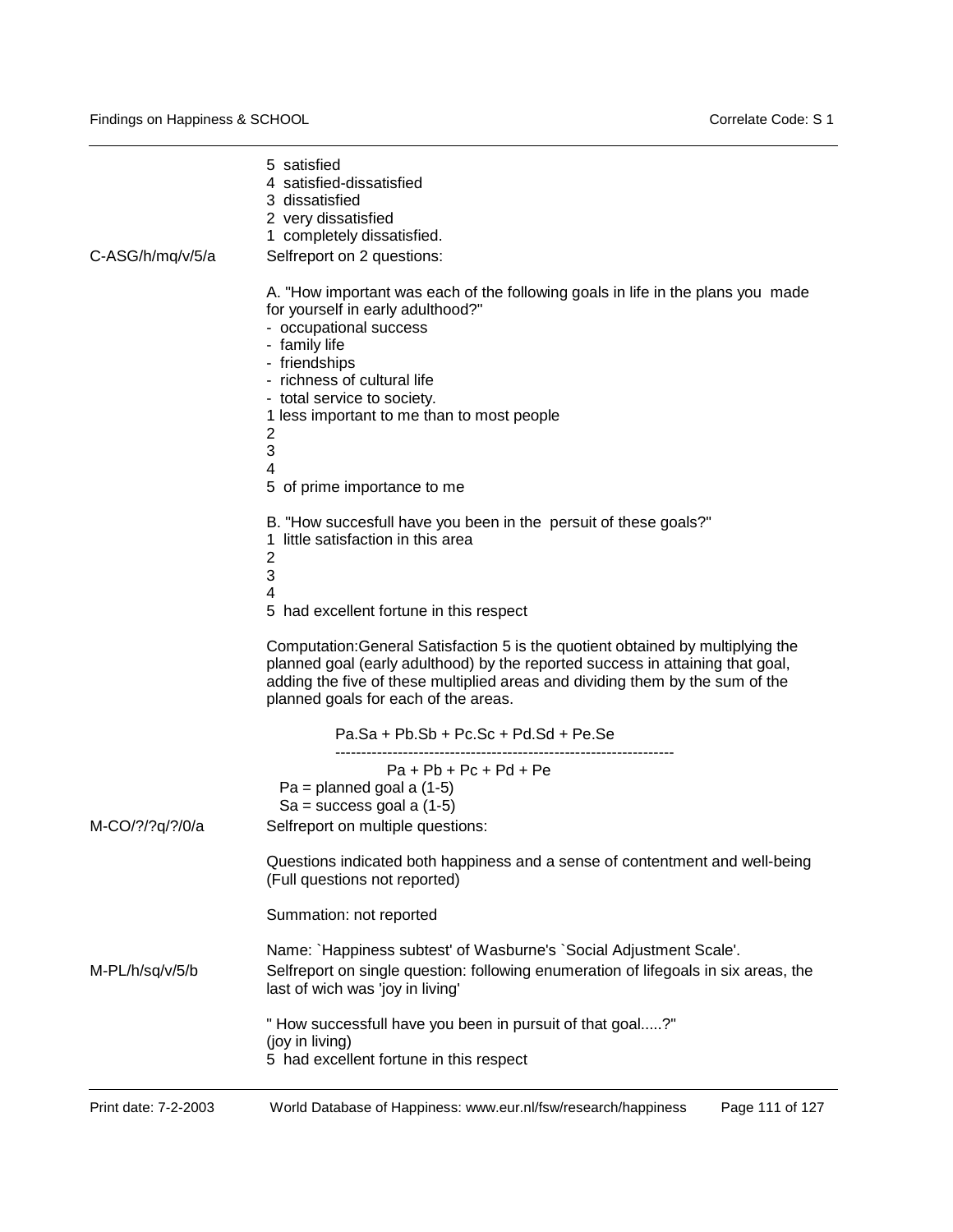| O-BW/c/sq/l/11/b | 4<br>3<br>$\overline{2}$<br>1 found little satisfaction in this area<br>Selfreport on single question:                                                                                                                                                                                                                                                                                                                                                                                               |
|------------------|------------------------------------------------------------------------------------------------------------------------------------------------------------------------------------------------------------------------------------------------------------------------------------------------------------------------------------------------------------------------------------------------------------------------------------------------------------------------------------------------------|
|                  | "Above you see a numbered ladder. Consider the top of the ladder as the best<br>possible life and the bottom of the ladder as the worst possible life.<br>A Please place an X where you feel you are now.<br>B Place an Y at the point where you were five years ago.<br>C Please place a Z at the point that you feel you will be at five years from now.<br>10   best possible life<br>9 ]<br>8 ]<br>7 <sup>1</sup><br>6 ]<br>5 ]<br>4 ]<br>3]<br>2 <sub>1</sub><br>1 ]<br>0 ] worst possible life |
|                  | Question A is the case question.                                                                                                                                                                                                                                                                                                                                                                                                                                                                     |
| O-DT/u/sq/v/7/a  | Name: Cantril's selfanchoring ladder rating of life (modified version)<br>Selfreport on single question:                                                                                                                                                                                                                                                                                                                                                                                             |
|                  | "How do you feel about your life as a whole?"<br>7 delighted<br>6 pleased<br>5 mostly satisfied<br>4 mixed<br>3 mostly dissatisfied<br>2 unhappy<br>1 terrible                                                                                                                                                                                                                                                                                                                                       |
| O-DT/u/sqt/v/7/a | Name: Andrews & Withey's `Delighted-Terrible Scale' (original version)<br>Selfreport on single question, asked twice in interview:                                                                                                                                                                                                                                                                                                                                                                   |
|                  | "How do you feel about your life as a whole?"<br>7 delighted<br>6 pleased<br>5 mostly satisfied<br>4 mixed<br>3 mostly dissatisfied<br>2 unhappy<br>1 terrible                                                                                                                                                                                                                                                                                                                                       |
|                  | Summation: arithmetic mean                                                                                                                                                                                                                                                                                                                                                                                                                                                                           |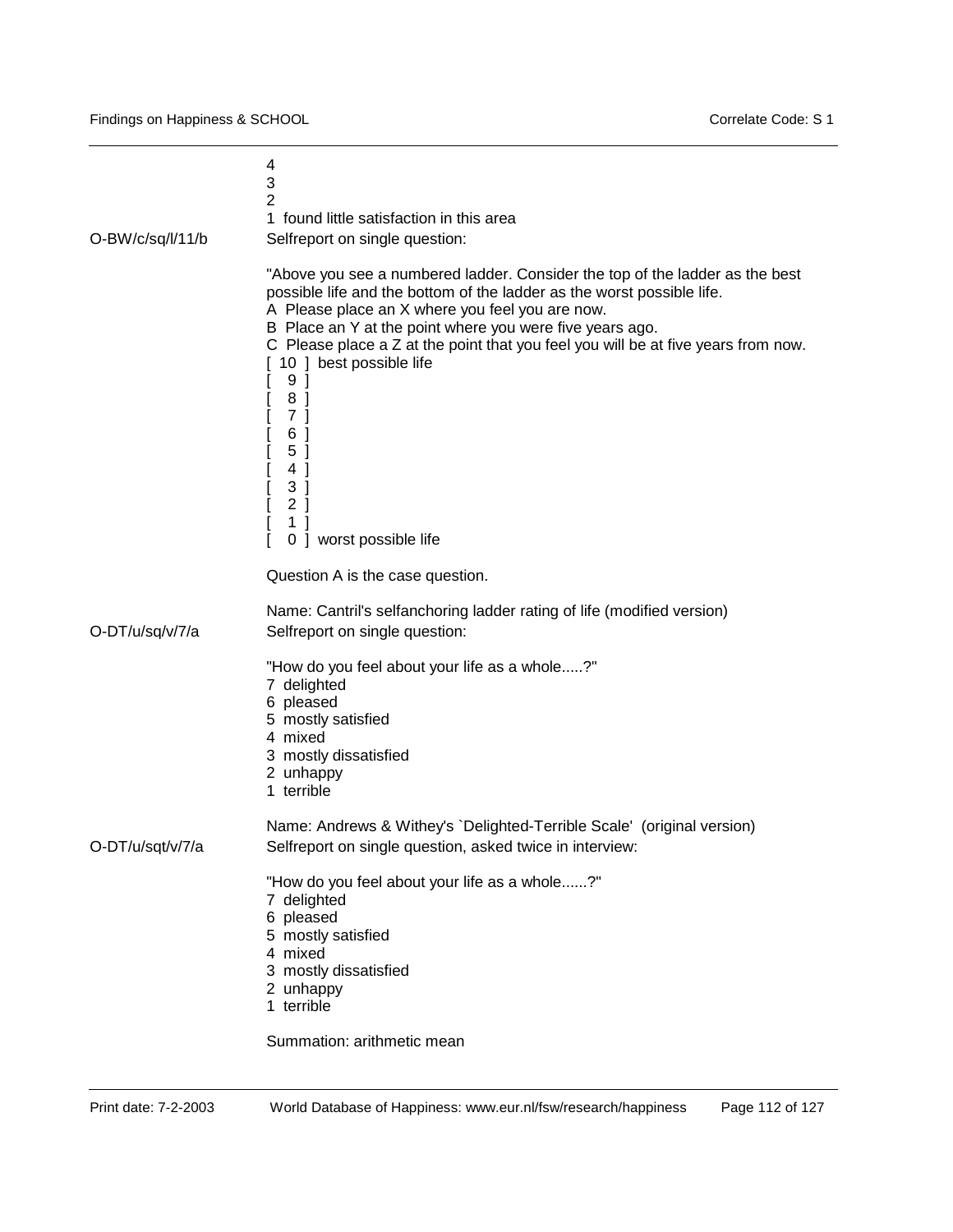| O-H?/?/sq/f/7/a  | Name: Andrews & Withey's "Delighted-Terrible Scale" (original version)<br>Selfreport on single question:                                                                                                   |  |  |
|------------------|------------------------------------------------------------------------------------------------------------------------------------------------------------------------------------------------------------|--|--|
|                  | Lead item not reported<br>Rated on a 7-step pictorial faces scale, presented on a card<br>(pictures not shown here)<br>7 smiling face, very happy<br>6<br>5<br>4<br>3<br>2<br>1 frowing face, very unhappy |  |  |
| O-HL/c/sq/v/3/aa | Selfreport on single question:                                                                                                                                                                             |  |  |
| O-HL/c/sq/v/4/b  | 'Taken all together, how would you say things are these days?  Would you say<br>that you are?"<br>3 very happy<br>2 pretty happy<br>1 not too happy<br>Selfreport on single question:                      |  |  |
|                  | " Is your life at this moment ?<br>4 very happy<br>3 fairly happy<br>2 fairly unhappy<br>1 very unhappy                                                                                                    |  |  |
| O-HL/c/sq/v/5/h  | In German:<br>"Ist Ihr Leben im Augenblick?"<br>d sehr glücklich<br>c ziemlich glücklich<br>b ziemlich unglücklich<br>a sehr unglücklich<br>Selfreport on single question                                  |  |  |
|                  | 'How happy are you now?'<br>5 very happy<br>4 happy<br>3 neither happy nor unhappy<br>2 unhappy<br>1 very unhappy                                                                                          |  |  |
|                  | Original text in Danish:<br>'Hvor lykkelig er du for tiden?'<br>5 meget lykkelig<br>4 lykkelig<br>3 hverken eller<br>2 ullykklig<br>1 meget ullykkelig                                                     |  |  |
| O-HL/c/sq/v/7/a  | Selfreport on single question:                                                                                                                                                                             |  |  |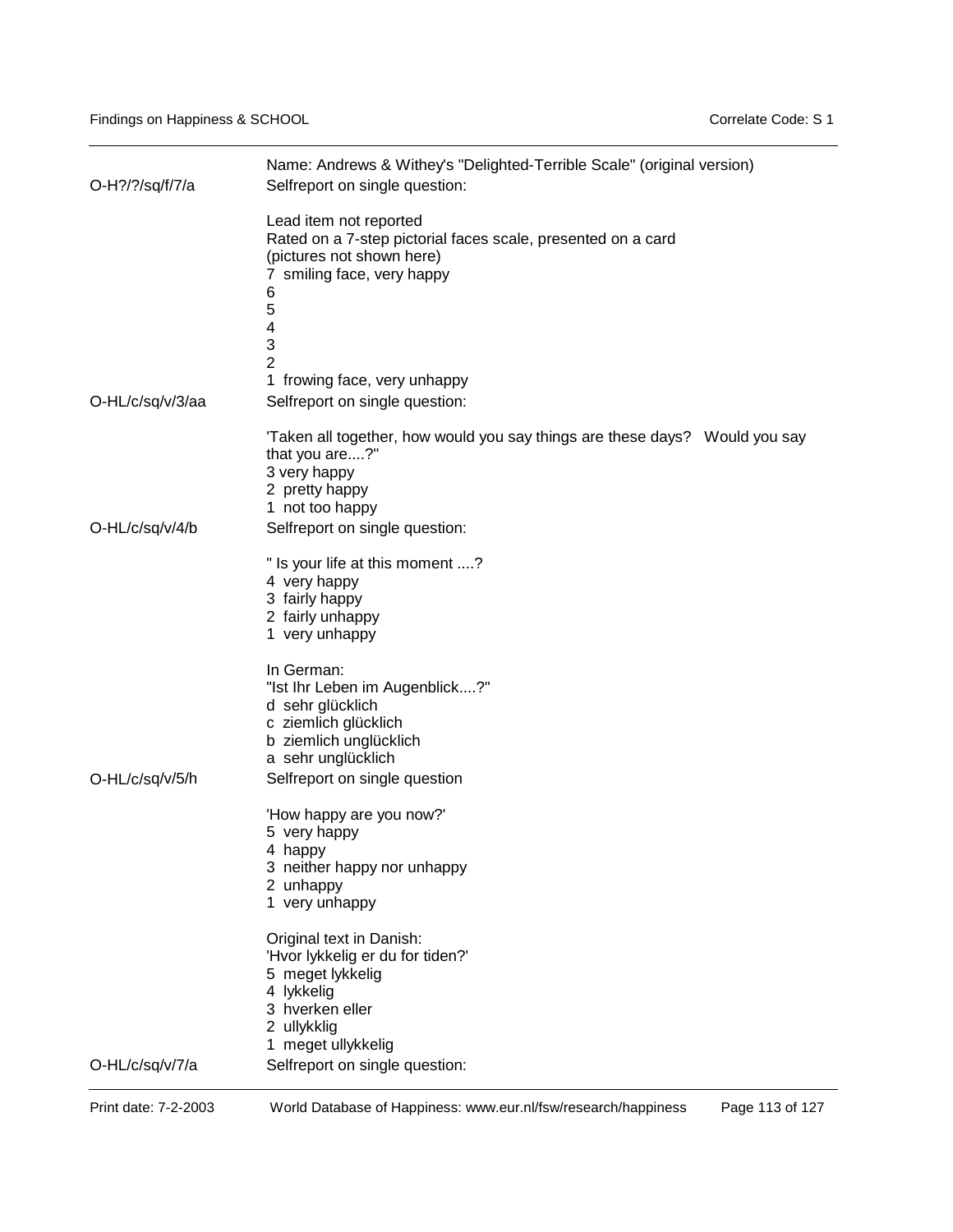| O-HL/g/sq/n/9/a | "In general, how happy would you say you are these days?"<br>7 extremely happy<br>6 very happy<br>5 pretty happy<br>4 not too happy<br>3 a bit unhappy<br>2 pretty unhappy<br>1 very unhappy<br>Selfreport on single question: |
|-----------------|--------------------------------------------------------------------------------------------------------------------------------------------------------------------------------------------------------------------------------|
|                 | "Generally, how happy are you?"<br>1 not at all<br>$\overline{2}$<br>3<br>4<br>5<br>6<br>$\overline{7}$<br>8<br>9 completely                                                                                                   |
| O-HL/g/sq/n/9/b | (Originally presented on a horizontal line scale)<br>Selfreport on single question:                                                                                                                                            |
|                 | "How happy would you say your life is in general?"<br>1 very unhappy<br>2<br>3<br>4 neither happy                                                                                                                              |
| O-HL/u/sq/v/3/c | 5 nor<br>6 unhappy<br>$\overline{7}$<br>8<br>9 very happy<br>Selfreport on single question:                                                                                                                                    |
| O-HL/u/sq/v/4/b | "Would you say:?"<br>1 You are unhappy?<br>2 You are reasonably happy?<br>3 You are happy?<br>Selfreport on single question:                                                                                                   |
| O-HP/g/mq/v/5/a | "On the whole, how happy would you say you are?"<br>4 very happy<br>3 fairly happy<br>2 not very happy<br>1 very unhappy<br>Selfreport on 6 questions:                                                                         |
|                 |                                                                                                                                                                                                                                |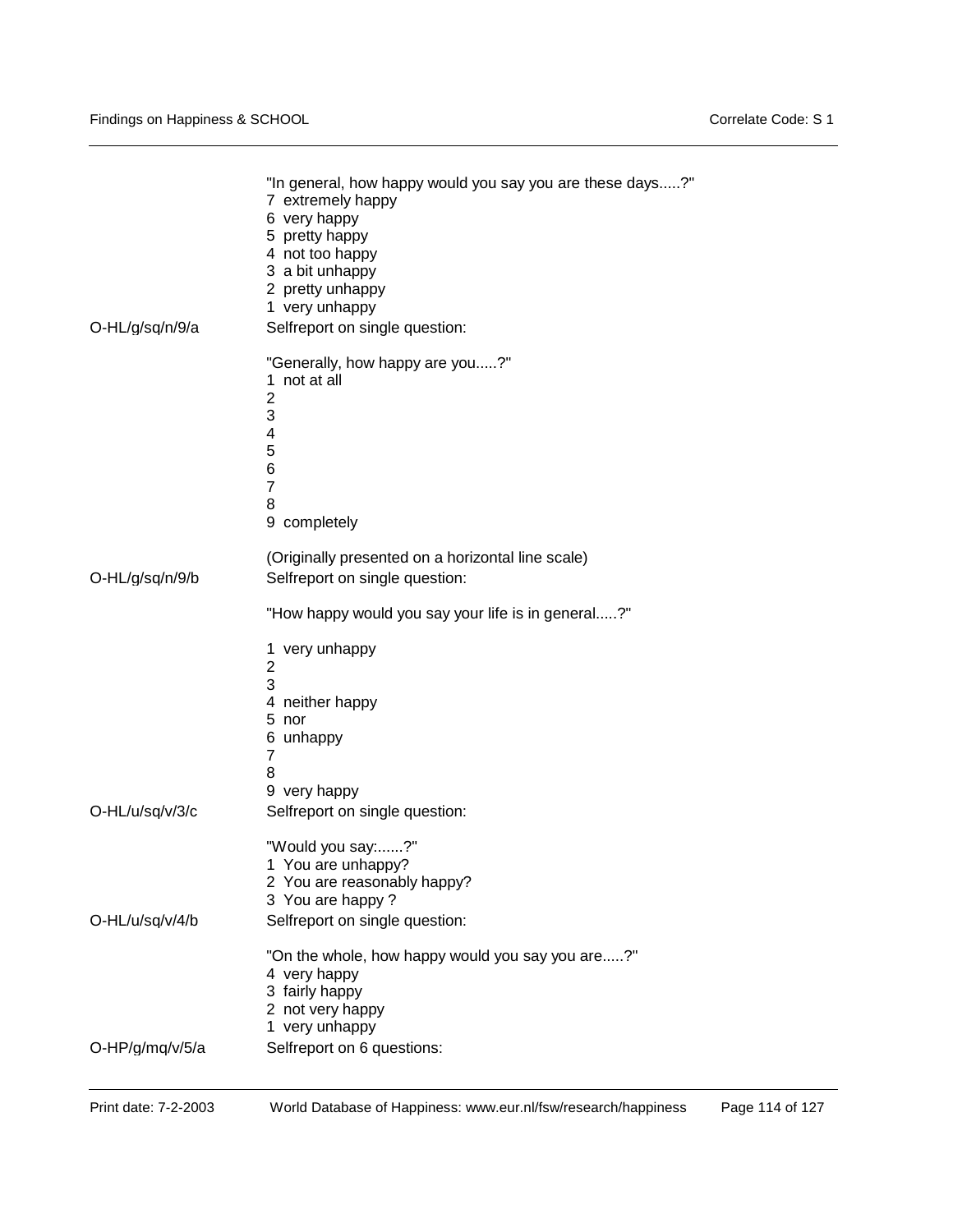|                  | " Describe the kind of person you are. Please read each sentence, then mark how<br>often it is true for you"<br>1 I feel like smiling<br>2 I generally feel in good spirits<br>3 I feel happy<br>4 I am very satisfied with life<br>5 I find a good deal of happiness in life<br>6 I feel sad |
|------------------|-----------------------------------------------------------------------------------------------------------------------------------------------------------------------------------------------------------------------------------------------------------------------------------------------|
|                  | Response options:<br>5 almost always true<br>4 often true<br>3 sometimes true<br>2 seldom true<br>1 never true                                                                                                                                                                                |
| O-HP/u/sq/v/4/a  | Summation: average<br>Possible range: 1 to 5<br>Selfreport on single question:                                                                                                                                                                                                                |
|                  | "Do you consider yourself as a happy person?"<br>4 very happy<br>3 happy<br>2 neither happy nor unhappy<br>1 not too happy<br>- don't know                                                                                                                                                    |
| O-SLL/c/sq/v/5/a | In Dutch:<br>"Inhoeverre beschouwd U zichzelf als een gelukkig mens?<br>d zeer gelukkig<br>c gelukkig<br>b gelukkig noch ongelukkig<br>a niet zo gelukkig<br>- onbekend<br>Selfreport on single question:                                                                                     |
|                  | "How satisfying do you find the life you currently lead?"<br>1 very satisfied<br>2 rather satisfied<br>3 satisfied<br>4 very satisfied<br>5 extremely satisfied                                                                                                                               |
|                  | In Dutch:<br>"In hoeverre bent u tevreden met het leven dat u lop het ogenblik leidt?".<br>a niet zo tevreden<br>b tamelijk tevreden<br>c tevreden<br>d zeer tevreden<br>e buitengewoon tevreden                                                                                              |
| O-SLu/?/sq/l/5/a | Selfreport on single question:                                                                                                                                                                                                                                                                |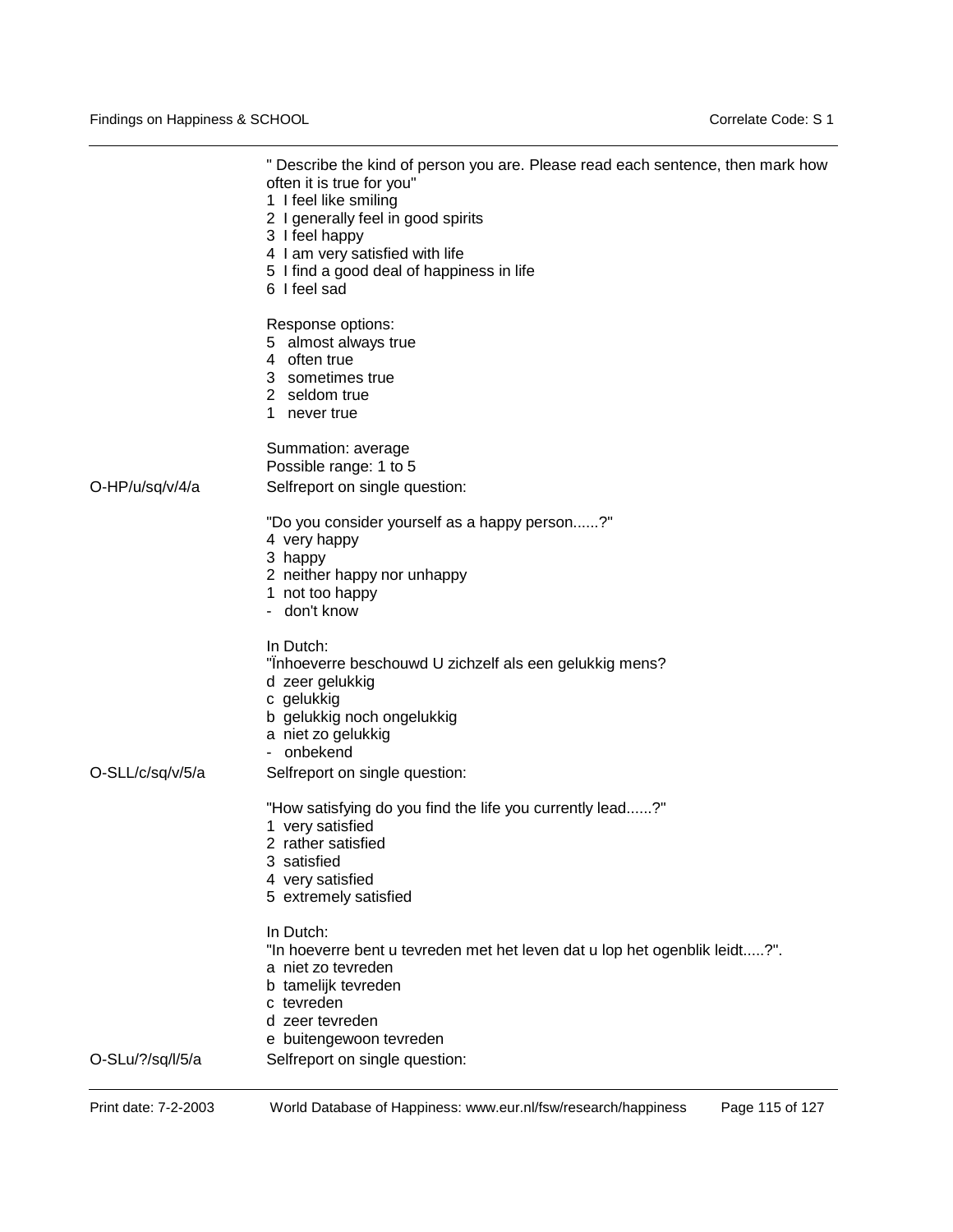|                   | " satisfaction with life "<br>(full lead item not reported)                                                                                                                                                                                                                                                                                           |
|-------------------|-------------------------------------------------------------------------------------------------------------------------------------------------------------------------------------------------------------------------------------------------------------------------------------------------------------------------------------------------------|
| O-SLu/c/sq/v/5/e  | Rated on a wooden miniature ladder, handed to the respondent<br>[5] very satisfied<br>[4]<br>[3]<br>[2]<br>[1] very dissatisfied<br>Selfreport on single question:                                                                                                                                                                                    |
|                   | 'How satisfied are you with your life now?'<br>5 very satisfied<br>2 satisfied<br>3 neither satisfied nor dissatisfied<br>2 dissatisfied<br>1 very dissatisfied                                                                                                                                                                                       |
| O-SLu/g/sq/f/7/a  | Original text in Danish:<br>'Hvor tilfreds er du med dit liv for tiden?'<br>5 meget tilfreds<br>4 tilfreds<br>3 hverken tilfreds eller utilfreds<br>2 utilfreds<br>1 meget utilfreds<br>Selfreport on single question:                                                                                                                                |
|                   | " satisfaction with life in general"<br>(Full question not reported.)<br>Responses scored on pictorial scale consisting of seven smilies, expressing<br>variations from very unhappy to very happy.                                                                                                                                                   |
|                   | unhappy face<br>1<br>2<br>3<br>neutral face<br>4<br>5<br>6<br>7<br>unhappy face<br>(Pictures not reproduced here.)                                                                                                                                                                                                                                    |
| O-SLW/c/sq/n/11/b | Name: Kunin's `Faces Scale'.<br>Selfreport on single question;                                                                                                                                                                                                                                                                                        |
|                   | "What do you think, how satisfied are you at this moment- all in all - with your life<br>?' 'If for instance you are totally satisfied with your life, please mark a '10'. If you<br>are totally unsatisfied with your life, mark a '0'. If you are not completely<br>unstatisfied nor totally satisfied range yourself somewhere between '1' and '9" |
|                   | 10 completely satisfied                                                                                                                                                                                                                                                                                                                               |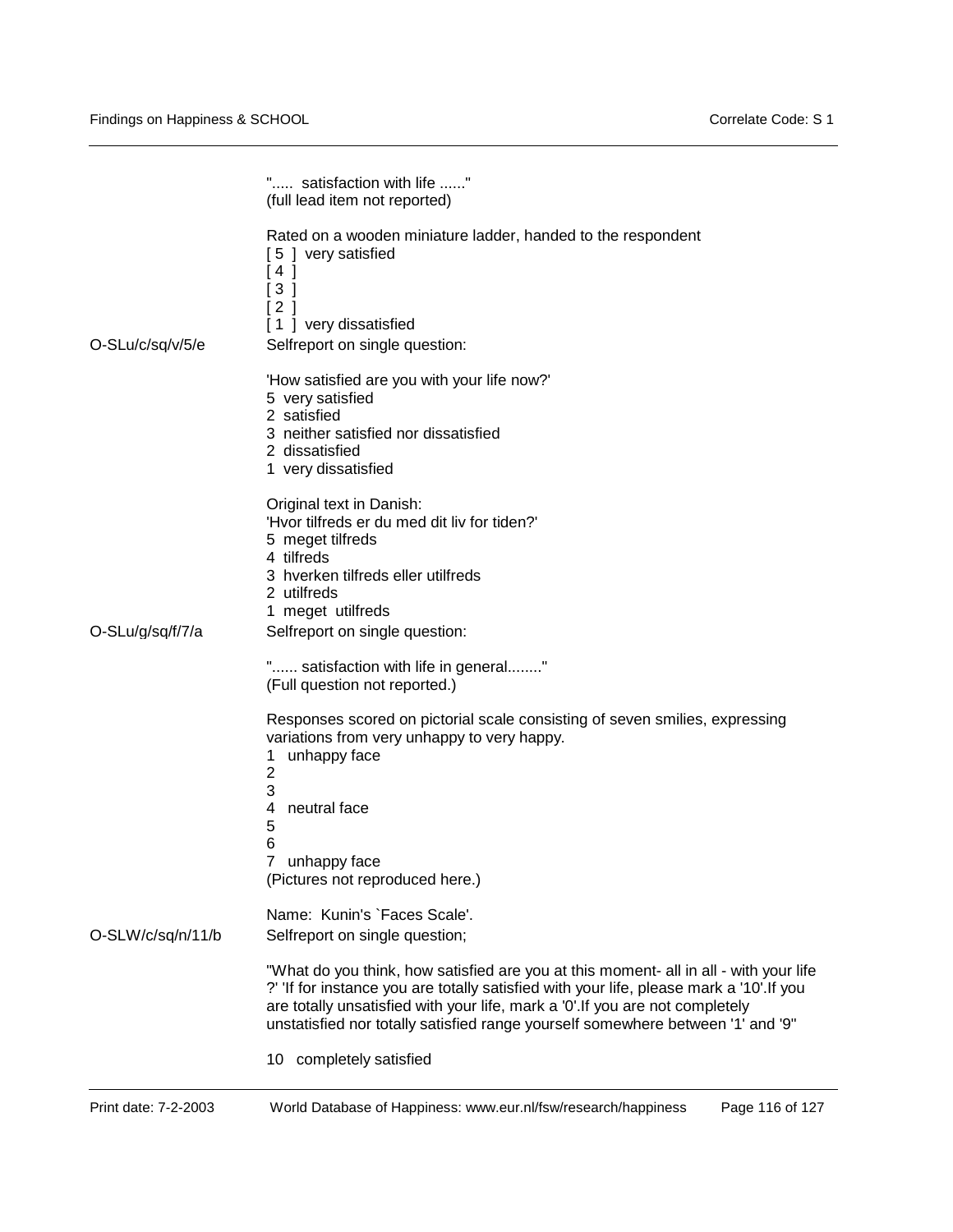9 8 7 6 5 4 3  $\mathfrak{p}$ 1 0 completely dissatisfied Originall text in German: "Was meinen Sie, wie zufrieden sind Sie gegenwärtig - alles in allem - heute mit Ihrem Leben ? Wenn Sie zum Beispiel mit Ihrem Leben heute ganz und gar zufrieden sind, geben Sie bitte die '10' an.Wenn Sie mit Ihrem Leben heute ganz und gar unzufrieden sind, geben Sie '0' an.Wenn Sie weder ganz und gar zufrieden noch ganz und gar unzufrieden sind, dann ordnen Sie sich irgendwo zwischen '1'und '9' ein." O-SLW/u/sq/v/7/b Selfreport on single question : "How do you feel about your life as a whole.....?" 7 completely satisfied 6 very satisfied 5 satisfied 4 satisfied/dissatisfied 3 dissatisfied

- 2 very dissatisfied
- 1 completely dissatisfied

On the web you will find an overview of valid queries on happiness and an explanation of the classification used. Go to: www.eur.nl/fsw/research/happiness/hap\_quer/hqi\_fp.htm. This is the introductary text to the Catalog of Happiness Queries.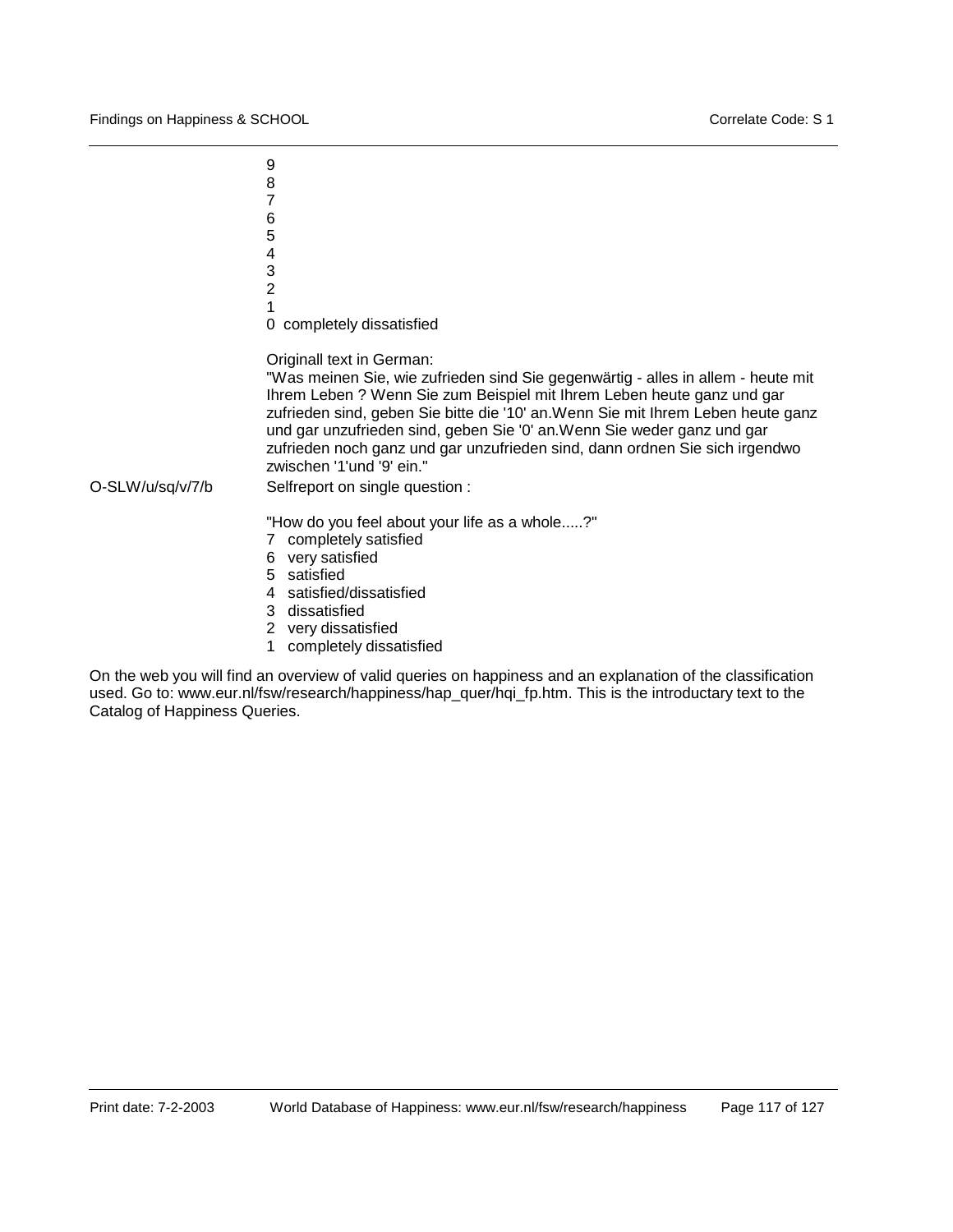| Symbol           | Explanation                                                                                                                                                                                                                                                                                                                                                                                                                                                                                                                                                                                                                                                                                                                                                                                                                                                                                                         |
|------------------|---------------------------------------------------------------------------------------------------------------------------------------------------------------------------------------------------------------------------------------------------------------------------------------------------------------------------------------------------------------------------------------------------------------------------------------------------------------------------------------------------------------------------------------------------------------------------------------------------------------------------------------------------------------------------------------------------------------------------------------------------------------------------------------------------------------------------------------------------------------------------------------------------------------------|
| AoV              | ANALYSIS of VARIANCE (ANOVA)<br>Type: statistical procedure<br>Measurement level: Correlate(s): nominal, Happiness: metric.<br>In an ANOVA, the total happiness variability, expressed as the sum of squares, is split<br>into two or more parts, each of which is assigned to a source of variability. At least one<br>of those sources is the variability of the correlate, in case there is only one, and always<br>one other is the residual variability, which includes all unspecified influences on the<br>happiness variable. Each sum of squares has its own number of degrees of freedom<br>(df), which sum up to Ne -1 for the total variability. If a sum of squares (SS) is divided<br>by its own number of df, a mean square (MS) is obtained. The ratio of two correctly<br>selected mean squares has an F-distribution under the hypothesis that the<br>corresponding association has a zero-value. |
| <b>Beta</b>      | NOTE: A significantly high F-value only indicates that, in case of a single correlate, the<br>largest of the c mean values is systematically larger than the smallest one. Conclusions<br>about the other pairs of means require the application of a Multiple Comparisons<br>Procedure (see e.g. BONFERRONI's MULTIPLE COMPARISON TEST, DUNCAN's<br>MULTIPLE RANGE TEST or STUDENT-NEWMAN-KEULS)<br>(ß) STANDARDIZED REGRESSION COEFFICIENT<br>Type: test statistic.<br>Measurement level: Correlates: all metric, Happinessl: metric.<br>Range: [-1 ; +1]                                                                                                                                                                                                                                                                                                                                                         |
| Chi <sup>2</sup> | Meaning:<br>beta > 0 « a higher correlate level corresponds with, on an average, higher happiness<br>rating.<br>beta < 0 « a higher correlate level corresponds with, on an average, lower happiness<br>rating.<br>$beta = 0$ « no correlation.<br>beta = $+1$ or -1 « perfect correlation.<br><b>CHI-SQUARE</b><br>Type: test statistic<br>Range: $[0; Ne^*(min(c,r)-1)]$ , where c and r are the number of columns and rows<br>respectively in a cross tabulation of Ne sample elements.                                                                                                                                                                                                                                                                                                                                                                                                                          |
| D%               | Meaning:<br>Chi <sup>2</sup> <= $(c-1)$ * $(r-1)$ means: no association<br>Chi <sup>2</sup> >> $(c-1)$ * $(r-1)$ means: strong association<br>DIFFERENCE in PERCENTAGES<br>Type: descriptive statistic only.<br>Measurement level: Correlate level: dichotomous, but nominal or ordinal theoretically<br>possible as well. Happiness level: dichotomous<br>Range: [-100; +100]                                                                                                                                                                                                                                                                                                                                                                                                                                                                                                                                      |
| DM.              | Meaning: the difference of the percentages happy people at two correlate levels.<br><b>DIFFERENCE of MEANS</b>                                                                                                                                                                                                                                                                                                                                                                                                                                                                                                                                                                                                                                                                                                                                                                                                      |

## *Appendix 2 Statistics used in reported studies*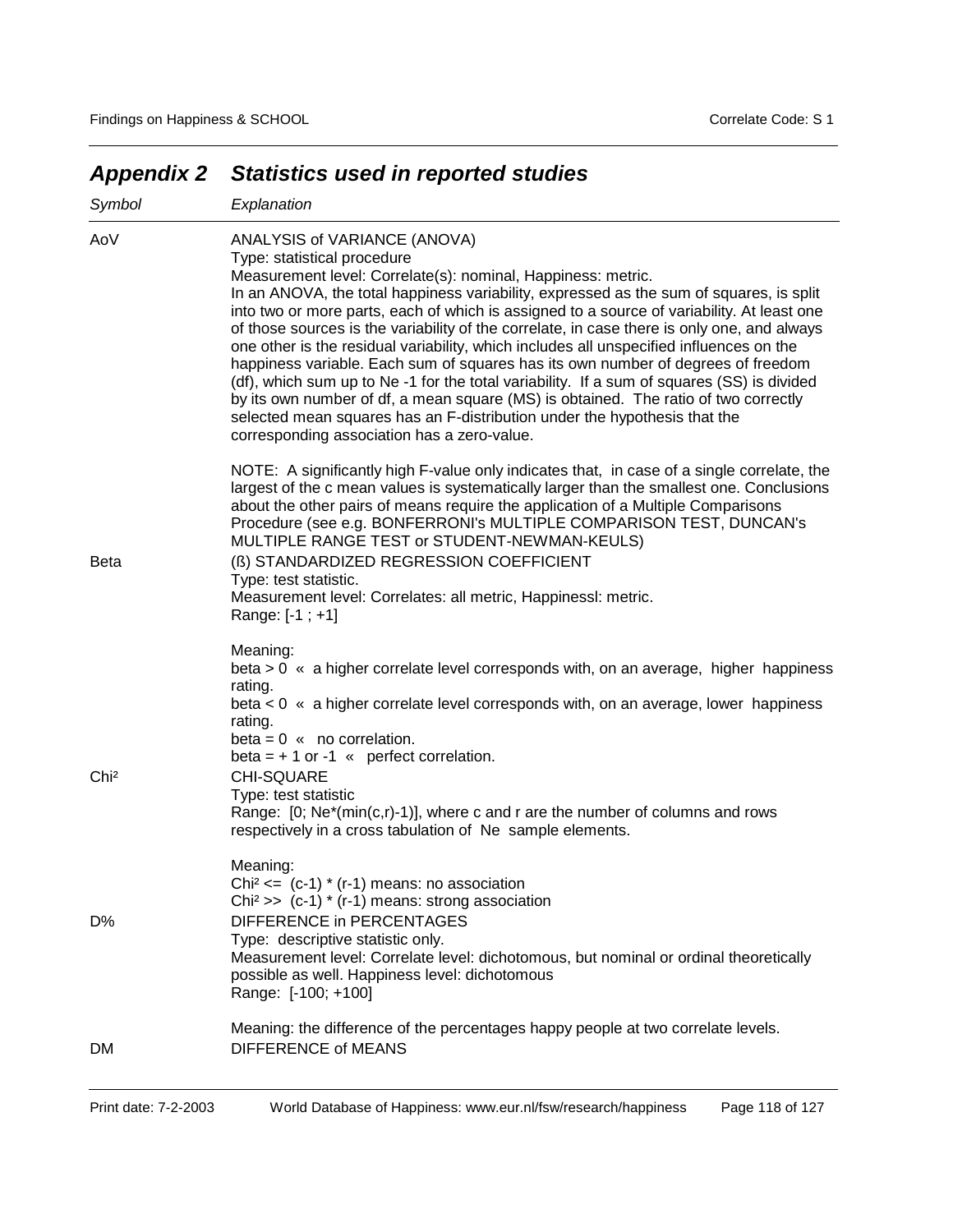|                   | Type: descriptive statistic only.<br>Measurement level: Correlate: dichotomous, Happiness: metric<br>Range: depending on the happiness rating scale of the author; range symmetric about<br>zero.                                                                                                                                                                                                                                                                                                                               |
|-------------------|---------------------------------------------------------------------------------------------------------------------------------------------------------------------------------------------------------------------------------------------------------------------------------------------------------------------------------------------------------------------------------------------------------------------------------------------------------------------------------------------------------------------------------|
| <b>DMt</b>        | Meaning: the difference of the mean happiness, as measured on the author's rating<br>scale, between the two correlate levels.<br>DIFFERENCE of MEANS AFTER TRANSFORMATION<br>Type: descriptive statistic only.<br>Measurement level: Correlate: dichotomous, Happiness: metric<br>Theoretical range: [-10; +10]                                                                                                                                                                                                                 |
| G                 | Meaning: the difference of the mean happiness (happiness measured at a 0-10 rating<br>scale) between the two correlate levels.<br><b>GOODMAN &amp; Kruskal's GAMMA</b><br>Type: test statistic<br>Measurement level: Correlate: ordinal, Happinessl: ordinal<br>Range: [-1; +1]                                                                                                                                                                                                                                                 |
| r                 | Meaning:<br>$G = 0$ « no rank correlation<br>$G = +1$ « strongest possible rank correlation, where high correlate values correspond<br>with high happiness ratings.<br>$G = -1$ « strongest possible rank correlation, where high correlate values correspond<br>with low happiness ratings.<br>PRODUCT-MOMENT CORRELATION COEFFICIENT (Also "Pearson's correlation<br>coefficient' or simply 'correlation coefficient')<br>Type: test statistic.<br>Measurement level: Correlate: metric, Happiness: metric<br>Range: [-1; +1] |
| <b>SNR</b><br>tau | Meaning:<br>$r = 0$ « no correlation,<br>$r = 1$ « perfect correlation, where high correlate values correspond with high happiness<br>values, and<br>$r = -1$ « perfect correlation, where high correlate values correspond with low happiness<br>values.<br><b>Statistic Not Reported</b><br><b>GOODMAN &amp; Kruskal's TAU</b><br>Type: descriptive statistic only.<br>Measurement level: Correlate: nominal, Happiness: ordinal<br>Range: [0; +1]                                                                            |
| tb                | Meaning:<br>$tau = 0$ « knowledge of the correlate value does not improve the prediction quality<br>of the happiness rating.<br>$tau = 1$ « knowledge of the correlate value enables a perfect (error-free) prediction of<br>the happiness rating.<br>KENDALL'S RANK CORRELATION COEFFICIENT TAU-B<br>Type: test statistic                                                                                                                                                                                                      |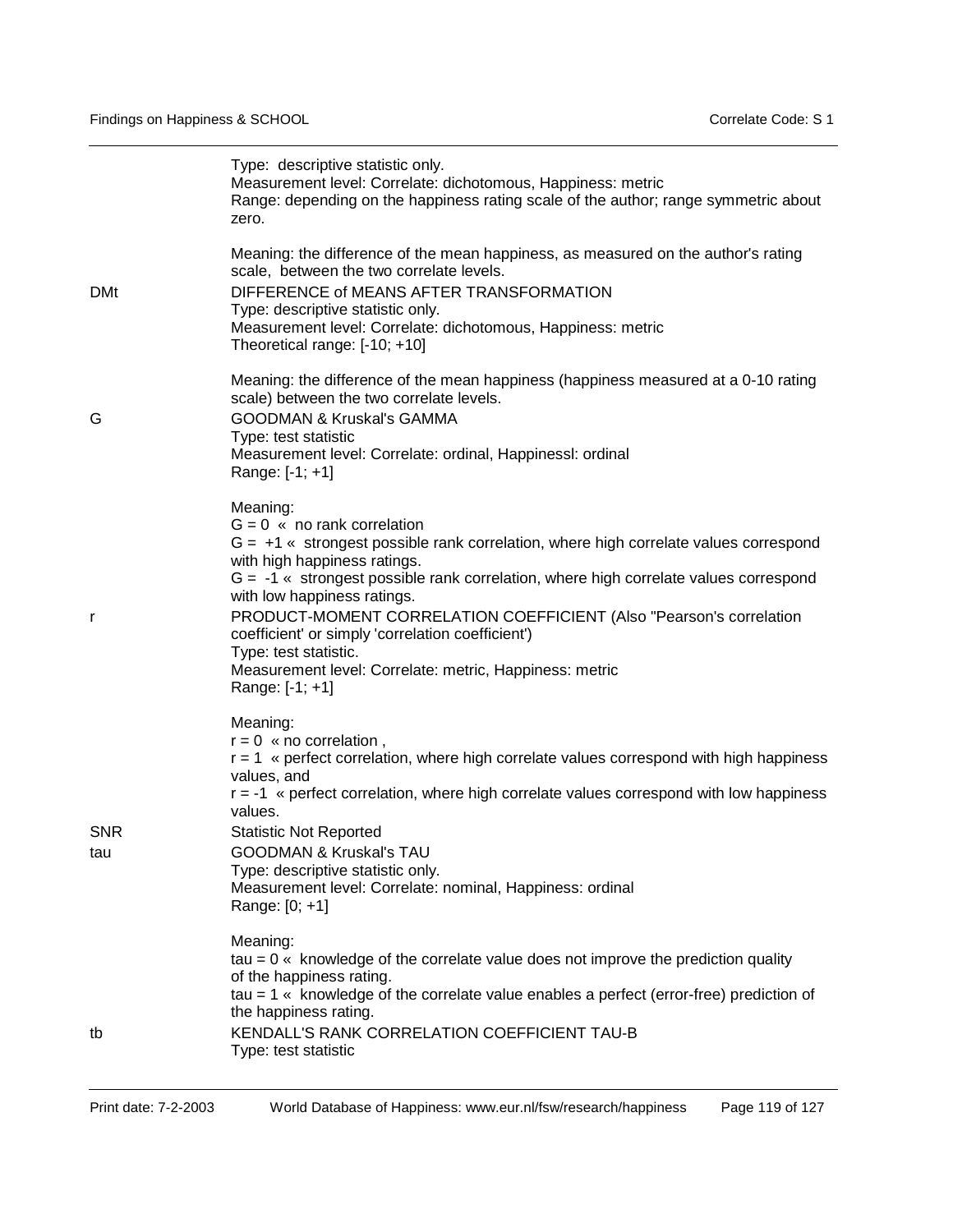Measurement level: Correlate: ordinal, Happiness: ordinal Range: [-1; +1]

Meaning:  $tb = 0$  « no rank correlation tb = 1 « perfect rank correlation, where high values of the correlate correspond with high happiness ratings. tb = -1 « perfect rank correlation, where high values of the correlate correspond with low happiness ratings. V CRAMéR's V Type: test statistic Measurement level: Correlate: nominal, Happiness: ordinal Range: [0; 1]

Meaning:

 $V = 0$  « no association  $V = 1$  « strongest possible association

On the web you will find a text explaining the statistics used in more detail. Go to: www.eur.nl/fsw/research/happiness/hap\_cor/cor\_fp.htm. This is the introductory text to the Catalog of Correlational Findings. An overview of all statistics is in chapter 4.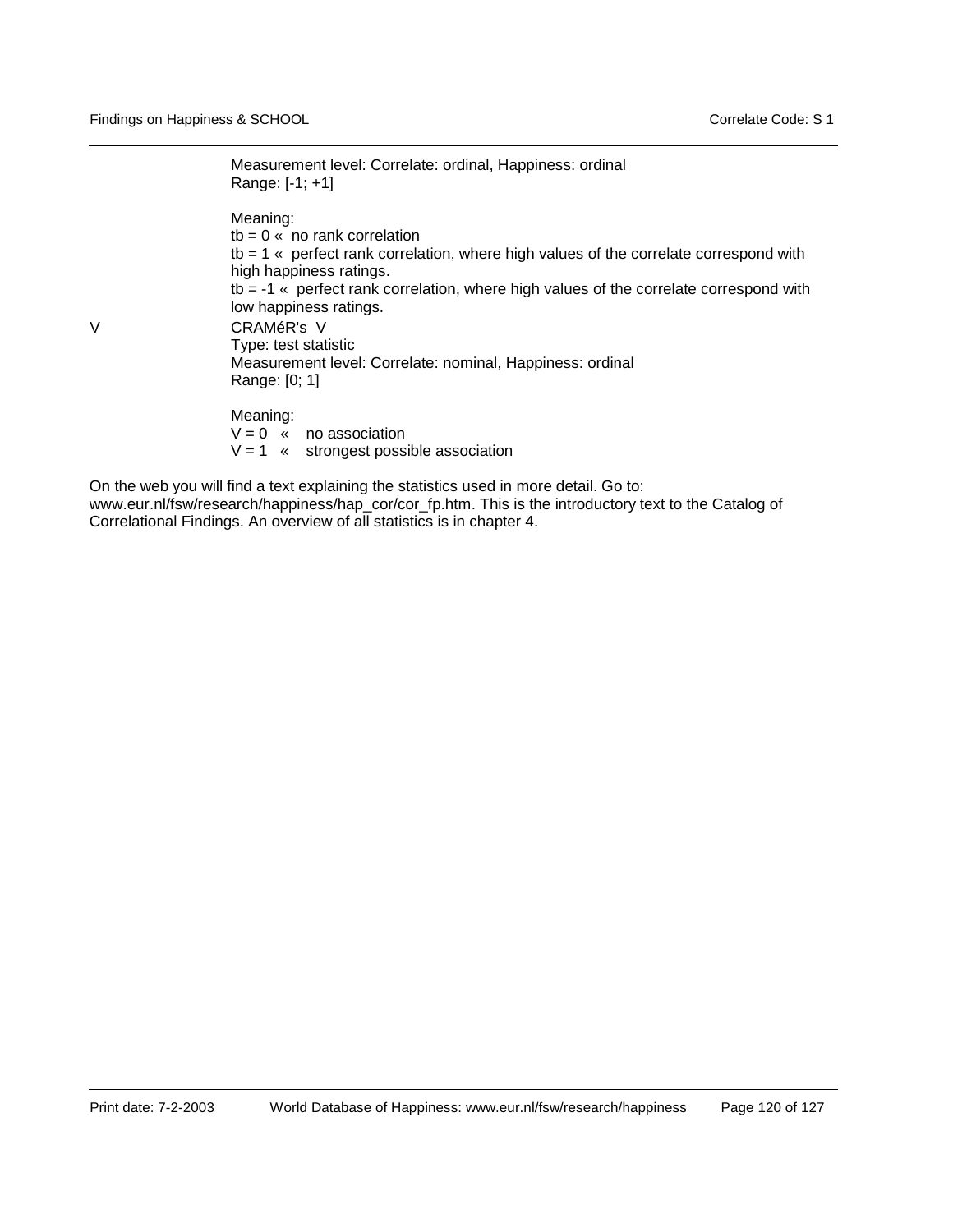## *Appendix 3: About the World Database of Happiness*

The World Database of Happiness is an ongoing register of scientific research on subjective appreciation of life. It brings together findings that are scattered throughout many studies and provides a basis for synthetic analysis. The research literature is processed as follows:

| Literature on happiness        |                  |                           |                                |
|--------------------------------|------------------|---------------------------|--------------------------------|
| Selection                      |                  | on subject                |                                |
|                                | Bibliography (1) |                           |                                |
|                                | Directory (2)    |                           |                                |
| Selection of Emperical studies |                  |                           | Selection on valid measurement |
| <b>Happiness Queries (3)</b>   |                  |                           |                                |
|                                | Testbank         |                           |                                |
| Abstracting                    |                  | and classification $\int$ | of findings                    |
| <b>Distributional Findings</b> |                  |                           | <b>Correlational Findings</b>  |
| How happy people are           |                  |                           | What goes with happiness       |
| o Happiness in Nations (4)     |                  |                           |                                |
| o Happiness in Publics (6)     |                  |                           |                                |

- **1** BIBLIOGRAPHY OF HAPPINESS Presents all contemporary scientific publications. Detailed subjectclassification. Current contents: 3422 titles, mainly in English.
- **2** DIRECTORY OF INVESTIGATORS Names and addresses of most authors on the subject. Enumerates years of publication. Current contents: 5818 names and 3073 addresses. Part of Bibliography.
- **3** CATALOG OF HAPPINESS QUERIES (testbank) Presents all indicators that tap happiness as defined here. Current content: 522 measures, mostly single questions. Queries are classified by focus, time reference, mode of observation, rating and wording.
- **4** CATALOG OF HAPPINESS IN NATIONS Presents distributional research findings, in particular responses to questions on happiness in national survey studies. Allows comparison across time and nations. Current content: 1889 surveys in 112 nations, 1946-2000.
- **5** CATALOG OF HAPPINESS IN PUBLICS Distributional findings on happiness in special publics within nations, such as aged people. Current contents: 705 studies. Part of Catalog of Correlational Findings.
- **6** CATALOG OF CORRELATIONAL FINDINGS Presents abstracts of correlational research findings. Detailed subject-classification. Allows comparison through time and across nations. Current contents: 7476 findings from 705 studies in 140 nations, 1911-2000.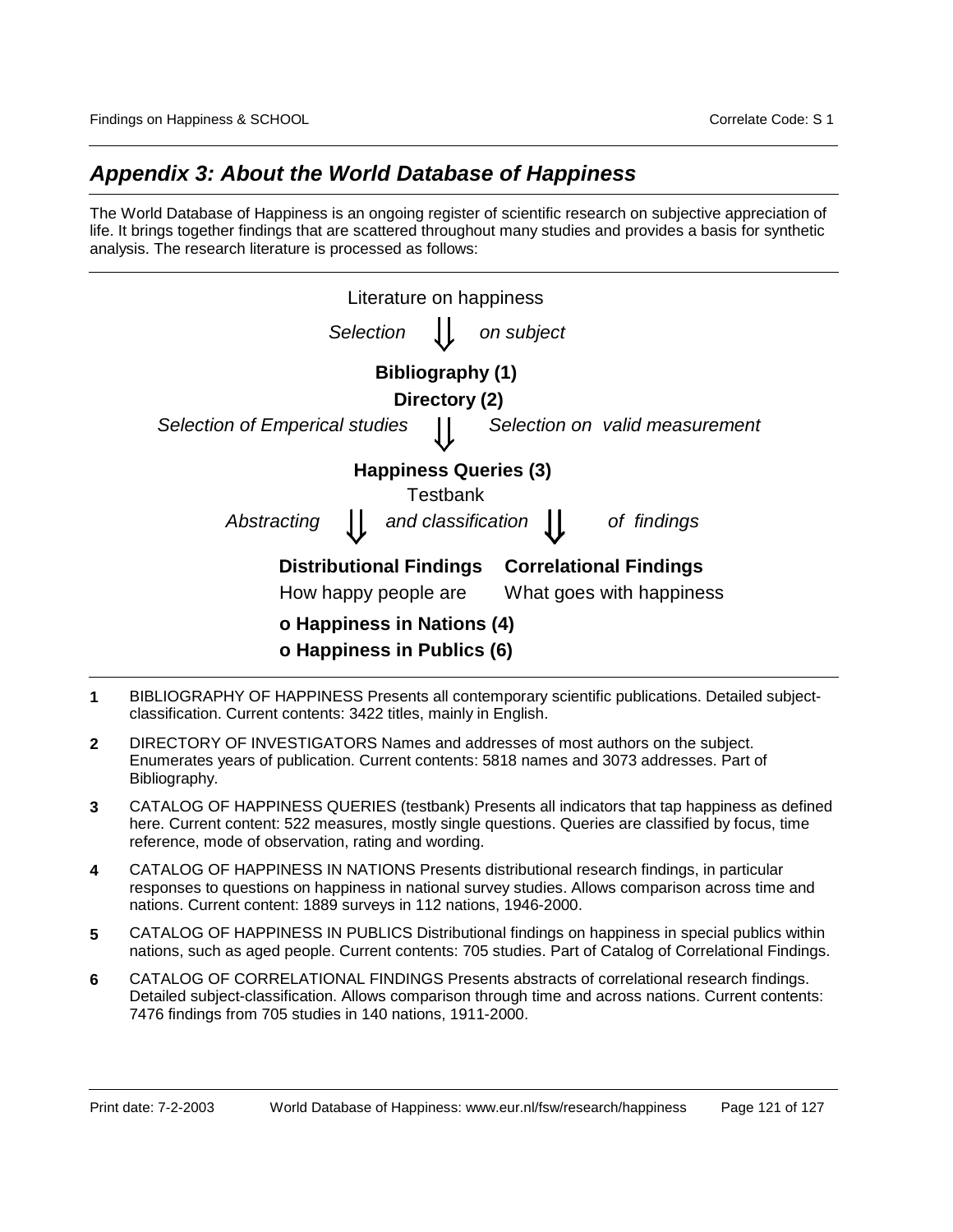|                 |                                                                 | <b>Number of Studies</b> |
|-----------------|-----------------------------------------------------------------|--------------------------|
| Main Category's | Category Name                                                   | in this Category         |
| A 1             | ACTIVITY LEVEL (how much one does)                              | 53                       |
| A <sub>2</sub>  | <b>ACTIVITY PATTERN (what one does)</b>                         | 7                        |
| A <sub>3</sub>  | <b>AFFECTIVE LIFE</b>                                           | 31                       |
| A <sub>4</sub>  | AGE                                                             | 279                      |
| A 5             | <b>AGGRESSION</b>                                               | 11                       |
| A6              | <b>ANOMY</b>                                                    | 30                       |
| A7              | APPEARANCE (good looks)                                         | 8                        |
| A <sub>8</sub>  | <b>ATTITUDES</b>                                                | 4                        |
| A 9             | AUTHORITARIANISM                                                | 4                        |
| <b>B3</b>       | <b>BODY</b>                                                     | 66                       |
| C <sub>1</sub>  | <b>CHILDREN 1:</b>                                              | 4                        |
| C <sub>10</sub> | <b>CREATIVENESS</b>                                             | 6                        |
| C <sub>11</sub> | <b>CULTURE (Arts and Sciences)</b>                              | $\,6$                    |
| C <sub>2</sub>  | <b>CHILDREN: WANT FOR (Parental aspirations)</b>                | 6                        |
| C <sub>3</sub>  | CHILDREN: HAVING (parental status)                              | 145                      |
| C <sub>4</sub>  | <b>CHILDREN's CHARACTERISTICS</b>                               | 19                       |
| C <sub>5</sub>  | <b>CHILDREN: RELATION WITH</b>                                  | 8                        |
| C <sub>6</sub>  | CHILDREN: REARING (parental behavior)                           | 11                       |
| C <sub>7</sub>  | <b>COMMUNAL LIVING</b>                                          | $\mathbf{1}$             |
| C <sub>8</sub>  | <b>CONCERNS</b>                                                 | 15                       |
| C <sub>9</sub>  | <b>COPING</b>                                                   | 27                       |
| D 1             | DAILY JOYS & HASSLES                                            | 4                        |
| E <sub>1</sub>  | <b>EDUCATION</b>                                                | 243                      |
| E <sub>2</sub>  | <b>EMPLOYMENT</b>                                               | 180                      |
| E <sub>3</sub>  | <b>ETHNICITY</b>                                                | 63                       |
| E 4             | <b>EXPRESSIVE BEHAVIOR</b>                                      | 10                       |
| F <sub>1</sub>  | FAMILY OF ORIGIN (earlier family for adults, current for young) | 195                      |
| F <sub>2</sub>  | <b>FAMILY OF PROCREATION</b>                                    | 42                       |
| F <sub>3</sub>  | <b>FAMILY OF RELATIVES</b>                                      | 145                      |
| F4              | <b>FARMING</b>                                                  | 30                       |
| F <sub>5</sub>  | <b>FREEDOM</b>                                                  | 24                       |
| F <sub>6</sub>  | <b>FRIENDSHIP</b>                                               | 123                      |
| G 1             | <b>GENDER</b>                                                   | 252                      |
| G <sub>2</sub>  | <b>GRIEF</b>                                                    | 1                        |
| H 10            | <b>HOPE</b>                                                     | 3                        |
| H 11            | HOUSEHOLD: COMPOSITION                                          | 90                       |
| H 12            | <b>HOUSEHOLD: WORK</b>                                          | 10                       |
| H 13            | <b>HOUSING</b>                                                  | 75                       |
| H <sub>2</sub>  | <b>HANDICAP</b>                                                 | 13                       |

## *Appendix 4 Further Findings in the World Database of Happiness*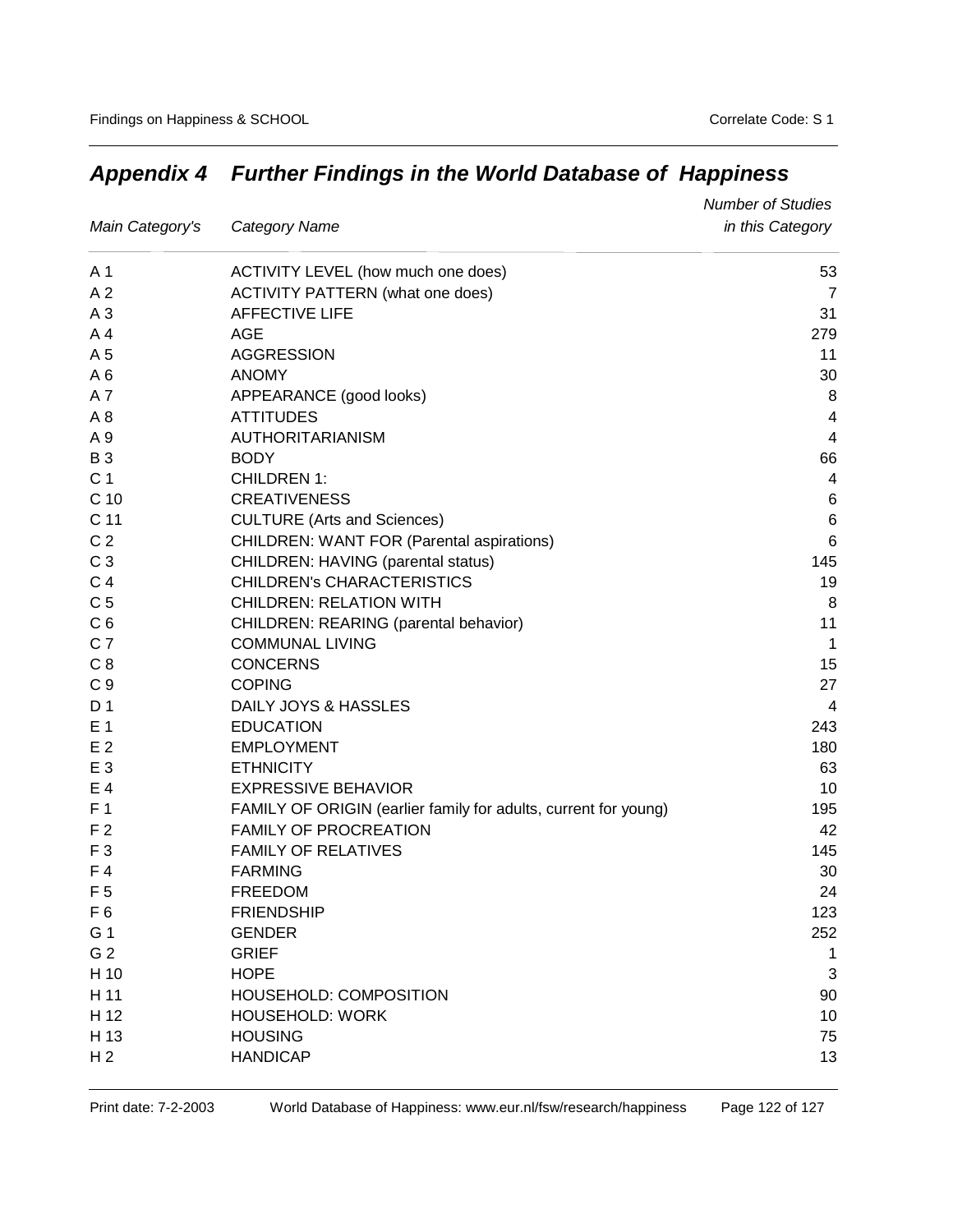Findings on Happiness & SCHOOL **Contract Code: S 1** Correlate Code: S 1

| $H_3$           | <b>HAPPINESS: ATTITUDES</b>                             | 39             |
|-----------------|---------------------------------------------------------|----------------|
| H <sub>5</sub>  | <b>HAPPINESS CAREER</b>                                 | 144            |
| $H_6$           | HAPPINESS: CURRENT LEVEL                                | 260            |
| $H_8$           | <b>HEALTH-BEHAVIOR</b>                                  | 15             |
| H 9             | <b>HELPING</b>                                          | 4              |
| $\vert$ 1       | <b>INCOME</b>                                           | 415            |
| 12              | <b>INSTITUTIONAL LIVING</b>                             | 28             |
| 13              | <b>INTELLIGENCE</b>                                     | 63             |
| $\overline{14}$ | <b>INTERESTS</b>                                        | 5              |
| 15              | <b>INTERVIEW</b>                                        | 49             |
| 16              | <b>INTIMACY</b>                                         | 70             |
| L <sub>1</sub>  | <b>LANGUAGE</b>                                         | 1              |
| $L$ 10          | <b>LOCAL ENVIRONMENT</b>                                | 270            |
| L <sub>11</sub> | <b>LOTTERY</b>                                          | $\overline{7}$ |
| L <sub>12</sub> | LOVE-LIFE                                               | 26             |
| L <sub>2</sub>  | <b>LEADERSHIP</b>                                       | 8              |
| $L_3$           | <b>LEISURE</b>                                          | 128            |
| L <sub>4</sub>  | LIFE APPRAISALS: OTHER THAN HAPPINESS4                  | 290            |
| L <sub>5</sub>  | LIFE-CHANGE                                             | 26             |
| L6              | LIFE-EVENTS                                             | 63             |
| L7              | LIFE-GOALS                                              | 52             |
| L8              | <b>LIFE HISTORY</b>                                     | 1              |
| L <sub>9</sub>  | <b>LIFE STYLE</b>                                       | 4              |
| M 1             | <b>MARRIAGE: MARITAL STATUS CAREER</b>                  | 32             |
| M 10            | <b>MIGRATION: MIGRANT WORK</b>                          | 3              |
| M 11            | <b>MILITARY LIFE</b>                                    | 5              |
| M 12            | <b>MODERNITY</b>                                        | 5              |
| M 13            | <b>MOOD</b>                                             | 181            |
| M 2             | <b>MARRIAGE: CURRENT MARITAL STATUS</b>                 | 315            |
| M <sub>3</sub>  | <b>MARRIAGE: RELATIONSHIP</b>                           | 99             |
| M 4             | <b>MARRIAGE: PARTNER</b>                                | 34             |
| M 5             | <b>MEANING</b>                                          | 18             |
| M <sub>6</sub>  | <b>MEDICAL TREATMENT</b>                                | 49             |
| M7              | <b>MENTAL HEALTH</b>                                    | 99             |
| M8              | <b>MIGRATION: OTHER COUNTRY</b>                         | 9              |
| M 9             | MIGRATION: MOVING WITHIN COUNTRY (residential mobility) | 17             |
| N <sub>1</sub>  | <b>NATIONALITY</b>                                      | 5              |
| N <sub>2</sub>  | <b>NATION: TIME &amp; PLACE</b>                         | 20             |
| N <sub>3</sub>  | NATIONAL CHARACTER (modal personality)                  | 2              |
| N 4             | NATION'S CONDITION                                      | 52             |
| N <sub>6</sub>  | <b>ATTITUDES TO THE NATION</b>                          | 111            |
| N 7             | LIVABILITY OF THE NATION                                | 5              |
| N 8             | <b>NUTRITION</b>                                        | 18             |
| O <sub>1</sub>  | <b>OCCUPATION</b>                                       | 133            |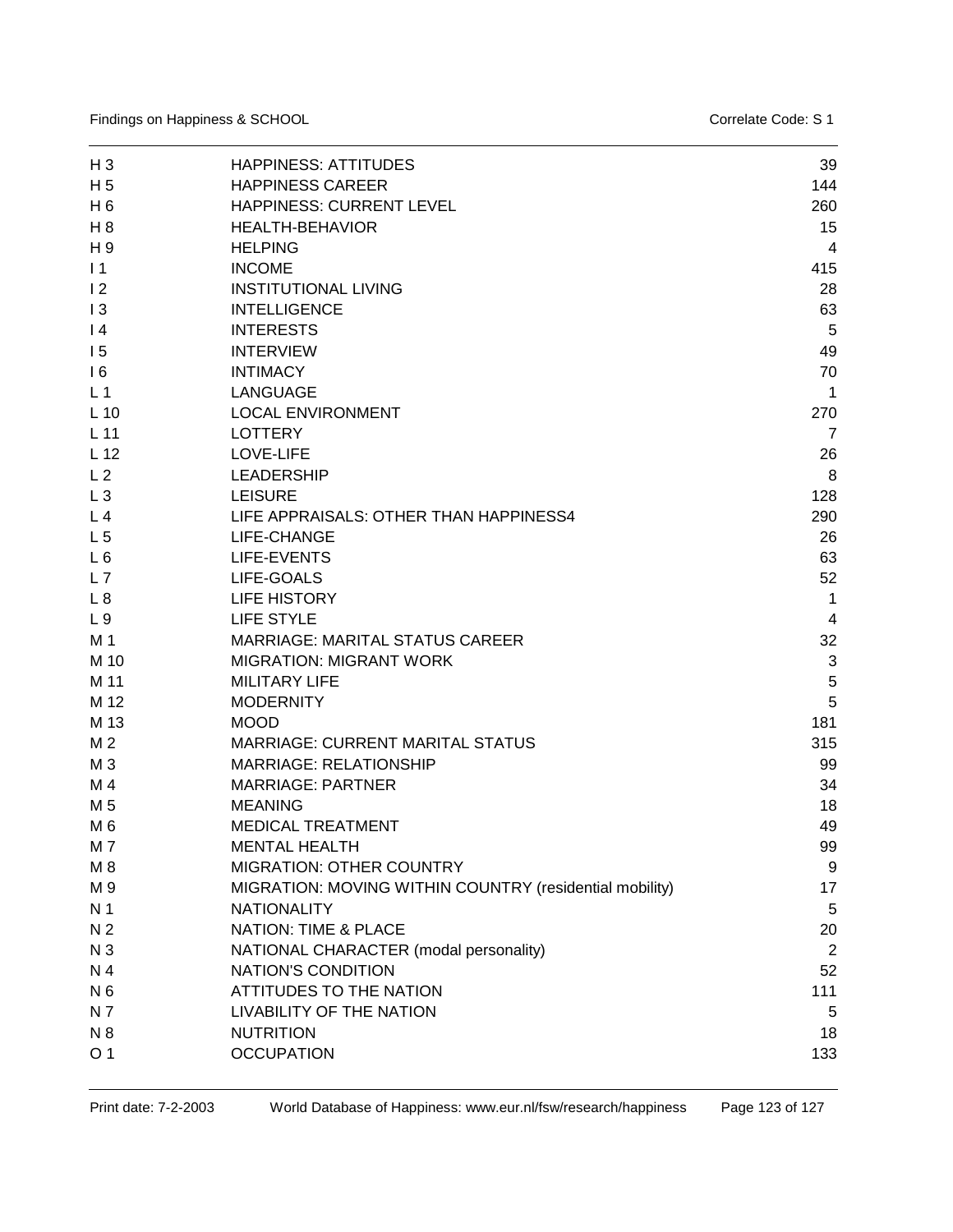| O <sub>2</sub> | ORGAN TRANSPLANTATION                                 | 11             |
|----------------|-------------------------------------------------------|----------------|
| P 1            | PERSONALITY: HISTORY                                  | 44             |
| P 10           | <b>POSSESSIONS</b>                                    | 26             |
| P 12           | <b>PROBLEMS</b>                                       | 20             |
| P 13           | PSYCHO-SOMATIC COMPLAINTS                             | 53             |
| P <sub>2</sub> | PERSONALITY: CHANGE                                   | $\overline{7}$ |
| P 3            | PERSONALITY: CURRENT ORGANIZATION                     | $\overline{7}$ |
| P 4            | PERSONALITY: CURRENT TRAITS                           | 392            |
| P 5            | PERSONALITY: LATER                                    | 23             |
| P 6            | PHYSICAL HEALTH                                       | 286            |
| <b>P7</b>      | <b>PLANNING</b>                                       | $\overline{7}$ |
| P <sub>8</sub> | <b>POLITICS</b>                                       | 197            |
| P 9            | <b>POPULARITY</b>                                     | 22             |
| R 1            | <b>RELIGION</b>                                       | 198            |
| R <sub>2</sub> | <b>RESOURCES</b>                                      | 8              |
| R 3            | <b>RETIREMENT</b>                                     | 46             |
| <b>R4</b>      | <b>ROLES</b>                                          | 13             |
| S <sub>1</sub> | <b>SCHOOL</b>                                         | 92             |
| S 10           | <b>SOCIAL SUPPORT: RECEIVED</b>                       | 26             |
| S 11           | <b>SOCIAL SUPPORT: Provided</b>                       | 3              |
| S 12           | <b>SPORTS</b>                                         | 32             |
| S 13           | <b>STIMULANTS</b>                                     | 33             |
| S 14           | <b>SUICIDE</b>                                        | 4              |
| S 15           | SUMMED EFFECTS ON HAPPINESS                           | 71             |
| S <sub>2</sub> | <b>SELF-IMAGE</b>                                     | 193            |
| S <sub>3</sub> | <b>SEX-LIFE</b>                                       | 54             |
| S 4            | <b>SLEEP</b>                                          | 10             |
| S <sub>5</sub> | <b>SOCIAL MOBILITY</b>                                | 16             |
| S <sub>6</sub> | SOCIAL PARTICIPATION: PERSONAL CONTACTS               | 50             |
| S 7            | SOCIAL PARTICIPATION: VOLUNTARY ASSOCIATIONS          | 111            |
| $S_8$          | SOCIAL PARTICIPATION: TOTAL (personal + associations) | 25             |
| S 9            | SOCIAL STATUS (Socio-Economic Status)                 | 140            |
| T <sub>1</sub> | <b>TIME</b>                                           | 27             |
| T <sub>2</sub> | <b>THERAPY</b>                                        | 9              |
| T <sub>3</sub> | <b>TOLERANCE</b>                                      | 37             |
| V <sub>1</sub> | <b>VALUE CAREER</b>                                   | 8              |
| V <sub>2</sub> | VALUES: CURRENT PREFERENCES (own)                     | 49             |
| $V_3$          | VALUES: CLIMATE (current values in environment)       | 4              |
| V <sub>4</sub> | VALUES: SIMILARITY (current fit with others)          | 5              |
| V <sub>5</sub> | <b>VICTIM</b>                                         | 11             |
| W 1            | <b>WAR</b>                                            | 5              |
| W <sub>2</sub> | <b>WORK CAREER</b>                                    | 1              |
| W <sub>3</sub> | <b>WORK CONDITIONS</b>                                | 34             |
| W 4            | <b>WORK-ATTITUDES</b>                                 | 313            |
|                |                                                       |                |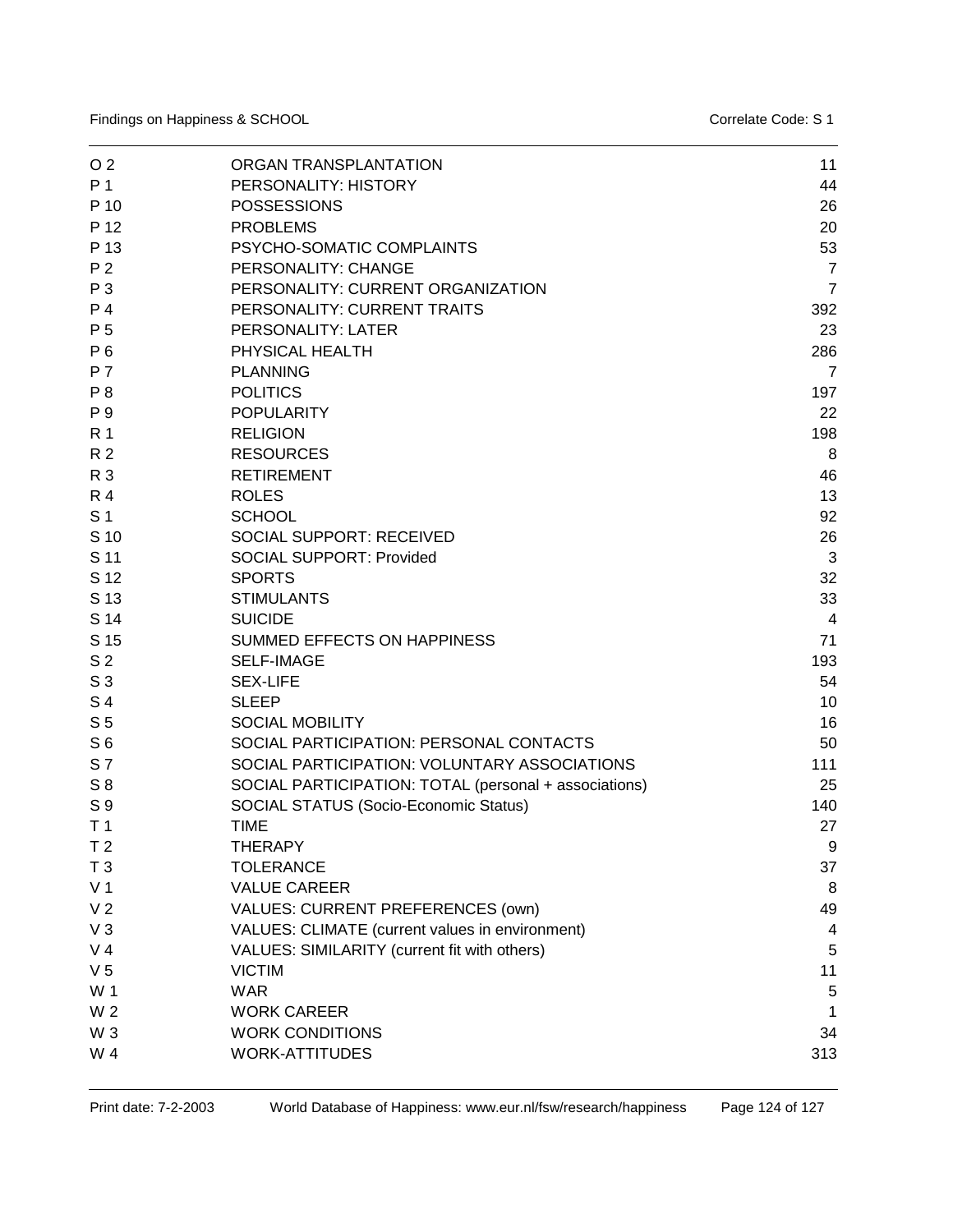Findings on Happiness & SCHOOL **Contract Code: S 1** Correlate Code: S 1

| W 5      | WORK-PERFORMANCE (current) |    |
|----------|----------------------------|----|
| W 6      | <b>WORRIES</b>             |    |
| $\times$ | <b>UNCLASSIFIED</b>        | 22 |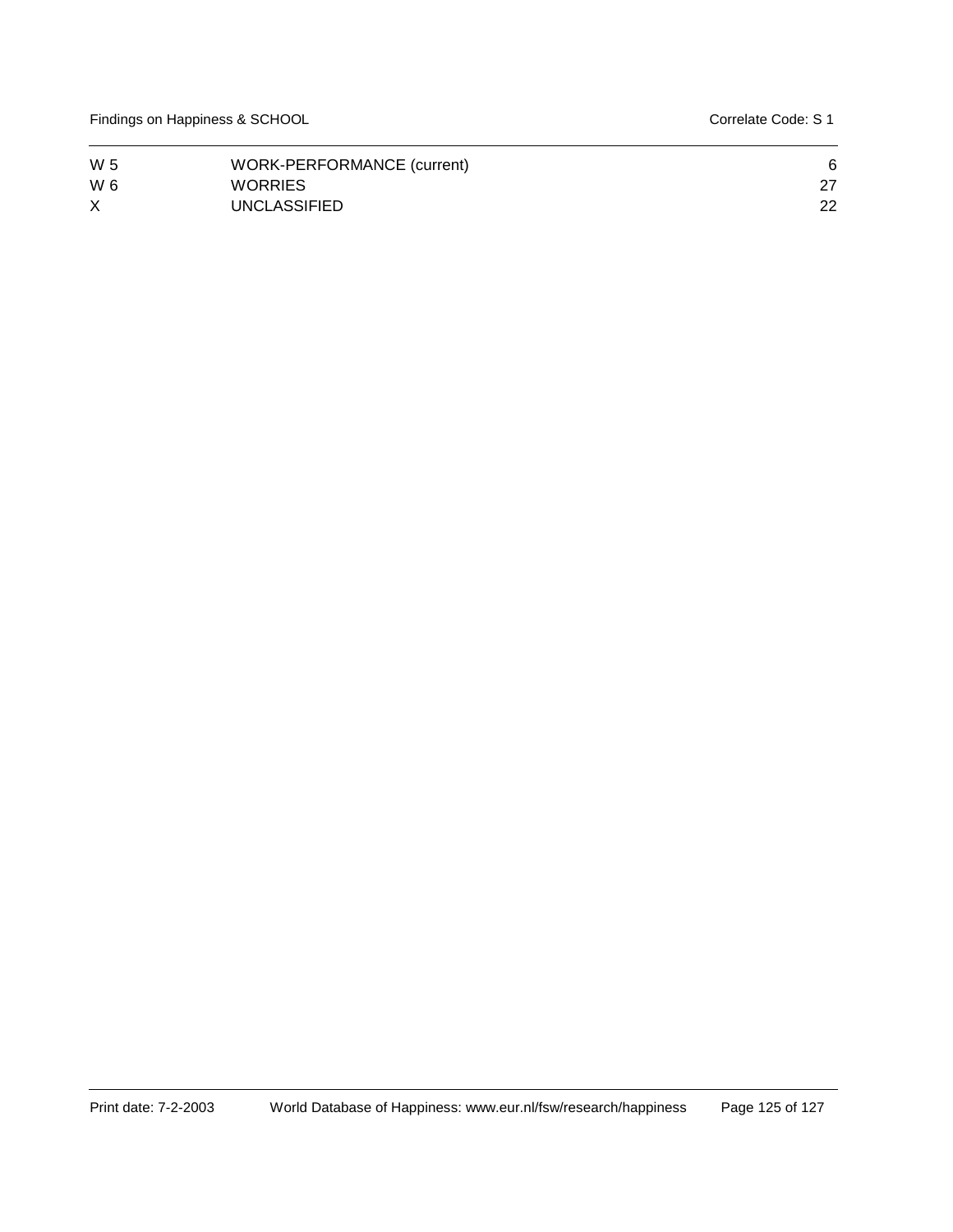| <b>This Topic</b>            |                                  | <b>Related Topics</b>         |                                          |
|------------------------------|----------------------------------|-------------------------------|------------------------------------------|
| <b>Classification Page 1</b> |                                  | In Subject List on Appendix 4 |                                          |
| S <sub>1</sub>               | <b>SCHOOL</b>                    | E <sub>1</sub>                | <b>EDUCATION</b>                         |
| S <sub>1.1</sub>             | School career                    |                               |                                          |
| $S$ 1.1.1                    | Earlier schooling                |                               |                                          |
| S 1.1.1.1                    | . earlier school-behavior        |                               |                                          |
| S 1.1.1.2                    | . earlier school-environment     |                               |                                          |
| S 1.1.1.3                    | . earlier attitudes to school    |                               |                                          |
| S 1.1.2                      | Change in schooling              |                               |                                          |
| S 1.1.2.1                    | . change in school-behavior      |                               |                                          |
| S 1.1.2.2                    | . change in school-environment   |                               |                                          |
| S 1.1.2.3                    | . change in attitudes to school  |                               |                                          |
| S 1.1.3                      | Current stage in school-career   |                               |                                          |
| S 1.1.4                      | Later schooling                  |                               |                                          |
| S 1.1.4.1                    | . later school-behavior          |                               |                                          |
| S 1.1.4.2                    | . later school-environment       |                               |                                          |
| S 1.1.4.3                    | . later attitudes to school      |                               |                                          |
| S 1.2                        | Current school-behavior          |                               |                                          |
| S 1.2.1                      | School-attendance                |                               |                                          |
| S 1.2.1.1                    | . involved in schooling or not   | $E$ 2.2                       | Current employment status                |
| S 1.2.1.2                    | . absenteeism                    | $W$ 5.2.1.1                   | . absenteeism at work                    |
| S 1.2.1.3                    | . extra-curricular activity      | $L$ 3.3.1                     | Leisure activity level                   |
| S 1.2.2                      | School-success                   | E 1.2.1                       | Level of school-education                |
|                              |                                  | 13                            | <b>INTELLIGENCE</b>                      |
| S 1.2.3                      | Involvement in school-work       | $T$ 1.4                       | Current time-usage                       |
| S 1.2.4                      | Misbehavior in school            |                               | ADJUSTMENT                               |
| S <sub>1.3</sub>             | Current school-environment       |                               |                                          |
| S 1.3.1                      | Social characteristics of school |                               |                                          |
| S 1.3.1.1                    | . socio-economic level of school | S9                            | SOCIAL STATUS (Socio-Economic<br>Status) |
| S 1.3.1.2                    | . ethnic homogeneity of school   | E 3.6                         | Ethnic diversity in environment          |
| S 1.3.2                      | Social climate in school         |                               |                                          |
| S 1.3.4                      | Intellectual level of school     |                               |                                          |
| S 1.3.5                      | School-type                      |                               |                                          |
| S 1.3.6                      | <b>Curriculum followed</b>       |                               |                                          |
| S 1.4                        | Attitudes to school              | L 10.4.2.5                    | . satisfaction with local schools        |

## *Appendix 5 Related Topics*